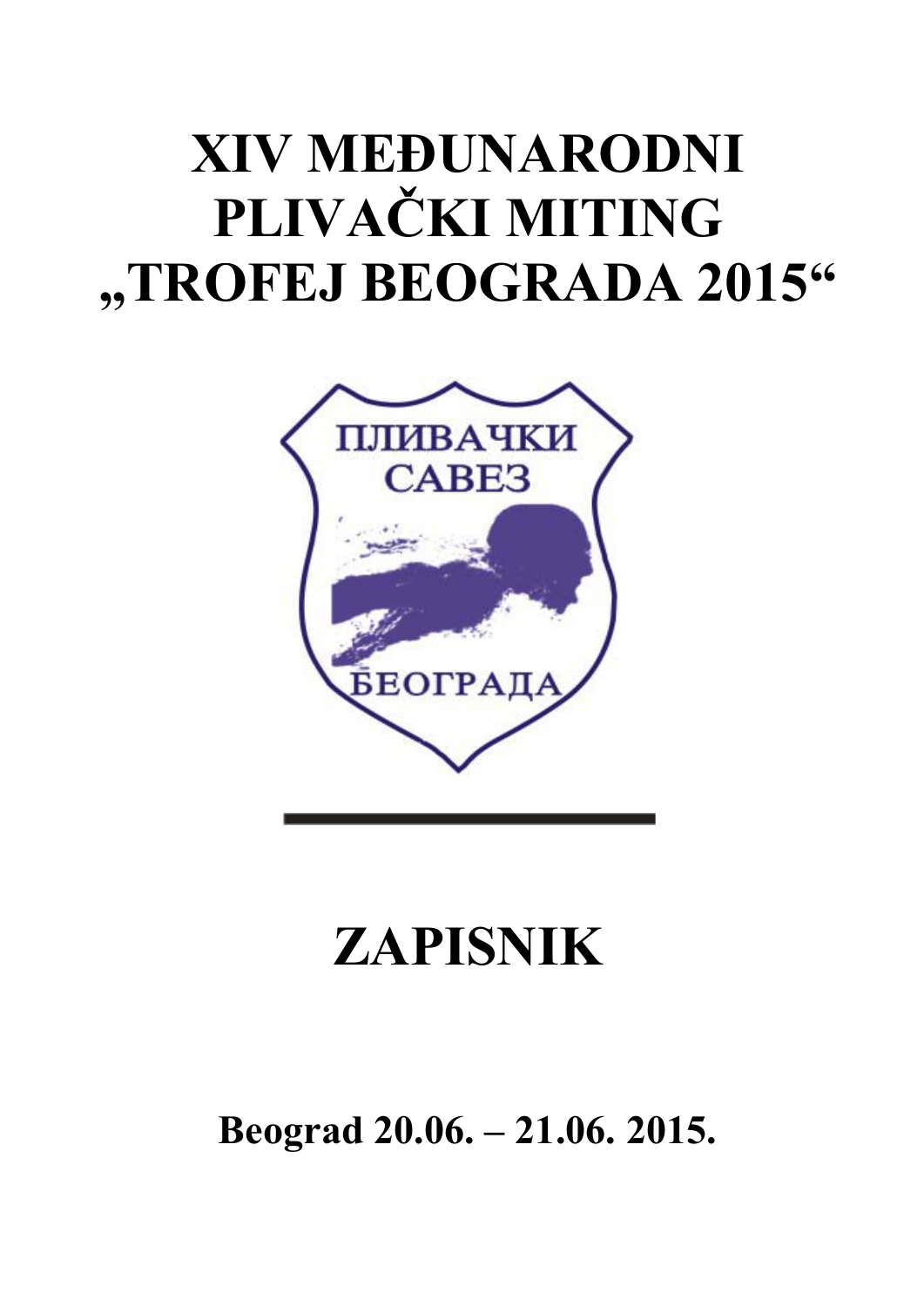| PRIREĐIVAČ:                 | Plivački savez Beograda            |
|-----------------------------|------------------------------------|
| <b>ORGANIZATOR:</b>         | Plivački savez Beograda            |
| <b>MESTO ODRŽAVANJA:</b>    | <b>SRC Milan Gale Muškatirović</b> |
| <b>DATUM</b>                | 20.06.-21.06. 2015. god            |
| <b>TEMPERATURA VODE:</b>    | $26^{\circ}$ C                     |
| <b>TEMPERATURA VAZDUHA:</b> | $29^{\circ}C$                      |
| KOMESAR TAKMIČENJA:         | Gordana Mircetić                   |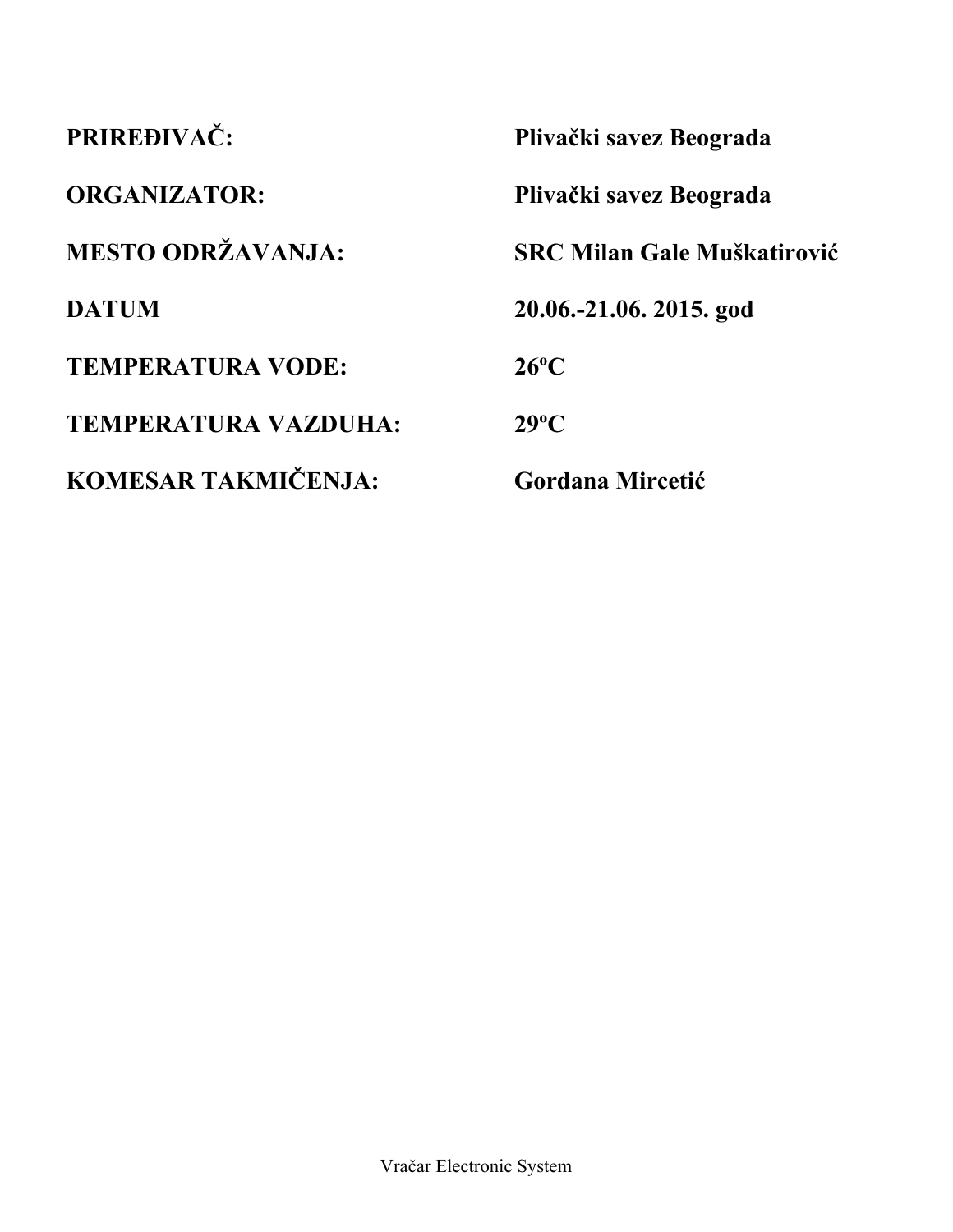Meet name: Trofej BEOGRADA 2015 Location (City): Beograd (SRB) Boogram Pool: Long Course (50m) Date: 20.06.2015 - 21.06.2015 - 21.06.2015 - 21.06.2015 - 21.06.2015 - 21.06.2015 - 21.06.2015 - 21.06.2015 - 2<br>Pool name: SRC Milan Gale MUskatirovic - Timining equipment: Automatic Pool name: SRC Milan Gale MUskatirovic Timining equipment:

Start method: 1 start rule

#### Session No. 1 - I DEO KVALIFIKACIJE, 20.6.2015

| # Role<br>No.                | Name                  |   | Club           | City | Grade           | Remarks |
|------------------------------|-----------------------|---|----------------|------|-----------------|---------|
| <b>Bureau Delegate</b>       | ZEBIC, Goran          | M | <b>IND SRB</b> |      | <b>FINA</b>     |         |
| 2 Starter                    | MATIC, Sasa           | м | <b>IND SRB</b> |      | <b>FINA</b>     |         |
| 3 Glavni kontrolor rezultata | DJOKIC. Dr Aleksandra |   | <b>IND SRB</b> |      | <b>FINA</b>     |         |
| 4 Glavni sudija cilja        | <b>SPASIC, Milos</b>  | м | <b>IND SRB</b> |      |                 |         |
| 5 Sudija stila               | ZISKOVIC, Branislav   | M | <b>IND SRB</b> |      | <b>FINA</b>     |         |
| 6 Pomocnik Startera          | ZISKOVIC, Nemanja     | м | <b>IND SRB</b> |      |                 |         |
| 7 Sudija na okretu           | ZIVKOVIC, Katarina    | м | <b>IND SRB</b> |      | Ispitani sudija |         |
| 8 Technical Delegate         | NIKOLIC, Aleksandar   | м | <b>IND SRB</b> |      |                 |         |
| 9 Glavni sudija na okretu    | SOSIC, Violeta        | F | unattached     |      |                 |         |
| 10 Operater na elektronici   | MARTINOVIC, Predrag   | м | unattached     |      |                 |         |
| 11 Glavni sudija stila       | MATIC, Nemanja        | м | unattached     |      |                 |         |
| 12 Graficki prikaz podataka  | MATIC, Nemanja        | м | unattached     |      |                 |         |
| 13 Ozvucenje                 | ZISKOVIC, Aleksandar  | м | unattached     |      |                 |         |
| 14 Kontrolor PSS             | MIRCETIC, Gordana     | F | <b>IND SRB</b> |      |                 |         |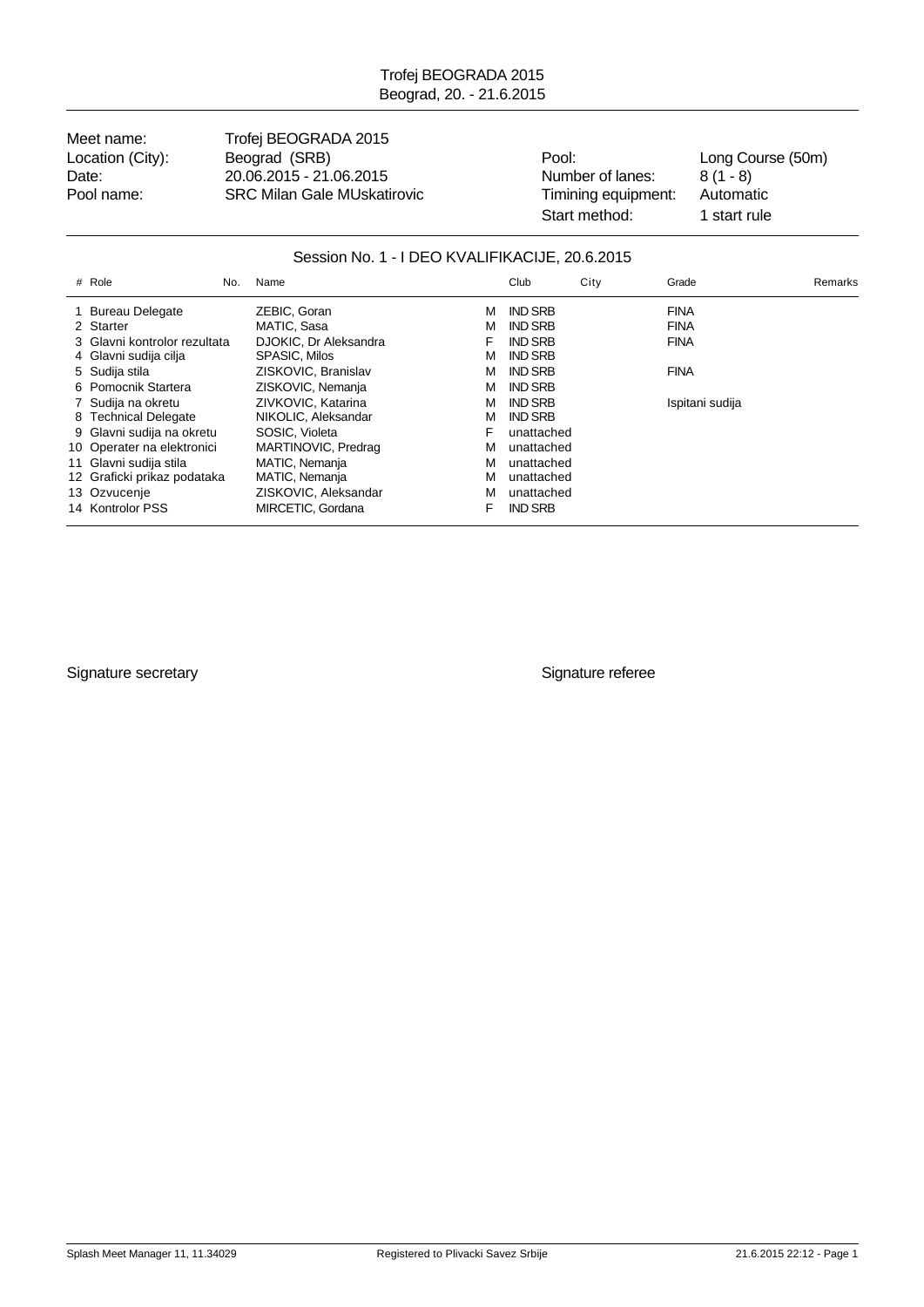Meet name: Trofej BEOGRADA 2015 Location (City): Beograd (SRB) Pool: Long Course (50m) Date: 20.06.2015 - 21.06.2015 - 21.06.2015 - Number of lanes: 8 (1 - 8)<br>Pool name: SRC Milan Gale MUskatirovic Timining equipment: Automatic Pool name: SRC Milan Gale MUskatirovic Timining equipment:

Start method: 1 start rule

#### Session No. 2 - I DEO FINALA, 20.6.2015

| # Role                       | No. | Name                  |   | Club           | City | Grade           | <b>Remarks</b> |
|------------------------------|-----|-----------------------|---|----------------|------|-----------------|----------------|
| 1 Bureau Delegate            |     | MATIC, Sasa           | м | <b>IND SRB</b> |      | <b>FINA</b>     |                |
| 2 Starter                    |     | <b>SPASIC, Milos</b>  | м | <b>IND SRB</b> |      |                 |                |
| 3 Glavni kontrolor rezultata |     | DJOKIC. Dr Aleksandra | F | <b>IND SRB</b> |      | <b>FINA</b>     |                |
| 4 Referee                    |     | ZISKOVIC, Branislav   | M | <b>IND SRB</b> |      | <b>FINA</b>     |                |
| 5 Pomocnik Startera          |     | ZISKOVIC, Nemanja     | м | <b>IND SRB</b> |      |                 |                |
| 6 Pomocnik Startera          |     | ZIVKOVIC, Katarina    | м | <b>IND SRB</b> |      | Ispitani sudija |                |
| 7 Technical Delegate         |     | NIKOLIC, Aleksandar   | м | <b>IND SRB</b> |      |                 |                |
| 8 Glavni sudija na okretu    |     | SOSIC, Violeta        | F | unattached     |      |                 |                |
| 9 Operater na elektronici    |     | MARTINOVIC, Predrag   | м | unattached     |      |                 |                |
| 10 Glavni sudija stila       |     | MATIC, Nemanja        | M | unattached     |      |                 |                |
| 11 Graficki prikaz podataka  |     | MATIC, Nemanja        | M | unattached     |      |                 |                |
| 12 Ozvucenje                 |     | ZISKOVIC, Aleksandar  | м | unattached     |      |                 |                |
| 13 Kontrolor PSS             |     | MIRCETIC, Gordana     | F | <b>IND SRB</b> |      |                 |                |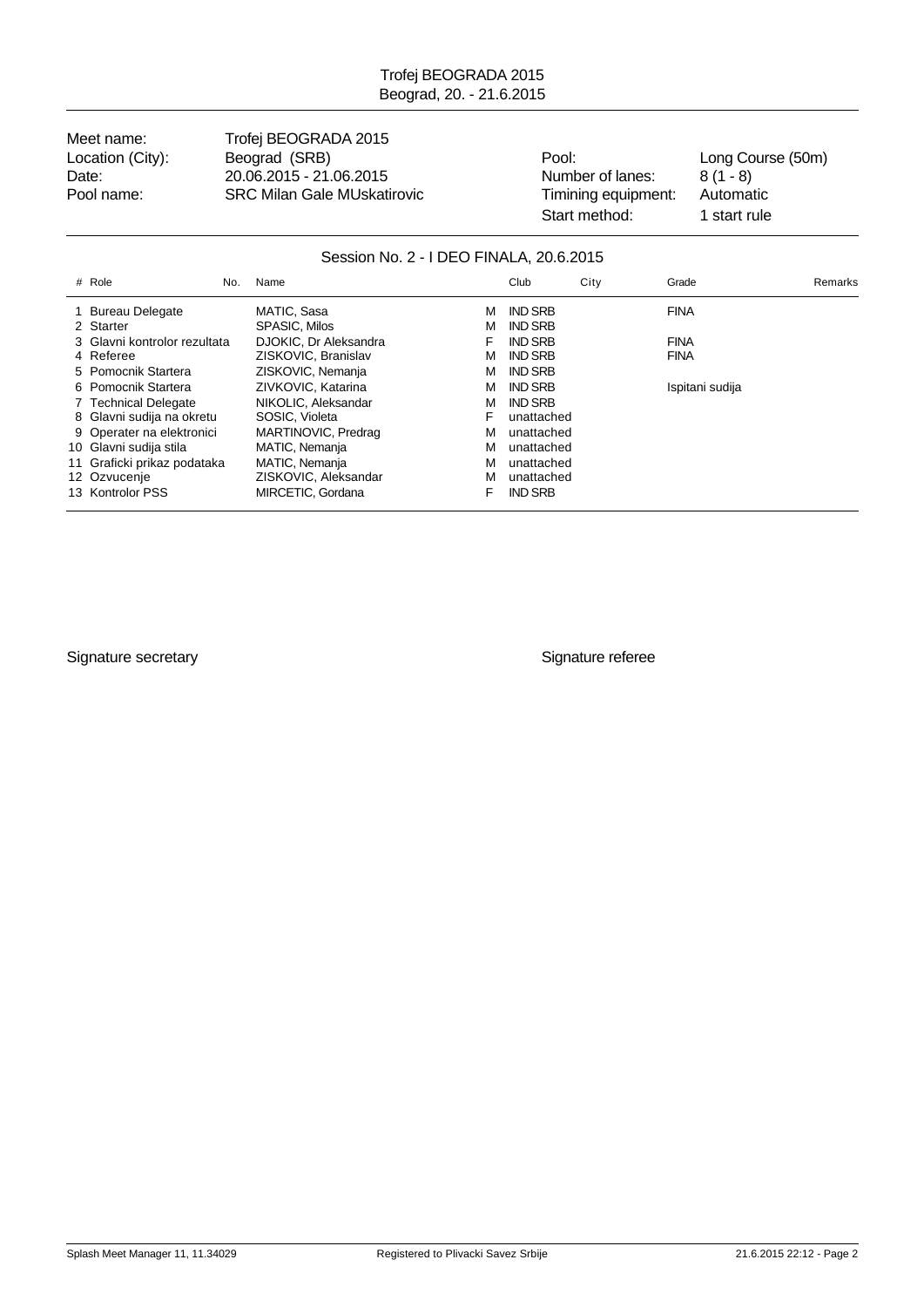Meet name: Trofej BEOGRADA 2015 Location (City): Beograd (SRB) Boogram Pool: Long Course (50m) Date: 20.06.2015 - 21.06.2015 - 21.06.2015 - Number of lanes: 8 (1 - 8)<br>Pool name: SRC Milan Gale MUskatirovic Timining equipment: Automatic Pool name: SRC Milan Gale MUskatirovic Timining equipment:

Start method: 1 start rule

#### Session No. 3 - II DEO KVALIFIKACIJE, 21.6.2015

| # Role<br>No.                | Name                  |   | Club           | City | Grade           | Remarks |
|------------------------------|-----------------------|---|----------------|------|-----------------|---------|
| 1 Bureau Delegate            | ZEBIC, Goran          | м | <b>IND SRB</b> |      | <b>FINA</b>     |         |
| 2 Starter                    | MATIC, Sasa           | М | <b>IND SRB</b> |      | <b>FINA</b>     |         |
| 3 Glavni kontrolor rezultata | DJOKIC. Dr Aleksandra | F | <b>IND SRB</b> |      | <b>FINA</b>     |         |
| 4 Glavni sudija cilja        | SPASIC, Milos         | м | <b>IND SRB</b> |      |                 |         |
| 5 Sudija stila               | ZISKOVIC, Branislav   | М | <b>IND SRB</b> |      | <b>FINA</b>     |         |
| 6 Sudija stila               | OKICIC, MILICA        | F | unattached     |      |                 |         |
| 7 Pomocnik Startera          | ZISKOVIC, Nemanja     | М | <b>IND SRB</b> |      |                 |         |
| 8 Sudija na okretu           | ZIVKOVIC, Katarina    | м | <b>IND SRB</b> |      | Ispitani sudija |         |
| 9 Technical Delegate         | NIKOLIC, Aleksandar   | м | <b>IND SRB</b> |      |                 |         |
| 10 Glavni sudija na okretu   | SOSIC, Violeta        | F | unattached     |      |                 |         |
| 11 Operater na elektronici   | MARTINOVIC, Predrag   | М | unattached     |      |                 |         |
| 12 Glavni sudija stila       | MATIC, Nemanja        | М | unattached     |      |                 |         |
| 13 Graficki prikaz podataka  | MATIC, Nemanja        | М | unattached     |      |                 |         |
| 14 Ozvucenje                 | ZISKOVIC, Aleksandar  | М | unattached     |      |                 |         |
| 15 Kontrolor PSS             | MIRCETIC, Gordana     | F | <b>IND SRB</b> |      |                 |         |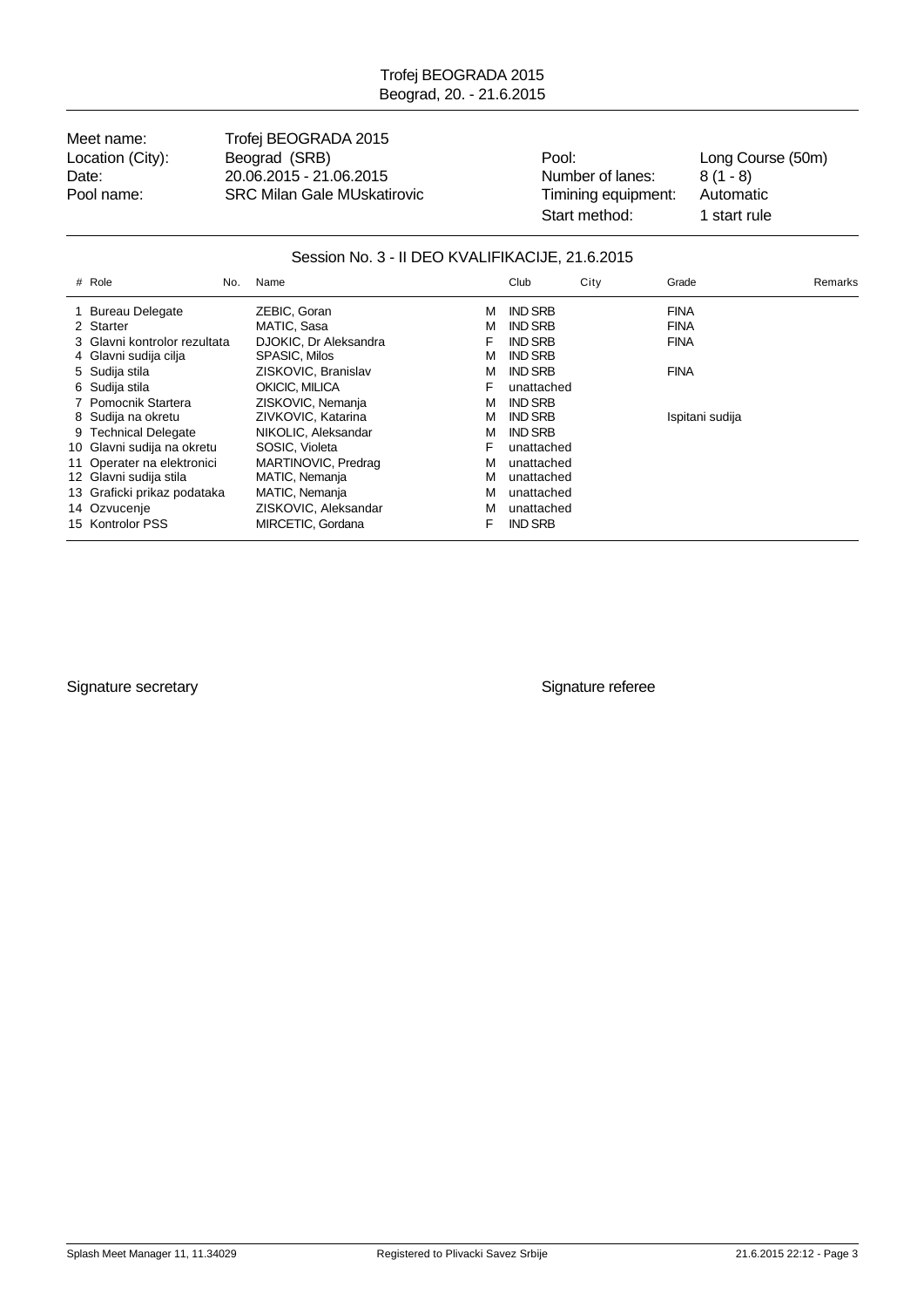Meet name: Trofej BEOGRADA 2015 Location (City): Beograd (SRB) Boogram Pool: Long Course (50m) Date: 20.06.2015 - 21.06.2015 - 21.06.2015 - Number of lanes: 8 (1 - 8)<br>Pool name: SRC Milan Gale MUskatirovic Timining equipment: Automatic Pool name: SRC Milan Gale MUskatirovic Timining equipment:

Start method: 1 start rule

#### Session No. 4 - II DEO FINALA, 21.6.2015

| # Role                       | No. | Name                  |   | Club           | City | Grade           | Remarks |
|------------------------------|-----|-----------------------|---|----------------|------|-----------------|---------|
| 1 Bureau Delegate            |     | ZEBIC, Goran          | м | <b>IND SRB</b> |      | <b>FINA</b>     |         |
| 2 Starter                    |     | MATIC, Sasa           | м | <b>IND SRB</b> |      | <b>FINA</b>     |         |
| 3 Glavni kontrolor rezultata |     | DJOKIC, Dr Aleksandra |   | <b>IND SRB</b> |      | <b>FINA</b>     |         |
| 4 Glavni sudija cilja        |     | <b>SPASIC, Milos</b>  | M | <b>IND SRB</b> |      |                 |         |
| 5 Sudija stila               |     | ZISKOVIC, Branislav   | м | <b>IND SRB</b> |      | <b>FINA</b>     |         |
| 6 Sudija stila               |     | OKICIC, MILICA        | F | unattached     |      |                 |         |
| 7 Pomocnik Startera          |     | ZISKOVIC, Nemanja     | м | <b>IND SRB</b> |      |                 |         |
| 8 Sudija na okretu           |     | ZIVKOVIC, Katarina    | м | <b>IND SRB</b> |      | Ispitani sudija |         |
| 9 Technical Delegate         |     | NIKOLIC, Aleksandar   | м | <b>IND SRB</b> |      |                 |         |
| 10 Glavni sudija na okretu   |     | SOSIC, Violeta        | F | unattached     |      |                 |         |
| 11 Operater na elektronici   |     | MARTINOVIC, Predrag   | м | unattached     |      |                 |         |
| 12 Glavni sudija stila       |     | MATIC, Nemanja        | м | unattached     |      |                 |         |
| 13 Graficki prikaz podataka  |     | MATIC, Nemanja        | м | unattached     |      |                 |         |
| 14 Ozvucenje                 |     | ZISKOVIC, Aleksandar  | м | unattached     |      |                 |         |
| 15 Kontrolor PSS             |     | MIRCETIC, Gordana     | F | <b>IND SRB</b> |      |                 |         |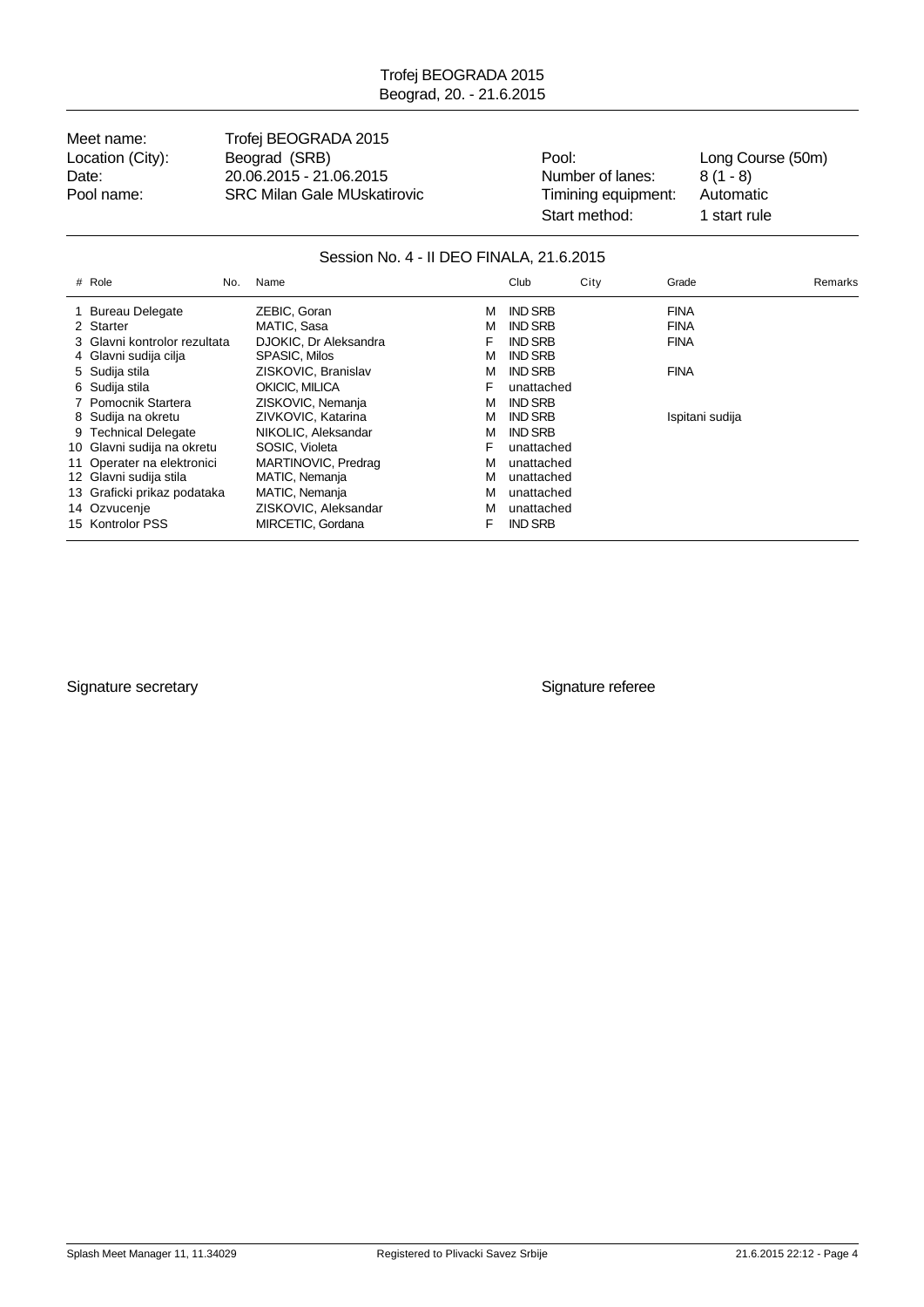| <b>Entry Statistics</b>                   |                |            |                |                 |                |                          |                              |                |                | <b>All Events</b> |       |
|-------------------------------------------|----------------|------------|----------------|-----------------|----------------|--------------------------|------------------------------|----------------|----------------|-------------------|-------|
| Club                                      | Code           | Nation     |                | <b>Athletes</b> |                |                          | <b>Individuals</b>           |                |                | Relays            |       |
|                                           |                |            | Men            | Women           | Total          | Men                      | Women                        | Total          | Men            | Women             | Total |
| <b>Bulgaria</b>                           | <b>BUL</b>     | <b>BUL</b> | 6              | 1               | 7              | 16                       | $\overline{2}$               | 18             |                |                   |       |
| <b>KPS OLIMPIA</b>                        | <b>KPSO</b>    | <b>BUL</b> | 3              | 5               | 8              | 7                        | 10                           | 17             |                |                   |       |
| Ionikos                                   | <b>AOION</b>   | <b>GRE</b> | 4              | 3               | $\overline{7}$ | 9                        | 8                            | 17             |                |                   |       |
| Montenegro                                | <b>MNE</b>     | <b>MNE</b> | $\blacksquare$ | 3               | 3              | ä,                       | 12                           | 12             |                |                   |       |
| <b>LAR ARAD</b>                           | LAR            | <b>ROU</b> | 1              | 1               | $\overline{2}$ | 6                        | 5                            | 11             |                |                   |       |
| Plavalni klub Ljubljana                   | SLO.LL         | <b>SLO</b> | $\blacksquare$ | 1               | 1              | $\overline{\phantom{a}}$ | 4                            | 4              |                |                   |       |
| Plavalni klub Neptun Celje                | SLO.NC         | <b>SLO</b> | 4              | 8               | 12             | 16                       | 32                           | 48             |                |                   |       |
| Plavalni klub Olimpija Ljubljana          | SLO.OL         | <b>SLO</b> | 3              | 6               | 9              | 15                       | 26                           | 41             |                |                   |       |
| Plavalni klub Triglav Kranj               | SLO.TK         | <b>SLO</b> | 8              | 11              | 19             | 32                       | 46                           | 78             |                |                   |       |
| Plivacki klub,, 11.april"Beograd          | <b>11A</b>     | <b>SRB</b> | 8              | 5               | 13             | 19                       | 17                           | 36             |                |                   |       |
| Plivacki klub,, Barakuda "Beograd         | <b>BAR</b>     | <b>SRB</b> | 2              | 2               | 4              | 3                        | 4                            | $\overline{7}$ |                |                   |       |
| PK "BPK" Bgd                              | <b>BPK</b>     | <b>SRB</b> | 8              | 1               | 9              | 16                       | $\overline{2}$               | 18             |                |                   |       |
| Plivacki klub "Crvena Zvezda" BeograCZ    |                | <b>SRB</b> | 5              | 10              | 15             | 17                       | 36                           | 53             |                |                   |       |
| Plivacki klub "Tri Delfina" Beograd       | <b>DBG</b>     | <b>SRB</b> | 1              | 3               | 4              | 4                        | 10                           | 14             |                |                   |       |
| Plivacki klub "Dinamo" Pancevo            | DP             | <b>SRB</b> | 1              | $\overline{c}$  | 3              | 1                        | 8                            | 9              |                |                   |       |
| "Feniks", Sombor                          | <b>FE</b>      | <b>SRB</b> |                | 1               | 1              | $\overline{\phantom{a}}$ | $\overline{2}$               | $\overline{2}$ |                |                   |       |
| Individualno                              | <b>IND SRB</b> | <b>SRB</b> | 1              | $\blacksquare$  | 1              | 3                        | $\overline{\phantom{0}}$     | 3              |                |                   |       |
| Plivacki klub,, Kikinda "Kikinda          | <b>KIK</b>     | <b>SRB</b> | 1              | ÷,              | 1              | $\overline{2}$           | ä,                           | $\overline{2}$ |                |                   |       |
| Plivacki klub "Novi Sad" Novi Sad         | <b>NS</b>      | <b>SRB</b> | 7              | 3               | 10             | 19                       | 6                            | 25             |                |                   |       |
| Plivacki klub 'Plivacke Avanture" BeogPAI |                | <b>SRB</b> | 1              | $\blacksquare$  | 1              | $\mathbf{1}$             | $\blacksquare$               | 1              |                |                   |       |
| Plivacki klub,, Partizan" Beograd         | <b>PAR</b>     | <b>SRB</b> | 13             | 10              | 23             | 24                       | 25                           | 49             |                |                   |       |
| PK"Profesional-Proakva"N.Sad              | <b>PNS</b>     | <b>SRB</b> | 1              | $\mathbf{1}$    | $\overline{2}$ | 3                        | $\overline{2}$               | 5              |                |                   |       |
| Plivacki klub "Proleter"Zrenjanin         | <b>PRO</b>     | <b>SRB</b> | 11             | 1               | 12             | 37                       | $\overline{2}$               | 39             |                |                   |       |
| Plivacki klub Radnicki Kragujevac         | <b>RAD</b>     | <b>SRB</b> | $\blacksquare$ | 1               | 1              | $\overline{\phantom{a}}$ | $\overline{2}$               | $\overline{2}$ |                |                   |       |
| Plivacki klub Sveti Nikola Nis            | <b>SNN</b>     | <b>SRB</b> | 3              | $\overline{a}$  | 3              | 10                       | $\overline{a}$               | 10             |                |                   |       |
| Plivacki klub Sparta Pancevo              | <b>SPA</b>     | <b>SRB</b> | 1              | 2               | 3              | 4                        | 6                            | 10             |                |                   |       |
| Swim Club Spartak-Prozivka                | <b>SPRO</b>    | <b>SRB</b> | 1              | $\blacksquare$  | 1              | 5                        | ä,                           | 5              |                |                   |       |
| Plivacki klub "Spartak" Subotica          | SSU            | <b>SRB</b> | 3              | $\blacksquare$  | 3              | 6                        | $\qquad \qquad \blacksquare$ | 6              |                |                   |       |
| Plivacki klub "TEK" - Veliki Crljeni      | <b>TEK</b>     | <b>SRB</b> | 1              | 1               | $\overline{2}$ | $\overline{2}$           | $\overline{c}$               | 4              |                |                   |       |
| Plivacki klub,, Vojvodina"N.Sad           | VOJ            | <b>SRB</b> | 3              | 3               | 6              | 6                        | 12                           | 18             |                |                   |       |
| Swimming club "Vracar" Belgrade           | <b>VRA</b>     | <b>SRB</b> | 8              | 3               | 11             | 25                       | 6                            | 31             |                |                   |       |
| Individual                                | <b>IND TUR</b> | <b>TUR</b> |                | 1               | 1              | $\overline{a}$           | 6                            | 6              |                |                   |       |
| Total number of 32 clubs                  |                |            | 109            | 89              | 198            | 308                      | 293                          | 601            | $\blacksquare$ | ٠                 |       |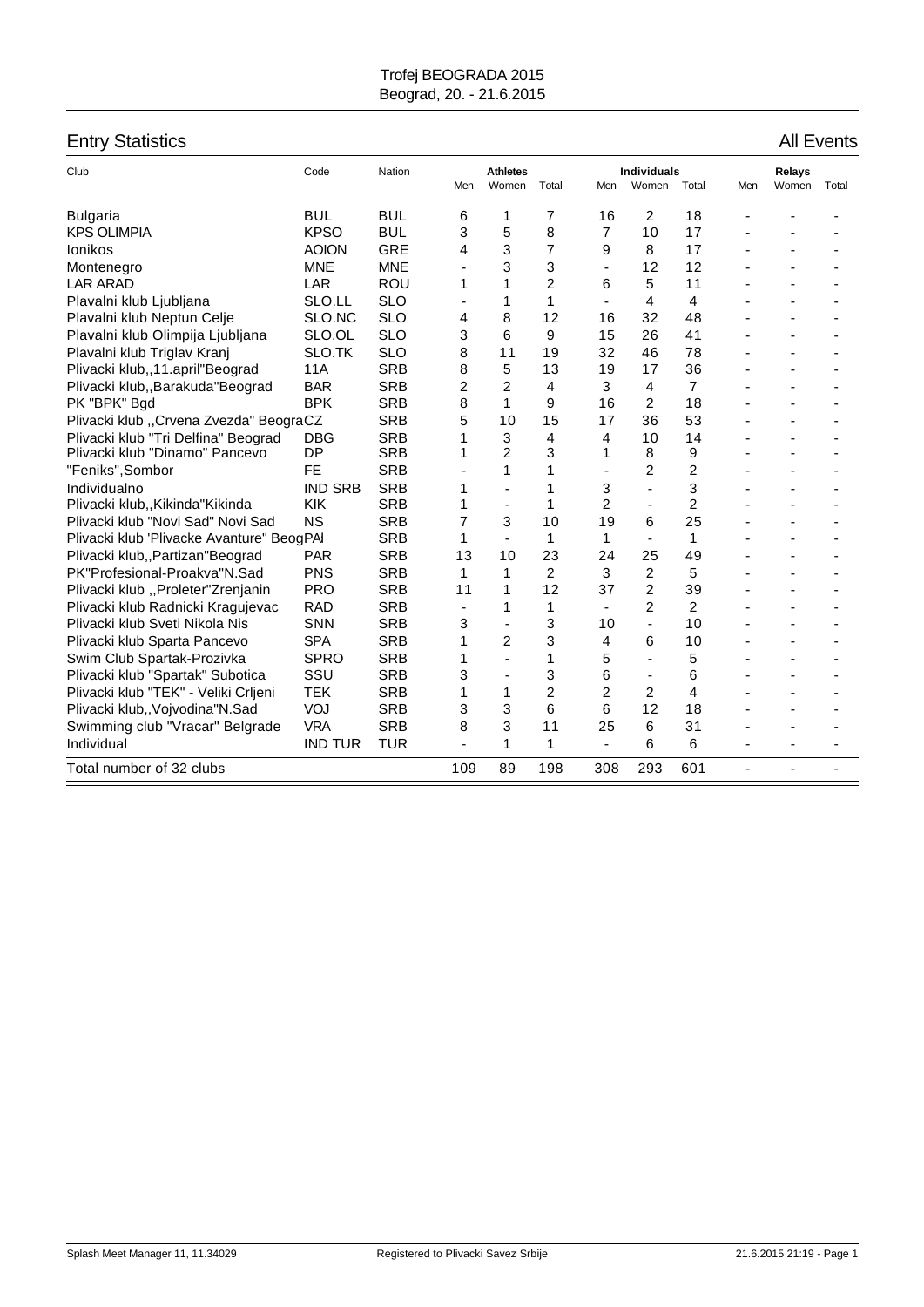#### **Schedule Session No. 1 - I DEO KVALIFIKACIJE 20.6.2015 - 10:00**

|       | Warmup: 9:00 until 9:50 |                                                   |       | Team Leaders Meeting: 9:00 |                       |      |         |
|-------|-------------------------|---------------------------------------------------|-------|----------------------------|-----------------------|------|---------|
| 10:00 | 1.                      | 50m Freestyle                                     | Men   | Prelim                     | Open                  | 0:05 | 5 Heats |
| 10:05 | 2.                      | 50m Freestyle                                     | Women | Prelim                     | Open                  | 0:05 | 4 Heats |
| 10:10 | 3.                      | 50m Breaststroke                                  | Men   | Prelim                     | Open                  | 0:05 | 3 Heats |
| 10:15 | 4.                      | 50m Breaststroke                                  | Women | Prelim                     | Open                  | 0:05 | 3 Heats |
| 10:20 | 5.                      | 100m Backstroke                                   | Men   | Prelim                     | Open                  | 0:05 | 2 Heats |
| 10:25 | 6.                      | 100m Backstroke                                   | Women | Prelim                     | Open                  | 0:05 | 2 Heats |
| 10:30 |                         | Medal ceremony for 50m freestyle men and women    |       |                            |                       |      |         |
| 10:30 | 7 <sub>1</sub>          | 100m Butterfly                                    | Men   | Prelim                     | Open                  | 0:05 | 3 Heats |
| 10:35 | 8.                      | 100m Butterfly                                    | Women | Prelim                     | Open                  | 0:05 | 2 Heats |
| 10:40 |                         | Medal ceremony for 50m Breaststroke men and women |       |                            |                       |      |         |
| 10:40 | 9.                      | 200m Freestyle                                    | Men   | Prelim                     | Open                  | 0:10 | 3 Heats |
| 10:50 | 10.                     | 200m Freestyle                                    | Women | Prelim                     | Open                  | 0:10 | 4 Heats |
| 11:00 |                         | Medal ceremony for 100m Backstroke men and women  |       |                            |                       |      |         |
| 11:00 | 11.                     | 200m Breaststroke                                 | Men   | Prelim                     | Open                  | 0:10 | 2 Heats |
| 11:10 | 12.                     | 200m Breaststroke                                 | Women | Prelim                     | Open                  | 0:10 | 2 Heats |
| 11:20 |                         | Medal ceremony for 100m Fly men and women         |       |                            |                       |      |         |
| 11:20 | 13.                     | 200m Medley                                       | Men   | Prelim                     | Open                  | 0:10 | 3 Heats |
| 11:30 | 14.                     | 200m Medley                                       | Women | Prelim                     | Open                  | 0:10 | 3 Heats |
| 11:40 |                         | Medal ceremony for 200m freestyle men and women   |       |                            |                       |      |         |
| 11:40 | 15.                     | 1500m Freestyle                                   | Men   | <b>Slower Heats</b>        | Open                  | 0:20 | 1 Heat  |
| 12:00 |                         | Medal ceremony for 200m Breaststroke women        |       |                            |                       |      |         |
| 12:00 |                         | Medal ceremony for 200m Medley women              |       |                            |                       |      |         |
| 12:00 | 16.                     | 800m Freestyle                                    | Women | <b>Slower Heats</b>        | Open                  | 0:10 | 1 Heat  |
| 12:10 |                         | Medal ceremony for 200m Breaststroke men          |       |                            |                       |      |         |
| 12:10 |                         | Medal ceremony for 200m Medley men                |       |                            |                       |      |         |
| 12:10 |                         | End of session                                    |       |                            | <b>Total duration</b> | 2:10 |         |

#### **Schedule Session No. 2 - I DEO FINALA 20.6.2015 - 18:00**

|       | Warmup: 17:00 until 17:50 |                   |       |                |      | Officials Meeting: 17:55 |        |
|-------|---------------------------|-------------------|-------|----------------|------|--------------------------|--------|
| 18:00 | 1.                        | 50m Freestyle     | Men   | Final          | Open |                          | 1 Heat |
| 18:00 | 2.                        | 50m Freestyle     | Women | Final          | Open | 0:05                     | 1 Heat |
| 18:05 | 3.                        | 50m Breaststroke  | Men   | Final          | Open |                          | 1 Heat |
| 18:05 | 4.                        | 50m Breaststroke  | Women | Final          | Open |                          | 1 Heat |
| 18:05 | 1.                        | 50m Freestyle     | Men   | Medal ceremony |      | 0:05                     |        |
| 18:10 | 2.                        | 50m Freestyle     | Women | Medal ceremony |      |                          |        |
| 18:10 | 5.                        | 100m Backstroke   | Men   | Final          | Open |                          | 1 Heat |
| 18:10 | 6.                        | 100m Backstroke   | Women | Final          | Open | 0:05                     | 1 Heat |
| 18:15 | 3.                        | 50m Breaststroke  | Men   | Medal ceremony |      |                          |        |
| 18:15 | 4.                        | 50m Breaststroke  | Women | Medal ceremony |      | 0:05                     |        |
| 18:20 | 7.                        | 100m Butterfly    | Men   | Final          | Open |                          | 1 Heat |
| 18:20 | 8.                        | 100m Butterfly    | Women | Final          | Open | 0:05                     | 1 Heat |
| 18:25 | 5.                        | 100m Backstroke   | Men   | Medal ceremony |      |                          |        |
| 18:25 | 6.                        | 100m Backstroke   | Women | Medal ceremony |      |                          |        |
| 18:25 | 9.                        | 200m Freestyle    | Men   | Final          | Open | 0:05                     | 1 Heat |
| 18:30 | 10.                       | 200m Freestyle    | Women | Final          | Open | 0:05                     | 1 Heat |
| 18:35 | 7.                        | 100m Butterfly    | Men   | Medal ceremony |      |                          |        |
| 18:35 | 8.                        | 100m Butterfly    | Women | Medal ceremony |      |                          |        |
| 18:35 | 11.                       | 200m Breaststroke | Men   | Final          | Open | 0:05                     | 1 Heat |
| 18:40 | 12.                       | 200m Breaststroke | Women | Final          | Open | 0:05                     | 1 Heat |
| 18:45 | 9.                        | 200m Freestyle    | Men   | Medal ceremony |      |                          |        |
| 18:45 | 10.                       | 200m Freestyle    | Women | Medal ceremony |      | 0:05                     |        |
| 18:50 | 13.                       | 200m Medley       | Men   | Final          | Open |                          | 1 Heat |
| 18:50 | 14.                       | 200m Medley       | Women | Final          | Open | 0:05                     | 1 Heat |
|       |                           |                   |       |                |      |                          |        |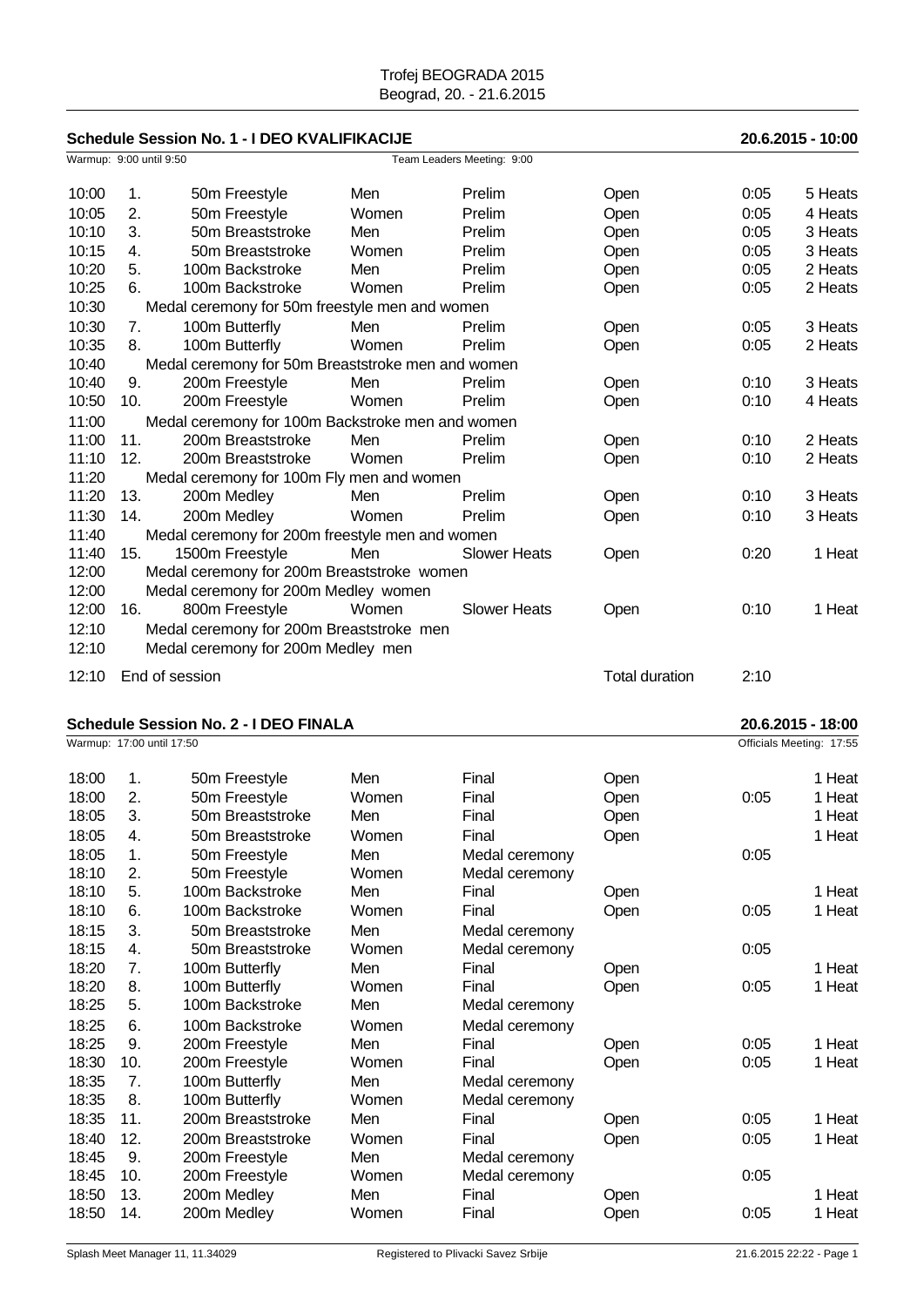| 18:55<br>19:00          | 11.<br>12. | 200m Breaststroke<br>200m Breaststroke             | Men<br>Women | Medal ceremony<br>Medal ceremony      |                       | 0:05 |                   |
|-------------------------|------------|----------------------------------------------------|--------------|---------------------------------------|-----------------------|------|-------------------|
| 19:00<br>19:20          | 15.<br>13. | 1500m Freestyle<br>200m Medley                     | Men<br>Men   | <b>Fastest Heat</b><br>Medal ceremony | Open                  | 0:20 | 1 Heat            |
| 19:20                   | 14.        | 200m Medley                                        | Women        | Medal ceremony                        |                       |      |                   |
| 19:20                   | 16.        | 800m Freestyle                                     | Women        | <b>Fastest Heat</b>                   | Open                  | 0:15 | 1 Heat            |
| 19:35                   | 15.        | 1500m Freestyle                                    | Men          | Medal ceremony                        |                       |      |                   |
| 19:35                   | 16.        | 800m Freestyle                                     | Women        | Medal ceremony                        |                       |      |                   |
| 19:35                   |            | End of session                                     |              |                                       | <b>Total duration</b> | 1:35 |                   |
|                         |            | Schedule Session No. 3 - Il DEO KVALIFIKACIJE      |              |                                       |                       |      | 21.6.2015 - 10:00 |
| Warmup: 9:00 until 9:50 |            |                                                    |              |                                       |                       |      |                   |
| 10:00                   | 17.        | 50m Backstroke                                     | Men          | Prelim                                | Open                  | 0:05 | 2 Heats           |
| 10:05                   | 18.        | 50m Backstroke                                     | Women        | Prelim                                | Open                  |      | 2 Heats           |
| 10:05                   | 19.        | 50m Butterfly                                      | Men          | Prelim                                | Open                  | 0:05 | 3 Heats           |
| 10:10                   | 20.        | 50m Butterfly                                      | Women        | Prelim                                | Open                  | 0:05 | 4 Heats           |
| 10:15                   |            | Medal ceremony for 50m Backstroke men and women    |              |                                       |                       | 0:05 |                   |
| 10:20                   | 21.        | 100m Freestyle                                     | Men          | Prelim                                | Open                  | 0:10 | 5 Heats           |
| 10:30                   | 22.        | 100m Freestyle                                     | Women        | Prelim                                | Open                  | 0:05 | 4 Heats           |
| 10:35                   |            | Medal ceremony for 50m Fly men and women           |              |                                       |                       | 0:05 |                   |
| 10:40                   | 23.        | 100m Breaststroke                                  | Men          | Prelim                                | Open                  | 0:10 | 3 Heats           |
| 10:50                   | 24.        | 100m Breaststroke                                  | Women        | Prelim                                | Open                  | 0:05 | 3 Heats           |
| 10:55                   |            | Medal ceremony for 100m freestyle men and women    |              |                                       |                       | 0:05 |                   |
| 11:00                   | 25.        | 200m Butterfly                                     | Men          | Prelim                                | Open                  | 0:10 | 2 Heats           |
| 11:10                   | 26.        | 200m Butterfly                                     | Women        | Prelim                                | Open                  |      | 1 Heat            |
| 11:10                   |            | Medal ceremony for 100m Breaststroke men and women |              |                                       |                       | 0:05 |                   |
| 11:15                   | 27.        | 200m Backstroke                                    | Men          | Prelim                                | Open                  | 0:05 | 1 Heat            |
| 11:20                   | 28.        | 200m Backstroke                                    | Women        | Prelim                                | Open                  | 0:05 | 2 Heats           |
| 11:25                   |            | Medal ceremony for 200m Fly men and women          |              |                                       |                       |      |                   |
| 11:25                   | 29.        | 400m Freestyle                                     | Men          | Prelim                                | Open                  | 0:25 | 4 Heats           |
| 11:50                   | 30.        | 400m Freestyle                                     | Women        | Prelim                                | Open                  | 0:15 | 3 Heats           |
| 12:05                   |            | Medal ceremony for 200m Backstroke men and women   |              |                                       |                       |      |                   |
| 12:05                   | 31.        | 400m Medley                                        | Men          | Prelim                                | Open                  | 0:10 | 1 Heat            |
| 12:15                   | 32.        | 400m Medley                                        | Women        | Prelim                                | Open                  | 0:05 | 1 Heat            |
| 12:20                   |            | Medal ceremony for 400m Freestyle men and women    |              |                                       |                       | 0:05 |                   |
| 12:25                   |            | Medal ceremony for 400m Medley men and women       |              |                                       |                       | 0:05 |                   |
| 12:30                   |            | End of session                                     |              |                                       | <b>Total duration</b> | 2:30 |                   |
|                         |            |                                                    |              |                                       |                       |      |                   |
|                         |            | <b>Schedule Session No. 4 - Il DEO FINALA</b>      |              |                                       |                       |      | 21.6.2015 - 17:00 |
|                         |            | Warmup: 16:00 until 16:50                          |              |                                       |                       |      |                   |
| 17:00                   | 17.        | 50m Backstroke                                     | Men          | Final                                 | Open                  |      | 1 Heat            |
| 17:00                   | 18.        | 50m Backstroke                                     | Women        | Final                                 | Open                  | 0:05 | 1 Heat            |
| 17:05                   | 19.        | 50m Butterfly                                      | Men          | Final                                 | Open                  |      | 1 Heat            |
| 17:05                   | 20.        | 50m Butterfly                                      | Women        | Final                                 | Open                  |      | 1 Heat            |
| 17:05                   | 17.        | 50m Backstroke                                     | Men          | Medal ceremony                        |                       | 0:05 |                   |
| 17:10                   | 18.        | 50m Backstroke                                     | Women        | Medal ceremony                        |                       |      |                   |
| 17:10                   | 21.        | 100m Freestyle                                     | Men          | Final                                 | Open                  |      | 1 Heat            |
| 17:10                   | 22.        | 100m Freestyle                                     | Women        | Final                                 | Open                  | 0:05 | 1 Heat            |
| 17:15                   | 19.        | 50m Butterfly                                      | Men          | Medal ceremony                        |                       |      |                   |
| 17:15                   | 20.        | 50m Butterfly                                      | Women        | Medal ceremony                        |                       | 0:05 |                   |
| 17:20                   | 23.        | 100m Breaststroke                                  | Men          | Final                                 | Open                  |      | 1 Heat            |
| 17:20                   | 24.        | 100m Breaststroke                                  | Women        | Final                                 | Open                  | 0:05 | 1 Heat            |
| 17:25                   | 21.        | 100m Freestyle                                     | Men          | Medal ceremony                        |                       |      |                   |
| 17:25                   | 22.        | 100m Freestyle                                     | Women        | Medal ceremony                        |                       |      |                   |
|                         |            |                                                    |              |                                       |                       |      |                   |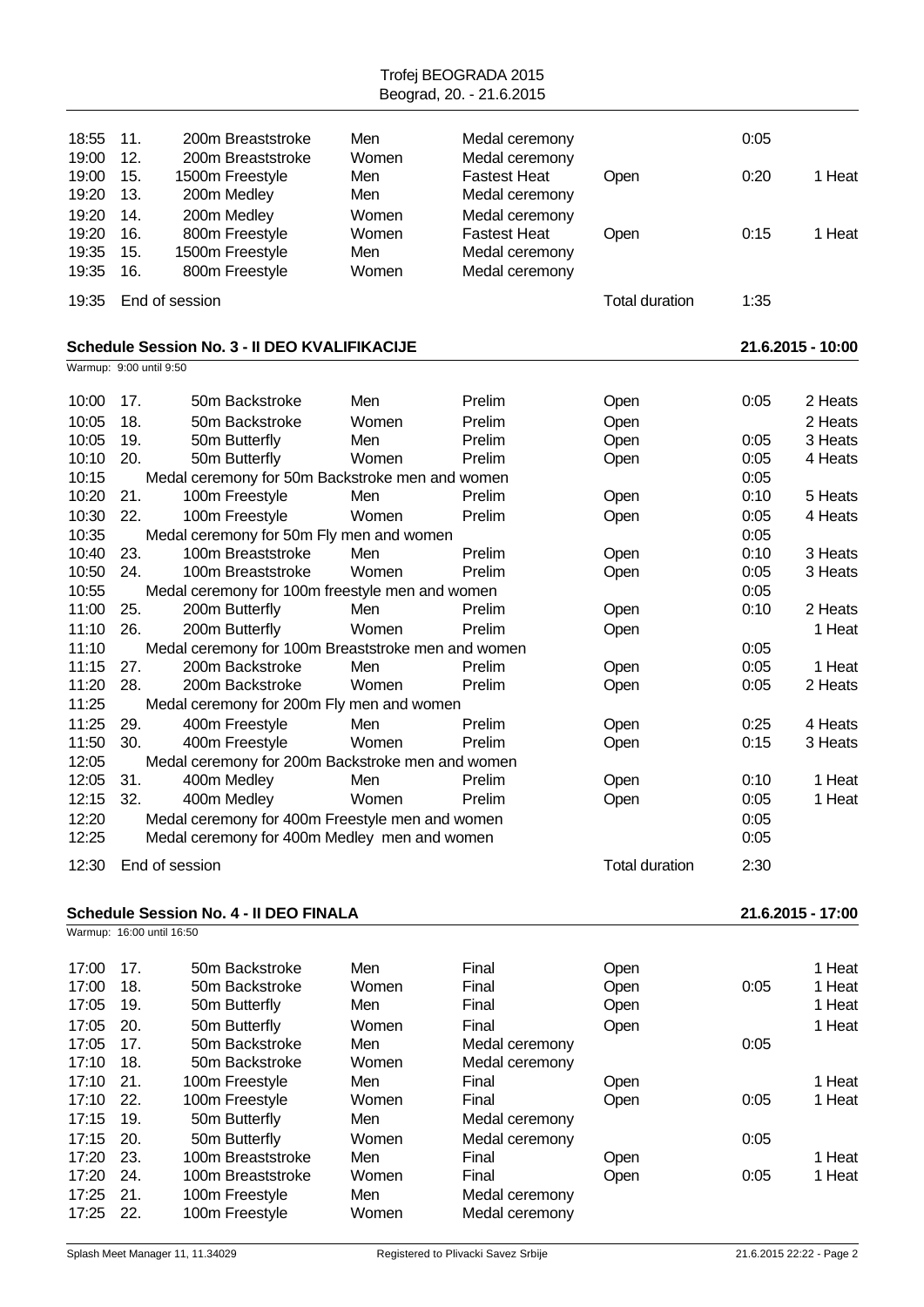| 17:25 | 25. | 200m Butterfly                    | Men   | Final          | Open | 0:05 | 1 Heat |
|-------|-----|-----------------------------------|-------|----------------|------|------|--------|
| 17:30 | 26. | 200m Butterfly                    | Women | Final          | Open | 0:05 | 1 Heat |
| 17:35 | 23. | 100m Breaststroke                 | Men   | Medal ceremony |      |      |        |
| 17:35 | 24. | 100m Breaststroke                 | Women | Medal ceremony |      | 0:05 |        |
| 17:40 | 27. | 200m Backstroke                   | Men   | Final          | Open |      | 1 Heat |
| 17:40 | 28. | 200m Backstroke                   | Women | Final          | Open | 0:05 | 1 Heat |
| 17:45 | 25. | 200m Butterfly                    | Men   | Medal ceremony |      |      |        |
| 17:45 | 26. | 200m Butterfly                    | Women | Medal ceremony |      | 0:05 |        |
| 17:50 | 29. | 400m Freestyle                    | Men   | Final          | Open | 0:05 | 1 Heat |
| 17:55 | 30. | 400m Freestyle                    | Women | Final          | Open | 0:05 | 1 Heat |
| 18:00 | 27. | 200m Backstroke                   | Men   | Medal ceremony |      |      |        |
| 18:00 | 28. | 200m Backstroke                   | Women | Medal ceremony |      | 0:05 |        |
| 18:05 | 31. | 400m Medley                       | Men   | Final          | Open | 0:05 | 1 Heat |
| 18:10 | 32. | 400m Medley                       | Women | Final          | Open | 0:05 | 1 Heat |
| 18:15 | 29. | 400m Freestyle                    | Men   | Medal ceremony |      | 0:05 |        |
| 18:20 | 30. | 400m Freestyle                    | Women | Medal ceremony |      |      |        |
| 18:20 | 31. | 400m Medley                       | Men   | Medal ceremony |      | 0:05 |        |
| 18:25 | 32. | 400m Medley                       | Women | Medal ceremony |      |      |        |
| 18:25 |     | Ceremony NLB Belgrade trophy 2013 |       |                |      |      |        |
|       |     |                                   |       |                |      |      |        |

18:25 End of session 1:25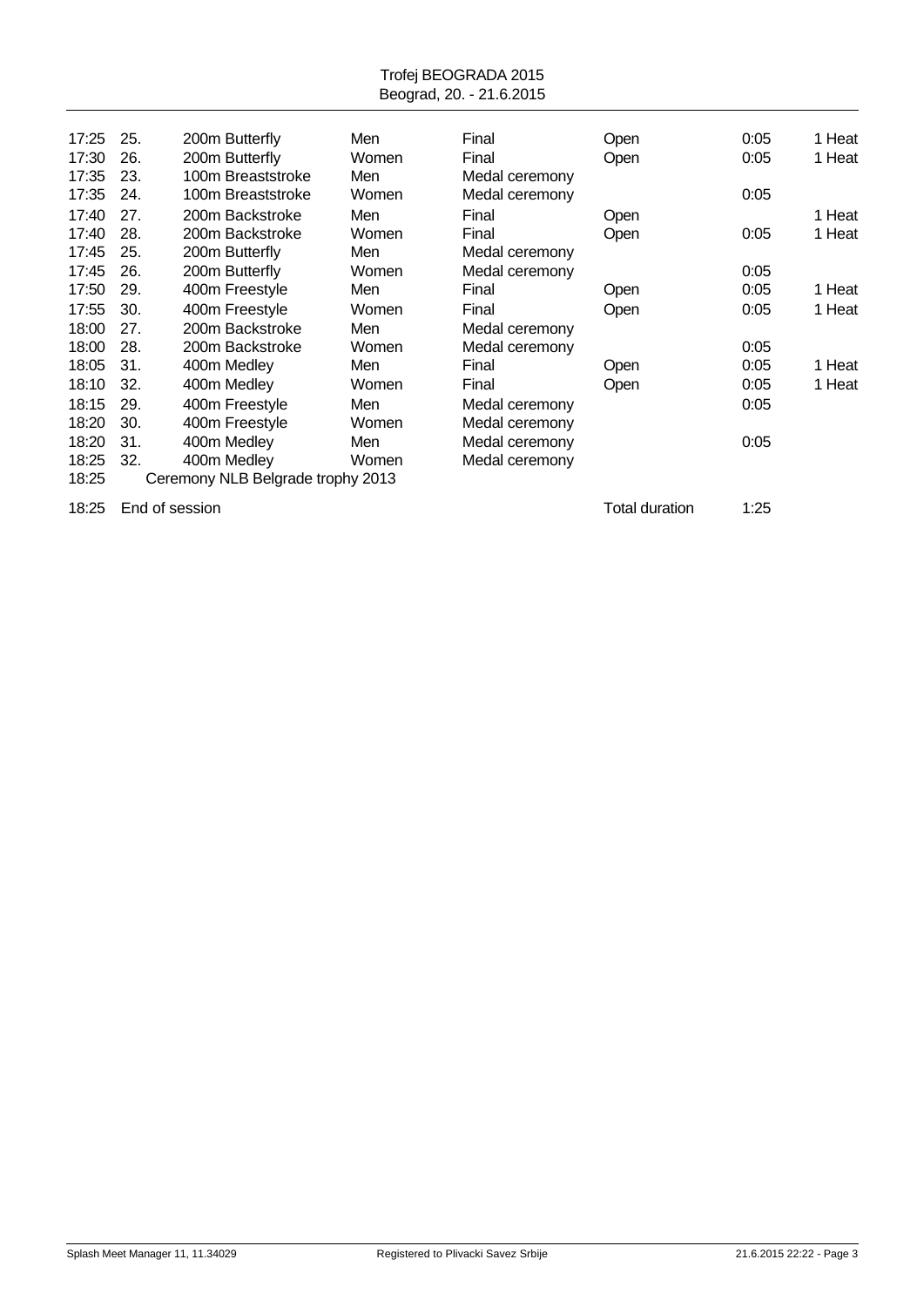# **REZULTATI**

Vračar Electronic System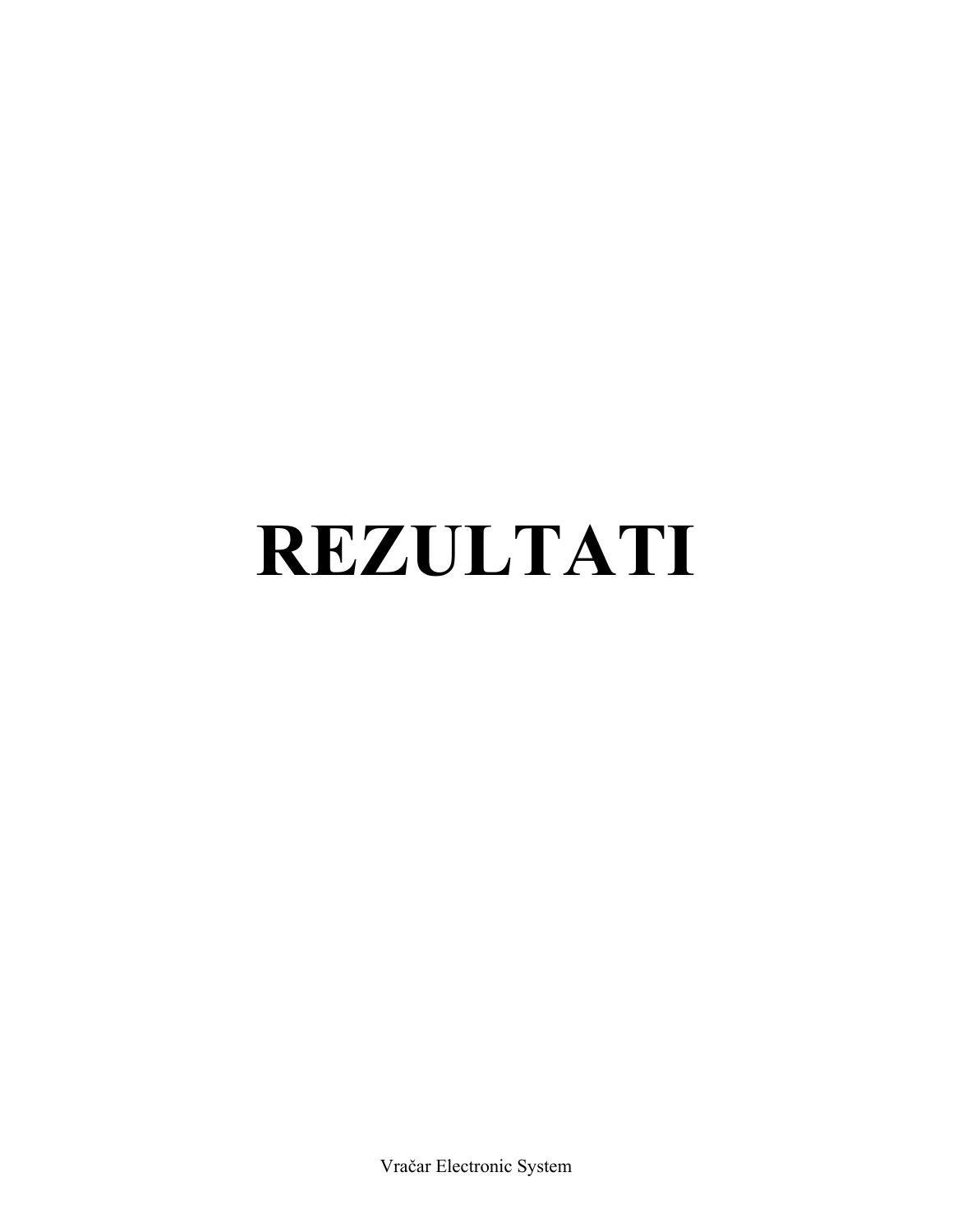| Event 1                                                                                | 20.6.2015 - 10:00                                                                                                                                                                                                                                                                                                                                                                                                                                                                            |                                           |                                                                                                                                                | Men, 50m Freestyle                                                                                                                                                                                                                                                                                           |                                                                                                                                                                                                       |                                                               |                                                                                                                                                                                                             |                                                                                                                                                                                   | Open<br><b>Results Prelim</b>                                    |
|----------------------------------------------------------------------------------------|----------------------------------------------------------------------------------------------------------------------------------------------------------------------------------------------------------------------------------------------------------------------------------------------------------------------------------------------------------------------------------------------------------------------------------------------------------------------------------------------|-------------------------------------------|------------------------------------------------------------------------------------------------------------------------------------------------|--------------------------------------------------------------------------------------------------------------------------------------------------------------------------------------------------------------------------------------------------------------------------------------------------------------|-------------------------------------------------------------------------------------------------------------------------------------------------------------------------------------------------------|---------------------------------------------------------------|-------------------------------------------------------------------------------------------------------------------------------------------------------------------------------------------------------------|-----------------------------------------------------------------------------------------------------------------------------------------------------------------------------------|------------------------------------------------------------------|
| Apsolutni M<br>Juniorski<br>Kadetski<br>MI Pionirski<br>Pionirski<br>Points: FINA 2014 |                                                                                                                                                                                                                                                                                                                                                                                                                                                                                              | 22.29<br>22.74<br>23.32<br>26.69<br>25.14 | CAVIC, Milorad<br>CAVIC, Milorad<br>BARNA, Andrej<br>SAVIC, Novak<br>LENDJER, Ivan                                                             |                                                                                                                                                                                                                                                                                                              | <b>PAR</b><br><b>PAR</b><br>SSU<br>SSU<br><b>MZR</b>                                                                                                                                                  | Mizzou (USA)<br>Linc (AUT)<br>Maribor (SLO)<br>Nls<br>Beograd |                                                                                                                                                                                                             |                                                                                                                                                                                   | 16.2.2008<br>12.7.2002<br>13.12.2014<br>22.12.2013<br>28.10.2004 |
|                                                                                        |                                                                                                                                                                                                                                                                                                                                                                                                                                                                                              |                                           |                                                                                                                                                |                                                                                                                                                                                                                                                                                                              |                                                                                                                                                                                                       |                                                               |                                                                                                                                                                                                             |                                                                                                                                                                                   |                                                                  |
| Rank                                                                                   |                                                                                                                                                                                                                                                                                                                                                                                                                                                                                              |                                           | ΥB                                                                                                                                             |                                                                                                                                                                                                                                                                                                              |                                                                                                                                                                                                       |                                                               | Time                                                                                                                                                                                                        | Pts                                                                                                                                                                               |                                                                  |
|                                                                                        | 15 - 16 years                                                                                                                                                                                                                                                                                                                                                                                                                                                                                |                                           |                                                                                                                                                |                                                                                                                                                                                                                                                                                                              |                                                                                                                                                                                                       |                                                               |                                                                                                                                                                                                             |                                                                                                                                                                                   |                                                                  |
| 2.<br>3.<br>5.<br>6.<br>7.<br>8.                                                       | 1. LAZAREVIC, Stefan<br>MLADENOVIC, Gal<br>ACIN, Nikola<br>4. DANEV, Marko<br>MATIC, Djurdje<br>MIHAJLOVIC, Milos<br>STRNAD, Mihael<br>JANKOVIC, Marko                                                                                                                                                                                                                                                                                                                                       |                                           | 99<br>99<br>99<br>99<br>$00\,$<br>$00\,$<br>99<br>$00\,$                                                                                       | 11. APRIL Beograd<br>PK Triglav Kranj<br>Vracar<br>PK Sparta<br>PK Neptun<br><b>Tri Delfina</b>                                                                                                                                                                                                              | Plivacki klub "Proleter"Zrenj<br>Plivacki klub "Proleter"Zrenj                                                                                                                                        |                                                               | 25.18<br>26.06<br>26.41<br>26.49<br>26.98<br>27.23<br>27.61<br>32.22                                                                                                                                        | 572 A<br>516 R<br>496<br>491<br>465<br>452<br>434<br>273                                                                                                                          |                                                                  |
| 17 - 18 years                                                                          |                                                                                                                                                                                                                                                                                                                                                                                                                                                                                              |                                           |                                                                                                                                                |                                                                                                                                                                                                                                                                                                              |                                                                                                                                                                                                       |                                                               |                                                                                                                                                                                                             |                                                                                                                                                                                   |                                                                  |
|                                                                                        | 1. MILJANOVIC, Igor<br>2. SIMIC, Kosta<br>3. NISTER, Dejan<br>4. BOSKIC, Marko<br>5. JUG, Julijan<br>6. BOJICIC, Jovan<br>7. BOGATAJ JAKOPIN, Erik<br>8. DJORDJEVIC, Matija<br>9. ZORIC, Scepan<br>DSQ ZUBER, Igor                                                                                                                                                                                                                                                                           |                                           | 97<br>98<br>98<br>98<br>97<br>97<br>98<br>98<br>97<br>98                                                                                       | Plivacki klub "Novi Sad"<br>PK "BPK" Bgd<br>Plivacki klub "Novi Sad"<br>PK Neptun<br>11. APRIL Beograd<br>PK Triglav Kranj<br>PK "BPK" Bgd                                                                                                                                                                   | Plivacki klub "Proleter"Zrenj<br>Plivacki klub,, Partizan"Beogra<br>Plivacki klub "Proleter"Zrenj                                                                                                     |                                                               | 24.75<br>25.80<br>26.38<br>26.55<br>26.77<br>27.54<br>28.47<br>30.83<br>32.33                                                                                                                               | 603 A<br>532 R<br>498<br>488<br>476<br>437<br>396<br>311<br>270                                                                                                                   |                                                                  |
| Open                                                                                   |                                                                                                                                                                                                                                                                                                                                                                                                                                                                                              |                                           |                                                                                                                                                |                                                                                                                                                                                                                                                                                                              |                                                                                                                                                                                                       |                                                               |                                                                                                                                                                                                             |                                                                                                                                                                                   |                                                                  |
| 3.<br>6.<br>7.<br>8.<br>9.<br>10.<br>11.<br>15.<br>16.<br>17.<br>18.<br>19.<br>20.     | 1. UDICKI, Bojan<br>2. MILJANOVIC, Igor<br>STOJANOVIC, Boris<br>4. ZHELEV, Martin<br>5. LAZAREVIC, Stefan<br>YANKULOV, Silvestar<br>FRECE, Gasper<br>STANICKOV, Djordje<br>SIMIC, Kosta<br>MLADENOVIC, Gal<br>NISTER, Dejan<br>12. ARSOV, Kristiyan<br>ACIN, Nikola<br>14. DANEV, Marko<br><b>BOSKIC, Marko</b><br>JUG, Julijan<br>MATIC, Djurdje<br>PETKOVIC, Andrija<br>MIHAJLOVIC, Milos<br>ZEMUNOVIC, Igor Genki<br>21. BRADTMILLER, Carlton<br>22. BOJICIC, Jovan<br>23. STRNAD, Mihael |                                           | 93<br>97<br>89<br>88<br>99<br>92<br>95<br>96<br>98<br>99<br>98<br>89<br>99<br>99<br>98<br>97<br>$00\,$<br>01<br>$00\,$<br>01<br>89<br>97<br>99 | SC Spartak-Prozivka<br>Plivacki klub "Novi Sad"<br><b>Bulgaria</b><br>11. APRIL Beograd<br><b>OLIMPIA</b><br>PK Neptun<br>PK "BPK" Bgd<br>PK Triglav Kranj<br><b>OLIMPIA</b><br>Plivacki klub "Novi Sad"<br>PK Neptun<br>Vracar<br>PK Sparta<br>Vracar<br>PK Triglav Kranj<br>11. APRIL Beograd<br>PK Neptun | Plivacki klub,, Kikinda "Kikinda<br>PK"Profesional-Proakva"N.Sad<br>Plivacki klub "Proleter"Zrenj<br>Plivacki klub "Proleter"Zrenj<br>Plivacki klub "Proleter"Zrenj<br>Plivacki klub Sveti Nikola Nis |                                                               | 24.65<br>24.75<br>24.85<br>24.86<br>25.18<br>25.30<br>25.52<br>25.68<br>25.80<br>26.06<br>26.38<br>26.41<br>26.41<br>26.49<br>26.55<br>26.77<br>26.98<br>27.15<br>27.23<br>27.34<br>27.50<br>27.54<br>27.61 | 610 A<br>603 A<br>595 A<br>595 A<br>572 A<br>564 A<br>550 A<br>539 A<br>532 R<br>516 R<br>498<br>496<br>496<br>491<br>488<br>476<br>465<br>456<br>452<br>447<br>439<br>437<br>434 |                                                                  |
| 24.<br>25.                                                                             | FILIPOVIC, Lazar<br><b>BOGATAJ JAKOPIN, Erik</b>                                                                                                                                                                                                                                                                                                                                                                                                                                             |                                           | 90<br>98                                                                                                                                       | <b>IND</b><br>PK Triglav Kranj                                                                                                                                                                                                                                                                               |                                                                                                                                                                                                       |                                                               | 28.35<br>28.47                                                                                                                                                                                              | 401<br>396                                                                                                                                                                        |                                                                  |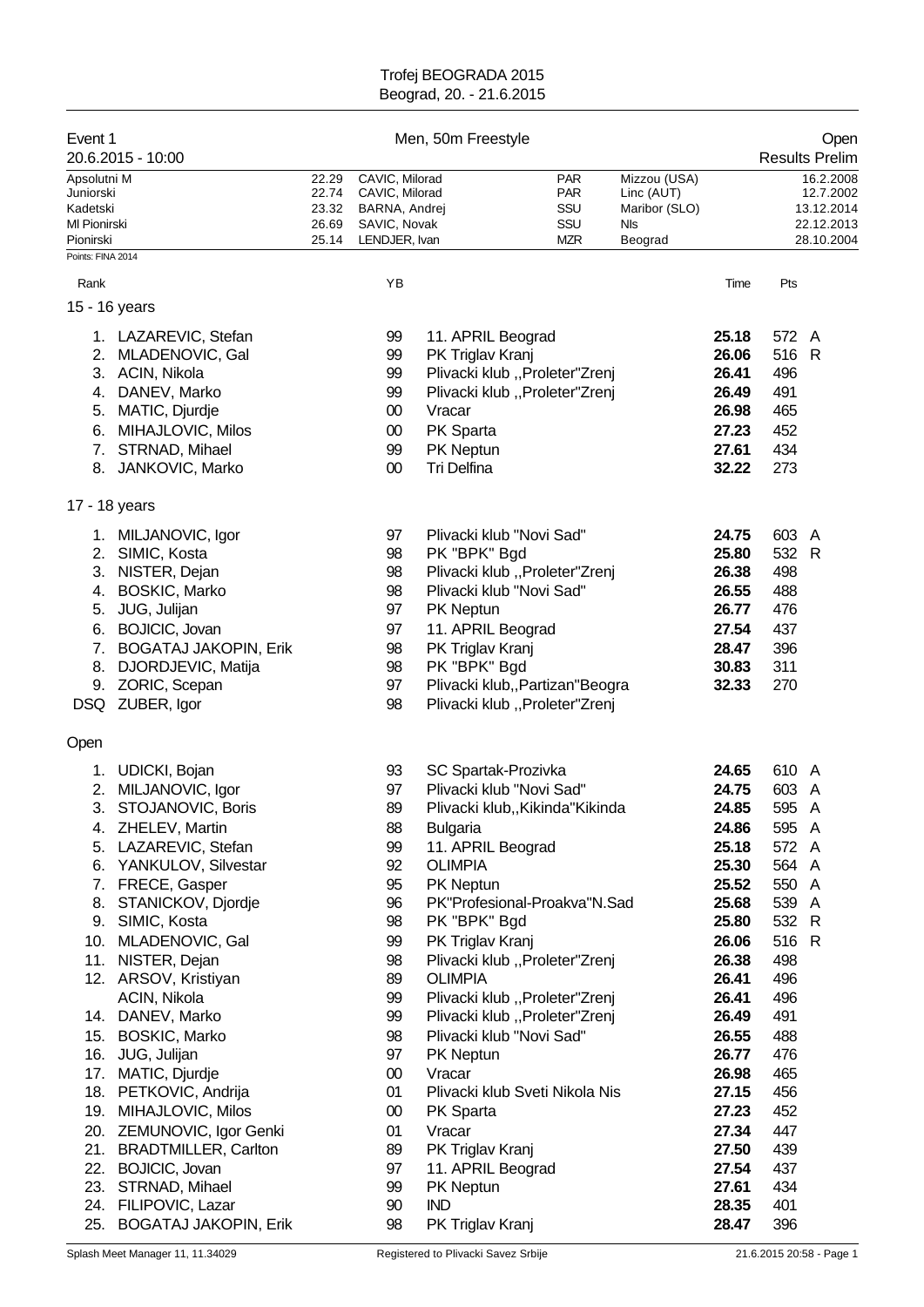#### Event 1, Men, 50m Freestyle, Prelim, Open

| Rank |                          | YΒ |                                  | Time  | Pts |
|------|--------------------------|----|----------------------------------|-------|-----|
| 26.  | MARTINOVIC, Ivan         | 01 | Vracar                           | 29.36 | 361 |
|      | 27. DJORDJEVIC, Matija   | 98 | PK "BPK" Bgd                     | 30.83 | 311 |
|      | 28. JANKOVIC, Marko      | 00 | Tri Delfina                      | 32.22 | 273 |
|      | 29. ZORIC, Scepan        | 97 | Plivacki klub,, Partizan "Beogra | 32.33 | 270 |
|      | 30. MILOSAVLJEVIC, Lazar | 02 | Vracar                           | 32.76 | 260 |
|      | 31. MARISAVLJEVIC, Dusan | 94 | Vracar                           | 38.41 | 161 |
|      | DSQ VIDOVIC, Djuro       | 94 | PK "Barakuda"                    |       |     |
|      | DSQ ZUBER, Igor          | 98 | Plivacki klub "Proleter"Zrenj    |       |     |

| Event 2                                      |                                                                                                                                                                                                                                                                          |                                           |                                                                                      | Women, 50m Freestyle                                                                                                                                                                                                                      |                                               |                                                    |                                                                                                          |                                                                                      | Open                                                           |
|----------------------------------------------|--------------------------------------------------------------------------------------------------------------------------------------------------------------------------------------------------------------------------------------------------------------------------|-------------------------------------------|--------------------------------------------------------------------------------------|-------------------------------------------------------------------------------------------------------------------------------------------------------------------------------------------------------------------------------------------|-----------------------------------------------|----------------------------------------------------|----------------------------------------------------------------------------------------------------------|--------------------------------------------------------------------------------------|----------------------------------------------------------------|
|                                              | 20.6.2015 - 10:05                                                                                                                                                                                                                                                        |                                           |                                                                                      |                                                                                                                                                                                                                                           |                                               |                                                    |                                                                                                          |                                                                                      | <b>Results Prelim</b>                                          |
| Apsolutni Z                                  | Devojke do 16 godina<br>Devojke do 14 godina<br>Devojke do 12 godina<br>Devojke do 10 godina                                                                                                                                                                             | 25.21<br>26.38<br>27.73<br>29.03<br>31.37 | VUKANOVIC, Tijana<br>SPASOJEVIC, Sofija<br>MARKOVIC, Jana                            | NAJDANOVSKI, Miroslava<br>NAJDANOVSKI, Miroslava                                                                                                                                                                                          | <b>PRO</b><br><b>PRO</b><br>VOJ<br>J2000<br>œ | Rim (ITA)<br>Beograd<br>Beograd<br>Krusevac<br>Nis |                                                                                                          |                                                                                      | 28.7.2009<br>19.6.2004<br>24.6.2006<br>22.7.2012<br>21.12.2014 |
| Points: FINA 2014                            |                                                                                                                                                                                                                                                                          |                                           |                                                                                      |                                                                                                                                                                                                                                           |                                               |                                                    |                                                                                                          |                                                                                      |                                                                |
| Rank                                         |                                                                                                                                                                                                                                                                          |                                           | YB                                                                                   |                                                                                                                                                                                                                                           |                                               |                                                    | Time                                                                                                     | Pts                                                                                  |                                                                |
|                                              | 13 - 14 years                                                                                                                                                                                                                                                            |                                           |                                                                                      |                                                                                                                                                                                                                                           |                                               |                                                    |                                                                                                          |                                                                                      |                                                                |
| 2.<br>3.<br>4.<br>5.<br>6.<br>7.<br>8.<br>9. | 1. NINKOVIC, Milica<br>CULIBRK, Tara<br>ANTUNOVIC, Andjela<br>GOLJA, Gaja<br>PESIC, Masa<br>PODPECAN, Saska<br>WESENSCHEGG, Aja<br>POPOVIC, Pia<br>MACURA, Ana<br>10. RABIC, Rafaela<br>11. MILOSEVIC R, Teodora<br>12. MIJATOVIC, Nastasja                              |                                           | 01<br>01<br>02<br>01<br>01<br>02<br>02<br>02<br>02<br>01<br>02<br>01                 | Plivacki klub "Novi Sad"<br>11. APRIL Beograd<br>Montenegro<br>PK Olimpija<br>Crvena Zvezda<br>PK Neptun<br>PK Neptun<br>PK Neptun<br>Crvena Zvezda<br>PK Triglav Kranj<br>Tri Delfina<br><b>Tri Delfina</b>                              |                                               |                                                    | 28.97<br>29.47<br>29.95<br>30.45<br>30.47<br>30.76<br>31.47<br>32.05<br>32.85<br>35.11<br>36.17<br>41.37 | 549 A<br>522 R<br>497<br>473<br>472<br>459<br>428<br>405<br>376<br>308<br>282<br>188 |                                                                |
|                                              | 15 - 16 years                                                                                                                                                                                                                                                            |                                           |                                                                                      |                                                                                                                                                                                                                                           |                                               |                                                    |                                                                                                          |                                                                                      |                                                                |
| 5.<br>6.<br>Open                             | 1. SEKULIC, Mila<br>2. PETRIC, Katja<br>3. BABIC, Dusica<br>4. HADZI-NIKOLIC, Masa<br>STIRN, Zana<br>KOVACS, Kriszta Nora<br>7. SILAR, Masa<br>8. STOLIC, Milica<br>9. ZEYNEP, Calik<br>10. RISTIVOJEVIC, Andjela<br>11. STOJANOVIC, Lana<br>DSQ MATKOVIC, Manuela Maksi |                                           | 99<br>99<br>00<br>99<br>99<br>$00\,$<br>99<br>99<br>$00\,$<br>99<br>$00\,$<br>$00\,$ | PK"Profesional-Proakva"N.Sad<br>PK Neptun<br>11. APRIL Beograd<br>Crvena Zvezda<br>PK Triglav Kranj<br><b>LAR ARAD</b><br>PK Olimpija<br>"Feniks", Sombor<br><b>IND</b><br>Plivacki klub,, Partizan "Beogra<br>Tri Delfina<br>PK Olimpija |                                               |                                                    | 27.97<br>29.37<br>29.48<br>29.71<br>29.77<br>29.83<br>29.95<br>30.36<br>30.68<br>32.53<br>44.88          | 610 A<br>527 A<br>521<br>509<br>506<br>503<br>497<br>477<br>462<br>388<br>147        |                                                                |
| 1.                                           | OIKONOMOU, Iliana-Harikleia                                                                                                                                                                                                                                              |                                           | 98                                                                                   | Ionikos                                                                                                                                                                                                                                   |                                               |                                                    | 27.10                                                                                                    | 671 A                                                                                |                                                                |
| 3.<br>4.                                     | 2. VASIC, Andjela<br>HAJDINJAK, Katja<br>SEKULIC, Mila                                                                                                                                                                                                                   |                                           | 97<br>93<br>99                                                                       | Plivacki klub,, Partizan"Beogra<br>PK Olimpija<br>PK"Profesional-Proakva"N.Sad                                                                                                                                                            |                                               |                                                    | 27.35<br>27.94<br>27.97                                                                                  | 653 A<br>612 A<br>610 A                                                              |                                                                |

5. NINKOVIC, Milica 01 Plivacki klub "Novi Sad" **28.97** 549 A 6. PAVLIC, Anamari 97 PK Triglav Kranj **29.08** 543 A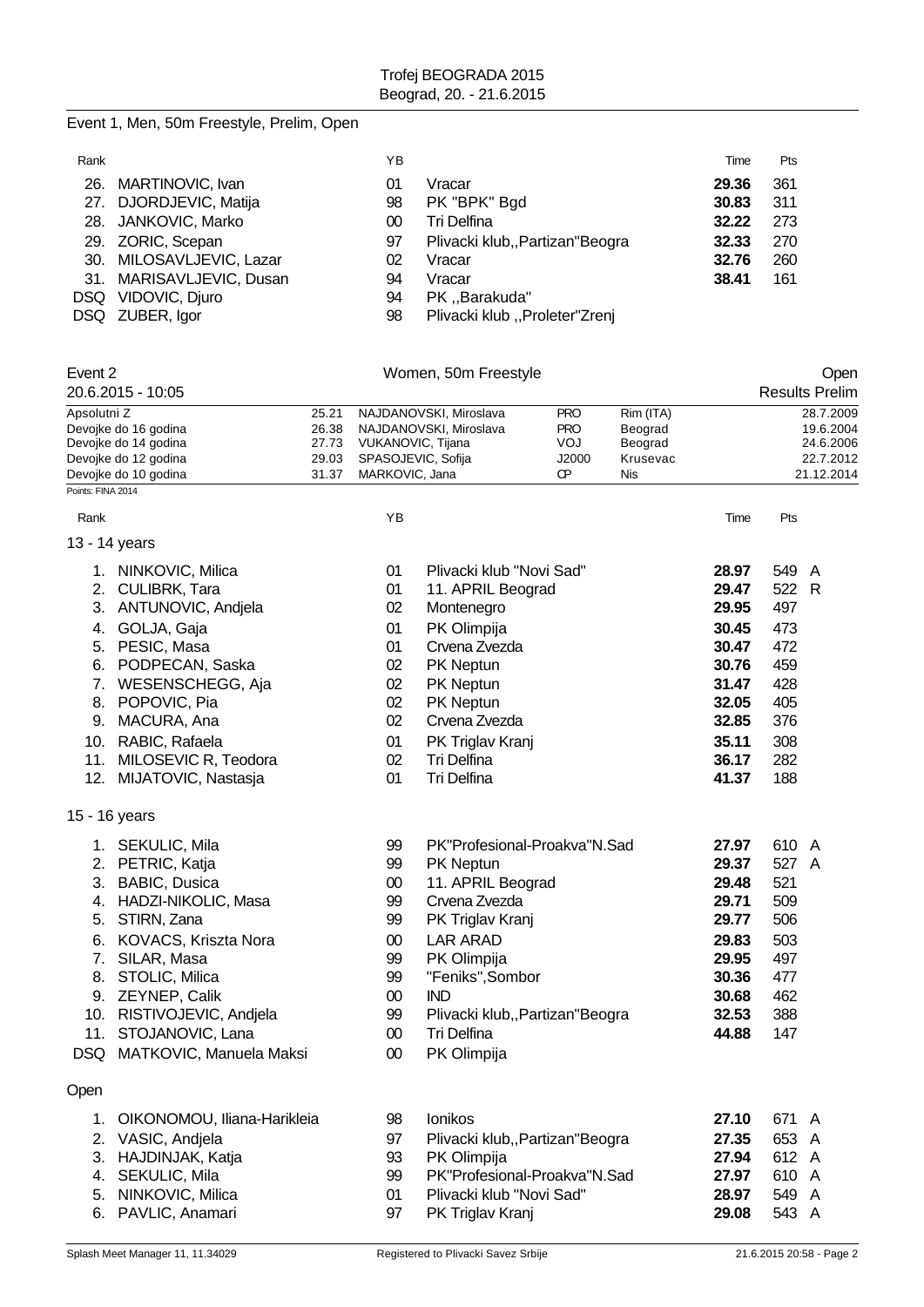#### Event 2, Women, 50m Freestyle, Prelim, Open

| Rank |                         | YB     |                                  | Time  | Pts |    |
|------|-------------------------|--------|----------------------------------|-------|-----|----|
| 7.   | KARANOVIC, Masa         | 98     | Vojvodina N.Sad                  | 29.15 | 539 | A  |
| 8.   | PETRIC, Katja           | 99     | PK Neptun                        | 29.37 | 527 | A  |
| 9.   | ROZNIK, Kaja            | 97     | PK Olimpija                      | 29.39 | 526 | -R |
| 10.  | CULIBRK, Tara           | 01     | 11. APRIL Beograd                | 29.47 | 522 | R  |
| 11.  | <b>BABIC, Dusica</b>    | $00\,$ | 11. APRIL Beograd                | 29.48 | 521 |    |
| 12.  | HADZI-NIKOLIC, Masa     | 99     | Crvena Zvezda                    | 29.71 | 509 |    |
| 13.  | STIRN, Zana             | 99     | PK Triglav Kranj                 | 29.77 | 506 |    |
| 14.  | KOVACS, Kriszta Nora    | $00\,$ | LAR ARAD                         | 29.83 | 503 |    |
| 15.  | ANTUNOVIC, Andjela      | 02     | Montenegro                       | 29.95 | 497 |    |
|      | SILAR, Masa             | 99     | PK Olimpija                      | 29.95 | 497 |    |
| 17.  | STOLIC, Milica          | 99     | "Feniks", Sombor                 | 30.36 | 477 |    |
| 18.  | GOLJA, Gaja             | 01     | PK Olimpija                      | 30.45 | 473 |    |
| 19.  | PESIC, Masa             | 01     | Crvena Zvezda                    | 30.47 | 472 |    |
| 20.  | CAMPA, Meta             | 98     | PK Triglav Kranj                 | 30.59 | 466 |    |
| 21.  | ZEYNEP, Calik           | $00\,$ | <b>IND</b>                       | 30.68 | 462 |    |
| 22.  | PODPECAN, Saska         | 02     | <b>PK Neptun</b>                 | 30.76 | 459 |    |
| 23.  | WESENSCHEGG, Aja        | 02     | <b>PK Neptun</b>                 | 31.47 | 428 |    |
| 24.  | POPOVIC, Pia            | $02\,$ | PK Neptun                        | 32.05 | 405 |    |
| 25.  | RISTIVOJEVIC, Andjela   | 99     | Plivacki klub,, Partizan "Beogra | 32.53 | 388 |    |
| 26.  | MACURA, Ana             | 02     | Crvena Zvezda                    | 32.85 | 376 |    |
| 27.  | RABIC, Rafaela          | 01     | PK Triglav Kranj                 | 35.11 | 308 |    |
| 28.  | MILOSEVIC R, Teodora    | 02     | Tri Delfina                      | 36.17 | 282 |    |
| 29.  | MIJATOVIC, Nastasja     | 01     | Tri Delfina                      | 41.37 | 188 |    |
| 30.  | STOJANOVIC, Lana        | $00\,$ | Tri Delfina                      | 44.88 | 147 |    |
| DSQ  | MATKOVIC, Manuela Maksi | $00\,$ | PK Olimpija                      |       |     |    |

| Event 3                                                                                |                                                                                                                                                                                   |                                           | Men, 50m Breaststroke                                                                 |                                                                                                                                                                                                                                             |                                                   |                                                        |                                                                                        | Open                                                                     |                                                               |  |  |
|----------------------------------------------------------------------------------------|-----------------------------------------------------------------------------------------------------------------------------------------------------------------------------------|-------------------------------------------|---------------------------------------------------------------------------------------|---------------------------------------------------------------------------------------------------------------------------------------------------------------------------------------------------------------------------------------------|---------------------------------------------------|--------------------------------------------------------|----------------------------------------------------------------------------------------|--------------------------------------------------------------------------|---------------------------------------------------------------|--|--|
|                                                                                        | 20.6.2015 - 10:10                                                                                                                                                                 |                                           |                                                                                       |                                                                                                                                                                                                                                             |                                                   |                                                        |                                                                                        |                                                                          | <b>Results Prelim</b>                                         |  |  |
| Apsolutni M<br>Juniorski<br>Kadetski<br>Pionirski<br>MI Pionirski<br>Points: FINA 2014 |                                                                                                                                                                                   | 27.09<br>28.28<br>28.91<br>31.52<br>34.56 | SILADJI, Caba<br>SILADJI, Caba<br>SILADJI, Caba<br>MARKOVIC, Mateja<br>DJOKOVIC, Uros |                                                                                                                                                                                                                                             | <b>AMC</b><br><b>NS</b><br><b>NS</b><br>CZ<br>11A | Istambul (TUR)<br>Beograd<br>Ada<br>Beograd<br>Beograd |                                                                                        |                                                                          | 17.4.2014<br>1.8.2008<br>12.8.2006<br>2.11.2013<br>19.10.2013 |  |  |
| Rank                                                                                   |                                                                                                                                                                                   |                                           | YB                                                                                    |                                                                                                                                                                                                                                             |                                                   |                                                        | Time                                                                                   | Pts                                                                      |                                                               |  |  |
|                                                                                        | 15 - 16 years                                                                                                                                                                     |                                           |                                                                                       |                                                                                                                                                                                                                                             |                                                   |                                                        |                                                                                        |                                                                          |                                                               |  |  |
| 2.<br>3.<br>4.<br>5.<br>6.                                                             | 1. MARKOVIC, Mateja<br>MIHALIC, David<br>BABIC, M.Dusan<br>TERZAN, Filip<br>KUNST, Tim<br>JANKOVIC, Marko                                                                         |                                           | 99<br>99<br>$00\,$<br>99<br>$00\,$<br>$00\,$                                          | Crvena Zvezda<br>PK Olimpija<br>Vracar<br>Crvena Zvezda<br>PK Neptun<br><b>Tri Delfina</b>                                                                                                                                                  |                                                   |                                                        | 31.42<br>31.91<br>33.33<br>34.28<br>38.19<br>45.56                                     | 611 A<br>583 A<br>512<br>470<br>340<br>200                               |                                                               |  |  |
|                                                                                        | 17 - 18 years                                                                                                                                                                     |                                           |                                                                                       |                                                                                                                                                                                                                                             |                                                   |                                                        |                                                                                        |                                                                          |                                                               |  |  |
| 1.<br>2.<br>3.<br>4.<br>5.<br>6.<br>7.<br>8.<br>9.<br>10.                              | GEROV, Ivan<br>LAKATOS, Kristian<br>CIKOS, Rafael<br>SIMIC, Kosta<br>MITROVIC, Kosta<br>ANDREI, Simon<br><b>BOJICIC, Jovan</b><br>BULOV, Dejan<br>CIRKOVIC, Uros<br>POSA, Leonard |                                           | 97<br>97<br>98<br>98<br>98<br>97<br>97<br>98<br>98<br>97                              | <b>Bulgaria</b><br>Plivacki klub "Novi Sad"<br>Plivacki klub "Proleter"Zrenj<br>PK "BPK" Bgd<br>11. APRIL Beograd<br><b>LAR ARAD</b><br>11. APRIL Beograd<br>Plivacki klub "Proleter"Zrenj<br>PK "BPK" Bgd<br>Plivacki klub "Proleter"Zrenj |                                                   |                                                        | 30.56<br>30.96<br>31.33<br>32.03<br>32.08<br>33.30<br>33.63<br>33.83<br>34.41<br>34.68 | 664 A<br>639<br>616<br>577 A<br>574 R<br>513<br>498<br>489<br>465<br>454 | A<br>A<br>R                                                   |  |  |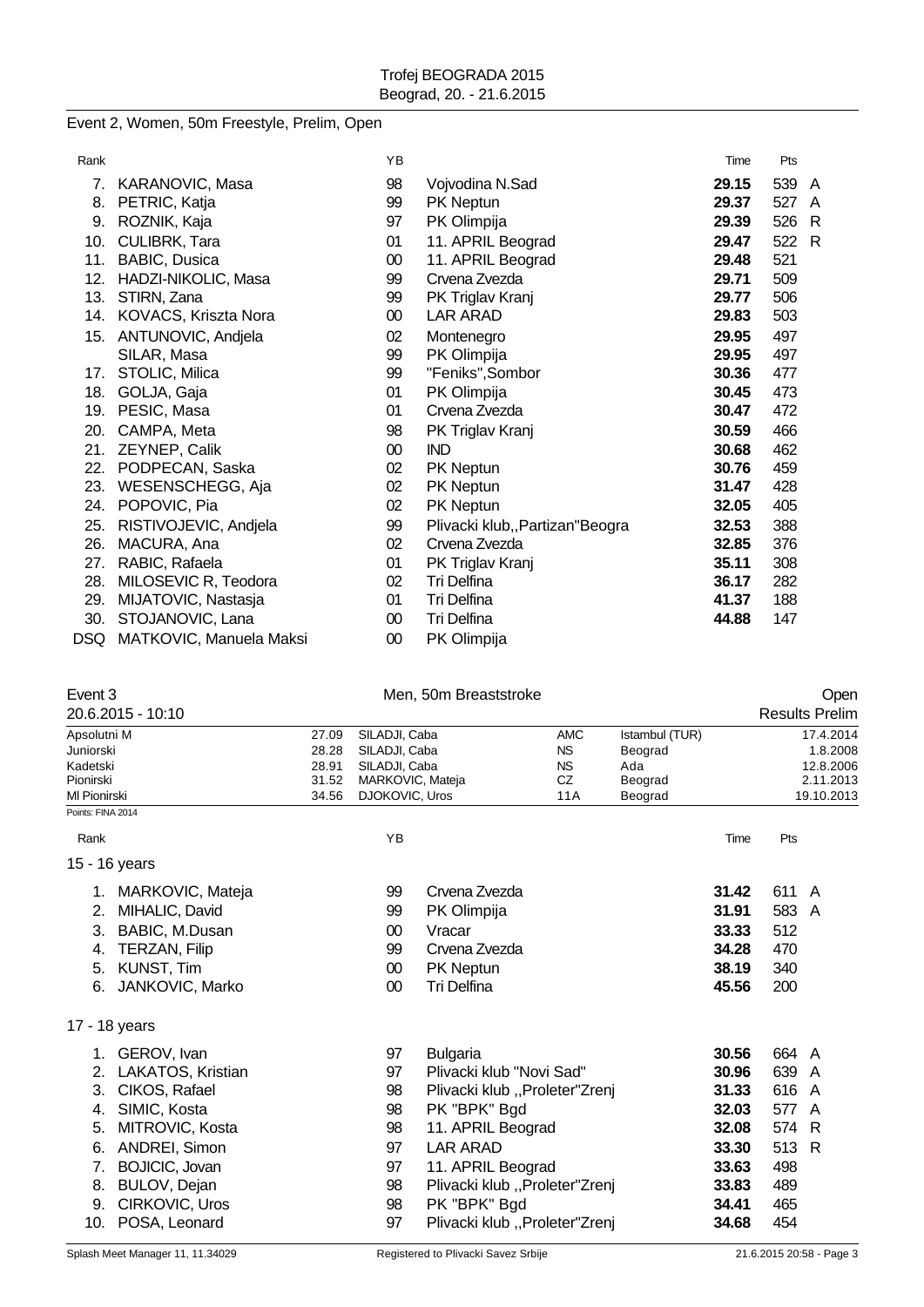#### Event 3, Men, 50m Breaststroke, Prelim

Open

| 1.  | TRAJKOVIC, Nikola     | 94     | Plivacki klub "Proleter"Zrenj  | 29.93 | 707 A |   |
|-----|-----------------------|--------|--------------------------------|-------|-------|---|
| 2.  | GEROV, Ivan           | 97     | Bulgaria                       | 30.56 | 664 A |   |
| 3.  | LAZIC, Marko          | 96     | PK "BPK" Bgd                   | 30.71 | 654   | A |
| 4.  | LAKATOS, Kristian     | 97     | Plivacki klub "Novi Sad"       | 30.96 | 639   | A |
| 5.  | CIKOS, Rafael         | 98     | Plivacki klub "Proleter"Zrenj  | 31.33 | 616 A |   |
| 6.  | MARKOVIC, Mateja      | 99     | Crvena Zvezda                  | 31.42 | 611   | A |
| 7.  | MIHALIC, David        | 99     | PK Olimpija                    | 31.91 | 583 A |   |
| 8.  | SIMIC, Kosta          | 98     | PK "BPK" Bgd                   | 32.03 | 577   | A |
| 9.  | MITROVIC, Kosta       | 98     | 11. APRIL Beograd              | 32.08 | 574 R |   |
| 10. | ANDREI, Simon         | 97     | <b>LAR ARAD</b>                | 33.30 | 513 R |   |
| 11. | MILOSEVIC, Vuk        | 87     | Plivacki klub Sveti Nikola Nis | 33.32 | 512   |   |
| 12. | BABIC, M.Dusan        | $00\,$ | Vracar                         | 33.33 | 512   |   |
| 13. | <b>BOJICIC, Jovan</b> | 97     | 11. APRIL Beograd              | 33.63 | 498   |   |
| 14. | BULOV, Dejan          | 98     | Plivacki klub "Proleter"Zrenj  | 33.83 | 489   |   |
| 15. | VIDOVIC, Djuro        | 94     | PK, Barakuda"                  | 33.86 | 488   |   |
| 16. | TERZAN, Filip         | 99     | Crvena Zvezda                  | 34.28 | 470   |   |
| 17. | CIRKOVIC, Uros        | 98     | PK "BPK" Bgd                   | 34.41 | 465   |   |
| 18. | POSA, Leonard         | 97     | Plivacki klub "Proleter"Zrenj  | 34.68 | 454   |   |
| 19. | KUNST, Tim            | 00     | <b>PK Neptun</b>               | 38.19 | 340   |   |
| 20. | JANKOVIC, Marko       | 00     | Tri Delfina                    | 45.56 | 200   |   |
| 21. | MILOSAVLJEVIC, Lazar  | 02     | Vracar                         | 47.82 | 173   |   |

| Event 4           | 20.6.2015 - 10:15                            |                | Women, 50m Breaststroke    |                               |                        |                                      |       |                       |
|-------------------|----------------------------------------------|----------------|----------------------------|-------------------------------|------------------------|--------------------------------------|-------|-----------------------|
|                   |                                              |                |                            |                               |                        |                                      |       | <b>Results Prelim</b> |
| Apsolutni Z       |                                              | 32.10          | HIGL, Nadja                |                               | <b>TAM</b>             | Beograd                              |       | 8.7.2009              |
|                   | Devojke do 16 godina                         | 33.45          | MEDIC, Mila                |                               | <b>NS</b>              | Banja Luka (BIH)                     |       | 4.5.2014              |
|                   | Devojke do 14 godina<br>Devojke do 12 godina | 33.45<br>35.42 | MEDIC, Mila<br>MEDIC, Mila |                               | <b>NS</b><br><b>NS</b> | Banja Luka (BIH)<br>Banja Luka (BIH) |       | 4.5.2014<br>25.4.2012 |
|                   | Devojke do 10 godina                         | 39.89          | IVANOVIC, Dragana          |                               | <b>PAR</b>             | Beograd                              |       | 29.10.2005            |
| Points: FINA 2014 |                                              |                |                            |                               |                        |                                      |       |                       |
| Rank              |                                              |                | YB                         |                               |                        | Time                                 | Pts   |                       |
|                   | 13 - 14 years                                |                |                            |                               |                        |                                      |       |                       |
|                   | 1. CELIK, Tina                               |                | 01                         | PK Triglav Kranj              |                        | 34.40                                | 629 A |                       |
| 2.                | SALMA, Doris                                 |                | 01                         | Plivacki klub "Proleter"Zrenj |                        | 35.60                                | 567 A |                       |
| 3.                | MILOSEVIC, Teodora                           |                | 02                         | 11. APRIL Beograd             |                        | 37.47                                | 487 R |                       |
| 4.                | <b>BRODEJ, Nusa</b>                          |                | 01                         | PK Neptun                     |                        | 41.12                                | 368   |                       |
| 5.                | RABIC, Rafaela                               |                | 01                         | PK Triglav Kranj              |                        | 45.83                                | 266   |                       |
| 6.                | MIJATOVIC, Nastasja                          |                | 01                         | Tri Delfina                   |                        | 50.09                                | 203   |                       |
|                   | 15 - 16 years                                |                |                            |                               |                        |                                      |       |                       |
|                   | 1. JANJUSEVIC, Anja                          |                | 00                         | Crvena Zvezda                 |                        | 36.13                                | 543 A |                       |
| 2.                | DAJKOVIC, Dajana                             |                | 99                         | Montenegro                    |                        | 36.51                                | 526 A |                       |
|                   | 3. LAZIC, Marija                             |                | 00                         | PK "BPK" Bgd                  |                        | 38.07                                | 464   |                       |
|                   | 4. STOJANOVIC, Lana                          |                | $00\,$                     | <b>Tri Delfina</b>            |                        | 53.15                                | 170   |                       |
| Open              |                                              |                |                            |                               |                        |                                      |       |                       |
| 1.                | SARAKATSANI, Aikaterini                      |                | 77                         | Ionikos                       |                        | 32.84                                | 723 A |                       |
| 2.                | CELIK, Tina                                  |                | 01                         | PK Triglav Kranj              |                        | 34.40                                | 629 A |                       |
| 3.                | MILAK, Lara                                  |                | 98                         | Montenegro                    |                        | 35.02                                | 596   | A                     |
| 4.                | SALMA, Doris                                 |                | 01                         | Plivacki klub "Proleter"Zrenj |                        | 35.60                                | 567 A |                       |
| 5.                | JANJUSEVIC, Anja                             |                | $00\,$                     | Crvena Zvezda                 |                        | 36.13                                | 543 A |                       |
| 6.                | <b>GRUIC, Milica</b>                         |                | 95                         | PK "Barakuda"                 |                        | 36.46                                | 528 A |                       |
| 7.                | DAJKOVIC, Dajana                             |                | 99                         | Montenegro                    |                        | 36.51                                | 526 A |                       |
|                   |                                              |                |                            |                               |                        |                                      |       |                       |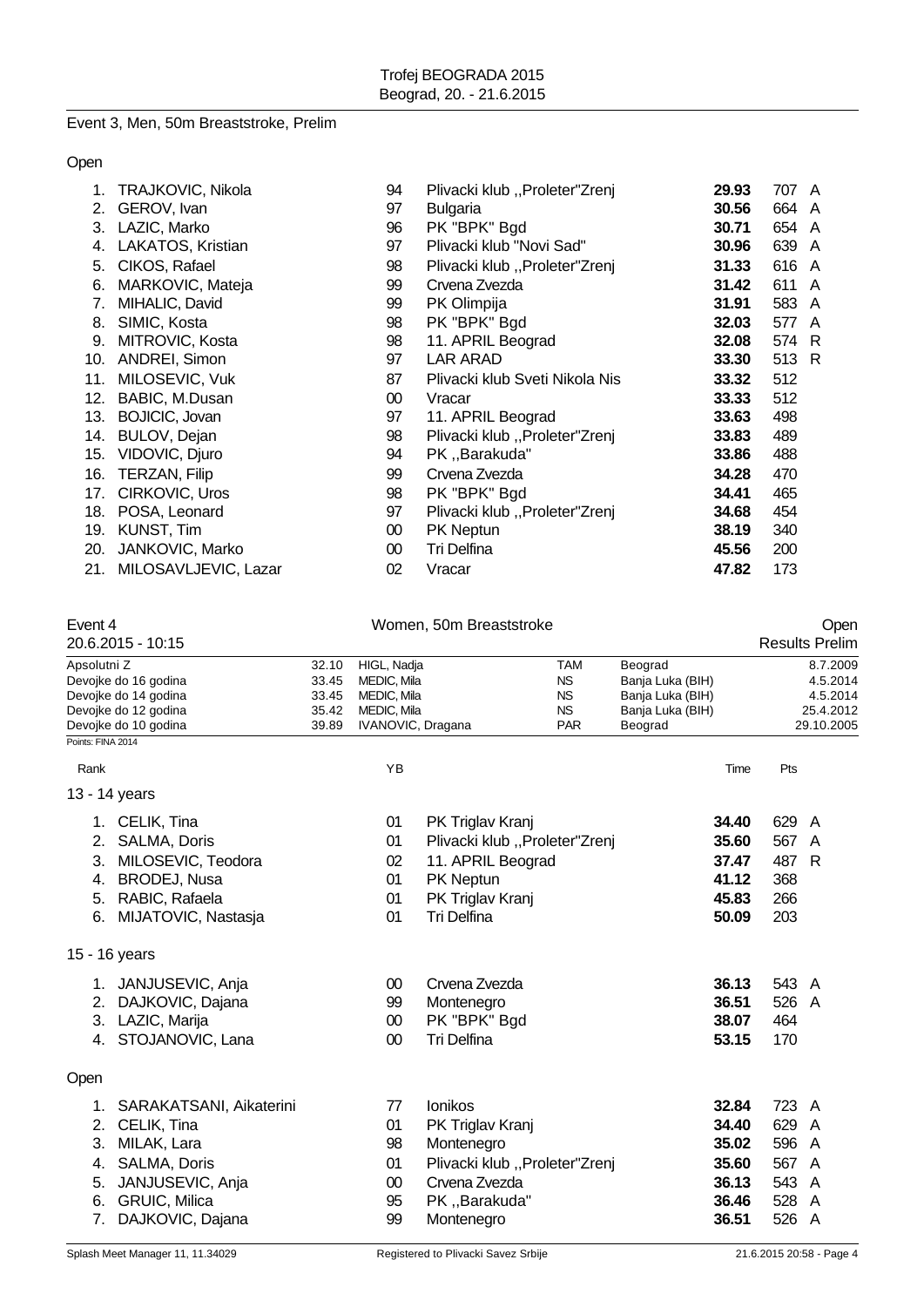#### Event 4, Women, 50m Breaststroke, Prelim, Open

| Rank |                      | ΥB |                   | Time  | Pts   |   |
|------|----------------------|----|-------------------|-------|-------|---|
| 8.   | FIRST, Hana          | 98 | <b>PK Neptun</b>  | 37.15 | 499 A |   |
| 9.   | MILOSEVIC, Teodora   | 02 | 11. APRIL Beograd | 37.47 | 487   | R |
|      | 10. PALAZOVA, Simona | 97 | <b>OLIMPIA</b>    | 37.82 | 473 R |   |
|      | 11. LAZIC, Marija    | 00 | PK "BPK" Bgd      | 38.07 | 464   |   |
| 12.  | VULETIC, Milena      | 03 | Vracar            | 40.09 | 397   |   |
| 13.  | MASTILOVIC, Jana     | 96 | PK Sparta         | 40.71 | 379   |   |
| 14.  | BRODEJ, Nusa         | 01 | <b>PK Neptun</b>  | 41.12 | 368   |   |
| 15.  | RABIC, Rafaela       | 01 | PK Triglav Kranj  | 45.83 | 266   |   |
| 16.  | MIJATOVIC, Nastasja  | 01 | Tri Delfina       | 50.09 | 203   |   |
| 17.  | STOJANOVIC, Lana     | 00 | Tri Delfina       | 53.15 | 170   |   |
| DSQ. | KOZELJ, Teja         | 90 | PK Triglav Kranj  |       |       |   |

| Event 5             |                           | Men, 100m Backstroke |                   |                                  |            |            |         |       | Open                  |
|---------------------|---------------------------|----------------------|-------------------|----------------------------------|------------|------------|---------|-------|-----------------------|
|                     | 20.6.2015 - 10:20         |                      |                   |                                  |            |            |         |       | <b>Results Prelim</b> |
| Apsolutni M         |                           | 53.84                | VJATCANIN, Arkadi |                                  | <b>PRO</b> | Mesa (USA) |         |       | 15.4.2015             |
| Juniorski           |                           | 57.21                | CAVIC, Milorad    |                                  | <b>PAR</b> | A.Antonio  |         |       | 1.8.2000              |
| Kadetski            |                           | 57.21                | CAVIC, Milorad    |                                  | <b>PAR</b> | A.Antonio  |         |       | 1.8.2000              |
| Pionirski           |                           | 1:03.85              | MATIC, Djurdje    |                                  | <b>VRA</b> | Beograd    |         |       | 19.7.2014             |
| <b>MI Pionirski</b> |                           | 1:08.44              | SAVIC, Novak      |                                  | SSU        | Krusevac   |         |       | 26.10.2013            |
| Points: FINA 2014   |                           |                      |                   |                                  |            |            |         |       |                       |
| Rank                |                           |                      | YB                |                                  |            |            | Time    | Pts   |                       |
|                     | 15 - 16 years             |                      |                   |                                  |            |            |         |       |                       |
|                     | 1. MATIC, Djurdje         |                      | $00\,$            | Vracar                           |            |            | 1:03.78 | 540 A |                       |
|                     | 2. POZNANOVIC, Luka       |                      | 99                | Plivacki klub "Proleter"Zrenj    |            |            | 1:05.19 | 505 A |                       |
|                     | 3. MIHALIC, David         |                      | 99                | PK Olimpija                      |            |            | 1:05.78 | 492 A |                       |
|                     | 4. ACIN, Nikola           |                      | 99                | Plivacki klub "Proleter"Zrenj    |            |            | 1:06.48 | 476   | A                     |
|                     | 5. ZUPANEC, Ales          |                      | $00\,$            | PK Triglav Kranj                 |            |            | 1:06.49 | 476 A |                       |
|                     | 6. VUKOTIC, Luka          |                      | $00\,$            | Plivacki klub,, Partizan"Beogra  |            |            | 1:11.60 | 381 R |                       |
|                     |                           |                      |                   |                                  |            |            |         |       |                       |
|                     | 17 - 18 years             |                      |                   |                                  |            |            |         |       |                       |
|                     | 1. VLADIMIROV, Vladimir   |                      | 98                | <b>Bulgaria</b>                  |            |            | 1:01.90 | 590 A |                       |
|                     | 2. BOGATAJ JAKOPIN, Erik  |                      | 98                | PK Triglav Kranj                 |            |            | 1:12.95 | 360   |                       |
| Open                |                           |                      |                   |                                  |            |            |         |       |                       |
|                     | 1. ZHELEV, Martin         |                      | 88                | <b>Bulgaria</b>                  |            |            | 1:00.44 | 634 A |                       |
|                     | 2. VLADIMIROV, Vladimir   |                      | 98                | <b>Bulgaria</b>                  |            |            | 1:01.90 | 590 A |                       |
| 3.                  | TAPIC, Nemanja            |                      | 96                | Plivacki klub,, Partizan" Beogra |            |            | 1:02.47 | 574 A |                       |
| 4.                  | MATIC, Djurdje            |                      | $00\,$            | Vracar                           |            |            | 1:03.78 | 540 A |                       |
|                     | 5. POZNANOVIC, Luka       |                      | 99                | Plivacki klub "Proleter"Zrenj    |            |            | 1:05.19 | 505 A |                       |
|                     | 6. MIHALIC, David         |                      | 99                | PK Olimpija                      |            |            | 1:05.78 | 492 A |                       |
|                     | 7. ACIN, Nikola           |                      | 99                | Plivacki klub "Proleter"Zrenj    |            |            | 1:06.48 | 476 A |                       |
|                     | 8. ZUPANEC, Ales          |                      | $00\,$            | PK Triglav Kranj                 |            |            | 1:06.49 | 476 A |                       |
|                     | 9. ZEMUNOVIC, Igor Genki  |                      | 01                | Vracar                           |            |            | 1:10.77 | 395   | R                     |
|                     | 10. VUKOTIC, Luka         |                      | $00\,$            |                                  |            |            | 1:11.60 | 381   | R                     |
|                     |                           |                      |                   | Plivacki klub,, Partizan"Beogra  |            |            |         |       |                       |
|                     | 11. BOGATAJ JAKOPIN, Erik |                      | 98                | PK Triglav Kranj                 |            |            | 1:12.95 | 360   |                       |
|                     | 12. MARTINOVIC, Ivan      |                      | 01                | Vracar                           |            |            | 1:13.36 | 354   |                       |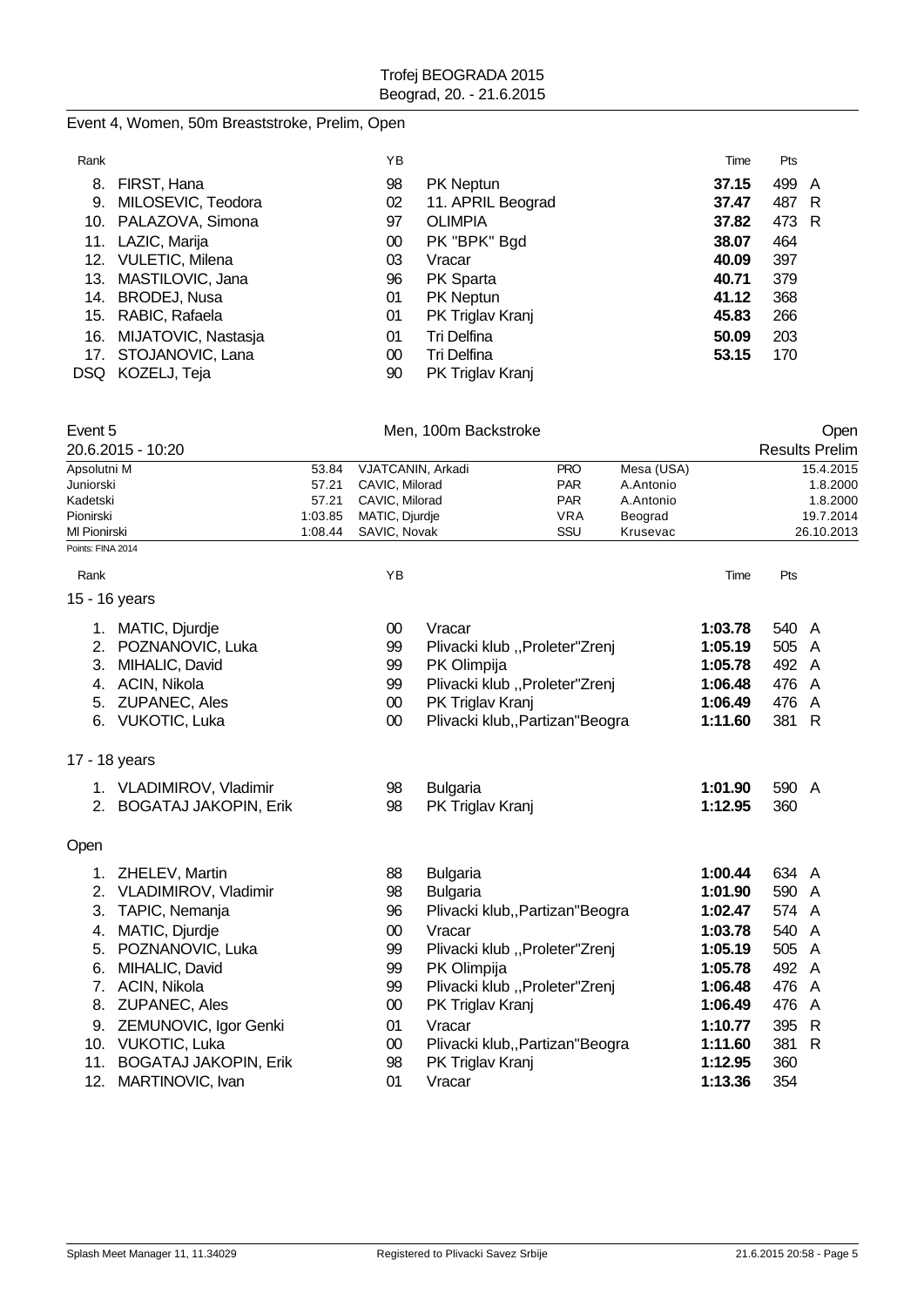| Women, 100m Backstroke                              |                                                                                                     |                                                                                                                                                   |                                                                                                                |                                                                                                |                                                                                                                                                                                                                                                 |                                                             | Open<br><b>Results Prelim</b>                                                        |
|-----------------------------------------------------|-----------------------------------------------------------------------------------------------------|---------------------------------------------------------------------------------------------------------------------------------------------------|----------------------------------------------------------------------------------------------------------------|------------------------------------------------------------------------------------------------|-------------------------------------------------------------------------------------------------------------------------------------------------------------------------------------------------------------------------------------------------|-------------------------------------------------------------|--------------------------------------------------------------------------------------|
| 1:01.67<br>1:05.93<br>1:07.75<br>1:10.35<br>1:15.82 |                                                                                                     |                                                                                                                                                   | <b>SRB</b><br>VOJ<br><b>PRO</b><br>VOJ<br>CZ                                                                   | L.Palmas<br>Beograd<br>Beograd<br>Beograd                                                      |                                                                                                                                                                                                                                                 |                                                             | 24.7.2009<br>18.4.2015<br>11.12.2010<br>21.12.2013<br>15.6.1991                      |
|                                                     | ΥB                                                                                                  |                                                                                                                                                   |                                                                                                                |                                                                                                | Time                                                                                                                                                                                                                                            | Pts                                                         |                                                                                      |
|                                                     |                                                                                                     |                                                                                                                                                   |                                                                                                                |                                                                                                |                                                                                                                                                                                                                                                 |                                                             |                                                                                      |
|                                                     | 01<br>01<br>02<br>01<br>02                                                                          | Vojvodina N.Sad<br>PK Olimpija<br>PK Neptun<br>PK Neptun<br>Tri Delfina                                                                           |                                                                                                                |                                                                                                | 1:08.71<br>1:12.69<br>1:16.29<br>1:24.64<br>1:25.95                                                                                                                                                                                             | 442<br>323<br>309                                           |                                                                                      |
|                                                     |                                                                                                     |                                                                                                                                                   |                                                                                                                |                                                                                                |                                                                                                                                                                                                                                                 |                                                             |                                                                                      |
|                                                     | 99<br>99<br>99<br>$00\,$<br>$00\,$<br>99<br>$00\,$                                                  | Crvena Zvezda<br>PK Neptun                                                                                                                        |                                                                                                                |                                                                                                | 1:11.47<br>1:11.89<br>1:12.91<br>1:15.32<br>1:15.68<br>1:16.19<br>1:22.99                                                                                                                                                                       | 528<br>506<br>459<br>452<br>443<br>343                      | A<br>$\mathsf{R}$<br>R                                                               |
|                                                     |                                                                                                     |                                                                                                                                                   |                                                                                                                |                                                                                                |                                                                                                                                                                                                                                                 |                                                             |                                                                                      |
|                                                     | 94<br>01<br>97<br>97<br>99<br>99<br>98<br>01<br>99<br>$00\,$<br>$00\,$<br>99<br>02<br>$00\,$<br>01  | PK Triglav Kranj<br>Vojvodina N.Sad<br>PK Triglav Kranj<br>Vojvodina N.Sad<br>PK Olimpija<br>Crvena Zvezda<br>PK Neptun<br>PK Neptun<br>PK Neptun |                                                                                                                |                                                                                                | 1:07.62<br>1:08.71<br>1:10.03<br>1:11.25<br>1:11.47<br>1:11.89<br>1:12.26<br>1:12.69<br>1:12.91<br>1:15.32<br>1:15.68<br>1:16.19<br>1:16.29<br>1:22.99<br>1:24.64                                                                               | 571<br>528<br>511<br>506<br>452<br>443<br>442<br>343<br>323 | $\mathsf{A}$<br>$\overline{A}$<br>$\overline{A}$<br>$\mathsf{R}$                     |
|                                                     | 4. KOLMAN KRALJ, Tamara<br>STANISAVLJEVIC, Jovana<br>STANISAVLJEVIC, Jovana<br>KOLMAN KRALJ, Tamara | 02                                                                                                                                                | STRAZMESTER, Marica<br>JECANSKI, Jelena<br>COSIC, Divna<br>TODOROVIC, Andrea<br>GROZDANIC, Maja<br>Tri Delfina | Plivacki klub "Novi Sad"<br>11. APRIL Beograd<br>Plivacki klub "Novi Sad"<br>11. APRIL Beograd | Plivacki klub,, Partizan" Beogra<br>Plivacki klub "Dinamo" Pancevo<br>Plivacki klub "Dinamo" Pancevo<br>Plivacki klub,, Partizan"Beogra<br>Plivacki klub,, Partizan "Beogra<br>Plivacki klub "Dinamo" Pancevo<br>Plivacki klub "Dinamo" Pancevo | Plymouth (GBR)<br>1:25.95                                   | 605 A<br>511 A<br>537 A<br>634 A<br>605 A<br>542 A<br>537 A<br>520 A<br>459 R<br>309 |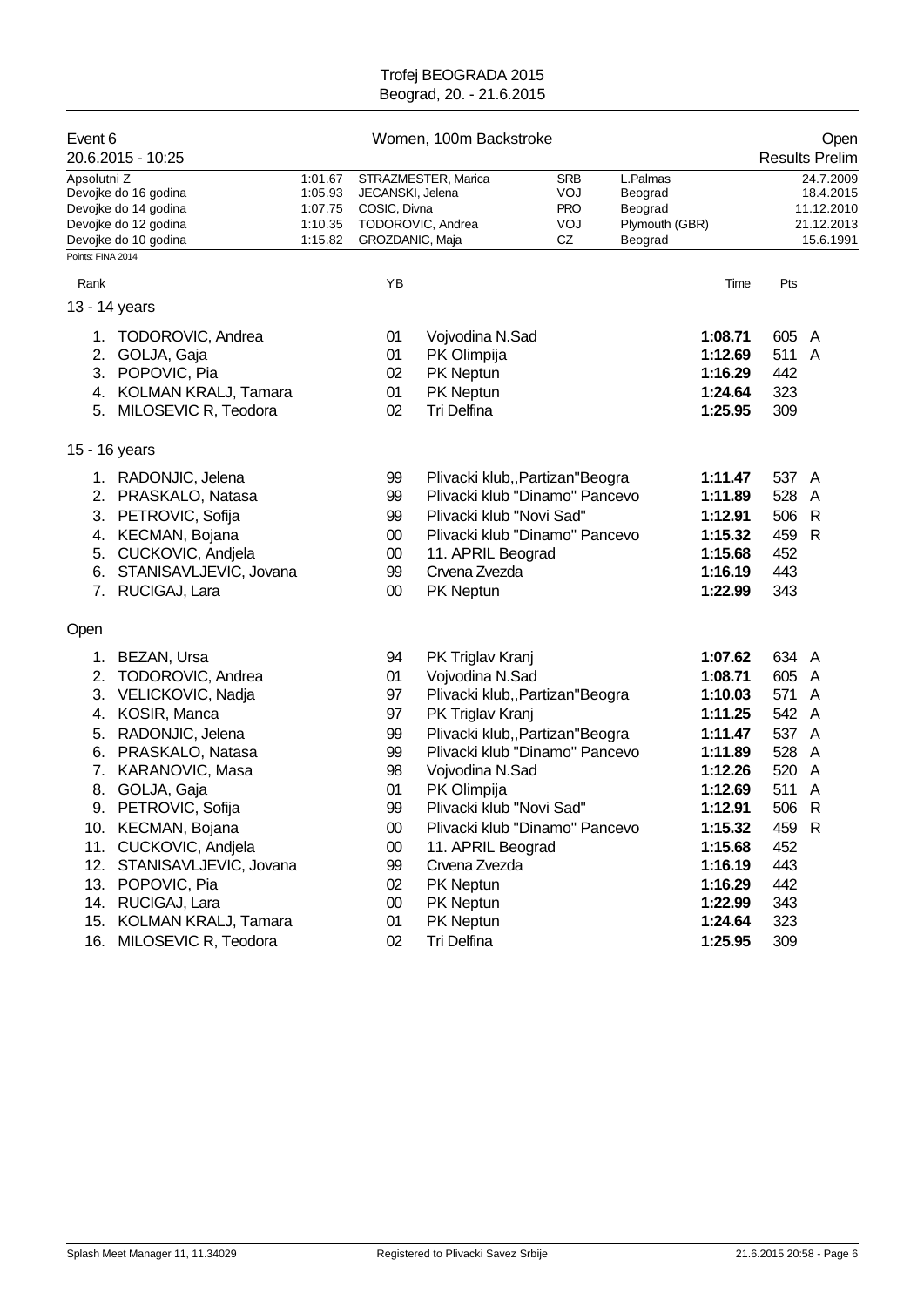| 49.95<br>52.53<br>54.08<br>58.82<br>1:04.76 | CAVIC, Milorad<br>LENDJER, Ivan<br>LENDJER, Ivan<br>DJOKOVIC, Uros<br>YB                                                               | STJEPANOVIC, Veimir                                           | <b>PAR</b><br><b>PRO</b><br><b>PAR</b><br>MZR<br>11A | Rome (ITA)<br>Beograd<br>Tampere (FIN)<br>Vrbas<br>NIs                                                                                                                                                                                                                                                                                                      |                                                                                                                                                                                                                                                                                                                                                                                                                                                               |                                                                                  | 29.7.2009<br>1.8.2008<br>22.7.2009<br>23.7.2004                                                                                 |
|---------------------------------------------|----------------------------------------------------------------------------------------------------------------------------------------|---------------------------------------------------------------|------------------------------------------------------|-------------------------------------------------------------------------------------------------------------------------------------------------------------------------------------------------------------------------------------------------------------------------------------------------------------------------------------------------------------|---------------------------------------------------------------------------------------------------------------------------------------------------------------------------------------------------------------------------------------------------------------------------------------------------------------------------------------------------------------------------------------------------------------------------------------------------------------|----------------------------------------------------------------------------------|---------------------------------------------------------------------------------------------------------------------------------|
|                                             |                                                                                                                                        |                                                               |                                                      |                                                                                                                                                                                                                                                                                                                                                             |                                                                                                                                                                                                                                                                                                                                                                                                                                                               |                                                                                  | 22.12.2013                                                                                                                      |
|                                             |                                                                                                                                        |                                                               |                                                      |                                                                                                                                                                                                                                                                                                                                                             |                                                                                                                                                                                                                                                                                                                                                                                                                                                               |                                                                                  |                                                                                                                                 |
|                                             |                                                                                                                                        |                                                               |                                                      |                                                                                                                                                                                                                                                                                                                                                             | Time                                                                                                                                                                                                                                                                                                                                                                                                                                                          | Pts                                                                              |                                                                                                                                 |
|                                             |                                                                                                                                        |                                                               |                                                      |                                                                                                                                                                                                                                                                                                                                                             |                                                                                                                                                                                                                                                                                                                                                                                                                                                               |                                                                                  |                                                                                                                                 |
|                                             | 99<br>99<br>99<br>99<br>99<br>$00\,$<br>99<br>99<br>$00\,$<br>00                                                                       | PK Neptun<br>PK Olimpija                                      |                                                      |                                                                                                                                                                                                                                                                                                                                                             | 58.00<br>1:00.93<br>1:02.36<br>1:03.17<br>1:03.86<br>1:04.11<br>1:06.94<br>1:07.20<br>1:07.50<br>1:09.07                                                                                                                                                                                                                                                                                                                                                      | 546<br>509<br>490<br>474<br>469<br>412<br>407<br>402<br>375                      |                                                                                                                                 |
|                                             |                                                                                                                                        |                                                               |                                                      |                                                                                                                                                                                                                                                                                                                                                             |                                                                                                                                                                                                                                                                                                                                                                                                                                                               |                                                                                  |                                                                                                                                 |
|                                             | 98<br>97<br>97<br>97<br>98                                                                                                             | <b>LAR ARAD</b>                                               |                                                      |                                                                                                                                                                                                                                                                                                                                                             | 58.56<br>59.80<br>1:00.52<br>1:02.32<br>1:02.52                                                                                                                                                                                                                                                                                                                                                                                                               | 510<br>506                                                                       |                                                                                                                                 |
|                                             |                                                                                                                                        |                                                               |                                                      |                                                                                                                                                                                                                                                                                                                                                             |                                                                                                                                                                                                                                                                                                                                                                                                                                                               |                                                                                  |                                                                                                                                 |
|                                             | 94<br>99<br>93<br>96<br>98<br>88<br>01<br>97<br>96<br>97<br>99<br>97<br>99<br>98<br>99<br>99<br>$00\,$<br>99<br>99<br>$00\,$<br>$00\,$ | <b>OLIMPIA</b><br><b>LAR ARAD</b><br>PK Neptun<br>PK Olimpija |                                                      |                                                                                                                                                                                                                                                                                                                                                             | 57.91<br>58.00<br>58.05<br>58.21<br>58.56<br>59.24<br>59.72<br>59.80<br>59.91<br>1:00.52<br>1:00.93<br>1:02.32<br>1:02.36<br>1:02.52<br>1:03.17<br>1:03.86<br>1:04.11<br>1:06.94<br>1:07.20<br>1:07.50<br>1:09.07                                                                                                                                                                                                                                             | 575<br>546<br>510<br>509<br>506<br>490<br>474<br>469<br>412<br>407<br>402<br>375 | $\mathsf{R}$                                                                                                                    |
|                                             |                                                                                                                                        | 94<br>02                                                      | Ionikos                                              | Plivacki klub "Novi Sad"<br>11. APRIL Beograd<br>Crvena Zvezda<br>11. APRIL Beograd<br>PK Triglav Kranj<br>11. APRIL Beograd<br>Plivacki klub "Novi Sad"<br>SC Spartak-Prozivka<br>PK "BPK" Bgd<br>11. APRIL Beograd<br>Vojvodina N.Sad<br>11. APRIL Beograd<br>11. APRIL Beograd<br>Crvena Zvezda<br>11. APRIL Beograd<br>PK Triglav Kranj<br>PK "BPK" Bgd | Plivacki klub "Proleter"Zrenj<br>Plivacki klub,, Partizan"Beogra<br>Plivacki klub,, Partizan "Beogra<br>Plivacki klub "Spartak" Suboti<br>Plivacki klub,, Partizan"Beogra<br>Plivacki klub "Proleter"Zrenj<br>Plivacki klub,, Partizan "Beogra<br>Plivacki klub "Spartak" Suboti<br>Plivacki klub,, Partizan" Beogra<br>Plivacki klub "Proleter"Zrenj<br>Plivacki klub "Proleter"Zrenj<br>Plivacki klub,, Partizan "Beogra<br>Plivacki klub,, Partizan"Beogra | 1:10.03<br>1:13.74                                                               | 633 A<br>615 A<br>578 A<br>557 R<br>636 A<br>633 A<br>632 A<br>626 A<br>615 A<br>594 A<br>580 A<br>578 A<br>557 R<br>360<br>308 |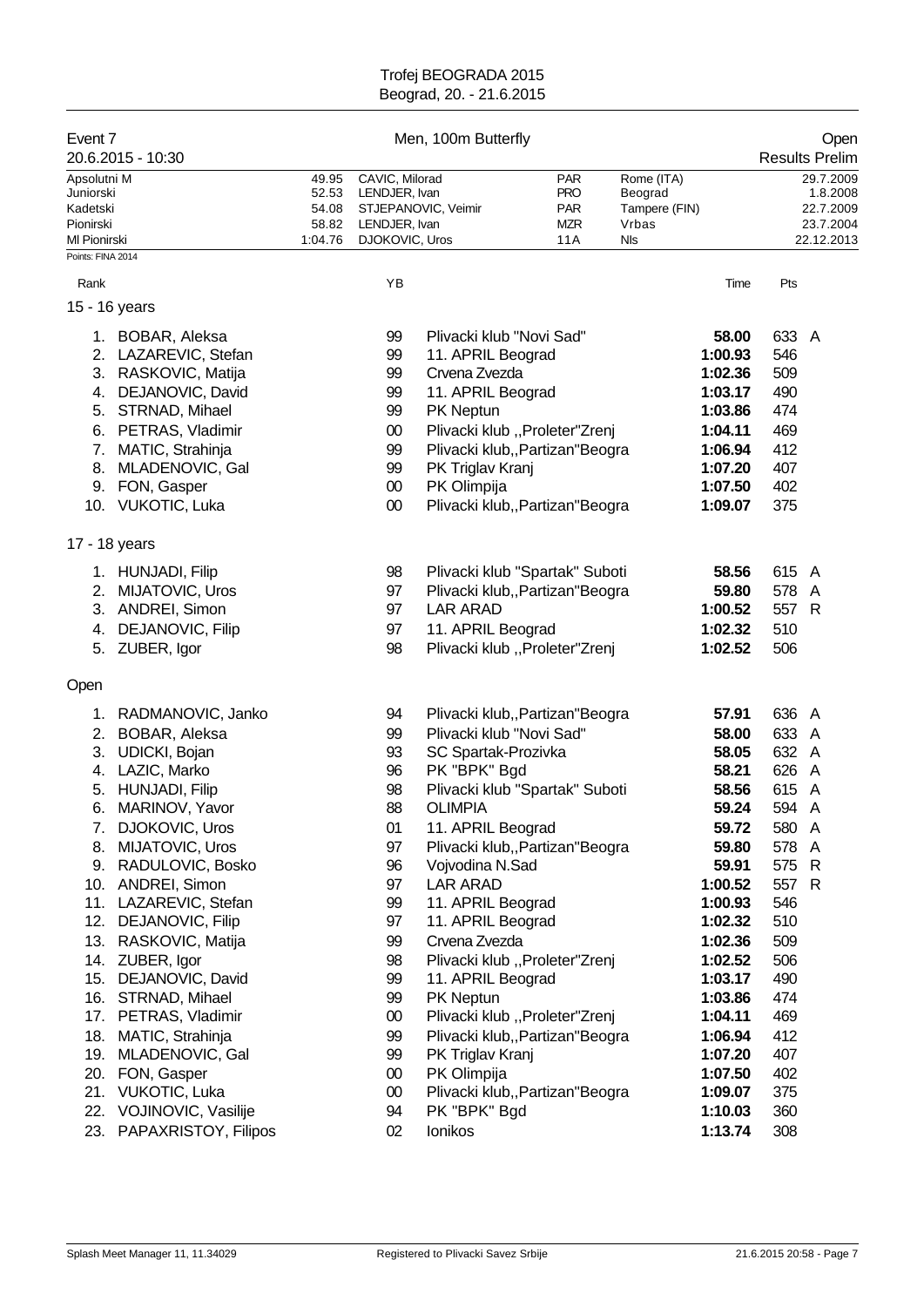| Event 8                          | 20.6.2015 - 10:35                                                                            |                                                     |                                                                                                 | Women, 100m Butterfly            |                                                       |                                                               |         |       | Open<br><b>Results Prelim</b>                                    |
|----------------------------------|----------------------------------------------------------------------------------------------|-----------------------------------------------------|-------------------------------------------------------------------------------------------------|----------------------------------|-------------------------------------------------------|---------------------------------------------------------------|---------|-------|------------------------------------------------------------------|
| Apsolutni Z<br>Points: FINA 2014 | Devojke do 16 godina<br>Devojke do 14 godina<br>Devojke do 12 godina<br>Devojke do 10 godina | 1:02.45<br>1:02.61<br>1:02.61<br>1:06.95<br>1:12.49 | <b>MARIN, Natalija</b><br>VUKANOVIC, Tijana<br>VUKANOVIC, Tijana<br>ILIC, Sara<br>JEFTENIC, Ana |                                  | <b>PAR</b><br>VOJ<br>VOJ<br><b>NIS</b><br><b>SSBE</b> | Novi Sad<br>Solun (GRE)<br>Solun (GRE)<br>Beograd<br>Novi Sad |         |       | 27.3.2015<br>16.12.2006<br>16.12.2006<br>13.6.2009<br>20.11.2010 |
| Rank                             |                                                                                              |                                                     | <b>YB</b>                                                                                       |                                  |                                                       |                                                               | Time    | Pts   |                                                                  |
|                                  | 13 - 14 years                                                                                |                                                     |                                                                                                 |                                  |                                                       |                                                               |         |       |                                                                  |
|                                  |                                                                                              |                                                     |                                                                                                 |                                  |                                                       |                                                               |         |       |                                                                  |
|                                  | 1. ZIVIC, Teodora                                                                            |                                                     | 02                                                                                              | Crvena Zvezda                    |                                                       |                                                               | 1:10.91 | 492 A |                                                                  |
|                                  | 2. PESIC, Masa                                                                               |                                                     | 01                                                                                              | Crvena Zvezda                    |                                                       |                                                               | 1:13.98 | 433 R |                                                                  |
|                                  | 3. PODPECAN, Saska                                                                           |                                                     | 02                                                                                              | PK Neptun                        |                                                       |                                                               | 1:19.15 | 353   |                                                                  |
| 15 - 16 years                    |                                                                                              |                                                     |                                                                                                 |                                  |                                                       |                                                               |         |       |                                                                  |
|                                  | 1. JOVANOVIC, Ksenija                                                                        |                                                     | 99                                                                                              | Radnicki Kg                      |                                                       |                                                               | 1:06.89 | 586 A |                                                                  |
|                                  | 2. JESENOVEC, Julija                                                                         |                                                     | $00\,$                                                                                          | PK Triglav Kranj                 |                                                       |                                                               | 1:07.43 | 572 A |                                                                  |
|                                  | 3. MATKOVIC, Manuela Maksi                                                                   |                                                     | 00                                                                                              | PK Olimpija                      |                                                       |                                                               | 1:08.97 | 534 A |                                                                  |
|                                  | 4. KOVACS, Kriszta Nora                                                                      |                                                     | 00                                                                                              | <b>LAR ARAD</b>                  |                                                       |                                                               | 1:11.25 | 485 A |                                                                  |
|                                  | 5. PETRIC, Katja                                                                             |                                                     | 99                                                                                              | PK Neptun                        |                                                       |                                                               | 1:12.40 | 462 A |                                                                  |
| Open                             |                                                                                              |                                                     |                                                                                                 |                                  |                                                       |                                                               |         |       |                                                                  |
| 1.                               | MILOSEVIC, Vanja                                                                             |                                                     | 98                                                                                              | Plivacki klub,, Partizan"Beogra  |                                                       |                                                               | 1:05.02 | 638 A |                                                                  |
|                                  | 2. MARIN, Natalija                                                                           |                                                     | 98                                                                                              | Plivacki klub,, Partizan"Beogra  |                                                       |                                                               | 1:05.30 | 630   | - A                                                              |
| 3.                               | JOVANOVIC, Ksenija                                                                           |                                                     | 99                                                                                              | Radnicki Kg                      |                                                       |                                                               | 1:06.89 | 586 A |                                                                  |
|                                  | 4. JESENOVEC, Julija                                                                         |                                                     | 00                                                                                              | PK Triglav Kranj                 |                                                       |                                                               | 1:07.43 | 572 A |                                                                  |
| 5.                               | MATKOVIC, Manuela Maksi                                                                      |                                                     | $00\,$                                                                                          | PK Olimpija                      |                                                       |                                                               | 1:08.97 | 534 A |                                                                  |
|                                  | 6. ZIVIC, Teodora                                                                            |                                                     | 02                                                                                              | Crvena Zvezda                    |                                                       |                                                               | 1:10.91 | 492 A |                                                                  |
|                                  | 7. KOVACS, Kriszta Nora                                                                      |                                                     | 00                                                                                              | <b>LAR ARAD</b>                  |                                                       |                                                               | 1:11.25 | 485 A |                                                                  |
| 8.                               | PETRIC, Katja                                                                                |                                                     | 99                                                                                              | PK Neptun                        |                                                       |                                                               | 1:12.40 | 462 A |                                                                  |
| 9.                               | <b>KAPUNAC, Milica</b>                                                                       |                                                     | 98                                                                                              | Plivacki klub,, Partizan" Beogra |                                                       |                                                               | 1:12.88 | 453   | $\mathsf{R}$                                                     |
|                                  | 10. PESIC, Masa                                                                              |                                                     | 01                                                                                              | Crvena Zvezda                    |                                                       |                                                               | 1:13.98 | 433   | $\mathsf{R}$                                                     |
|                                  | 11. PODPECAN, Saska                                                                          |                                                     | 02                                                                                              | PK Neptun                        |                                                       |                                                               | 1:19.15 | 353   |                                                                  |
| $E$ <sub>Vont</sub> $\Omega$     |                                                                                              |                                                     |                                                                                                 | Man 200m Ergestyle               |                                                       |                                                               |         |       | Onon                                                             |

| Event 9      |                         |         | Men, 200m Freestyle              | Open       |              |                  |                       |  |
|--------------|-------------------------|---------|----------------------------------|------------|--------------|------------------|-----------------------|--|
|              | 20.6.2015 - 10:40       |         |                                  |            |              |                  | <b>Results Prelim</b> |  |
| Apsolutni M  |                         | 1:45.78 | STJEPANOVIC, Velimir             | <b>PAR</b> | Berlin (GER) |                  | 18.8.2014             |  |
| Juniorski    |                         | 1:50.78 | STJEPANOVIC, Velimir             | <b>PAR</b> | Oklend (NZL) |                  | 4.4.2011              |  |
| Kadetski     |                         | 1:51.98 | BARNA, Andrei                    | SSU        | Prag (CZE)   |                  | 7.12.2014             |  |
| Pionirski    |                         | 2:03.31 | BARNA, Andrei                    | SSU        | Krusevac     |                  | 21.7.2012             |  |
| MI Pionirski |                         | 2:10.56 | SAVIC, Novak                     | SSU        | Novi sad     |                  | 16.11.2013            |  |
|              | Points: FINA 2014       |         |                                  |            |              |                  |                       |  |
| Rank         |                         | YB      |                                  |            | Pts<br>Time  | 100 <sub>m</sub> | 200 <sub>m</sub>      |  |
|              | 15 - 16 years           |         |                                  |            |              |                  |                       |  |
|              | KOMLJENOVIC, Jovan      | 99      | Plivacki klub., Partizan "Beogra | 2:05.36    | 538 A        | 1:00.92          | 1:04.44               |  |
| 2.           | MATIC, Aleksa           | 00      | Crvena Zvezda                    | 2:10.50    | 477          | 1:01.96          | 1:08.54               |  |
| 3.           | MLADENOVIC, Gal         | 99      | PK Triglav Kranj                 | 2:11.04    | 471          | 1:03.24          | 1:07.80               |  |
| 4.           | KOVACEVIC, Lazar        | 00      | Voivodina N.Sad                  | 2:11.58    | 465          | 1:02.71          | 1:08.87               |  |
| 5.           | MIHAJLOVIC, Milos       | 00      | PK Sparta                        | 2:11.98    | 461          | 1:02.76          | 1:09.22               |  |
| 6.           | ZLATIC, Nemanja         | 00      | Plivacki klub,, Partizan" Beogra | 2:14.41    | 437          | 1:05.02          | 1:09.39               |  |
|              | JOVANOVIC, Stefan<br>7. |         | Plivacki klub., Partizan "Beogra | 2:38.54    | 266          | 1:15.33          | 1:23.21               |  |
|              |                         |         |                                  |            |              |                  |                       |  |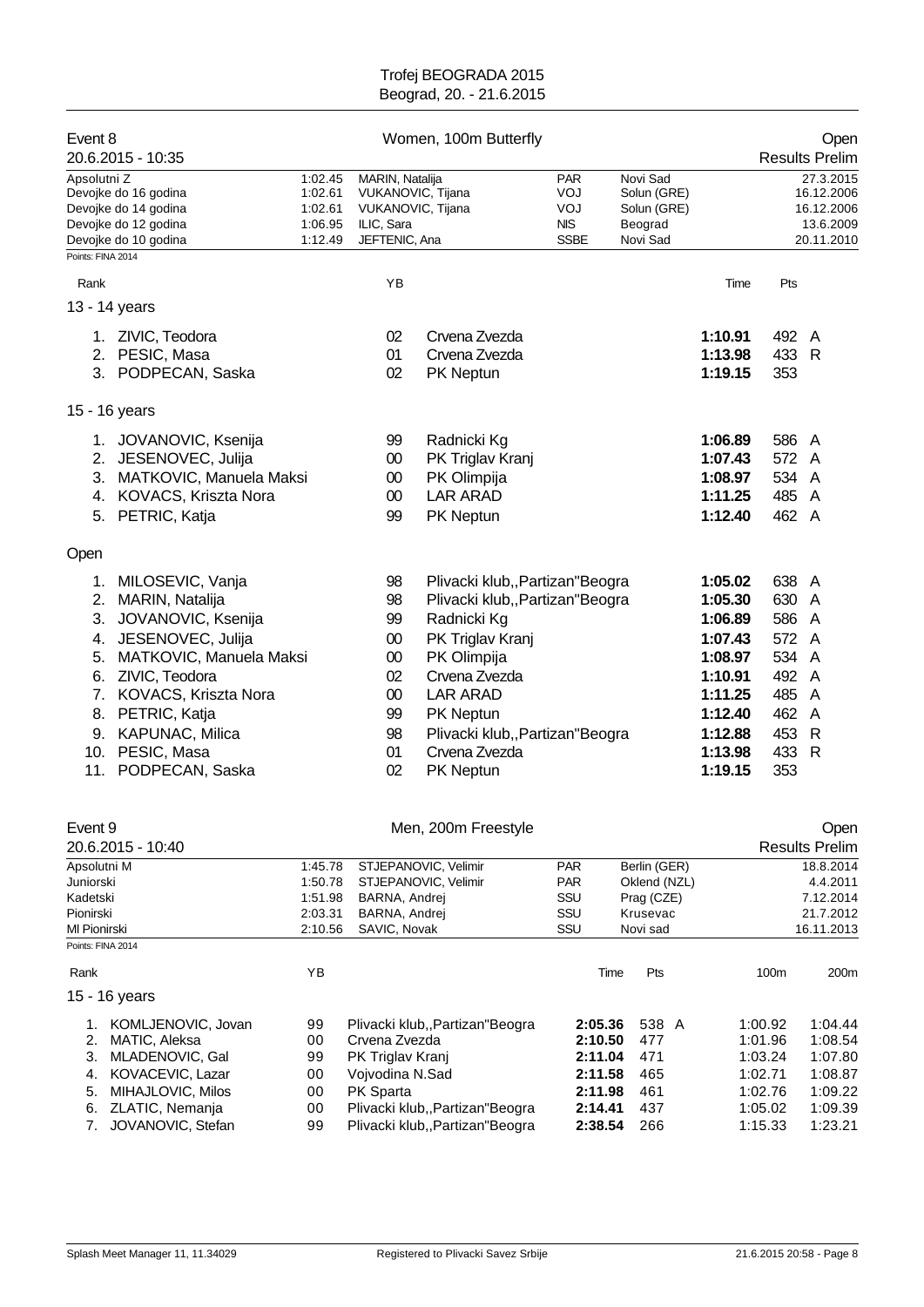#### Event 9, Men, 200m Freestyle, Prelim

17 - 18 years

| 1.   | <b>BOSKIC, Marko</b> | 98 | Plivacki klub "Novi Sad"         | 2:04.54 | 549 A | 1:00.12 | 1:04.42 |
|------|----------------------|----|----------------------------------|---------|-------|---------|---------|
| 2.   | NISTER, Dejan        | 98 | Plivacki klub "Proleter"Zrenj    | 2:05.37 | 538 A | 1:00.51 | 1:04.86 |
| 3.   | GLADEK, Mark         | 98 | PK Triglav Kranj                 | 2:05.50 | 536 R | 1:00.96 | 1:04.54 |
| 4.   | JUG, Julijan         | 97 | PK Neptun                        | 2:10.05 | 482   | 1:02.06 | 1:07.99 |
| 5.   | SRECKOVIC, Nikola    | 98 | PK "BPK" Bgd                     | 2:27.38 | 331   | 1:09.80 | 1:17.58 |
| Open |                      |    |                                  |         |       |         |         |
| 1.   | NIKOLIC, Uros        | 96 | Vojvodina N.Sad                  | 1:59.27 | 625 A | 57.01   | 1:02.26 |
| 2.   | FRECE, Gasper        | 95 | <b>PK Neptun</b>                 | 1:59.88 | 615 A | 57.84   | 1:02.04 |
| 3.   | PETRIC, Jan Karel    | 91 | PK Triglav Kranj                 | 2:01.57 | 590 A | 59.17   | 1:02.40 |
| 4.   | STOJANOVIC, Stefan   | 95 | Plivacki klub Sveti Nikola Nis   | 2:03.64 | 561 A | 59.79   | 1:03.85 |
| 5.   | BOSKIC, Marko        | 98 | Plivacki klub "Novi Sad"         | 2:04.54 | 549 A | 1:00.12 | 1:04.42 |
| 6.   | MAJSTOROVIC, Nikola  | 96 | Plivacki klub "Proleter"Zrenj    | 2:05.36 | 538 A | 1:01.90 | 1:03.46 |
|      | KOMLJENOVIC, Jovan   | 99 | Plivacki klub,, Partizan" Beogra | 2:05.36 | 538 A | 1:00.92 | 1:04.44 |
| 8.   | NISTER, Dejan        | 98 | Plivacki klub "Proleter"Zrenj    | 2:05.37 | 538 A | 1:00.51 | 1:04.86 |
| 9.   | CUDEN, Anze          | 91 | PK Triglav Kranj                 | 2:05.43 | 537 R | 1:00.74 | 1:04.69 |
| 10.  | GLADEK, Mark         | 98 | PK Triglav Kranj                 | 2:05.50 | 536 R | 1:00.96 | 1:04.54 |
| 11.  | UDICKI, Bojan        | 93 | SC Spartak-Prozivka              | 2:09.99 | 483   | 1:01.69 | 1:08.30 |
| 12.  | JUG, Julijan         | 97 | <b>PK Neptun</b>                 | 2:10.05 | 482   | 1:02.06 | 1:07.99 |
| 13.  | MATIC, Aleksa        | 00 | Crvena Zvezda                    | 2:10.50 | 477   | 1:01.96 | 1:08.54 |
| 14.  | MLADENOVIC, Gal      | 99 | PK Triglav Kranj                 | 2:11.04 | 471   | 1:03.24 | 1:07.80 |
| 15.  | KOVACEVIC, Lazar     | 00 | Vojvodina N.Sad                  | 2:11.58 | 465   | 1:02.71 | 1:08.87 |
| 16.  | MIHAJLOVIC, Milos    | 00 | PK Sparta                        | 2:11.98 | 461   | 1:02.76 | 1:09.22 |
| 17.  | ZLATIC, Nemanja      | 00 | Plivacki klub,, Partizan"Beogra  | 2:14.41 | 437   | 1:05.02 | 1:09.39 |
| 18.  | LEKATSAS, Nikolaos   | 02 | <b>lonikos</b>                   | 2:24.05 | 355   | 1:10.41 | 1:13.64 |
| 19.  | SRECKOVIC, Nikola    | 98 | PK "BPK" Bgd                     | 2:27.38 | 331   | 1:09.80 | 1:17.58 |
| 20.  | JOVANOVIC, Stefan    | 99 | Plivacki klub,, Partizan" Beogra | 2:38.54 | 266   | 1:15.33 | 1:23.21 |

### Event 10 Communication of the UV Women, 200m Freestyle Communication of the Communication of the Communication Open

|             | 20.6.2015 - 10:50           |         |                                  |             |                |         | <b>Results Prelim</b> |
|-------------|-----------------------------|---------|----------------------------------|-------------|----------------|---------|-----------------------|
| Apsolutni Z |                             | 2:00.77 | SIMONOVIC, Katarina              | <b>PRO</b>  | Berlin (GER)   |         | 22.8.2014             |
|             | Devojke do 16 godina        | 2:03.43 | SIMONOVIC, Katarina              | <b>PRO</b>  | Helsinki (FIN) |         | 16.7.2010             |
|             | Devojke do 14 godina        | 2:07.10 | CREVAR, Anja                     | <b>SRB</b>  | Beograd        |         | 5.4.2014              |
|             | Devojke do 12 godina        | 2:13.00 | CREVAR, Anja                     | DP          | Beograd        |         | 15.7.2012             |
|             | Devojke do 10 godina        | 2:26.36 | JEFTENIC, Ana                    | <b>SSBE</b> | Beograd        |         | 23.12.2010            |
|             | Points: FINA 2014           |         |                                  |             |                |         |                       |
| Rank        |                             | YB      |                                  | Time        | Pts            | 100m    | 200m                  |
|             | 13 - 14 years               |         |                                  |             |                |         |                       |
| 1.          | KUKOLJ, Tamara              | 01      | Plivacki klub,, Partizan "Beogra | 2:23.70     | 485            | 1:09.24 | 1:14.46               |
| 2.          | KOLMAN KRALJ, Tamara        | 01      | PK Neptun                        | 2:30.35     | 424            | 1:12.93 | 1:17.42               |
| 3.          | WESENSCHEGG, Aja            | 02      | <b>PK Neptun</b>                 | 2:33.29     | 400            | 1:12.06 | 1:21.23               |
| 4.          | RABIC, Rafaela              | 01      | PK Triglav Kranj                 | 2:41.43     | 342            | 1:19.91 | 1:21.52               |
|             | 15 - 16 years               |         |                                  |             |                |         |                       |
| 1.          | MURTIN, Vanja               | 99      | Voivodina N.Sad                  | 2:11.05     | 640 A          | 1:04.34 | 1:06.71               |
| 2.          | KOUKOULA, Eyaggelia         | 99      | <b>lonikos</b>                   | 2:11.63     | 632 A          | 1:04.74 | 1:06.89               |
| 3.          | PRASKALO, Natasa            | 99      | Plivacki klub "Dinamo" Pancevo   | 2:16.43     | 567 R          | 1:06.59 | 1:09.84               |
| 4.          | SILAR, Masa                 | 99      | <b>PK Olimpija</b>               | 2:17.87     | 550            | 1:07.72 | 1:10.15               |
| 5.          | <b>ZEYNEP, Calik</b>        | 00      | <b>IND</b>                       | 2:18.37     | 544            | 1:08.34 | 1:10.03               |
| 6.          | JESENOVEC, Julija           | 00      | PK Triglav Kranj                 | 2:18.80     | 539            | 1:07.00 | 1:11.80               |
| 7.          | <b>BABIC, Dusica</b>        | 00      | 11. APRIL Beograd                | 2:18.94     | 537            | 1:07.22 | 1:11.72               |
| 8.          | STIRN, Zana                 | 99      | PK Triglav Kranj                 | 2:21.33     | 510            | 1:09.10 | 1:12.23               |
| 9.          | <b>KOVACS, Kriszta Nora</b> | 00      | <b>LAR ARAD</b>                  | 2:27.89     | 445            | 1:12.45 | 1:15.44               |
| 10.         | STOINOVA, Yana              | 99      | <b>OLIMPIA</b>                   | 2:29.89     | 428            | 1:10.31 | 1:19.58               |
| 11.         | KOVACEVIC, Danka            | 00      | Plivacki klub,, Partizan "Beogra | 2:32.82     | 404            | 1:12.73 | 1:20.09               |
| 12.         | RUCIGAJ, Lara               | 00      | PK Neptun                        | 2:33.53     | 398            | 1:12.12 | 1:21.41               |
|             |                             |         |                                  |             |                |         |                       |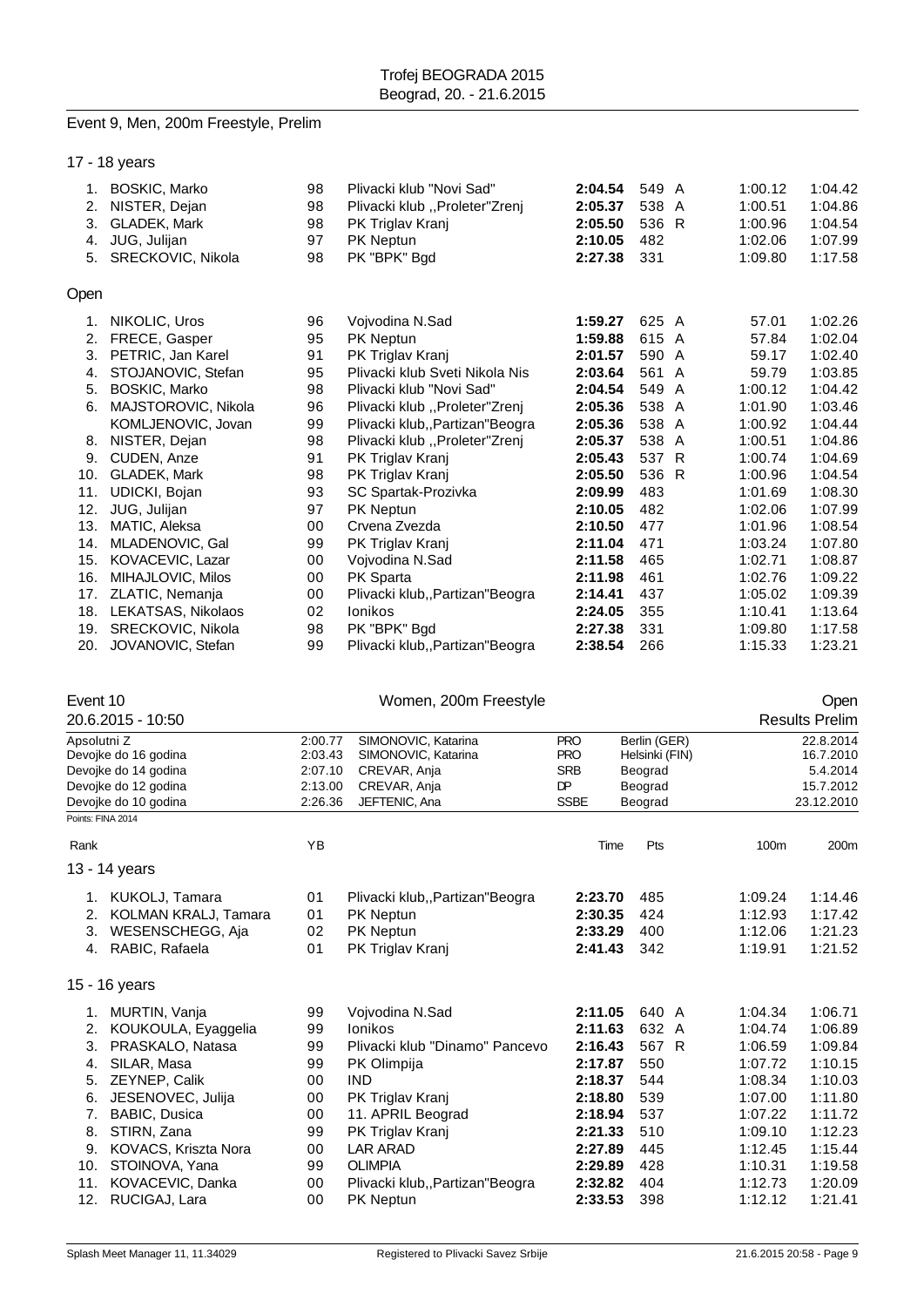#### Event 10, Women, 200m Freestyle, Prelim

Open

|     | 1. PETRIC, Nika Karlina        | 92 | PK Triglav Kranj                 | 2:07.09 | 702 A |    | 1:02.68 | 1:04.41 |
|-----|--------------------------------|----|----------------------------------|---------|-------|----|---------|---------|
| 2.  | OIKONOMOU, Iliana-Harikleia 98 |    | <b>lonikos</b>                   | 2:07.47 | 696 A |    | 1:01.61 | 1:05.86 |
| 3.  | NIKOLOVA, Marina               | 97 | <b>OLIMPIA</b>                   | 2:09.34 | 666 A |    | 1:03.15 | 1:06.19 |
| 4.  | BEZAN, Ursa                    | 94 | PK Triglav Kranj                 | 2:10.53 | 648 A |    | 1:03.61 | 1:06.92 |
| 5.  | MURTIN, Vanja                  | 99 | Vojvodina N.Sad                  | 2:11.05 | 640 A |    | 1:04.34 | 1:06.71 |
| 6.  | HAJDINJAK, Katja               | 93 | PK Olimpija                      | 2:11.35 | 636 A |    | 1:04.17 | 1:07.18 |
| 7.  | KOUKOULA, Eyaggelia            | 99 | Ionikos                          | 2:11.63 | 632 A |    | 1:04.74 | 1:06.89 |
| 8.  | PAVLIC, Anamari                | 97 | PK Triglav Kranj                 | 2:12.71 | 617 A |    | 1:05.14 | 1:07.57 |
| 9.  | ROZNIK, Kaja                   | 97 | PK Olimpija                      | 2:16.17 | 571   | -R | 1:06.07 | 1:10.10 |
| 10. | PRASKALO, Natasa               | 99 | Plivacki klub "Dinamo" Pancevo   | 2:16.43 | 567 R |    | 1:06.59 | 1:09.84 |
| 11. | SILAR, Masa                    | 99 | PK Olimpija                      | 2:17.87 | 550   |    | 1:07.72 | 1:10.15 |
| 12. | ZEYNEP, Calik                  | 00 | <b>IND</b>                       | 2:18.37 | 544   |    | 1:08.34 | 1:10.03 |
| 13. | JESENOVEC, Julija              | 00 | PK Triglav Kranj                 | 2:18.80 | 539   |    | 1:07.00 | 1:11.80 |
| 14. | BABIC, Dusica                  | 00 | 11. APRIL Beograd                | 2:18.94 | 537   |    | 1:07.22 | 1:11.72 |
| 15. | KOSIR, Manca                   | 97 | PK Triglav Kranj                 | 2:19.17 | 535   |    | 1:08.81 | 1:10.36 |
| 16. | JELESIJEVIC, Spela             | 98 | PK Olimpija                      | 2:19.28 | 533   |    | 1:07.68 | 1:11.60 |
| 17. | STIRN, Zana                    | 99 | PK Triglav Kranj                 | 2:21.33 | 510   |    | 1:09.10 | 1:12.23 |
| 18. | KUKOLJ, Tamara                 | 01 | Plivacki klub,, Partizan "Beogra | 2:23.70 | 485   |    | 1:09.24 | 1:14.46 |
| 19. | NIKOLOVA, Kristina             | 98 | <b>OLIMPIA</b>                   | 2:25.92 | 464   |    | 1:08.71 | 1:17.21 |
| 20. | KOVACS, Kriszta Nora           | 00 | <b>LAR ARAD</b>                  | 2:27.89 | 445   |    | 1:12.45 | 1:15.44 |
| 21. | STOINOVA, Yana                 | 99 | <b>OLIMPIA</b>                   | 2:29.89 | 428   |    | 1:10.31 | 1:19.58 |
| 22. | KOLMAN KRALJ, Tamara           | 01 | PK Neptun                        | 2:30.35 | 424   |    | 1:12.93 | 1:17.42 |
| 23. | KOVACEVIC, Danka               | 00 | Plivacki klub,, Partizan "Beogra | 2:32.82 | 404   |    | 1:12.73 | 1:20.09 |
| 24. | WESENSCHEGG, Aja               | 02 | PK Neptun                        | 2:33.29 | 400   |    | 1:12.06 | 1:21.23 |
| 25. | RUCIGAJ, Lara                  | 00 | PK Neptun                        | 2:33.53 | 398   |    | 1:12.12 | 1:21.41 |
| 26. | PALAZOVA, Katrin               | 98 | <b>OLIMPIA</b>                   | 2:37.90 | 366   |    | 1:13.21 | 1:24.69 |
| 27. | RABIC, Rafaela                 | 01 | PK Triglav Kranj                 | 2:41.43 | 342   |    | 1:19.91 | 1:21.52 |

| Event 11                                                        |                               |                                |            |              | Open    |                       |            |  |
|-----------------------------------------------------------------|-------------------------------|--------------------------------|------------|--------------|---------|-----------------------|------------|--|
| 20.6.2015 - 11:00                                               |                               |                                |            |              |         | <b>Results Prelim</b> |            |  |
| Apsolutni M                                                     | 2:16.03                       | KNEZEVIC, Bogdan               | <b>PAR</b> | Berlin (GER) |         | 21.8.2014             |            |  |
| Juniorski                                                       | 2:17.08                       | TERZIC, Igor                   | VOJ        | Beograd      |         | 14.7.2012             |            |  |
| Kadetski                                                        | 2:21.38                       | TERZIC, Igor                   | VOJ        | Beograd      |         |                       | 12.12.2010 |  |
| Pionirski                                                       | 2:31.46                       | MARKOVIC, Mateja               | CZ         | Kragujevac   |         |                       | 26.7.2013  |  |
| <b>MI Pionirski</b>                                             | 2:43.10                       | DJOKOVIC, Uros                 | 11A        | Kragujevac   |         |                       | 28.7.2013  |  |
| Points: FINA 2014                                               |                               |                                |            |              |         |                       |            |  |
| Rank                                                            | <b>YB</b>                     |                                | Time       | Pts          |         | 100m                  | 200m       |  |
| 15 - 16 years                                                   |                               |                                |            |              |         |                       |            |  |
| MARKOVIC, Mateja<br>1.                                          | 99                            | Crvena Zvezda                  | 2:32.30    | 579 A        |         | 1:09.35               | 1:22.95    |  |
| FON, Gasper<br>2.                                               | 00                            | PK Olimpija                    | 2:42.95    | 473 R        |         | 1:19.12               | 1:23.83    |  |
| 3.<br>TERZAN, Filip                                             | 99                            | Crvena Zvezda                  | 2:44.40    | 461 R        |         |                       |            |  |
| BABIC, M.Dusan<br>4.                                            | 00                            | Vracar                         | 2:46.49    | 443          |         | 1:18.85               | 1:27.64    |  |
| 5.<br>KUNST, Tim                                                | 00                            | PK Neptun                      | 3:08.86    | 304          |         | 1:29.83               | 1:39.03    |  |
| <b>CAREVIC, Milos</b><br>6.                                     | 00                            | Plivacki klub "Dinamo" Pancevo | 3:14.20    | 279          |         | 1:32.74               | 1:41.46    |  |
| 17 - 18 years                                                   |                               |                                |            |              |         |                       |            |  |
| LAKATOS, Kristian<br>1.                                         | 97                            | Plivacki klub "Novi Sad"       | 2:24.59    | 677 A        |         | 1:09.53               | 1:15.06    |  |
| GEROV, Ivan<br>2.                                               | 97                            | <b>Bulgaria</b>                | 2:26.64    | 649 A        |         |                       |            |  |
| 3.<br>MITROVIC, Kosta                                           | 98                            | 11. APRIL Beograd              | 2:34.39    | 556 A        |         | 1:13.87               | 1:20.52    |  |
| CIKOS, Rafael<br>4.                                             | Plivacki klub "Proleter"Zrenj | 2:35.76<br>542 A               |            |              | 1:18.05 | 1:17.71               |            |  |
| 98<br>5.<br>BULOV, Dejan<br>98<br>Plivacki klub "Proleter"Zrenj |                               |                                | 2:51.69    | 404          |         | 1:23.90               | 1:27.79    |  |
| 6.<br>BOJICIC, Jovan                                            | 97                            | 11. APRIL Beograd              | 2:51.77    | 404          |         | 1:19.11               | 1:32.66    |  |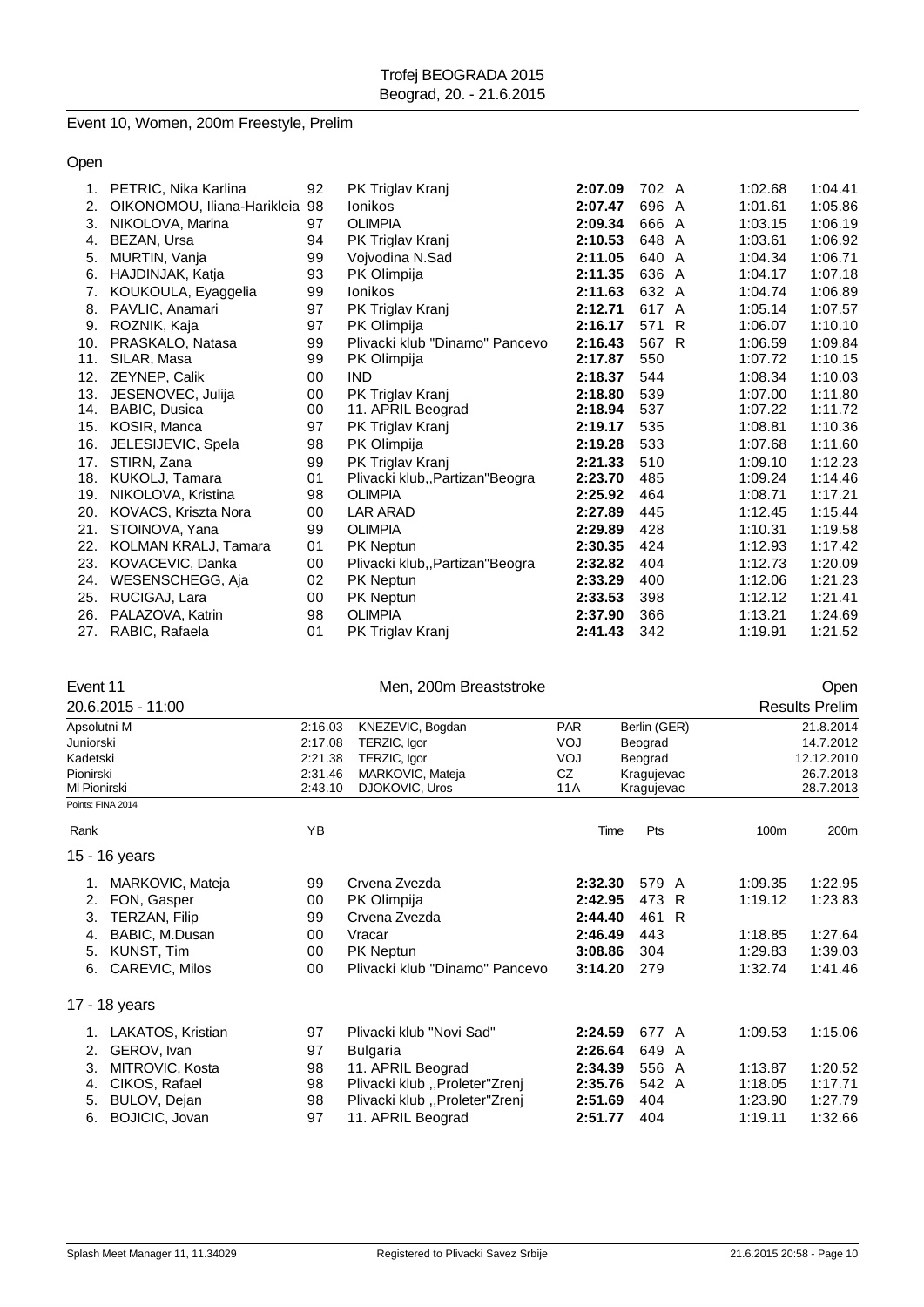Event 11, Men, 200m Breaststroke, Prelim

Open

|     | 1. BLANCO BENEDICTO, Guillerr93 |    | PK Triglav Kranj               | 2:22.74 | 704 A | 1:10.17 | 1:12.57 |
|-----|---------------------------------|----|--------------------------------|---------|-------|---------|---------|
|     | 2. LAKATOS, Kristian            | 97 | Plivacki klub "Novi Sad"       | 2:24.59 | 677 A | 1:09.53 | 1:15.06 |
| 3.  | GEROV, Ivan                     | 97 | <b>Bulgaria</b>                | 2:26.64 | 649 A |         |         |
| 4.  | TERZIC, Igor                    | 94 | Plivacki klub "Novi Sad"       | 2:27.00 | 645 A | 1:12.36 | 1:14.64 |
| 5.  | MARKOVIC, Mateja                | 99 | Crvena Zvezda                  | 2:32.30 | 579 A | 1:09.35 | 1:22.95 |
| 6.  | MITROVIC, Kosta                 | 98 | 11. APRIL Beograd              | 2:34.39 | 556 A | 1:13.87 | 1:20.52 |
| 7.  | CIKOS, Rafael                   | 98 | Plivacki klub "Proleter"Zrenj  | 2:35.76 | 542 A | 1:18.05 | 1:17.71 |
| 8.  | MILOSEVIC, Vuk                  | 87 | Plivacki klub Sveti Nikola Nis | 2:37.47 | 524 A | 1:15.87 | 1:21.60 |
| 9.  | FON, Gasper                     | 00 | PK Olimpija                    | 2:42.95 | 473 R | 1:19.12 | 1:23.83 |
| 10. | TERZAN, Filip                   | 99 | Crvena Zvezda                  | 2:44.40 | 461 R |         |         |
| 11. | BABIC, M.Dusan                  | 00 | Vracar                         | 2:46.49 | 443   | 1:18.85 | 1:27.64 |
| 12. | BULOV, Dejan                    | 98 | Plivacki klub "Proleter"Zreni  | 2:51.69 | 404   | 1:23.90 | 1:27.79 |
| 13. | <b>BOJICIC, Jovan</b>           | 97 | 11. APRIL Beograd              | 2:51.77 | 404   | 1:19.11 | 1:32.66 |
| 14. | SVILAR, Milos                   | 01 | Vracar                         | 3:01.14 | 344   | 1:26.73 | 1:34.41 |
|     | 15. KUNST, Tim                  | 00 | PK Neptun                      | 3:08.86 | 304   | 1:29.83 | 1:39.03 |
| 16. | <b>CAREVIC, Milos</b>           | 00 | Plivacki klub "Dinamo" Pancevo | 3:14.20 | 279   | 1:32.74 | 1:41.46 |

| Event 12                                                   |                                                                                                                                                                                                      |                                                                | Women, 200m Breaststroke                                                                                                                                                                       |                                                                                                                       |                                                                                             |   |                                                                                                                       | Open                                                                                                                  |  |  |
|------------------------------------------------------------|------------------------------------------------------------------------------------------------------------------------------------------------------------------------------------------------------|----------------------------------------------------------------|------------------------------------------------------------------------------------------------------------------------------------------------------------------------------------------------|-----------------------------------------------------------------------------------------------------------------------|---------------------------------------------------------------------------------------------|---|-----------------------------------------------------------------------------------------------------------------------|-----------------------------------------------------------------------------------------------------------------------|--|--|
|                                                            | 20.6.2015 - 11:10                                                                                                                                                                                    |                                                                |                                                                                                                                                                                                |                                                                                                                       |                                                                                             |   |                                                                                                                       | <b>Results Prelim</b>                                                                                                 |  |  |
| Apsolutni Z                                                | Devojke do 16 godina<br>Devojke do 14 godina<br>Devojke do 12 godina<br>Devojke do 10 godina<br>Points: FINA 2014                                                                                    | 2:21.62<br>2:35.34<br>2:37.82<br>2:44.05<br>2:59.25            | HIGL, Nadja<br>CREVAR, Anja<br>MEDIC, Mila<br>TODOROVIC, Andrea<br>IVANOVIC, Dragana                                                                                                           | <b>TAM</b><br><b>DP</b><br><b>NS</b><br>VOJ<br><b>PAR</b>                                                             | Rim (ITA)<br>Ravne (SLO)<br>Maribor (SLO)<br>Plymouth (GBR)<br>Beograd                      |   | 28.7.2009<br>14.3.2015<br>14.12.2014<br>21.12.2013<br>21.5.2005                                                       |                                                                                                                       |  |  |
| Rank                                                       |                                                                                                                                                                                                      | YB                                                             |                                                                                                                                                                                                | Time                                                                                                                  | Pts                                                                                         |   | 100m                                                                                                                  | 200m                                                                                                                  |  |  |
|                                                            |                                                                                                                                                                                                      |                                                                |                                                                                                                                                                                                |                                                                                                                       |                                                                                             |   |                                                                                                                       |                                                                                                                       |  |  |
|                                                            | 13 - 14 years                                                                                                                                                                                        |                                                                |                                                                                                                                                                                                |                                                                                                                       |                                                                                             |   |                                                                                                                       |                                                                                                                       |  |  |
| 1.<br>2.<br>3.<br>4.<br>5.                                 | CELIK, Tina<br>TODOROVIC, Andrea<br>MILOSEVIC, Teodora<br>MARCUN, Manca<br><b>BRODEJ, Nusa</b>                                                                                                       | 01<br>01<br>02<br>02<br>01                                     | PK Triglav Kranj<br>Vojvodina N.Sad<br>11. APRIL Beograd<br>PK Triglav Kranj<br>PK Neptun                                                                                                      | 2:42.29<br>2:42.78<br>2:51.63<br>2:52.40<br>3:17.65                                                                   | 629 A<br>624 A<br>532 A<br>525 R<br>348                                                     |   | 1:18.02<br>1:18.78<br>1:21.28<br>1:24.38<br>1:34.97                                                                   | 1:24.27<br>1:24.00<br>1:30.35<br>1:28.02<br>1:42.68                                                                   |  |  |
|                                                            | 15 - 16 years                                                                                                                                                                                        |                                                                |                                                                                                                                                                                                |                                                                                                                       |                                                                                             |   |                                                                                                                       |                                                                                                                       |  |  |
|                                                            | 1. JANJUSEVIC, Anja<br>2. PETROVIC, Irina                                                                                                                                                            | 00<br>99                                                       | Crvena Zvezda<br>11. APRIL Beograd                                                                                                                                                             | 2:47.97<br>2:54.90                                                                                                    | 568 A<br>503 R                                                                              |   | 1:19.20<br>1:25.68                                                                                                    | 1:28.77<br>1:29.22                                                                                                    |  |  |
| Open                                                       |                                                                                                                                                                                                      |                                                                |                                                                                                                                                                                                |                                                                                                                       |                                                                                             |   |                                                                                                                       |                                                                                                                       |  |  |
| 2.<br>3.<br>4.<br>5.<br>6.<br>7.<br>8.<br>9.<br>10.<br>11. | 1. SMID, Tanja<br>BOGDANOVIC, Jovana<br>CELIK, Tina<br>TODOROVIC, Andrea<br>FIRST, Hana<br>KOZELJ, Teja<br>JANJUSEVIC, Anja<br>MILOSEVIC, Teodora<br>MARCUN, Manca<br>PETROVIC, Irina<br>MILAK, Lara | 90<br>92<br>01<br>01<br>98<br>90<br>00<br>02<br>02<br>99<br>98 | PK Ljubljana<br>PK Sparta<br>PK Triglav Kranj<br>Vojvodina N.Sad<br>PK Neptun<br>PK Triglav Kranj<br>Crvena Zvezda<br>11. APRIL Beograd<br>PK Triglav Kranj<br>11. APRIL Beograd<br>Montenegro | 2:37.76<br>2:39.80<br>2:42.29<br>2:42.78<br>2:47.39<br>2:47.49<br>2:47.97<br>2:51.63<br>2:52.40<br>2:54.90<br>2:55.93 | 685 A<br>659 A<br>629<br>624 A<br>573 A<br>572 A<br>568 A<br>532 A<br>525 R<br>503 R<br>494 | A | 1:16.25<br>1:17.05<br>1:18.02<br>1:18.78<br>1:20.76<br>1:20.53<br>1:19.20<br>1:21.28<br>1:24.38<br>1:25.68<br>1:23.05 | 1:21.51<br>1:22.75<br>1:24.27<br>1:24.00<br>1:26.63<br>1:26.96<br>1:28.77<br>1:30.35<br>1:28.02<br>1:29.22<br>1:32.88 |  |  |
| 12.<br>13.                                                 | VULETIC, Milena<br>BRODEJ, Nusa                                                                                                                                                                      | 03<br>01                                                       | Vracar<br><b>PK Neptun</b>                                                                                                                                                                     | 3:14.65<br>3:17.65                                                                                                    | 365<br>348                                                                                  |   | 1:31.90<br>1:34.97                                                                                                    | 1:42.75<br>1:42.68                                                                                                    |  |  |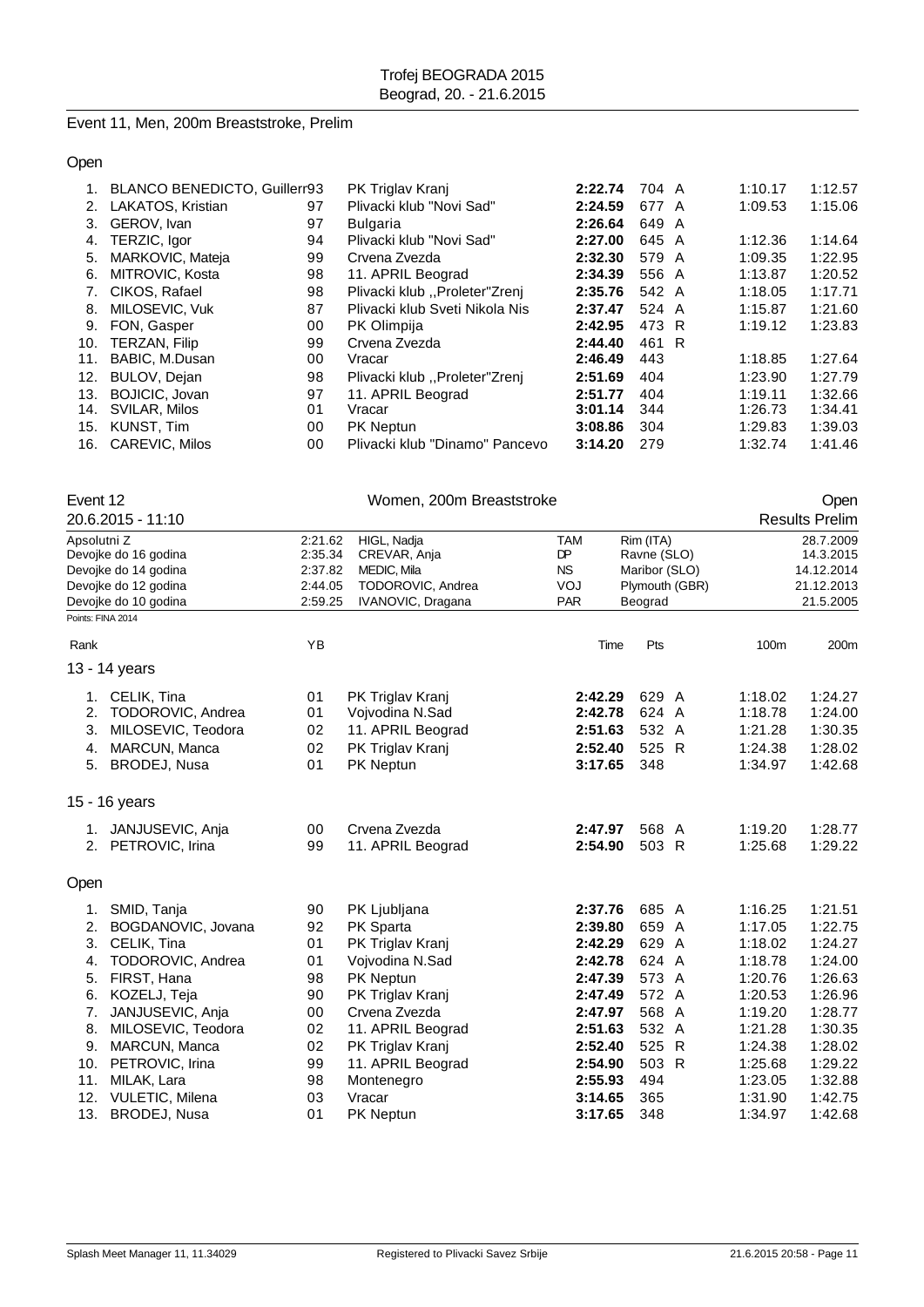| Event 13                                                                               | 20.6.2015 - 11:20                                                                                                                                                                                                                                                                                                                                                                          | Men, 200m Medley                                                                                   |                                                                                                                                                                                                                                                                                                                                                                                                                                              |                                                                                                                                                                                         |                                                                                                                                         |  |                                                                                                                                                                                                    | Open<br><b>Results Prelim</b>                                                                                                                                                           |  |  |
|----------------------------------------------------------------------------------------|--------------------------------------------------------------------------------------------------------------------------------------------------------------------------------------------------------------------------------------------------------------------------------------------------------------------------------------------------------------------------------------------|----------------------------------------------------------------------------------------------------|----------------------------------------------------------------------------------------------------------------------------------------------------------------------------------------------------------------------------------------------------------------------------------------------------------------------------------------------------------------------------------------------------------------------------------------------|-----------------------------------------------------------------------------------------------------------------------------------------------------------------------------------------|-----------------------------------------------------------------------------------------------------------------------------------------|--|----------------------------------------------------------------------------------------------------------------------------------------------------------------------------------------------------|-----------------------------------------------------------------------------------------------------------------------------------------------------------------------------------------|--|--|
| Apsolutni M<br>Juniorski<br>Kadetski<br>Pionirski<br>MI Pionirski<br>Points: FINA 2014 |                                                                                                                                                                                                                                                                                                                                                                                            | 2:03.41<br>2:07.01<br>2:10.88<br>2:18.35<br>2:25.83                                                | KNEZEVIC, Bogdan<br>TRAJKOVIC, Nikola<br><b>TRAJKOVIC, Nikola</b><br>DJOKOVIC, Uros<br>DJOKOVIC, Uros                                                                                                                                                                                                                                                                                                                                        | <b>PAR</b><br><b>PRO</b><br><b>PRO</b><br>11A<br>11A                                                                                                                                    | Sannich (CAN)<br>Antwerpen<br>Novi Sad<br>Beograd<br>Nls                                                                                |  |                                                                                                                                                                                                    | 6.4.2013<br>5.7.2012<br>24.10.2009<br>18.4.2015<br>21.12.2013                                                                                                                           |  |  |
|                                                                                        |                                                                                                                                                                                                                                                                                                                                                                                            | YB                                                                                                 |                                                                                                                                                                                                                                                                                                                                                                                                                                              |                                                                                                                                                                                         | Time<br>Pts                                                                                                                             |  |                                                                                                                                                                                                    | 200m                                                                                                                                                                                    |  |  |
| Rank                                                                                   | 15 - 16 years                                                                                                                                                                                                                                                                                                                                                                              |                                                                                                    |                                                                                                                                                                                                                                                                                                                                                                                                                                              |                                                                                                                                                                                         |                                                                                                                                         |  | 100m                                                                                                                                                                                               |                                                                                                                                                                                         |  |  |
|                                                                                        |                                                                                                                                                                                                                                                                                                                                                                                            |                                                                                                    |                                                                                                                                                                                                                                                                                                                                                                                                                                              |                                                                                                                                                                                         |                                                                                                                                         |  |                                                                                                                                                                                                    |                                                                                                                                                                                         |  |  |
|                                                                                        | 1. BOBAR, Aleksa<br>2. MIHALIC, David<br>3. ZUPANEC, Ales<br>4. VELICKOVIC, Dimitrije<br>5. KOMLJENOVIC, Jovan<br>6. PETRAS, Vladimir<br>7. POZNANOVIC, Luka                                                                                                                                                                                                                               | 99<br>99<br>00<br>99<br>99<br>00<br>99                                                             | Plivacki klub "Novi Sad"<br>PK Olimpija<br>PK Triglav Kranj<br>Plivacki klub,, Partizan" Beogra<br>Plivacki klub,, Partizan" Beogra<br>Plivacki klub "Proleter"Zrenj<br>Plivacki klub "Proleter"Zrenj                                                                                                                                                                                                                                        | 2:12.16<br>2:14.03<br>2:24.72<br>2:25.63<br>2:26.10<br>2:29.89<br>2:34.35                                                                                                               | 641 A<br>615 A<br>488<br>479<br>475<br>439<br>402                                                                                       |  | 1:02.20<br>1:03.97<br>1:07.97<br>1:08.01<br>1:09.93<br>1:13.76<br>1:10.92                                                                                                                          | 1:09.96<br>1:10.06<br>1:16.75<br>1:17.62<br>1:16.17<br>1:16.13<br>1:23.43                                                                                                               |  |  |
|                                                                                        | 17 - 18 years                                                                                                                                                                                                                                                                                                                                                                              |                                                                                                    |                                                                                                                                                                                                                                                                                                                                                                                                                                              |                                                                                                                                                                                         |                                                                                                                                         |  |                                                                                                                                                                                                    |                                                                                                                                                                                         |  |  |
|                                                                                        | 1. REZASHKI, Matey<br>2. VALKANOV, Javor<br>3. ANDREI, Simon<br>4. GLADEK, Mark<br>DSQ PERISIC, Uros                                                                                                                                                                                                                                                                                       | 97<br>97<br>97<br>98<br>98                                                                         | <b>Bulgaria</b><br><b>Bulgaria</b><br><b>LAR ARAD</b><br>PK Triglav Kranj<br>PK "BPK" Bgd                                                                                                                                                                                                                                                                                                                                                    | 2:12.54<br>2:18.03<br>2:18.10<br>2:24.61                                                                                                                                                | 636 A<br>563 A<br>562 A<br>489 R                                                                                                        |  | 1:02.29<br>1:03.29<br>1:04.90<br>1:07.44<br>1:22.21                                                                                                                                                | 1:10.25<br>1:14.74<br>1:13.20<br>1:17.17                                                                                                                                                |  |  |
| Open                                                                                   |                                                                                                                                                                                                                                                                                                                                                                                            |                                                                                                    |                                                                                                                                                                                                                                                                                                                                                                                                                                              |                                                                                                                                                                                         |                                                                                                                                         |  |                                                                                                                                                                                                    |                                                                                                                                                                                         |  |  |
| 1.<br>2.<br>3.<br>4.<br>5.<br>9.<br>12.<br>13.<br>14.<br>15.<br>16.<br>17.<br>DSQ      | BLANCO BENEDICTO, Guillerr93<br>TRAJKOVIC, Nikola<br>BOBAR, Aleksa<br>REZASHKI, Matey<br>MIHALIC, David<br>6. PETRIC, Jan Karel<br>7. VALKANOV, Javor<br>8. ANDREI, Simon<br>DJOKOVIC, Uros<br>10. GLADEK, Mark<br>11. ZUPANEC, Ales<br>VELICKOVIC, Dimitrije<br>KOMLJENOVIC, Jovan<br>ZEMUNOVIC, Igor Genki<br>PETRAS, Vladimir<br>POZNANOVIC, Luka<br>PETKOVIC, Andrija<br>PERISIC, Uros | 94<br>99<br>97<br>99<br>91<br>97<br>97<br>01<br>98<br>00<br>99<br>99<br>01<br>00<br>99<br>01<br>98 | PK Triglav Kranj<br>Plivacki klub "Proleter"Zrenj<br>Plivacki klub "Novi Sad"<br><b>Bulgaria</b><br>PK Olimpija<br>PK Triglav Kranj<br><b>Bulgaria</b><br><b>LAR ARAD</b><br>11. APRIL Beograd<br>PK Triglav Kranj<br>PK Triglav Kranj<br>Plivacki klub,, Partizan" Beogra<br>Plivacki klub,, Partizan" Beogra<br>Vracar<br>Plivacki klub "Proleter"Zrenj<br>Plivacki klub "Proleter"Zrenj<br>Plivacki klub Sveti Nikola Nis<br>PK "BPK" Bgd | 2:09.45<br>2:10.01<br>2:12.16<br>2:12.54<br>2:14.03<br>2:16.92<br>2:18.03<br>2:18.10<br>2:24.44<br>2:24.61<br>2:24.72<br>2:25.63<br>2:26.10<br>2:28.44<br>2:29.89<br>2:34.35<br>2:38.16 | 682 A<br>674 A<br>641 A<br>636 A<br>615 A<br>577 A<br>563 A<br>562 A<br>491 R<br>489 R<br>488<br>479<br>475<br>452<br>439<br>402<br>374 |  | 1:01.78<br>1:00.87<br>1:02.20<br>1:02.29<br>1:03.97<br>1:04.42<br>1:03.29<br>1:04.90<br>1:08.84<br>1:07.44<br>1:07.97<br>1:08.01<br>1:09.93<br>1:11.02<br>1:13.76<br>1:10.92<br>1:12.21<br>1:22.21 | 1:07.67<br>1:09.14<br>1:09.96<br>1:10.25<br>1:10.06<br>1:12.50<br>1:14.74<br>1:13.20<br>1:15.60<br>1:17.17<br>1:16.75<br>1:17.62<br>1:16.17<br>1:17.42<br>1:16.13<br>1:23.43<br>1:25.95 |  |  |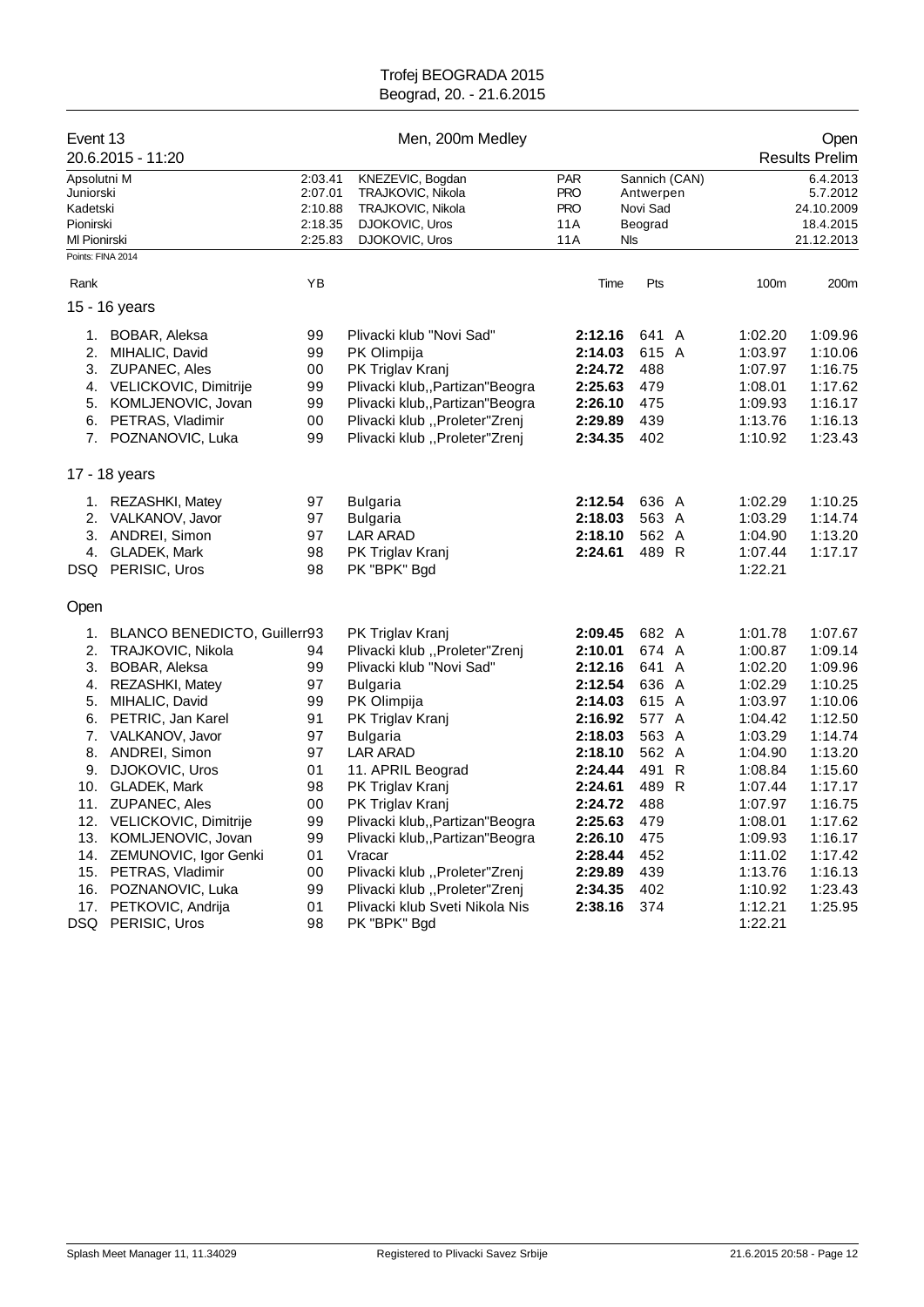| Event 14                                                                                      | 20.6.2015 - 11:30                                                                                                                                                                                                                                                                                                  | Women, 200m Medley                                                                           |                                                                                                                                                                                                                                                                                                                                |                                                                                                                                                                              |                                                                                                                                  |                                           |                                                                                                                                                                              | Open<br><b>Results Prelim</b>                                                                                                                                                |  |  |
|-----------------------------------------------------------------------------------------------|--------------------------------------------------------------------------------------------------------------------------------------------------------------------------------------------------------------------------------------------------------------------------------------------------------------------|----------------------------------------------------------------------------------------------|--------------------------------------------------------------------------------------------------------------------------------------------------------------------------------------------------------------------------------------------------------------------------------------------------------------------------------|------------------------------------------------------------------------------------------------------------------------------------------------------------------------------|----------------------------------------------------------------------------------------------------------------------------------|-------------------------------------------|------------------------------------------------------------------------------------------------------------------------------------------------------------------------------|------------------------------------------------------------------------------------------------------------------------------------------------------------------------------|--|--|
| Apsolutni Z<br>Points: FINA 2014                                                              | Devojke do 16 godina<br>Devojke do 14 godina<br>Devojke do 12 godina<br>Devojke do 10 godina                                                                                                                                                                                                                       | 2:17.14<br>2:17.14<br>2:18.76<br>2:27.62<br>2:45.36                                          | CREVAR, Anja<br>CREVAR, Anja<br>CREVAR, Anja<br>CREVAR, Anja<br>JEFTENIC, Ana                                                                                                                                                                                                                                                  | DP<br>DP<br>DP<br>DP<br><b>SSBE</b>                                                                                                                                          | Natanya (ISR)<br><b>NIs</b><br>Novi Sad                                                                                          | <b>MARSEILLE (FRA)</b><br>MARSEILLE (FRA) |                                                                                                                                                                              | 8.3.2015<br>8.3.2015<br>28.6.2014<br>22.12.2012<br>20.11.2010                                                                                                                |  |  |
| Rank                                                                                          |                                                                                                                                                                                                                                                                                                                    | YB                                                                                           |                                                                                                                                                                                                                                                                                                                                | Time                                                                                                                                                                         | Pts                                                                                                                              |                                           | 100m                                                                                                                                                                         | 200m                                                                                                                                                                         |  |  |
|                                                                                               | 13 - 14 years                                                                                                                                                                                                                                                                                                      |                                                                                              |                                                                                                                                                                                                                                                                                                                                |                                                                                                                                                                              |                                                                                                                                  |                                           |                                                                                                                                                                              |                                                                                                                                                                              |  |  |
| 2.<br>3.<br>4.<br>6.                                                                          | 1. CELIK, Tina<br>MARCUN, Manca<br>MILOSEVIC, Teodora<br>ZIVIC, Teodora<br>5. ANTUNOVIC, Andjela<br>ZIVKOVIC, Emilija<br>7. MACURA, Ana                                                                                                                                                                            | 01<br>02<br>02<br>02<br>02<br>01<br>02                                                       | PK Triglav Kranj<br>PK Triglav Kranj<br>11. APRIL Beograd<br>Crvena Zvezda<br>Montenegro<br>Crvena Zvezda<br>Crvena Zvezda                                                                                                                                                                                                     | 2:31.45<br>2:39.44<br>2:39.68<br>2:40.64<br>2:43.32<br>2:44.56<br>3:00.77                                                                                                    | 577 A<br>495 A<br>493 A<br>484 R<br>460<br>450<br>339                                                                            |                                           | 1:12.90<br>1:18.00<br>1:18.02<br>1:15.53<br>1:16.54<br>1:18.47<br>1:26.04                                                                                                    | 1:18.55<br>1:21.44<br>1:21.66<br>1:25.11<br>1:26.78<br>1:26.09<br>1:34.73                                                                                                    |  |  |
|                                                                                               | 15 - 16 years                                                                                                                                                                                                                                                                                                      |                                                                                              |                                                                                                                                                                                                                                                                                                                                |                                                                                                                                                                              |                                                                                                                                  |                                           |                                                                                                                                                                              |                                                                                                                                                                              |  |  |
| 1.<br>2.<br>3.<br>4.<br>5.<br>7.<br>8.                                                        | MIHNEVA, Venelina<br>MURTIN, Vanja<br>SILAR, Masa<br>RADONJIC, Jelena<br>KECMAN, Bojana<br>6. HADZI-NIKOLIC, Masa<br>CUCKOVIC, Andjela<br>STANISAVLJEVIC, Jovana<br>9. KOVACEVIC, Danka                                                                                                                            | 99<br>99<br>99<br>99<br>00<br>99<br>00<br>99<br>00                                           | <b>Bulgaria</b><br>Vojvodina N.Sad<br>PK Olimpija<br>Plivacki klub,, Partizan" Beogra<br>Plivacki klub "Dinamo" Pancevo<br>Crvena Zvezda<br>11. APRIL Beograd<br>Crvena Zvezda<br>Plivacki klub,, Partizan" Beogra                                                                                                             | 2:32.43<br>2:33.58<br>2:35.53<br>2:38.90<br>2:42.69<br>2:44.04<br>2:46.21<br>2:48.77<br>3:03.67                                                                              | 566 A<br>554 A<br>533 A<br>500 A<br>466 R<br>454<br>437<br>417<br>324                                                            |                                           | 1:12.02<br>1:11.91<br>1:15.14<br>1:14.75<br>1:14.33<br>1:19.45<br>1:17.65<br>1:23.39<br>1:33.72                                                                              | 1:20.41<br>1:21.67<br>1:20.39<br>1:24.15<br>1:28.36<br>1:24.59<br>1:28.56<br>1:25.38<br>1:29.95                                                                              |  |  |
| Open                                                                                          |                                                                                                                                                                                                                                                                                                                    |                                                                                              |                                                                                                                                                                                                                                                                                                                                |                                                                                                                                                                              |                                                                                                                                  |                                           |                                                                                                                                                                              |                                                                                                                                                                              |  |  |
| 1.<br>2.<br>3.<br>4.<br>5.<br>6.<br>7.<br>8.<br>10.<br>11.<br>12.<br>13.<br>14.<br>15.<br>16. | CELIK, Tina<br>MIHNEVA, Venelina<br>ROZNIK, Kaja<br>MURTIN, Vanja<br>SILAR, Masa<br>RADONJIC, Jelena<br>MARCUN, Manca<br>MILOSEVIC, Teodora<br>9. ZIVIC, Teodora<br>KECMAN, Bojana<br>ANTUNOVIC, Andjela<br>CAMPA, Meta<br>HADZI-NIKOLIC, Masa<br>ZIVKOVIC, Emilija<br>CUCKOVIC, Andjela<br>STANISAVLJEVIC, Jovana | 01<br>99<br>97<br>99<br>99<br>99<br>02<br>02<br>02<br>00<br>02<br>98<br>99<br>01<br>00<br>99 | PK Triglav Kranj<br><b>Bulgaria</b><br>PK Olimpija<br>Vojvodina N.Sad<br>PK Olimpija<br>Plivacki klub,, Partizan" Beogra<br>PK Triglav Kranj<br>11. APRIL Beograd<br>Crvena Zvezda<br>Plivacki klub "Dinamo" Pancevo<br>Montenegro<br>PK Triglav Kranj<br>Crvena Zvezda<br>Crvena Zvezda<br>11. APRIL Beograd<br>Crvena Zvezda | 2:31.45<br>2:32.43<br>2:32.54<br>2:33.58<br>2:35.53<br>2:38.90<br>2:39.44<br>2:39.68<br>2:40.64<br>2:42.69<br>2:43.32<br>2:43.73<br>2:44.04<br>2:44.56<br>2:46.21<br>2:48.77 | 577 A<br>566 A<br>565 A<br>554 A<br>533 A<br>500 A<br>495 A<br>493 A<br>484 R<br>466 R<br>460<br>457<br>454<br>450<br>437<br>417 |                                           | 1:12.90<br>1:12.02<br>1:13.73<br>1:11.91<br>1:15.14<br>1:14.75<br>1:18.00<br>1:18.02<br>1:15.53<br>1:14.33<br>1:16.54<br>1:18.62<br>1:19.45<br>1:18.47<br>1:17.65<br>1:23.39 | 1:18.55<br>1:20.41<br>1:18.81<br>1:21.67<br>1:20.39<br>1:24.15<br>1:21.44<br>1:21.66<br>1:25.11<br>1:28.36<br>1:26.78<br>1:25.11<br>1:24.59<br>1:26.09<br>1:28.56<br>1:25.38 |  |  |
| 17.<br>18.                                                                                    | MACURA, Ana<br>KOVACEVIC, Danka                                                                                                                                                                                                                                                                                    | 02<br>00                                                                                     | Crvena Zvezda<br>Plivacki klub,, Partizan" Beogra                                                                                                                                                                                                                                                                              | 3:00.77<br>3:03.67                                                                                                                                                           | 339<br>324                                                                                                                       |                                           | 1:26.04<br>1:33.72                                                                                                                                                           | 1:34.73<br>1:29.95                                                                                                                                                           |  |  |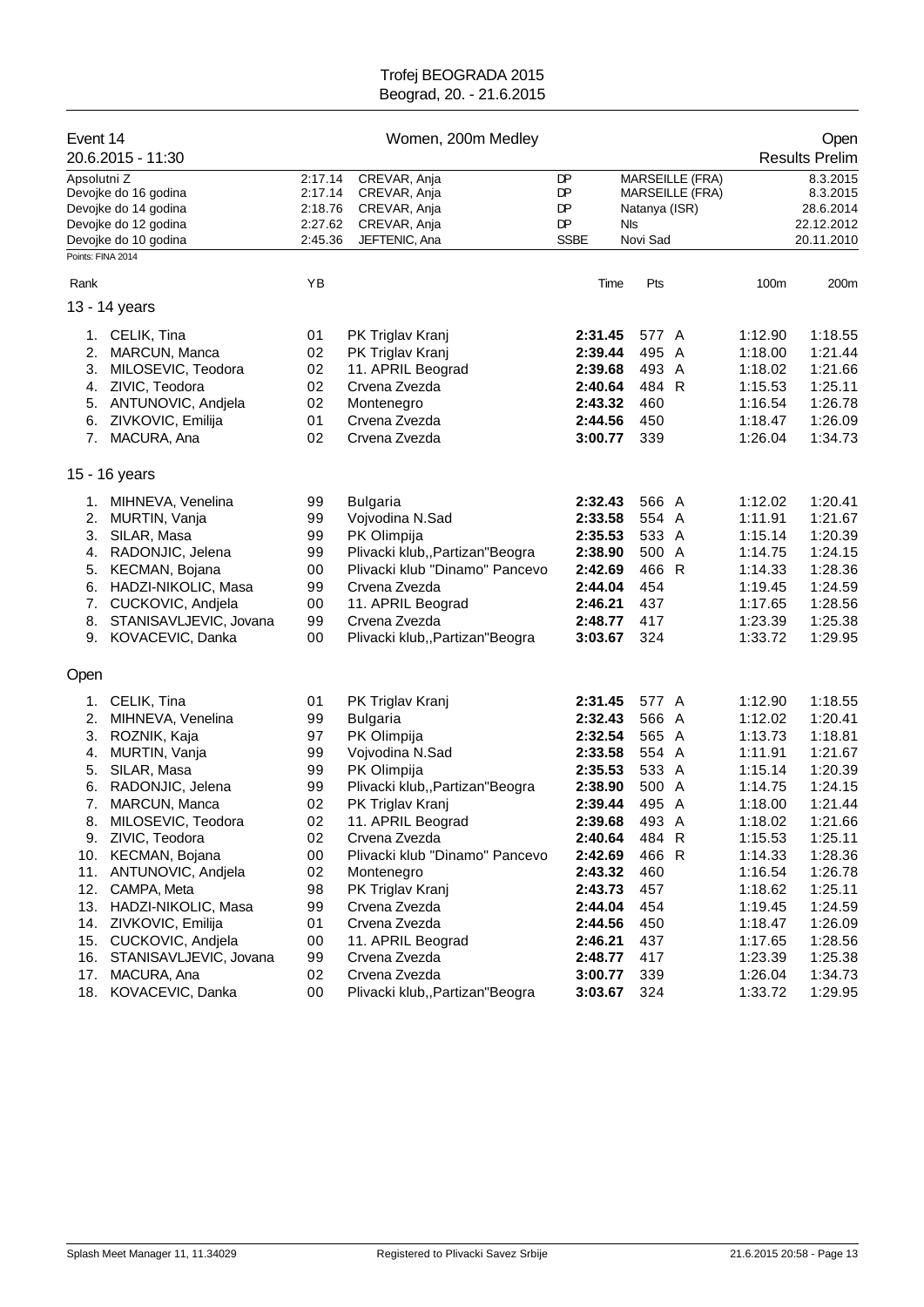| Event 15                                                                                      | 20.6.2015 - 11:40                       |                                                      |                                          | Men, 1500m Freestyle                                     |                                                                                                                                                                                                                          |                                          |                                 |                                                                         |                                          |                                                               |                                                                   |                                      | Open<br>Results |
|-----------------------------------------------------------------------------------------------|-----------------------------------------|------------------------------------------------------|------------------------------------------|----------------------------------------------------------|--------------------------------------------------------------------------------------------------------------------------------------------------------------------------------------------------------------------------|------------------------------------------|---------------------------------|-------------------------------------------------------------------------|------------------------------------------|---------------------------------------------------------------|-------------------------------------------------------------------|--------------------------------------|-----------------|
| Apsolutni M<br>Juniorski<br>Kadetski<br>Pionirski<br><b>MI Pionirski</b><br>Points: FINA 2014 |                                         |                                                      |                                          | 15:26.16<br>15:40.46<br>16:19.86<br>16:52.70<br>18:24.51 | CELIC, Vuk<br>PAR<br>Ajndhoven (NED)<br><b>NS</b><br>CELIC, VUK<br>Netanya (ISR)<br><b>SWBE</b><br>RATKOV, Nikola<br>Natanyia (ISR)<br><b>SSBE</b><br>RATKOV, Nikola<br>Maribor (SLO)<br>DJOKOVIC, Uros<br>CZ<br>Beograd |                                          |                                 |                                                                         |                                          | 4.4.2015<br>17.5.2014<br>28.6.2014<br>21.12.2013<br>23.6.2012 |                                                                   |                                      |                 |
| Rank                                                                                          |                                         |                                                      |                                          |                                                          | YB                                                                                                                                                                                                                       |                                          |                                 |                                                                         |                                          |                                                               | Time                                                              | Pts                                  |                 |
| 15 - 16 years                                                                                 |                                         |                                                      |                                          |                                                          |                                                                                                                                                                                                                          |                                          |                                 |                                                                         |                                          |                                                               |                                                                   |                                      |                 |
|                                                                                               |                                         |                                                      |                                          |                                                          |                                                                                                                                                                                                                          |                                          |                                 |                                                                         |                                          |                                                               |                                                                   |                                      |                 |
| 1.                                                                                            | <b>BABIC S, Dusan</b><br>200m:<br>300m: | 100m: 1:05.29<br>2:14.60<br>3:24.23<br>400m: 4:34.34 | 1:05.29<br>1:09.31<br>1:09.63<br>1:10.11 | 500m.<br>600m:<br>700m:<br>800m:                         | 00<br>5:43.79<br>6:53.11<br>8:02.55<br>9:12.58                                                                                                                                                                           | 1:09.45<br>1:09.32<br>1:09.44<br>1:10.03 | Plivacki klub,, Partizan"Beogra | 900m: 10:22.24<br>1000m: 11:31.30<br>1100m: 12:40.20<br>1200m: 13:49.57 | 1:09.66<br>1:09.06<br>1:08.90<br>1:09.37 |                                                               | 17:12.55<br>1300m: 14:58.94<br>1400m: 16:07.67<br>1500m: 17:12.55 | 600<br>1:09.37<br>1:08.73<br>1:04.88 |                 |
| 2.                                                                                            | KOVACEVIC, Lazar                        |                                                      |                                          |                                                          | 00                                                                                                                                                                                                                       |                                          | Vojvodina N.Sad                 |                                                                         |                                          |                                                               | 17:24.72                                                          | 579                                  |                 |
|                                                                                               | 100m:                                   | 1:05.64                                              | 1:05.64                                  | 500m:                                                    | 5:45.13                                                                                                                                                                                                                  | 1:09.89                                  |                                 | 900m: 10:25.53                                                          | 1:09.95                                  |                                                               | 1300m: 15:04.74                                                   | 1:09.55                              |                 |
|                                                                                               | 200m:                                   | 2:15.64                                              | 1:10.00                                  | 600m:                                                    | 6:54.76                                                                                                                                                                                                                  | 1:09.63                                  |                                 | 1000m: 11:35.46                                                         | 1:09.93                                  |                                                               | 1400m: 16:15.10                                                   | 1:10.36                              |                 |
|                                                                                               | 300m:<br>400m:                          | 3:25.51<br>4:35.24                                   | 1:09.87<br>1:09.73                       | 700m:<br>800m:                                           | 8:04.72<br>9:15.58                                                                                                                                                                                                       | 1:09.96<br>1:10.86                       |                                 | 1100m: 12:44.79<br>1200m: 13:55.19                                      | 1:09.33<br>1:10.40                       |                                                               | 1500m: 17:24.72                                                   | 1:09.62                              |                 |
| 3.                                                                                            | MATIC, Aleksa                           |                                                      |                                          |                                                          | 00                                                                                                                                                                                                                       |                                          | Crvena Zvezda                   |                                                                         |                                          |                                                               | 17:56.90                                                          | 529                                  |                 |
|                                                                                               | 200m:<br>300m:<br>400m:                 | 100m: 1:05.39<br>2:15.68<br>3:26.39<br>4:38.10       | 1:05.39<br>1:10.29<br>1:10.71<br>1:11.71 | 500m:<br>600m:<br>700m:<br>800m:                         | 5:49.81<br>7:02.08<br>8:14.00<br>9:26.04                                                                                                                                                                                 | 1:11.71<br>1:12.27<br>1:11.92<br>1:12.04 |                                 | 900m: 10:38.45<br>1000m: 11:51.53<br>1100m: 13:04.44<br>1200m: 14:18.17 | 1.12.41<br>1:13.08<br>1:12.91<br>1:13.73 |                                                               | 1300m: 15:32.11<br>1400m: 16:45.57<br>1500m: 17:56.90             | 1:13.94<br>1:13.46<br>1:11.33        |                 |
|                                                                                               | 4. AGAPAKIS, Georgios                   |                                                      |                                          |                                                          | 99                                                                                                                                                                                                                       | Ionikos                                  |                                 |                                                                         |                                          |                                                               | 18:01.45                                                          | 522                                  |                 |
|                                                                                               | 100m:                                   | 1:06.34                                              | 1:06.34                                  | 500m.                                                    | 5:52.44                                                                                                                                                                                                                  | 1:11.40                                  |                                 | 900m: 10:41.66                                                          | 1:13.45                                  |                                                               | 1300m: 15:37.03                                                   | 1:13.85                              |                 |
|                                                                                               | 200m:                                   | 2:18.09                                              | 1:11.75                                  | 600m:                                                    | 7:04.39                                                                                                                                                                                                                  | 1:11.95                                  |                                 | 1000m: 11:55.68                                                         | 1:14.02                                  |                                                               | 1400m: 16:50.30                                                   | 1:13.27                              |                 |
|                                                                                               | 300m:<br>400m:                          | 3:29.54<br>4:41.04                                   | 1:11.45<br>1:11.50                       | 700m:<br>800m:                                           | 8:15.30<br>9:28.21                                                                                                                                                                                                       | 1:10.91<br>1:12.91                       |                                 | 1100m: 13:09.23<br>1200m: 14:23.18                                      | 1:13.55<br>1:13.95                       |                                                               | 1500m: 18:01.45                                                   | 1:11.15                              |                 |
| 5.                                                                                            | DANEV, Marko                            |                                                      |                                          |                                                          | 99                                                                                                                                                                                                                       |                                          | Plivacki klub "Proleter"Zrenj   |                                                                         |                                          |                                                               | 18:22.62                                                          | 492                                  |                 |
|                                                                                               | 100m:                                   | 1:07.74                                              | 1:07.74                                  | 500m:                                                    | 5:56.79                                                                                                                                                                                                                  | 1:12.99                                  |                                 | 900m: 10:53.37                                                          | 1:14.51                                  |                                                               | 1300m: 15:58.32                                                   | 1:15.43                              |                 |
|                                                                                               | 200m:                                   | 2:18.75                                              | 1:11.01                                  | 600m:                                                    | 7:10.35                                                                                                                                                                                                                  | 1:13.56                                  |                                 | 1000m: 12:09.60                                                         | 1:16.23                                  |                                                               | 1400m: 17:12.78                                                   | 1:14.46                              |                 |
|                                                                                               | 300m:<br>400m:                          | 3:30.87<br>4:43.80                                   | 1:12.12<br>1:12.93                       | 700m:<br>800m:                                           | 8:23.84<br>9:38.86                                                                                                                                                                                                       | 1:13.49<br>1:15.02                       |                                 | 1100m: 13:26.05<br>1200m: 14:42.89                                      | 1:16.45<br>1:16.84                       |                                                               | 1500m: 18:22.62                                                   | 1:09.84                              |                 |

#### 17 - 18 years

| 1. ATANASOV, Dimitar |         |         |          | 97      | <b>Bulgaria</b> |       |                                    |         | 16:16.39        | 709     |
|----------------------|---------|---------|----------|---------|-----------------|-------|------------------------------------|---------|-----------------|---------|
| $100m$ :             | 1:01.37 | 1:01.37 | $500m$ : | 5:19.39 | 1:05.31         | 900m: | 9:43.10                            | 1:05.97 | 1300m: 14:06.40 | 1:05.78 |
| 200 <sub>m</sub> :   | 2:05.71 | 1:04.34 | 600m:    | 6:25.72 | 1:06.33         |       | 1000m: 10:49.27                    | 1:06.17 | 1400m: 15:12.16 | 1:05.76 |
| $300m$ :             | 3:09.79 | 1:04.08 | 700m:    | 7:30.98 | 1:05.26         |       | 1100m: 11:54.48                    | 1:05.21 | 1500m: 16:16.39 | 1:04.23 |
| 400m:                | 4:14.08 | 1:04.29 | 800m:    | 8:37.13 | 1:06.15         |       | 1200m: 13:00.62                    | 1:06.14 |                 |         |
|                      |         |         |          |         |                 |       |                                    |         |                 |         |
| 2. URUMOVIC, Zivan   |         |         |          | .97     |                 |       | Plivacki klub "Novi Sad"           |         | 16:56.24        | 629     |
| 100m                 | 1:03.94 | 1:03.94 | 500m.    | 5:32.22 | 1:07.90         |       | 900m: 10:06.24                     | 1:08.62 | 1300m: 14:42.02 | 1:08.68 |
| 200 <sub>m</sub> :   | 2:10.18 | 1:06.24 | 600m:    | 6:39.80 | 1:07.58         |       | 1000m: 11:15.13                    | 1:08.89 | 1400m: 15:51.32 | 1:09.30 |
| $300m$ :             | 3:17.10 | 1:06.92 | 700m:    | 7:48.70 | 1:08.90         |       | 1100m: 12:24.35<br>1200m: 13:33.34 | 1:09.22 | 1500m: 16:56.24 | 1:04.92 |

#### Open

| 1. CELIC, Vuk        |         |         |       | 96      |                 |       | Plivacki klub,, Partizan "Beogra |         | 15:36.56        | 804     |
|----------------------|---------|---------|-------|---------|-----------------|-------|----------------------------------|---------|-----------------|---------|
| 100m:                | 59.97   | 59.97   | 500m: | 5:10.76 | 1:02.79         |       | 900m: 9:20.53                    | 1:02.36 | 1300m: 13:31.49 | 1:03.06 |
| 200m:                | 2:02.81 | 1:02.84 | 600m: | 6:13.03 | 1:02.27         |       | 1000m: 10:22.87                  | 1:02.34 | 1400m: 14:34.79 | 1:03.30 |
| 300m:                | 3:05.46 | 1:02.65 | 700m: | 7:15.69 | 1:02.66         |       | 1100m: 11:25.40                  | 1:02.53 | 1500m: 15:36.56 | 1:01.77 |
| 400m:                | 4:07.97 | 1:02.51 | 800m: | 8:18.17 | 1:02.48         |       | 1200m: 12:28.43                  | 1:03.03 |                 |         |
|                      |         |         |       |         |                 |       |                                  |         |                 |         |
| 2. ATANASOV, Dimitar |         |         |       | 97      | <b>Bulgaria</b> |       |                                  |         | 16:16.39        | 709     |
| $100m$ :             | 1:01.37 | 1:01.37 | 500m: | 5:19.39 | 1:05.31         | 900m: | 9:43.10                          | 1:05.97 | 1300m: 14:06.40 | 1:05.78 |
| 200 <sub>m</sub> :   | 2:05.71 | 1:04.34 | 600m: | 6:25.72 | 1:06.33         |       | 1000m: 10:49.27                  | 1:06.17 | 1400m: 15:12.16 | 1:05.76 |
| $300m$ :             | 3:09.79 | 1:04.08 | 700m: | 7:30.98 | 1:05.26         |       | 1100m: 11:54.48                  | 1:05.21 | 1500m: 16:16.39 | 1:04.23 |
| 400m:                | 4:14.08 | 1:04.29 | 800m. | 8:37.13 | 1:06.15         |       | 1200m: 13:00.62                  | 1:06.14 |                 |         |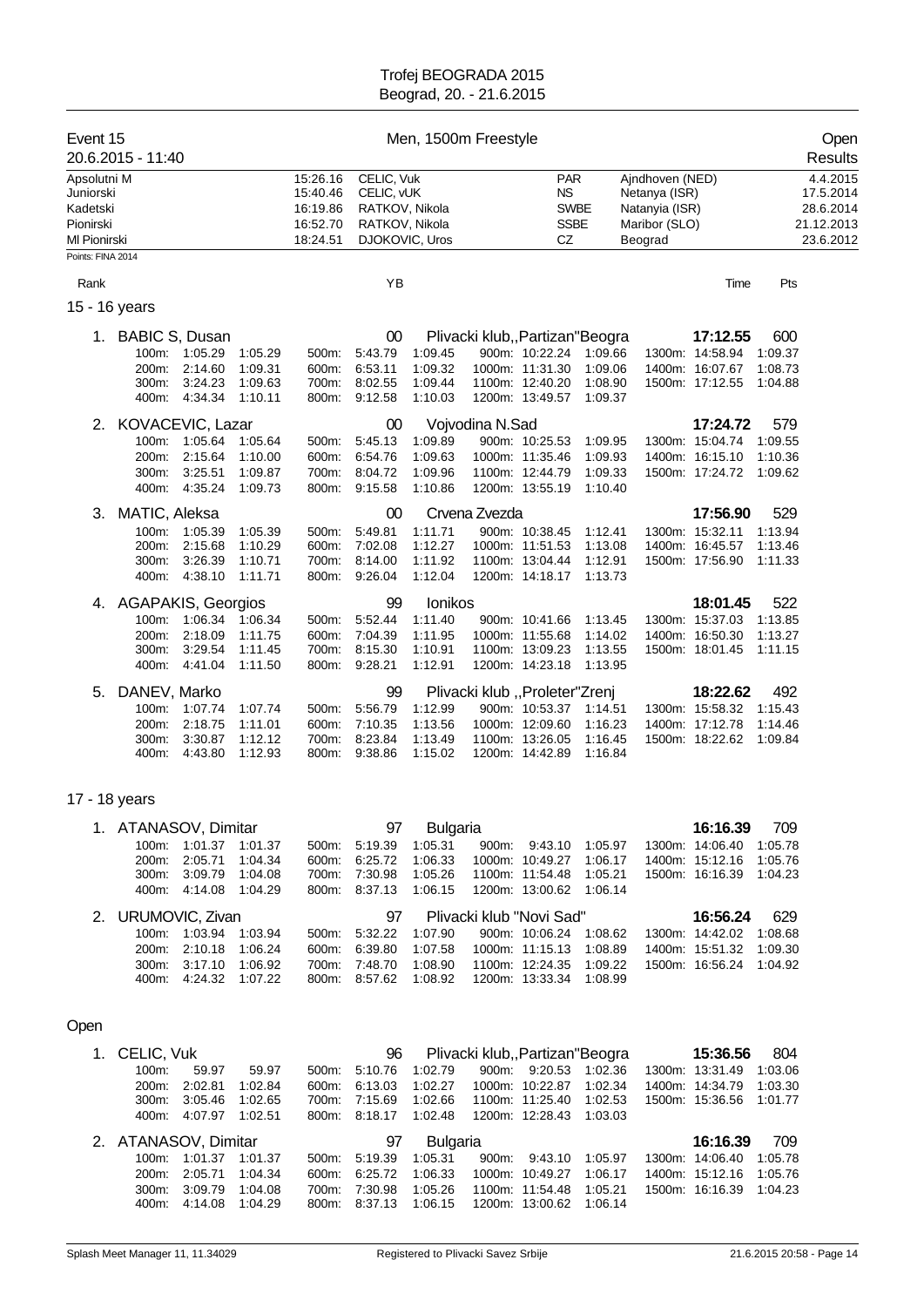#### Event 15, Men, 1500m Freestyle, Open

| Rank |                                                                                                       |                                          |                                  | ΥB                                                           |                                                     |                                  |                                                                         |                                          | Time                                                              | Pts                                  |
|------|-------------------------------------------------------------------------------------------------------|------------------------------------------|----------------------------------|--------------------------------------------------------------|-----------------------------------------------------|----------------------------------|-------------------------------------------------------------------------|------------------------------------------|-------------------------------------------------------------------|--------------------------------------|
| 3.   | URUMOVIC, Zivan<br>1:03.94<br>100m:<br>200m:<br>2:10.18<br>3:17.10<br>300m:<br>400m:<br>4:24.32       | 1:03.94<br>1:06.24<br>1:06.92<br>1:07.22 | 500m:<br>600m:<br>700m:<br>800m: | 97<br>5:32.22<br>6:39.80<br>7:48.70<br>8:57.62               | 1:07.90<br>1:07.58<br>1:08.90<br>1:08.92            | Plivacki klub "Novi Sad"         | 900m: 10:06.24<br>1000m: 11:15.13<br>1100m: 12:24.35<br>1200m: 13:33.34 | 1:08.62<br>1:08.89<br>1:09.22<br>1:08.99 | 16:56.24<br>1300m: 14:42.02<br>1400m: 15:51.32<br>1500m: 16:56.24 | 629<br>1:08.68<br>1:09.30<br>1:04.92 |
|      | 4. CUDEN, Anze<br>1:03.85<br>100m:<br>200m:<br>2:10.40<br>3:17.73<br>300m:<br>400m:<br>4.25.45        | 1:03.85<br>1:06.55<br>1:07.33<br>1:07.72 | 500m:<br>600m:<br>700m:<br>800m: | 91<br>5:34.00<br>6:43.19<br>7:53.14<br>9:03.14               | 1:08.55<br>1:09.19<br>1:09.95<br>1:10.00            | PK Triglav Kranj                 | 900m: 10:13.30<br>1000m: 11:23.62<br>1100m: 12:33.47<br>1200m: 13:43.08 | 1:10.16<br>1:10.32<br>1:09.85<br>1:09.61 | 17:10.55<br>1300m: 14:52.51<br>1400m: 16:02.34<br>1500m: 17:10.55 | 603<br>1:09.43<br>1:09.83<br>1:08.21 |
| 5.   | <b>BABIC S, Dusan</b><br>100m: 1:05.29<br>200m:<br>2:14.60<br>300m:<br>3:24.23<br>400m.<br>4.34.34    | 1:05.29<br>1:09.31<br>1:09.63<br>1:10.11 | 500m:<br>600m:<br>700m:<br>800m: | 00<br>5.43.79<br>6:53.11<br>8:02.55<br>9:12.58               | 1:09.45<br>1:09.32<br>1:09.44<br>1:10.03            | Plivacki klub,, Partizan "Beogra | 900m: 10:22.24<br>1000m: 11:31.30<br>1100m: 12:40.20<br>1200m: 13:49.57 | 1:09.66<br>1:09.06<br>1:08.90<br>1:09.37 | 17:12.55<br>1300m: 14:58.94<br>1400m: 16:07.67<br>1500m: 17:12.55 | 600<br>1:09.37<br>1:08.73<br>1:04.88 |
| 6.   | KOVACEVIC, Lazar<br>1:05.64<br>100m:<br>200m:<br>2:15.64<br>300m:<br>3:25.51<br>400m:<br>4.35.24      | 1:05.64<br>1:10.00<br>1:09.87<br>1:09.73 | 500m:<br>600m:<br>700m:<br>800m: | 00<br>5:45.13<br>6:54.76<br>8:04.72<br>9:15.58               | 1:09.89<br>1:09.63<br>1:09.96<br>1:10.86            | Vojvodina N.Sad                  | 900m: 10:25.53<br>1000m: 11:35.46<br>1100m: 12:44.79<br>1200m: 13:55.19 | 1:09.95<br>1:09.93<br>1:09.33<br>1:10.40 | 17:24.72<br>1300m: 15:04.74<br>1400m: 16:15.10<br>1500m: 17:24.72 | 579<br>1:09.55<br>1:10.36<br>1:09.62 |
| 7.   | MAJSTOROVIC, Nikola<br>1:08.20<br>100m:<br>2:19.84<br>200m:<br>300m:<br>3:31.36<br>400m:<br>4:42.09   | 1:08.20<br>1:11.64<br>1:11.52<br>1:10.73 | 500m:<br>600m:<br>700m:<br>800m: | 96<br>5:53.14<br>7:04.25<br>8:14.27<br>9:24.07               | 1:11.05<br>1:11.11<br>1:10.02<br>1:09.80            | Plivacki klub "Proleter"Zrenj    | 900m: 10:34.14<br>1000m: 11:44.58<br>1100m: 12:55.50<br>1200m: 14:06.60 | 1:10.07<br>1:10.44<br>1:10.92<br>1:11.10 | 17:40.69<br>1300m: 15:18.51<br>1400m: 16:31.61<br>1500m: 17:40.69 | 553<br>1:11.91<br>1:13.10<br>1:09.08 |
| 8.   | MATIC, Aleksa<br>1:05.39<br>100m:<br>200m:<br>2:15.68<br>3:26.39<br>300m:<br>400m:<br>4:38.10         | 1:05.39<br>1:10.29<br>1:10.71<br>1:11.71 | 500m:<br>600m:<br>700m:<br>800m: | 00<br>5:49.81<br>7:02.08<br>8:14.00<br>9:26.04               | 1:11.71<br>1:12.27<br>1:11.92<br>1:12.04            | Crvena Zvezda                    | 900m: 10:38.45<br>1000m: 11:51.53<br>1100m: 13:04.44<br>1200m: 14:18.17 | 1:12.41<br>1:13.08<br>1:12.91<br>1:13.73 | 17:56.90<br>1300m: 15:32.11<br>1400m: 16:45.57<br>1500m: 17:56.90 | 529<br>1:13.94<br>1:13.46<br>1:11.33 |
|      | 9. AGAPAKIS, Georgios<br>1:06.34<br>100m:<br>200m:<br>2:18.09<br>3:29.54<br>300m:<br>4:41.04<br>400m: | 1:06.34<br>1:11.75<br>1:11.45<br>1:11.50 | 500m:<br>600m:<br>700m:<br>800m: | 99<br>5:52.44<br>7:04.39<br>8:15.30<br>9:28.21               | Ionikos<br>1:11.40<br>1:11.95<br>1:10.91<br>1:12.91 |                                  | 900m: 10:41.66<br>1000m: 11:55.68<br>1100m: 13:09.23<br>1200m: 14:23.18 | 1:13.45<br>1:14.02<br>1:13.55<br>1:13.95 | 18:01.45<br>1300m: 15:37.03<br>1400m: 16:50.30<br>1500m: 18:01.45 | 522<br>1:13.85<br>1:13.27<br>1:11.15 |
| 10.  | POLYKOGKONAS, Panagiotis<br>1:09.82<br>100m:<br>200m: 2:23.85<br>3:37.41<br>300m:<br>400m:<br>4:51.89 | 1:09.82<br>1:14.03<br>1:13.56<br>1:14.48 | 500m:<br>600m:<br>700m:<br>800m: | 02<br>6:06.02<br>7:19.75<br>8:33.18<br>9:46.62               | Ionikos<br>1:14.13<br>1:13.73<br>1:13.43<br>1:13.44 |                                  | 900m: 10:59.93<br>1000m: 12:13.16<br>1100m: 13:24.20<br>1200m: 14:34.87 | 1:13.31<br>1:13.23<br>1:11.04<br>1:10.67 | 18:06.33<br>1300m: 15:46.81<br>1400m: 16:58.46<br>1500m: 18:06.33 | 515<br>1:11.94<br>1:11.65<br>1:07.87 |
|      | 11. DANEV, Marko<br>100m:<br>1:07.74<br>2:18.75<br>200m:<br>300m:<br>3:30.87<br>400m:<br>4:43.80      | 1:07.74<br>1:11.01<br>1:12.12<br>1:12.93 | 500m:<br>600m:<br>700m:<br>800m: | 99<br>5:56.79<br>7:10.35<br>8:23.84<br>9:38.86               | 1:12.99<br>1:13.56<br>1:13.49<br>1:15.02            | Plivacki klub "Proleter"Zrenj    | 900m: 10:53.37<br>1000m: 12:09.60<br>1100m: 13:26.05<br>1200m: 14:42.89 | 1:14.51<br>1:16.23<br>1:16.45<br>1:16.84 | 18:22.62<br>1300m: 15:58.32<br>1400m: 17:12.78<br>1500m: 18:22.62 | 492<br>1:15.43<br>1:14.46<br>1:09.84 |
| 12.  | PAVLOVIC, Ivan<br>100m:<br>1:24.53<br>3:00.76<br>200m:<br>300m:<br>4:38.59<br>400m:<br>6:16.95        | 1:24.53<br>1:36.23<br>1:37.83<br>1:38.36 | 500m:<br>600m:                   | 69<br>7:56.07<br>9:35.47<br>700m: 11:14.00<br>800m: 12:53.63 | 1:39.12<br>1:39.40<br>1:38.53<br>1:39.63            | Plivacke avanture                | 900m: 14:33.07<br>1000m: 16:13.33<br>1100m: 17:53.16<br>1200m: 19:32.71 | 1:39.44<br>1:40.26<br>1:39.83<br>1:39.55 | 24:27.31<br>1300m: 21:11.30<br>1400m: 22:50.26<br>1500m: 24:27.31 | 209<br>1:38.59<br>1:38.96<br>1:37.05 |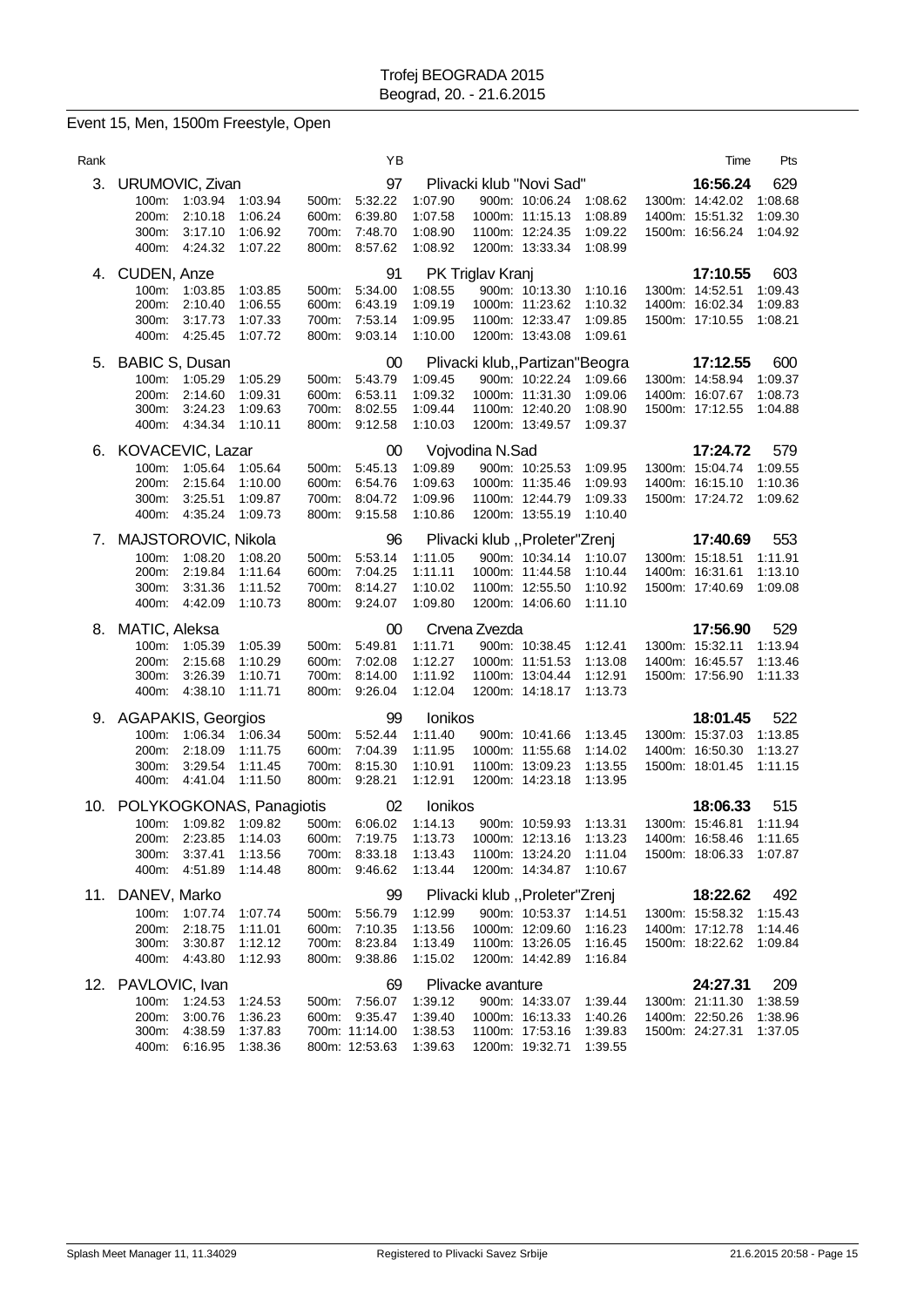| Event 16<br>20.6.2015 - 12:00                                                                                                    |                                                                           |                    |                                                      |                                                              | Women, 800m Freestyle              |                                    |                                                                                    |                    |                                          |                                               |                           | Open<br>Results                                                |
|----------------------------------------------------------------------------------------------------------------------------------|---------------------------------------------------------------------------|--------------------|------------------------------------------------------|--------------------------------------------------------------|------------------------------------|------------------------------------|------------------------------------------------------------------------------------|--------------------|------------------------------------------|-----------------------------------------------|---------------------------|----------------------------------------------------------------|
| Apsolutni Z<br>Devojke do 16 godina<br>Devojke do 14 godina<br>Devojke do 12 godina<br>Devojke do 10 godina<br>Points: FINA 2014 |                                                                           |                    | 8:49.28<br>8:49.28<br>8:49.28<br>9:14.61<br>10:50.79 | CREVAR, Anja<br>CREVAR, Anja<br>CREVAR, Anja<br>CREVAR, Anja | LAZAREVIC, Nadja                   |                                    | DP<br>DP<br><b>DP</b><br>DP<br>LAKOL                                               | Nis                | Beograd<br>Beograd<br>Beograd<br>Beograd |                                               |                           | 19.7.2014<br>19.7.2014<br>19.7.2014<br>14.7.2012<br>20.12.2014 |
|                                                                                                                                  |                                                                           |                    |                                                      |                                                              |                                    |                                    |                                                                                    |                    |                                          |                                               |                           |                                                                |
| Rank                                                                                                                             |                                                                           |                    |                                                      | YB                                                           |                                    |                                    |                                                                                    |                    |                                          | Time                                          | Pts                       |                                                                |
| 13 - 14 years                                                                                                                    |                                                                           |                    |                                                      |                                                              |                                    |                                    |                                                                                    |                    |                                          |                                               |                           |                                                                |
|                                                                                                                                  | 1. RADULOVIC, Ana<br>100m: 1:07.32 1:07.32<br>200m: 2:19.40               | 1:12.08            | 300m:<br>400m:                                       | 02<br>3:32.78<br>4:46.54                                     | 1:13.38<br>1:13.76                 | Crvena Zvezda<br>500m:<br>600m:    | 6:00.33<br>7:14.08                                                                 | 1:13.79<br>1:13.75 | 700m:<br>800m:                           | 9:40.18<br>8:28.10<br>9:40.18                 | 616<br>1:14.02<br>1:12.08 |                                                                |
| 2.<br>200m:                                                                                                                      | ZIVKOVIC, Emilija<br>100m: 1:13.09<br>2:32.22                             | 1:13.09<br>1:19.13 | 300m:<br>400m:                                       | 01<br>3.50.81<br>5:10.40                                     | 1:18.59<br>1:19.59                 | Crvena Zvezda<br>500m:<br>600m:    | 6.28.60<br>7:48.45                                                                 | 1:18.20<br>1:19.85 | 700m:                                    | 10:24.49<br>9:07.16<br>800m: 10:24.49         | 494<br>1:18.71<br>1:17.33 |                                                                |
| 3.                                                                                                                               | RABIC, Rafaela<br>100m:<br>1:19.08<br>200m: 2:43.88                       | 1:19.08<br>1:24.80 | 300m:<br>400m:                                       | 01<br>4:09.34<br>5:35.69                                     | 1:25.46<br>1:26.35                 | PK Triglav Kranj<br>500m:<br>600m: | 7:01.24<br>8:26.30                                                                 | 1:25.55<br>1:25.06 |                                          | 11:10.74<br>700m: 9:50.18<br>800m: 11:10.74   | 399<br>1:23.88<br>1:20.56 |                                                                |
| 15 - 16 years                                                                                                                    |                                                                           |                    |                                                      |                                                              |                                    |                                    |                                                                                    |                    |                                          |                                               |                           |                                                                |
| 100m:                                                                                                                            | 1. KOUKOULA, Eyaggelia<br>1:06.50<br>200m: 2:16.15                        | 1:06.50<br>1:09.65 | 300m:<br>400m:                                       | 99<br>3:25.60<br>4:35.28                                     | Ionikos<br>1:09.45<br>1:09.68      | 500m:<br>600m:                     | 5:45.01<br>6.54.58                                                                 | 1:09.73<br>1:09.57 | 700m:<br>800m:                           | 9:12.47<br>8:05.08<br>9:12.47                 | 714<br>1:10.50<br>1:07.39 |                                                                |
| 2.<br>100m:<br>200m:                                                                                                             | MURTIN, Vanja<br>1:06.34<br>2:16.55                                       | 1:06.34<br>1:10.21 | 300m:<br>400m:                                       | 99<br>3.26.30<br>4:37.20                                     | 1:09.75<br>1:10.90                 | Vojvodina N.Sad<br>500m:<br>600m:  | 5:47.10<br>6:58.51                                                                 | 1:09.90<br>1:11.41 | 700m:<br>800m:                           | 9:18.20<br>8:10.50<br>9:18.20                 | 692<br>1:11.99<br>1:07.70 |                                                                |
| 3.<br>200m:                                                                                                                      | ZEYNEP, Calik<br>100m:<br>1:07.67<br>2:18.12                              | 1:07.67<br>1:10.45 | 300m:<br>400m:                                       | 00<br>3:28.91<br>4:39.93                                     | <b>IND</b><br>1:10.79<br>1:11.02   | 500m:<br>600m:                     | 5:50.40<br>7:01.00                                                                 | 1:10.47<br>1:10.60 | 700m:<br>800m:                           | 9:18.48<br>8:11.08<br>9:18.48                 | 691<br>1:10.08<br>1:07.40 |                                                                |
| 100m:<br>200m:                                                                                                                   | 4. SOBAT, Bogdana<br>1:09.92<br>2:25.60                                   | 1:09.92<br>1:15.68 | 300m:<br>400m:                                       | 99<br>3:41.27<br>4:57.37                                     | 1:15.67<br>1:16.10                 | Crvena Zvezda<br>500m:<br>600m:    | 6:14.76<br>7:33.86                                                                 | 1:17.39<br>1:19.10 | 700m:                                    | 10:07.25<br>8:52.88<br>800m: 10:07.25         | 537<br>1:19.02<br>1:14.37 |                                                                |
| Open                                                                                                                             |                                                                           |                    |                                                      |                                                              |                                    |                                    |                                                                                    |                    |                                          |                                               |                           |                                                                |
| 1. SMID, Tanja                                                                                                                   | 100m: 1:06.34 1:06.34<br>200m: 2:15.01 1:08.67                            |                    |                                                      | 90<br>300m: 3:22.17<br>400m: 4:29.18                         | PK Ljubljana<br>1:07.16<br>1:07.01 | 500m:<br>600m:                     | 5:36.09 1:06.91<br>6:42.95                                                         | 1:06.86            | 700m:<br>800m:                           | 8:53.24<br>7:50.73 1:07.78<br>8:53.24 1:02.51 | 794                       |                                                                |
|                                                                                                                                  | 2. PETRIC, Nika Karlina<br>100m: 1:06.68 1:06.68<br>200m: 2:16.04 1:09.36 |                    | 300m:                                                | 92<br>3:24.66<br>400m: 4:33.81                               | 1:08.62<br>1:09.15                 | PK Triglav Kranj                   | 500m: 5:42.64<br>600m: 6:52.08                                                     | 1:08.83<br>1:09.44 | 700m:<br>800m:                           | 9:08.64<br>8:00.83 1:08.75<br>9:08.64         | 729<br>1:07.81            |                                                                |
|                                                                                                                                  | 3. KOUKOULA, Eyaggelia<br>100m: 1:06.50 1:06.50<br>200m: 2:16.15          | 1:09.65            | 300m:                                                | 99<br>3:25.60<br>400m: 4:35.28                               | Ionikos<br>1:09.45<br>1:09.68      | 500m:<br>600m:                     | 5:45.01<br>6:54.58                                                                 | 1:09.73<br>1:09.57 | 700m:<br>800m:                           | 9:12.47<br>8:05.08 1:10.50<br>9:12.47         | 714<br>1:07.39            |                                                                |
|                                                                                                                                  | 4. MURTIN, Vanja<br>100m: 1:06.34<br>200m: 2:16.55                        | 1:06.34<br>1:10.21 | 300m:<br>400m:                                       | 99<br>3:26.30<br>4:37.20                                     | 1:09.75<br>1:10.90                 | Vojvodina N.Sad<br>500m:<br>600m:  | 5:47.10<br>6:58.51                                                                 | 1:09.90<br>1:11.41 | 700m:<br>800m:                           | 9:18.20<br>8:10.50 1:11.99<br>9:18.20         | 692<br>1:07.70            |                                                                |
| 5.<br>200m:                                                                                                                      | ZEYNEP, Calik<br>100m: 1:07.67<br>2:18.12                                 | 1:07.67<br>1:10.45 |                                                      | 00<br>300m: 3:28.91<br>400m: 4:39.93                         | <b>IND</b><br>1:10.79<br>1:11.02   | 500m:<br>600m:                     | 5:50.40<br>7:01.00                                                                 | 1:10.47<br>1:10.60 | 700m:<br>800m:                           | 9:18.48<br>8:11.08<br>9:18.48                 | 691<br>1:10.08<br>1:07.40 |                                                                |
| 6.                                                                                                                               | BOGDANOVIC, Jovana<br>100m: 1:06.96 1:06.96<br>200m: 2:17.00 1:10.04      |                    |                                                      | 92<br>300m: 3:27.65<br>400m: 4:38.85                         | PK Sparta<br>1:10.65<br>1:11.20    | 500m:<br>600m:                     | 5:49.97 1:11.12<br>7:01.24 1:11.27                                                 |                    | 700m:<br>800m:                           | 9:23.25<br>8:13.14 1:11.90<br>9:23.25         | 674<br>1:10.11            |                                                                |
| $\mathcal{L}$ .                                                                                                                  | MITROVSKI, Marija<br>1:08.34 1:08.34<br>100m:<br>200m: 2:19.50 1:11.16    |                    |                                                      | 97<br>300m: 3:31.69<br>400m: 4:44.24                         | 1:12.19<br>1:12.55                 |                                    | Plivacki klub,, Partizan" Beogra<br>500m: 5:56.69 1:12.45<br>600m: 7:09.71 1:13.02 |                    | 700m:<br>800m:                           | 9:34.63<br>8:22.50 1:12.79<br>9:34.63 1:12.13 | 634                       |                                                                |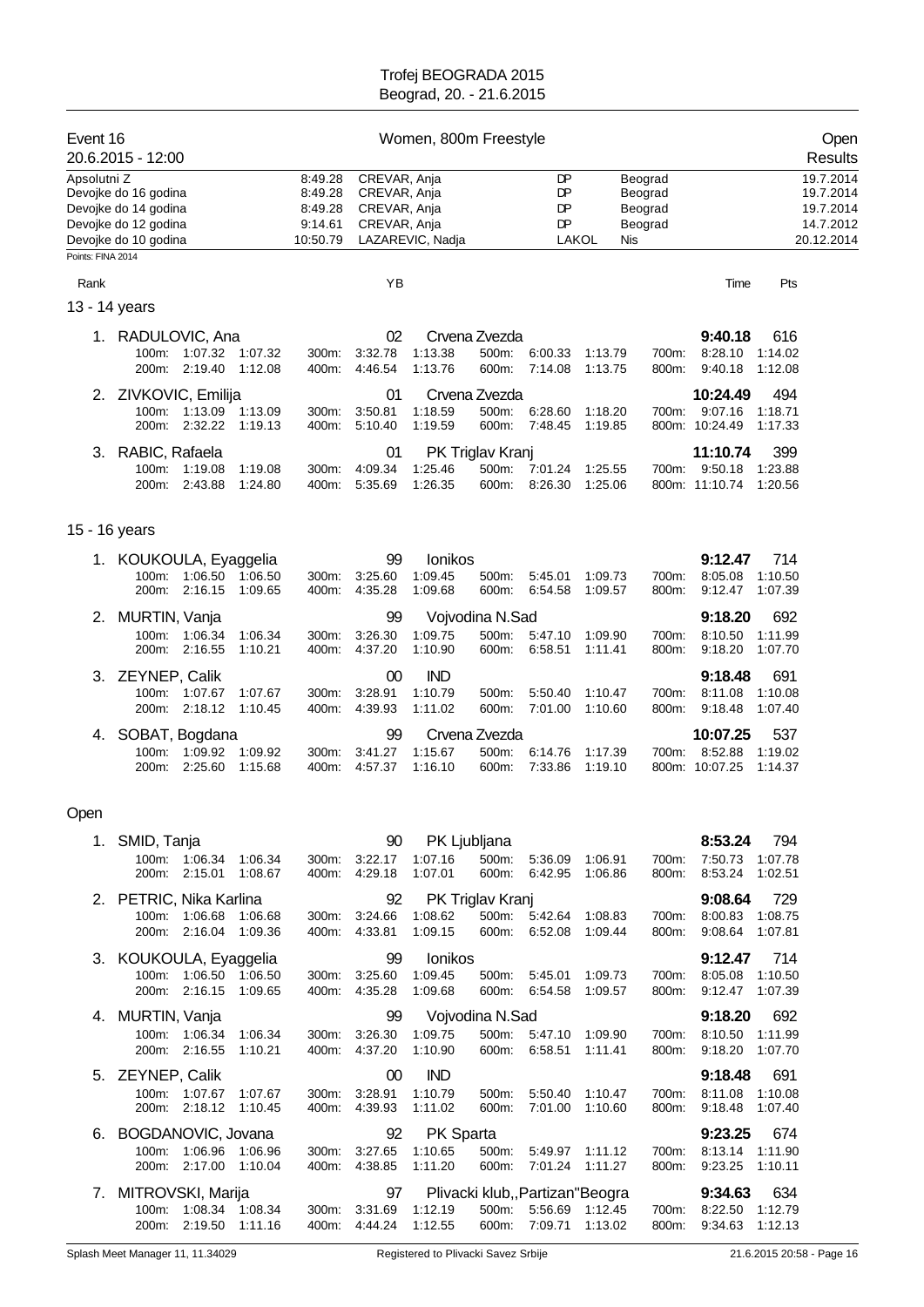#### Event 16, Women, 800m Freestyle, Open

| Rank |                                                                                                  |                   | ΥB                       |                    |                                    |                    |                    |                | Time                                  | Pts                       |
|------|--------------------------------------------------------------------------------------------------|-------------------|--------------------------|--------------------|------------------------------------|--------------------|--------------------|----------------|---------------------------------------|---------------------------|
| 8.   | RADULOVIC, Ana<br>1:07.32<br>$100m$ :<br>1:07.32<br>2:19.40<br>1:12.08<br>200m:                  | $300m$ :<br>400m: | 02<br>3:32.78<br>4:46.54 | 1:13.38<br>1:13.76 | Crvena Zvezda<br>500m:<br>600m:    | 6:00.33<br>7:14.08 | 1:13.79<br>1:13.75 | 700m:<br>800m: | 9:40.18<br>8:28.10<br>9:40.18         | 616<br>1:14.02<br>1:12.08 |
|      | 9. JELESIJEVIC, Spela<br>1:09.98<br>$100m$ :<br>1:09.98<br>2:24.83<br>1:14.85<br>200m:           | 300m.<br>400m:    | 98<br>3.39.68<br>4:53.70 | 1:14.85<br>1:14.02 | PK Olimpija<br>500m:<br>600m:      | 6:07.70<br>7:21.64 | 1:14.00<br>1:13.94 | 700m:<br>800m: | 9:47.78<br>8:35.60<br>9:47.78         | 593<br>1:13.96<br>1:12.18 |
|      | 10. SOBAT, Bogdana<br>1:09.92<br>1:09.92<br>100m:<br>2:25.60<br>1:15.68<br>200 <sub>m</sub> :    | 300m:<br>400m:    | 99<br>3:41.27<br>4:57.37 | 1:15.67<br>1:16.10 | Crvena Zvezda<br>500m:<br>600m:    | 6.14.76<br>7:33.86 | 1:17.39<br>1:19.10 | 700m:<br>800m: | 10:07.25<br>8:52.88<br>10:07.25       | 537<br>1:19.02<br>1:14.37 |
|      | 11. ZIVKOVIC, Emilija<br>1:13.09<br>1:13.09<br>$100m$ :<br>2:32.22<br>1:19.13<br>200m:           | 300m:<br>400m:    | 01<br>3:50.81<br>5:10.40 | 1:18.59<br>1:19.59 | Crvena Zvezda<br>500m:<br>600m:    | 6:28.60<br>7:48.45 | 1:18.20<br>1:19.85 | 700m:          | 10:24.49<br>9:07.16<br>800m: 10:24.49 | 494<br>1:18.71<br>1:17.33 |
|      | 12. RABIC, Rafaela<br>1:19.08<br>1:19.08<br>$100m$ :<br>200 <sub>m</sub> :<br>2:43.88<br>1:24.80 | 300m:<br>400m:    | 01<br>4:09.34<br>5:35.69 | 1:25.46<br>1:26.35 | PK Triglav Kranj<br>500m:<br>600m: | 7:01.24<br>8:26.30 | 1:25.55<br>1:25.06 | 700m:<br>800m: | 11:10.74<br>9:50.18<br>11:10.74       | 399<br>1:23.88<br>1.20.56 |

| Event 1                    |       | Men, 50m Freestyle          | Open                           |            |               |       |                      |            |
|----------------------------|-------|-----------------------------|--------------------------------|------------|---------------|-------|----------------------|------------|
| 20.6.2015 - 18:00          |       |                             |                                |            |               |       | <b>Results Final</b> |            |
| Apsolutni M                | 22.29 | CAVIC, Milorad              |                                | <b>PAR</b> | Mizzou (USA)  |       |                      | 16.2.2008  |
| Juniorski                  | 22.74 | CAVIC, Milorad              |                                | <b>PAR</b> | Linc (AUT)    |       | 12.7.2002            |            |
| Kadetski                   | 23.32 | BARNA, Andrej               |                                | SSU        | Maribor (SLO) |       |                      | 13.12.2014 |
| Pionirski                  | 25.14 | LENDJER, Ivan<br><b>MZR</b> |                                | Beograd    |               |       | 28.10.2004           |            |
| MI Pionirski               | 26.69 | SAVIC, Novak                |                                | SSU        | Nls           |       |                      | 22.12.2013 |
| Points: FINA 2014          |       |                             |                                |            |               |       |                      |            |
| Rank                       |       | ΥB                          |                                |            |               | Time  | Pts                  |            |
| Final                      |       |                             |                                |            |               |       |                      |            |
| STOJANOVIC, Boris          |       | 89                          | Plivacki klub,,Kikinda"Kikinda |            |               | 24.26 | 640                  |            |
| <b>UDICKI, Bojan</b><br>2. |       | 93                          | SC Spartak-Prozivka            |            |               | 24.38 | 630                  |            |
| MILJANOVIC, Igor<br>3.     |       | 97                          | Plivacki klub "Novi Sad"       |            |               | 25.07 | 580                  |            |
| LAZAREVIC, Stefan<br>4.    |       | 99                          | 11. APRIL Beograd              |            |               | 25.13 | 576                  |            |
| YANKULOV, Silvestar        |       | 92                          | <b>OLIMPIA</b>                 |            |               | 25.13 | 576                  |            |
| FRECE, Gasper<br>6.        |       | 95                          | <b>PK Neptun</b>               |            |               | 25.60 | 544                  |            |
| STANICKOV, Djordje<br>7.   |       | 96                          | PK"Profesional-Proakva"N.Sad   |            |               | 25.92 | 524                  |            |
| MLADENOVIC, Gal<br>8.      |       | 99                          | PK Triglav Kranj               |            |               | 26.06 | 516                  |            |
|                            |       |                             |                                |            |               |       |                      |            |
| Event 2                    |       |                             | Women, 50m Freestyle           |            |               |       |                      | Open       |

| 20.6.2015            |       |                          |            |           | <b>Results Final</b> |
|----------------------|-------|--------------------------|------------|-----------|----------------------|
| Apsolutni Z          | 25.21 | NAJDANOVSKI, Miroslava   | <b>PRO</b> | Rim (ITA) | 28.7.2009            |
| Devojke do 16 godina | 26.38 | NAJDANOVSKI, Miroslava   | <b>PRO</b> | Beograd   | 19.6.2004            |
| Devojke do 14 godina |       | 27.73 VUKANOVIC, Tijana  | <b>VOJ</b> | Beograd   | 24.6.2006            |
| Devojke do 12 godina |       | 29.03 SPASOJEVIC, Sofija | J2000      | Krusevac  | 22.7.2012            |
| Devojke do 10 godina | 31.37 | MARKOVIC, Jana           | Œ          | Nis       | 21.12.2014           |
| Points: FINA 2014    |       |                          |            |           |                      |

| Rank  |                             | YΒ |                                  | Time  | Pts |  |
|-------|-----------------------------|----|----------------------------------|-------|-----|--|
| Final |                             |    |                                  |       |     |  |
| 1.    | VASIC, Andjela              | 97 | Plivacki klub,, Partizan "Beogra | 27.36 | 652 |  |
|       | OIKONOMOU, Iliana-Harikleia | 98 | <b>Ionikos</b>                   | 27.42 | 648 |  |
|       | 3. SEKULIC, Mila            | 99 | PK"Profesional-Proakva"N.Sad     | 27.79 | 622 |  |
|       | 4. HAJDINJAK, Katja         | 93 | PK Olimpija                      | 28.15 | 599 |  |
|       | 5. PAVLIC, Anamari          | 97 | PK Triglav Kranj                 | 28.83 | 557 |  |
| 6.    | KARANOVIC, Masa             | 98 | Vojvodina N.Sad                  | 28.84 | 557 |  |
|       | NINKOVIC, Milica            | 01 | Plivacki klub "Novi Sad"         | 29.19 | 537 |  |
| 8.    | PETRIC, Katja               | 99 | <b>PK Neptun</b>                 | 29.73 | 508 |  |
|       |                             |    |                                  |       |     |  |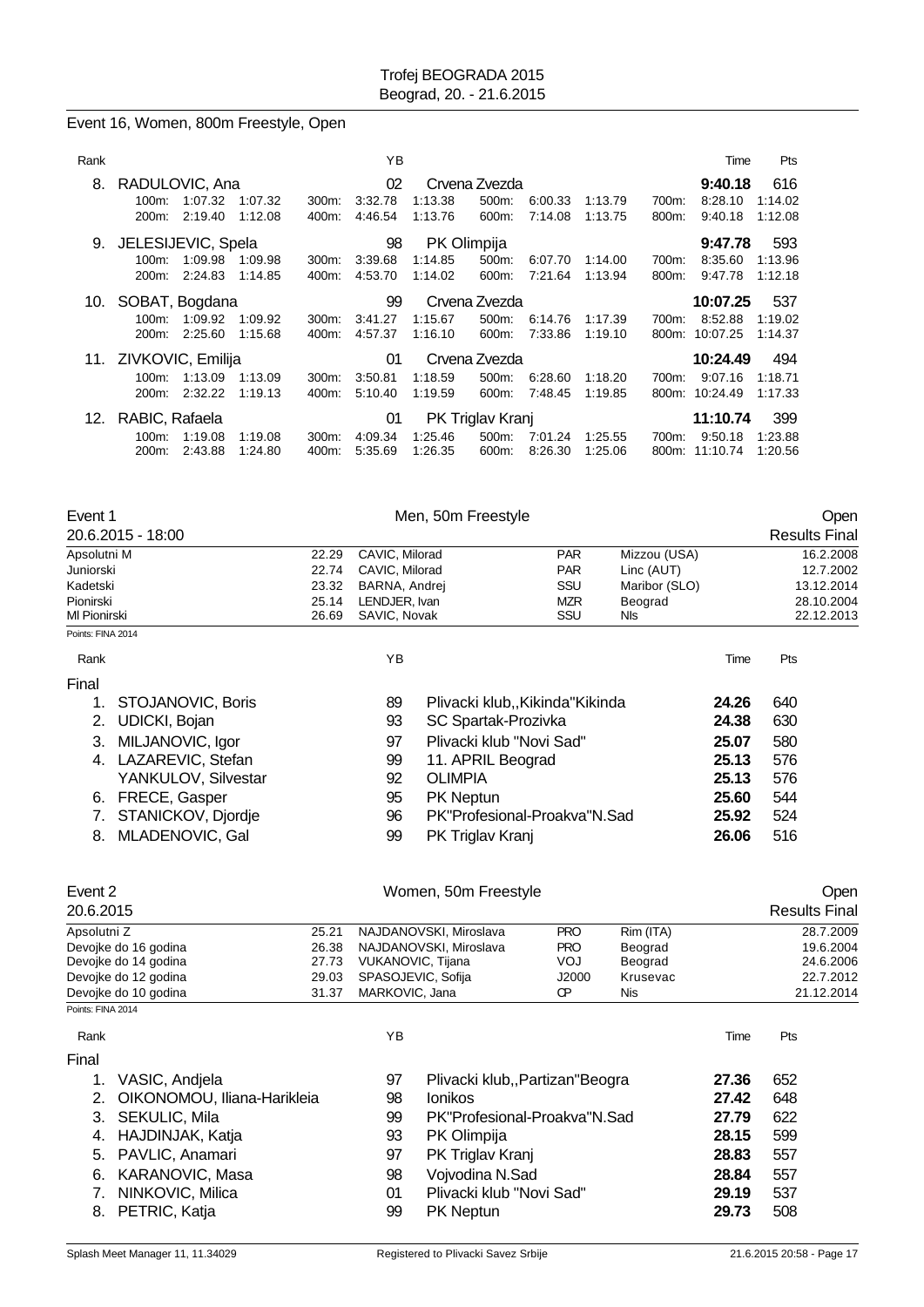| Event 3<br>20.6.2015                                                                                                                                                                                          |                                               |                                                                                         | Men, 50m Breaststroke                                                                                                                                                           |                                                             |                                                                                |                                                                      |                                                      | Open<br><b>Results Final</b>                                  |
|---------------------------------------------------------------------------------------------------------------------------------------------------------------------------------------------------------------|-----------------------------------------------|-----------------------------------------------------------------------------------------|---------------------------------------------------------------------------------------------------------------------------------------------------------------------------------|-------------------------------------------------------------|--------------------------------------------------------------------------------|----------------------------------------------------------------------|------------------------------------------------------|---------------------------------------------------------------|
| Apsolutni M<br>Juniorski<br>Kadetski<br>Pionirski<br>MI Pionirski<br>Points: FINA 2014                                                                                                                        | 27.09<br>28.28<br>28.91<br>31.52<br>34.56     | SILADJI, Caba<br>SILADJI, Caba<br>SILADJI, Caba<br>MARKOVIC, Mateja<br>DJOKOVIC, Uros   |                                                                                                                                                                                 | <b>AMC</b><br><b>NS</b><br><b>NS</b><br>CZ<br>11A           | Istambul (TUR)<br>Beograd<br>Ada<br>Beograd<br>Beograd                         |                                                                      |                                                      | 17.4.2014<br>1.8.2008<br>12.8.2006<br>2.11.2013<br>19.10.2013 |
| Rank                                                                                                                                                                                                          |                                               | YB                                                                                      |                                                                                                                                                                                 |                                                             |                                                                                | Time                                                                 | Pts                                                  |                                                               |
| Final<br>LAZIC, Marko<br>1.<br>2.<br><b>TRAJKOVIC, Nikola</b><br>3. LAKATOS, Kristian<br>MARKOVIC, Mateja<br>4.<br>CIKOS, Rafael<br>5.<br>SIMIC, Kosta<br>6.<br>MIHALIC, David<br>7.<br>MITROVIC, Kosta<br>8. |                                               | 96<br>94<br>97<br>99<br>98<br>98<br>99<br>98                                            | PK "BPK" Bgd<br>Plivacki klub "Proleter"Zrenj<br>Plivacki klub "Novi Sad"<br>Crvena Zvezda<br>Plivacki klub "Proleter"Zrenj<br>PK "BPK" Bgd<br>PK Olimpija<br>11. APRIL Beograd |                                                             |                                                                                | 29.72<br>29.93<br>31.05<br>31.38<br>31.44<br>31.55<br>32.08<br>32.76 | 722<br>707<br>633<br>613<br>610<br>604<br>574<br>539 |                                                               |
| Event 4<br>20.6.2015                                                                                                                                                                                          |                                               |                                                                                         | Women, 50m Breaststroke                                                                                                                                                         |                                                             |                                                                                |                                                                      |                                                      | Open<br><b>Results Final</b>                                  |
| Apsolutni Z<br>Devojke do 16 godina<br>Devojke do 14 godina<br>Devojke do 12 godina<br>Devojke do 10 godina                                                                                                   | 32.10<br>33.45<br>33.45<br>35.42<br>39.89     | HIGL, Nadja<br>MEDIC, Mila<br>MEDIC, Mila<br>MEDIC, Mila<br>IVANOVIC, Dragana           |                                                                                                                                                                                 | TAM<br><b>NS</b><br><b>NS</b><br><b>NS</b><br><b>PAR</b>    | Beograd<br>Banja Luka (BIH)<br>Banja Luka (BIH)<br>Banja Luka (BIH)<br>Beograd |                                                                      |                                                      | 8.7.2009<br>4.5.2014<br>4.5.2014<br>25.4.2012<br>29.10.2005   |
| Points: FINA 2014                                                                                                                                                                                             |                                               |                                                                                         |                                                                                                                                                                                 |                                                             |                                                                                |                                                                      |                                                      |                                                               |
| Rank                                                                                                                                                                                                          |                                               | ΥB                                                                                      |                                                                                                                                                                                 |                                                             |                                                                                | Time                                                                 | Pts                                                  |                                                               |
| Final<br>SARAKATSANI, Aikaterini<br>1.<br>2.<br>CELIK, Tina<br>SALMA, Doris<br>3.<br>MILAK, Lara<br>4.<br>JANJUSEVIC, Anja<br>5.<br><b>GRUIC, Milica</b><br>6.<br>FIRST, Hana<br>DAJKOVIC, Dajana<br>8.       |                                               | 77<br>01<br>01<br>98<br>00<br>95<br>98<br>99                                            | Ionikos<br>PK Triglav Kranj<br>Plivacki klub "Proleter"Zrenj<br>Montenegro<br>Crvena Zvezda<br>PK,,Barakuda"<br>PK Neptun<br>Montenegro                                         |                                                             |                                                                                | 32.83<br>34.04<br>35.02<br>35.33<br>36.64<br>36.77<br>36.91<br>37.49 | 724<br>649<br>596<br>580<br>520<br>515<br>509<br>486 |                                                               |
| Event 5<br>20.6.2015                                                                                                                                                                                          |                                               |                                                                                         | Men, 100m Backstroke                                                                                                                                                            |                                                             |                                                                                |                                                                      |                                                      | Open<br><b>Results Final</b>                                  |
| Apsolutni M<br>Juniorski<br>Kadetski<br>Pionirski<br>MI Pionirski<br>Points: FINA 2014                                                                                                                        | 53.84<br>57.21<br>57.21<br>1:03.85<br>1:08.44 | VJATCANIN, Arkadi<br>CAVIC, Milorad<br>CAVIC, Milorad<br>MATIC, Djurdje<br>SAVIC, Novak |                                                                                                                                                                                 | <b>PRO</b><br><b>PAR</b><br><b>PAR</b><br><b>VRA</b><br>SSU | Mesa (USA)<br>A.Antonio<br>A.Antonio<br>Beograd<br>Krusevac                    |                                                                      |                                                      | 15.4.2015<br>1.8.2000<br>1.8.2000<br>19.7.2014<br>26.10.2013  |
| Rank                                                                                                                                                                                                          | ΥB                                            |                                                                                         |                                                                                                                                                                                 | Time                                                        | Pts                                                                            |                                                                      | 50 <sub>m</sub>                                      | 100m                                                          |
| Final<br>1.<br>ZHELEV, Martin<br>2.<br>VLADIMIROV, Vladimir<br>3.<br>TAPIC, Nemanja<br>MATIC, Djurdje<br>4.<br>ZUPANEC, Ales<br>5.                                                                            | 88<br>98<br>96<br>00<br>00                    | <b>Bulgaria</b><br><b>Bulgaria</b><br>Vracar<br>PK Triglav Kranj                        | Plivacki klub,, Partizan" Beogra                                                                                                                                                | 58.50<br>1:01.54<br>1:02.45<br>1:04.92<br>1:06.08           | 699<br>601<br>575<br>512<br>485                                                |                                                                      | 31.98                                                | 34.10                                                         |
| ACIN, Nikola<br>6.<br>POZNANOVIC, Luka<br>7.<br>ZEMUNOVIC, Igor Genki<br>8.                                                                                                                                   | 99<br>99<br>01                                | Vracar                                                                                  | Plivacki klub "Proleter"Zrenj<br>Plivacki klub "Proleter"Zrenj                                                                                                                  | 1:06.45<br>1:06.60<br>1:10.63                               | 477<br>474<br>397                                                              |                                                                      | 31.99<br>33.50                                       | 34.61<br>37.13                                                |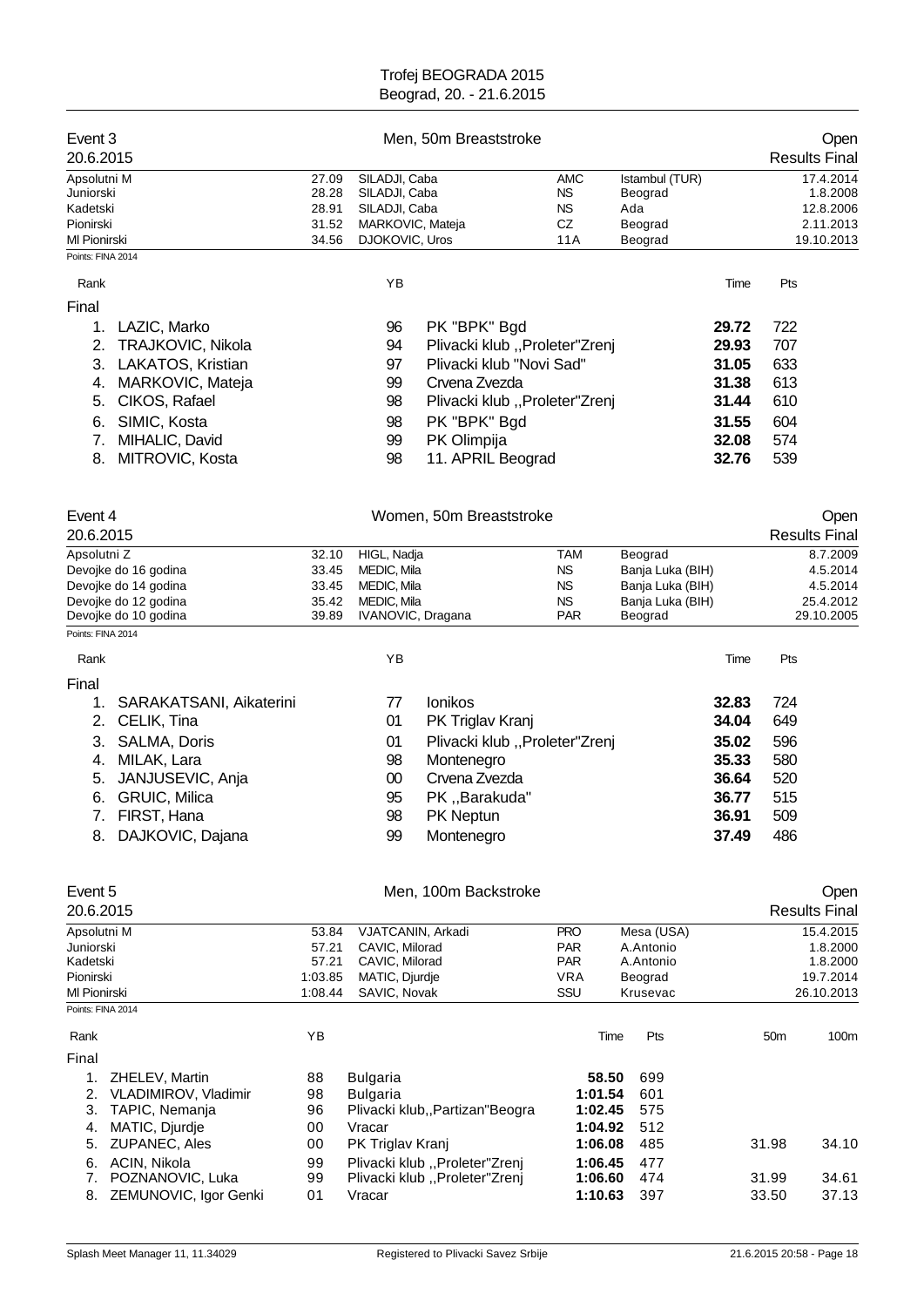| Event 6<br>20.6.2015                                                                                                             |                                                     | Open<br><b>Results Final</b>                                                                                                            |                                                       |                                                               |                 |                                                                  |
|----------------------------------------------------------------------------------------------------------------------------------|-----------------------------------------------------|-----------------------------------------------------------------------------------------------------------------------------------------|-------------------------------------------------------|---------------------------------------------------------------|-----------------|------------------------------------------------------------------|
| Apsolutni Z<br>Devojke do 16 godina<br>Devojke do 14 godina<br>Devojke do 12 godina<br>Devojke do 10 godina<br>Points: FINA 2014 | 1:01.67<br>1:05.93<br>1:07.75<br>1:10.35<br>1:15.82 | STRAZMESTER, Marica<br>JECANSKI, Jelena<br>COSIC, Divna<br>TODOROVIC, Andrea<br>GROZDANIC, Maja                                         | <b>SRB</b><br>VOJ<br><b>PRO</b><br>VOJ<br>CZ          | L.Palmas<br>Beograd<br>Beograd<br>Plymouth (GBR)<br>Beograd   |                 | 24.7.2009<br>18.4.2015<br>11.12.2010<br>21.12.2013<br>15.6.1991  |
| Rank                                                                                                                             | YB                                                  |                                                                                                                                         | Time                                                  | Pts                                                           | 50 <sub>m</sub> | 100m                                                             |
| Final                                                                                                                            |                                                     |                                                                                                                                         |                                                       |                                                               |                 |                                                                  |
| 1.<br>BEZAN, Ursa<br>2.<br>TODOROVIC, Andrea<br>3.<br>VELICKOVIC, Nadja<br>KOSIR, Manca<br>4.<br>PRASKALO, Natasa<br>5.          | 94<br>01<br>97<br>97<br>99                          | PK Triglav Kranj<br>Vojvodina N.Sad<br>Plivacki klub,, Partizan" Beogra<br>PK Triglav Kranj<br>Plivacki klub "Dinamo" Pancevo           | 1:07.13<br>1:09.02<br>1:09.77<br>1:11.01<br>1:11.30   | 648<br>597<br>578<br>548<br>541                               |                 |                                                                  |
| GOLJA, Gaja<br>6.<br>7.<br>RADONJIC, Jelena                                                                                      | 01<br>99                                            | PK Olimpija<br>Plivacki klub,, Partizan" Beogra                                                                                         | 1:12.16<br>1:12.23                                    | 522<br>520                                                    | 35.10<br>34.39  | 37.06<br>37.84                                                   |
| 8.<br>KARANOVIC, Masa                                                                                                            | 98                                                  | Vojvodina N.Sad                                                                                                                         | 1:13.07                                               | 503                                                           | 35.48           | 37.59                                                            |
| Event 7<br>20.6.2015                                                                                                             |                                                     | Men, 100m Butterfly                                                                                                                     |                                                       |                                                               |                 | Open<br><b>Results Final</b>                                     |
| Apsolutni M                                                                                                                      | 49.95                                               | CAVIC, Milorad                                                                                                                          | <b>PAR</b>                                            | Rome (ITA)                                                    |                 | 29.7.2009                                                        |
| Juniorski<br>Kadetski<br>Pionirski<br>MI Pionirski                                                                               | 52.53<br>54.08<br>58.82<br>1:04.76                  | LENDJER, Ivan<br>STJEPANOVIC, Veimir<br>LENDJER, Ivan<br>DJOKOVIC, Uros                                                                 | <b>PRO</b><br><b>PAR</b><br><b>MZR</b><br>11A         | Beograd<br>Tampere (FIN)<br>Vrbas<br><b>NIs</b>               |                 | 1.8.2008<br>22.7.2009<br>23.7.2004<br>22.12.2013                 |
| Points: FINA 2014                                                                                                                |                                                     |                                                                                                                                         |                                                       |                                                               |                 |                                                                  |
| Rank                                                                                                                             | YB                                                  |                                                                                                                                         | Time                                                  | Pts                                                           | 50 <sub>m</sub> | 100m                                                             |
| Final<br>RADMANOVIC, Janko<br>1.<br>2.<br>BOBAR, Aleksa<br>3.<br>HUNJADI, Filip<br>UDICKI, Bojan<br>4.<br>5.<br>MARINOV, Yavor   | 94<br>99<br>98<br>93<br>88                          | Plivacki klub,, Partizan" Beogra<br>Plivacki klub "Novi Sad"<br>Plivacki klub "Spartak" Suboti<br>SC Spartak-Prozivka<br><b>OLIMPIA</b> | 57.19<br>58.25<br>58.57<br>58.85<br>58.88             | 661<br>625<br>615<br>606<br>605                               | 27.61           | 30.96                                                            |
| LAZIC, Marko<br>6.                                                                                                               | 96                                                  | PK "BPK" Bgd                                                                                                                            | 59.74                                                 | 579                                                           | 27.83           | 31.91                                                            |
| 7.<br>MIJATOVIC, Uros<br>DJOKOVIC, Uros<br>8.                                                                                    | 97<br>01                                            | Plivacki klub,, Partizan" Beogra<br>11. APRIL Beograd                                                                                   | 1:00.07<br>1:01.08                                    | 570<br>542                                                    | 27.98<br>28.52  | 32.09<br>32.56                                                   |
| Event 8<br>20.6.2015                                                                                                             |                                                     | Women, 100m Butterfly                                                                                                                   |                                                       |                                                               |                 | Open<br><b>Results Final</b>                                     |
| Apsolutni Z<br>Devojke do 16 godina<br>Devojke do 14 godina<br>Devojke do 12 godina<br>Devojke do 10 godina<br>Points: FINA 2014 | 1:02.45<br>1:02.61<br>1:02.61<br>1:06.95<br>1:12.49 | <b>MARIN, Natalija</b><br>VUKANOVIC, Tijana<br><b>VUKANOVIC, Tijana</b><br>ILIC, Sara<br>JEFTENIC, Ana                                  | <b>PAR</b><br>VOJ<br>VOJ<br><b>NIS</b><br><b>SSBE</b> | Novi Sad<br>Solun (GRE)<br>Solun (GRE)<br>Beograd<br>Novi Sad |                 | 27.3.2015<br>16.12.2006<br>16.12.2006<br>13.6.2009<br>20.11.2010 |
|                                                                                                                                  |                                                     |                                                                                                                                         |                                                       |                                                               |                 |                                                                  |
| Rank                                                                                                                             | YB                                                  |                                                                                                                                         | Time                                                  | Pts                                                           | 50m             | 100m                                                             |
| Final<br>MARIN, Natalija<br>1.<br>2.<br>MILOSEVIC, Vanja<br>3.<br>JOVANOVIC, Ksenija                                             | 98<br>98<br>99                                      | Plivacki klub,, Partizan" Beogra<br>Plivacki klub,, Partizan" Beogra<br>Radnicki Kg                                                     | 1:03.27<br>1:04.83<br>1:06.14                         | 692<br>643<br>606                                             |                 |                                                                  |
| JESENOVEC, Julija<br>4.<br>MATKOVIC, Manuela Maksi<br>5.<br>ZIVIC, Teodora<br>6.                                                 | 00<br>00<br>02                                      | PK Triglav Kranj<br>PK Olimpija<br>Crvena Zvezda                                                                                        | 1:06.57<br>1:09.25<br>1:09.32                         | 594<br>528<br>526                                             | 31.07<br>31.71  | 35.50<br>37.54                                                   |
| KOVACS, Kriszta Nora<br>7.                                                                                                       | 00                                                  | <b>LAR ARAD</b>                                                                                                                         | 1:10.91                                               | 492                                                           | 32.99           | 37.92                                                            |
| PETRIC, Katja<br>8.                                                                                                              | 99                                                  | PK Neptun                                                                                                                               | 1:13.31                                               | 445                                                           | 33.51           | 39.80                                                            |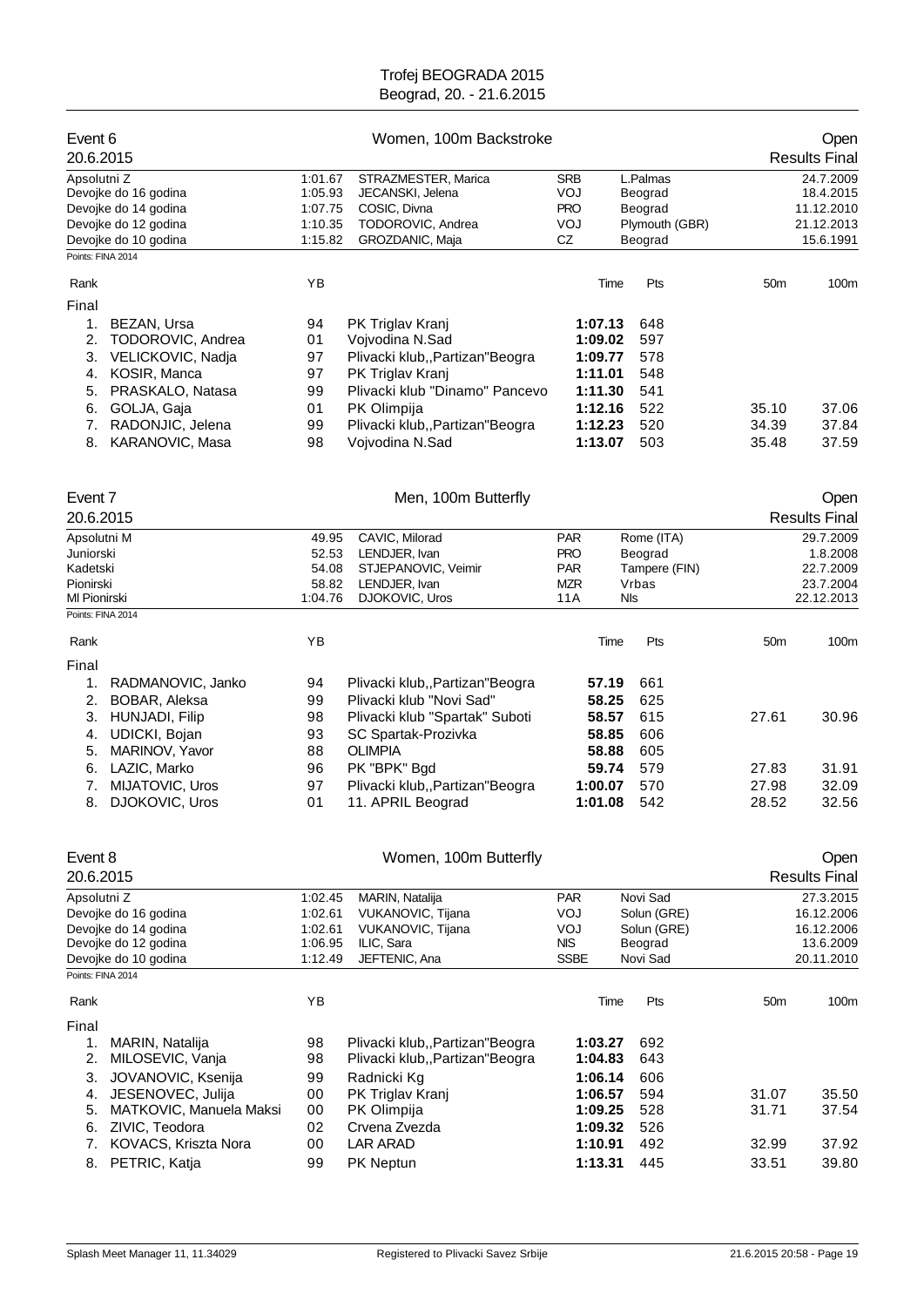| Event 9               |                                            |                    | Men, 200m Freestyle                          |                    |      |                            |                    | Open                  |
|-----------------------|--------------------------------------------|--------------------|----------------------------------------------|--------------------|------|----------------------------|--------------------|-----------------------|
| 20.6.2015             |                                            |                    |                                              |                    |      |                            |                    | <b>Results Final</b>  |
| Apsolutni M           |                                            | 1:45.78            | STJEPANOVIC, Velimir                         | <b>PAR</b>         |      | Berlin (GER)               |                    | 18.8.2014             |
| Juniorski<br>Kadetski |                                            | 1:50.78<br>1:51.98 | STJEPANOVIC, Velimir<br>BARNA, Andrej        | <b>PAR</b><br>SSU  |      | Oklend (NZL)<br>Prag (CZE) |                    | 4.4.2011<br>7.12.2014 |
| Pionirski             |                                            | 2:03.31            | BARNA, Andrej                                | SSU                |      | Krusevac                   |                    | 21.7.2012             |
| MI Pionirski          |                                            | 2:10.56            | SAVIC, Novak                                 | SSU                |      | Novi sad                   |                    | 16.11.2013            |
| Points: FINA 2014     |                                            |                    |                                              |                    |      |                            |                    |                       |
| Rank                  |                                            | YB                 |                                              |                    | Time | Pts                        | 100m               | 200m                  |
| Final                 |                                            |                    |                                              |                    |      |                            |                    |                       |
| 1.                    | NIKOLIC, Uros                              | 96                 | Vojvodina N.Sad                              | 1:54.90            |      | 699                        | 56.08              | 58.82                 |
| 2.                    | PETRIC, Jan Karel                          | 91                 | PK Triglav Kranj                             | 1:56.76            |      | 666                        | 57.66              | 59.10                 |
| 3.                    | STOJANOVIC, Stefan                         | 95                 | Plivacki klub Sveti Nikola Nis               | 1:57.15            |      | 660                        | 56.50              | 1:00.65               |
| 4.                    | FRECE, Gasper                              | 95                 | PK Neptun                                    | 1:59.74            |      | 618                        | 57.87              | 1:01.87               |
| 5.                    | CUDEN, Anze                                | 91                 | PK Triglav Kranj                             | 2:04.30            |      | 552                        | 1:00.33            | 1:03.97               |
| 6.                    | MAJSTOROVIC, Nikola                        | 96                 | Plivacki klub "Proleter"Zrenj                | 2:04.54            |      | 549                        | 1:00.09            | 1:04.45               |
| 7.<br>8.              | <b>BOSKIC, Marko</b><br>KOMLJENOVIC, Jovan | 98<br>99           | Plivacki klub "Novi Sad"                     | 2:05.08<br>2:05.93 |      | 542<br>531                 | 59.83<br>1:01.01   | 1:05.25<br>1:04.92    |
|                       |                                            |                    | Plivacki klub,, Partizan" Beogra             |                    |      |                            |                    |                       |
| Event 10              |                                            |                    | Women, 200m Freestyle                        |                    |      |                            |                    | Open                  |
| 20.6.2015             |                                            |                    |                                              |                    |      |                            |                    | <b>Results Final</b>  |
| Apsolutni Z           |                                            | 2:00.77            | SIMONOVIC, Katarina                          | <b>PRO</b>         |      | Berlin (GER)               |                    | 22.8.2014             |
|                       | Devojke do 16 godina                       | 2:03.43            | SIMONOVIC, Katarina                          | <b>PRO</b>         |      | Helsinki (FIN)             |                    | 16.7.2010             |
|                       | Devojke do 14 godina                       | 2:07.10            | CREVAR, Anja                                 | <b>SRB</b>         |      | Beograd                    |                    | 5.4.2014              |
|                       | Devojke do 12 godina                       | 2:13.00            | CREVAR, Anja                                 | DP                 |      | Beograd                    |                    | 15.7.2012             |
|                       | Devojke do 10 godina                       | 2:26.36            | JEFTENIC, Ana                                | <b>SSBE</b>        |      | Beograd                    |                    | 23.12.2010            |
| Points: FINA 2014     |                                            |                    |                                              |                    |      |                            |                    |                       |
| Rank                  |                                            | YB                 |                                              |                    | Time | Pts                        | 100m               | 200m                  |
| Final                 |                                            |                    |                                              |                    |      |                            |                    |                       |
| 1.                    | PETRIC, Nika Karlina                       | 92                 | PK Triglav Kranj                             | 2:06.44            |      | 713                        | 1:01.62            | 1:04.82               |
| 2.                    | HAJDINJAK, Katja                           | 93                 | PK Olimpija                                  | 2:08.46            |      | 680                        | 1:03.02            | 1:05.44               |
| 3.                    | MURTIN, Vanja                              | 99                 | Vojvodina N.Sad                              | 2:09.01            |      | 671                        | 1:03.57            | 1:05.44               |
| 4.                    | BEZAN, Ursa                                | 94                 | PK Triglav Kranj                             | 2:09.41            |      | 665                        | 1:02.67            | 1:06.74               |
| 5.                    | NIKOLOVA, Marina                           | 97                 | <b>OLIMPIA</b>                               | 2:09.81            |      | 659                        | 1:03.30            | 1:06.51               |
| 6.                    | PAVLIC, Anamari                            | 97                 | PK Triglav Kranj                             | 2:12.81            |      | 615                        | 1:05.20            | 1:07.61               |
| 7.                    | OIKONOMOU, Iliana-Harikleia 98             |                    | <b>Ionikos</b>                               | 2:13.99            |      | 599                        | 1:03.10            | 1:10.89               |
| 8.                    | PRASKALO, Natasa                           | 99                 | Plivacki klub "Dinamo" Pancevo               | 2:18.09            |      | 547                        | 1:07.34            | 1:10.75               |
| Event 11              |                                            |                    | Men, 200m Breaststroke                       |                    |      |                            |                    | Open                  |
| 20.6.2015             |                                            |                    |                                              |                    |      |                            |                    | <b>Results Final</b>  |
| Apsolutni M           |                                            | 2:16.03            | KNEZEVIC, Bogdan                             | <b>PAR</b>         |      | Berlin (GER)               |                    | 21.8.2014             |
| Juniorski             |                                            | 2:17.08            | TERZIC, Igor                                 | VOJ                |      | Beograd                    |                    | 14.7.2012             |
| Kadetski              |                                            | 2:21.38            | TERZIC, Igor                                 | VOJ                |      | Beograd                    |                    | 12.12.2010            |
| Pionirski             |                                            | 2:31.46            | MARKOVIC, Mateja                             | CZ                 |      | Kragujevac                 |                    | 26.7.2013             |
| <b>MI Pionirski</b>   |                                            | 2:43.10            | DJOKOVIC, Uros                               | 11A                |      | Kragujevac                 |                    | 28.7.2013             |
| Points: FINA 2014     |                                            |                    |                                              |                    |      |                            |                    |                       |
| Rank                  |                                            | ΥB                 |                                              |                    | Time | Pts                        | 100m               | 200m                  |
| Final                 |                                            |                    |                                              |                    |      |                            |                    |                       |
| 1.<br>2.              | BLANCO BENEDICTO, Guillerr93               | 94                 | PK Triglav Kranj<br>Plivacki klub "Novi Sad" | 2:19.31<br>2:23.14 |      | 757<br>698                 | 1:06.42<br>1:09.08 | 1:12.89               |
|                       | TERZIC, Igor                               |                    |                                              |                    |      |                            |                    | 1:14.06               |
| 3.                    | GEROV, Ivan<br>LAKATOS, Kristian           | 97<br>97           | <b>Bulgaria</b><br>Plivacki klub "Novi Sad"  | 2:23.76<br>2:25.38 |      | 689<br>666                 | 1:08.48<br>1:09.61 | 1:15.28<br>1:15.77    |
| 4.<br>5.              | MITROVIC, Kosta                            | 98                 | 11. APRIL Beograd                            | 2:27.89            |      | 633                        | 1:12.54            | 1:15.35               |
| 6.                    | MARKOVIC, Mateja                           | 99                 | Crvena Zvezda                                | 2:28.76            |      | 622                        | 1:11.99            | 1:16.77               |
| 7.                    | CIKOS, Rafael                              | 98                 | Plivacki klub "Proleter"Zrenj                | 2:34.67            |      | 553                        | 1:14.04            | 1:20.63               |
|                       | 8. MILOSEVIC, Vuk                          | 87                 | Plivacki klub Sveti Nikola Nis               | 2:36.85            |      | 530                        | 1:14.24            | 1:22.61               |
|                       |                                            |                    |                                              |                    |      |                            |                    |                       |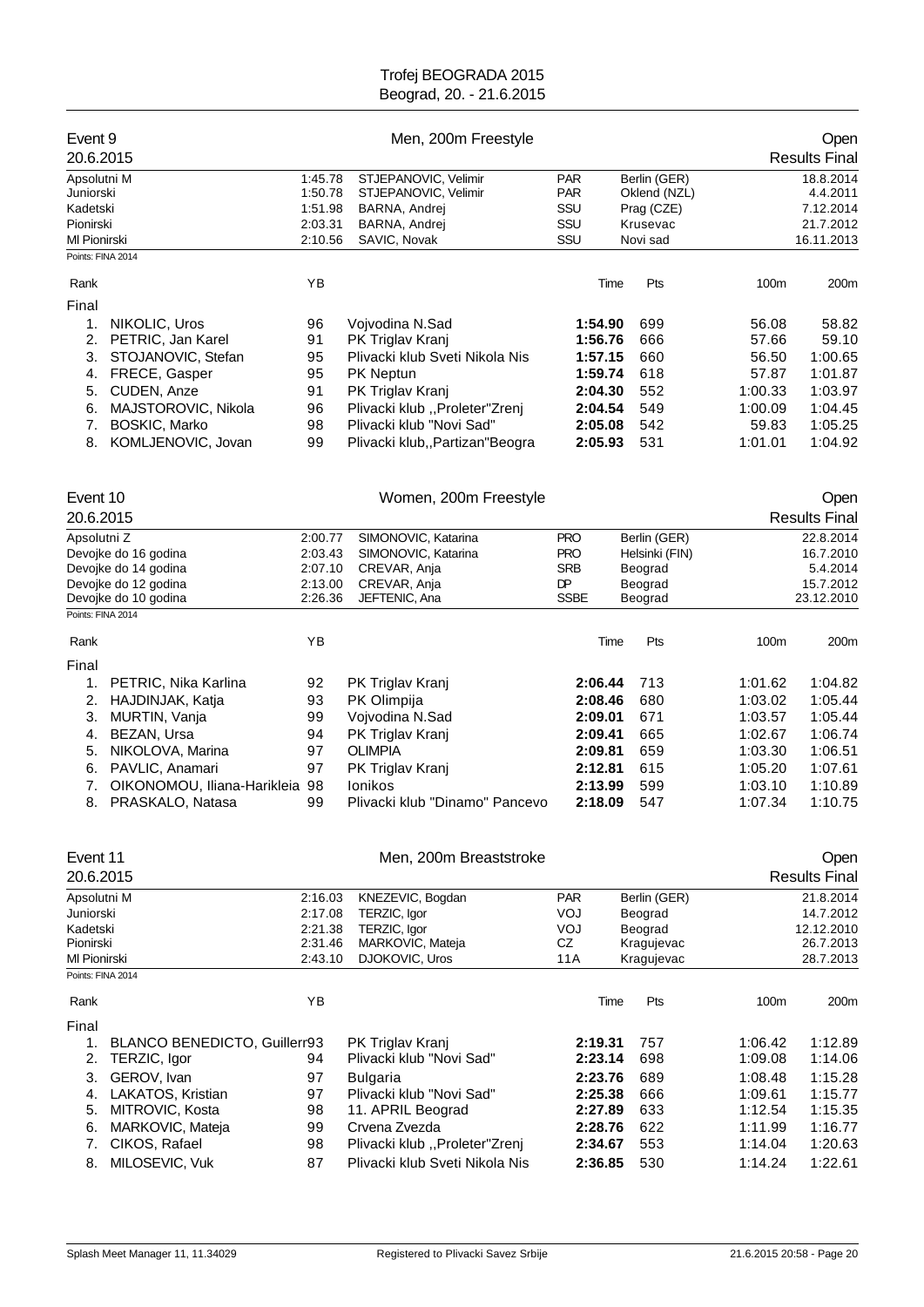| Event 12<br>20.6.2015                                             |                                                                                                                                                                     |                                                     | Open<br><b>Results Final</b>                                                                                                                                              |                                                                                      |                                                                               |                                                                                      |                                                                                      |  |
|-------------------------------------------------------------------|---------------------------------------------------------------------------------------------------------------------------------------------------------------------|-----------------------------------------------------|---------------------------------------------------------------------------------------------------------------------------------------------------------------------------|--------------------------------------------------------------------------------------|-------------------------------------------------------------------------------|--------------------------------------------------------------------------------------|--------------------------------------------------------------------------------------|--|
| Apsolutni Z<br>Points: FINA 2014                                  | Devojke do 16 godina<br>Devojke do 14 godina<br>Devojke do 12 godina<br>Devojke do 10 godina                                                                        | 2:21.62<br>2:35.34<br>2:37.82<br>2:44.05<br>2:59.25 | HIGL, Nadja<br>CREVAR, Anja<br>MEDIC, Mila<br>TODOROVIC, Andrea<br>IVANOVIC, Dragana                                                                                      | <b>TAM</b><br>DP<br><b>NS</b><br>VOJ<br><b>PAR</b>                                   | Rim (ITA)<br>Ravne (SLO)<br>Maribor (SLO)<br>Plymouth (GBR)<br>Beograd        |                                                                                      | 28.7.2009<br>14.3.2015<br>14.12.2014<br>21.12.2013<br>21.5.2005                      |  |
| Rank                                                              |                                                                                                                                                                     | YB                                                  |                                                                                                                                                                           | Time                                                                                 | Pts                                                                           | 100m                                                                                 | 200m                                                                                 |  |
| Final                                                             |                                                                                                                                                                     |                                                     |                                                                                                                                                                           |                                                                                      |                                                                               |                                                                                      |                                                                                      |  |
| 1.<br>2.<br>3.<br>4.<br>5.<br>6.<br>7.<br>8.                      | SMID, Tanja<br>BOGDANOVIC, Jovana<br>TODOROVIC, Andrea<br>KOZELJ, Teja<br>FIRST, Hana<br>JANJUSEVIC, Anja<br>MILOSEVIC, Teodora<br>MARCUN, Manca                    | 90<br>92<br>01<br>90<br>98<br>00<br>02<br>02        | PK Ljubljana<br>PK Sparta<br>Vojvodina N.Sad<br>PK Triglav Kranj<br>PK Neptun<br>Crvena Zvezda<br>11. APRIL Beograd<br>PK Triglav Kranj                                   | 2:28.64<br>2:34.65<br>2:42.02<br>2:43.32<br>2:45.08<br>2:48.76<br>2:50.91<br>2:51.01 | 819<br>727<br>632<br>617<br>598<br>560<br>539<br>538                          | 1:12.85<br>1:15.16<br>1:19.37<br>1:18.40<br>1:20.15<br>1:20.21<br>1:21.49<br>1:23.31 | 1:15.79<br>1:19.49<br>1:22.65<br>1:24.92<br>1:24.93<br>1:28.55<br>1:29.42<br>1:27.70 |  |
| Event 13<br>20.6.2015                                             |                                                                                                                                                                     |                                                     | Men, 200m Medley                                                                                                                                                          |                                                                                      |                                                                               |                                                                                      | Open<br><b>Results Final</b>                                                         |  |
| Apsolutni M<br>Juniorski<br>Kadetski<br>Pionirski<br>MI Pionirski |                                                                                                                                                                     | 2:03.41<br>2:07.01<br>2:10.88<br>2:18.35<br>2:25.83 | KNEZEVIC, Bogdan<br>TRAJKOVIC, Nikola<br>TRAJKOVIC, Nikola<br>DJOKOVIC, Uros<br>DJOKOVIC, Uros                                                                            | <b>PAR</b><br><b>PRO</b><br><b>PRO</b><br>11A<br>11A                                 | Sannich (CAN)<br>Antwerpen<br>Novi Sad<br>Beograd<br>Nls                      |                                                                                      | 6.4.2013<br>5.7.2012<br>24.10.2009<br>18.4.2015<br>21.12.2013                        |  |
| Points: FINA 2014                                                 |                                                                                                                                                                     |                                                     |                                                                                                                                                                           |                                                                                      |                                                                               |                                                                                      |                                                                                      |  |
| Rank                                                              |                                                                                                                                                                     | YB                                                  |                                                                                                                                                                           | Time                                                                                 | Pts                                                                           | 100m                                                                                 | 200m                                                                                 |  |
| Final<br>1.<br>2.<br>3.<br>4.<br>5.<br>6.<br>7.                   | BLANCO BENEDICTO, Guillerr93<br>TRAJKOVIC, Nikola<br>REZASHKI, Matey<br>BOBAR, Aleksa<br>PETRIC, Jan Karel<br>MIHALIC, David<br>VALKANOV, Javor<br>8. ANDREI, Simon | 94<br>97<br>99<br>91<br>99<br>97<br>97              | PK Triglav Kranj<br>Plivacki klub "Proleter"Zrenj<br><b>Bulgaria</b><br>Plivacki klub "Novi Sad"<br>PK Triglav Kranj<br>PK Olimpija<br><b>Bulgaria</b><br><b>LAR ARAD</b> | 2:06.98<br>2:08.55<br>2:11.28<br>2:11.70<br>2:14.31<br>2:14.40<br>2:15.28<br>2:18.32 | 723<br>697<br>654<br>648<br>611<br>610<br>598<br>559                          | 1:01.95<br>1:00.72<br>1:01.18<br>1:02.62<br>1:04.62<br>1:05.69                       | 1:05.03<br>1:07.83<br>1:10.52<br>1:11.69<br>1:09.78<br>1:09.59                       |  |
| Event 14<br>20.6.2015                                             |                                                                                                                                                                     |                                                     | Women, 200m Medley                                                                                                                                                        |                                                                                      |                                                                               |                                                                                      | Open<br><b>Results Final</b>                                                         |  |
| Apsolutni Z                                                       | Devojke do 16 godina<br>Devojke do 14 godina<br>Devojke do 12 godina<br>Devojke do 10 godina                                                                        | 2:17.14<br>2:18.76<br>2:27.62<br>2:45.36<br>2:17.14 | CREVAR, Anja<br>CREVAR, Anja<br>CREVAR, Anja<br>JEFTENIC, Ana<br>CREVAR, Anja                                                                                             | DP<br><b>DP</b><br>DP<br><b>SSBE</b><br>DP                                           | <b>MARSEILLE (FRA)</b><br>Natanya (ISR)<br>Nls<br>Novi Sad<br>MARSEILLE (FRA) |                                                                                      | 8.3.2015<br>28.6.2014<br>22.12.2012<br>20.11.2010<br>8.3.2015                        |  |
| Points: FINA 2014                                                 |                                                                                                                                                                     |                                                     |                                                                                                                                                                           |                                                                                      |                                                                               |                                                                                      |                                                                                      |  |
| Rank                                                              |                                                                                                                                                                     | YB                                                  |                                                                                                                                                                           | Time                                                                                 | Pts                                                                           | 100m                                                                                 | 200m                                                                                 |  |
| Final<br>1.<br>2.<br>3.                                           | CELIK, Tina<br>MIHNEVA, Venelina<br>ROZNIK, Kaja                                                                                                                    | 01<br>99<br>97                                      | PK Triglav Kranj<br><b>Bulgaria</b><br>PK Olimpija                                                                                                                        | 2:26.80<br>2:28.95<br>2:29.12                                                        | 634<br>607<br>605                                                             | 1:09.01<br>1:11.38                                                                   | 1:17.79<br>1:17.74                                                                   |  |
| 4.<br>5.<br>6.                                                    | SILAR, Masa<br>MARCUN, Manca<br>MILOSEVIC, Teodora                                                                                                                  | 99<br>02<br>02                                      | PK Olimpija<br>PK Triglav Kranj<br>11. APRIL Beograd                                                                                                                      | 2:32.53<br>2:37.60<br>2:38.95                                                        | 565<br>512<br>499                                                             | 1:13.14<br>1:16.47<br>1:18.52                                                        | 1:19.39<br>1:21.13<br>1:20.43                                                        |  |
| 7.<br>8.                                                          | RADONJIC, Jelena<br>ZIVIC, Teodora                                                                                                                                  | 99<br>02                                            | Plivacki klub,, Partizan" Beogra<br>Crvena Zvezda                                                                                                                         | 2:39.32<br>2:40.68                                                                   | 496<br>483                                                                    | 1:17.11                                                                              | 1:23.57                                                                              |  |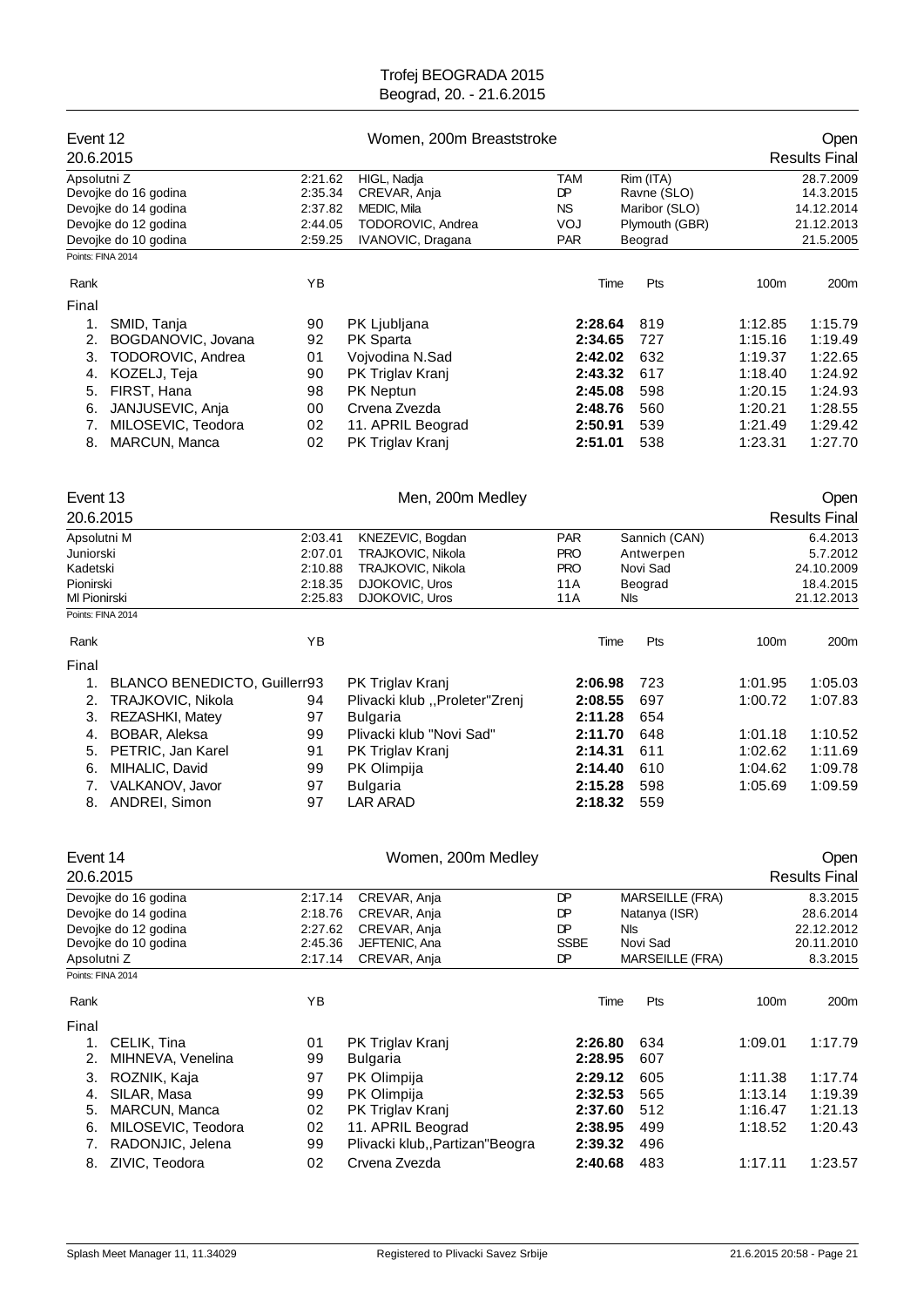| Event 15<br>20.6.2015            |                           |               |         | Men, 1500m Freestyle |                                  |         |                 |                                 |         |                          |                 |         | Open<br>Results         |
|----------------------------------|---------------------------|---------------|---------|----------------------|----------------------------------|---------|-----------------|---------------------------------|---------|--------------------------|-----------------|---------|-------------------------|
| Apsolutni M                      |                           |               |         | 15:26.16             | CELIC, Vuk                       |         |                 | <b>PAR</b>                      |         | Ajndhoven (NED)          |                 |         | 4.4.2015                |
| Juniorski                        |                           |               |         | 15:40.46             | CELIC, vUK                       |         |                 | <b>NS</b>                       |         | Netanya (ISR)            |                 |         | 17.5.2014               |
| Kadetski                         |                           |               |         | 16:19.86             | RATKOV, Nikola                   |         |                 | <b>SWBE</b>                     |         | Natanyia (ISR)           |                 |         | 28.6.2014               |
| Pionirski<br><b>MI Pionirski</b> |                           |               |         | 16:52.70<br>18:24.51 | RATKOV, Nikola<br>DJOKOVIC, Uros |         |                 | <b>SSBE</b><br>CZ               |         | Maribor (SLO)<br>Beograd |                 |         | 21.12.2013<br>23.6.2012 |
| Points: FINA 2014                |                           |               |         |                      |                                  |         |                 |                                 |         |                          |                 |         |                         |
| Rank                             |                           |               |         |                      | YB                               |         |                 |                                 |         |                          | Time            | Pts     |                         |
|                                  | 15 - 16 years             |               |         |                      |                                  |         |                 |                                 |         |                          |                 |         |                         |
| 1.                               | <b>BABIC S, Dusan</b>     |               |         |                      | $00\,$                           |         |                 | Plivacki klub,, Partizan"Beogra |         |                          | 17:12.55        | 600     |                         |
|                                  |                           | 100m: 1:05.29 | 1:05.29 | 500m:                | 5:43.79                          | 1:09.45 |                 | 900m: 10:22.24                  | 1:09.66 |                          | 1300m: 14:58.94 | 1:09.37 |                         |
|                                  | 200m:                     | 2:14.60       | 1:09.31 | 600m:                | 6:53.11                          | 1:09.32 |                 | 1000m: 11:31.30                 | 1:09.06 |                          | 1400m: 16:07.67 | 1:08.73 |                         |
|                                  | 300m:                     | 3:24.23       | 1:09.63 |                      | 700m: 8:02.55                    | 1:09.44 |                 | 1100m: 12:40.20                 | 1:08.90 |                          | 1500m: 17:12.55 | 1:04.88 |                         |
|                                  | 400m:                     | 4:34.34       | 1:10.11 |                      | 800m: 9:12.58                    | 1:10.03 |                 | 1200m: 13:49.57                 | 1:09.37 |                          |                 |         |                         |
|                                  | 2. KOVACEVIC, Lazar       |               |         |                      | 00                               |         | Vojvodina N.Sad |                                 |         |                          | 17:24.72        | 579     |                         |
|                                  |                           | 100m: 1:05.64 | 1:05.64 | 500m:                | 5:45.13                          | 1:09.89 |                 | 900m: 10:25.53                  | 1:09.95 |                          | 1300m: 15:04.74 | 1:09.55 |                         |
|                                  | 200m:                     | 2:15.64       | 1:10.00 | 600m:                | 6:54.76                          | 1:09.63 |                 | 1000m: 11:35.46                 | 1:09.93 |                          | 1400m: 16:15.10 | 1:10.36 |                         |
|                                  | 300m:                     | 3:25.51       | 1:09.87 | 700m:                | 8:04.72                          | 1:09.96 |                 | 1100m: 12:44.79                 | 1:09.33 |                          | 1500m: 17:24.72 | 1:09.62 |                         |
|                                  |                           | 400m: 4:35.24 | 1:09.73 |                      | 800m: 9:15.58                    | 1:10.86 |                 | 1200m: 13:55.19                 | 1:10.40 |                          |                 |         |                         |
| 3.                               | MATIC, Aleksa             |               |         |                      | 00                               |         | Crvena Zvezda   |                                 |         |                          | 17:56.90        | 529     |                         |
|                                  |                           | 100m: 1:05.39 | 1:05.39 | 500m:                | 5:49.81                          | 1:11.71 |                 | 900m: 10:38.45                  | 1:12.41 |                          | 1300m: 15:32.11 | 1:13.94 |                         |
|                                  | 200m:                     | 2:15.68       | 1:10.29 | 600m:                | 7:02.08                          | 1:12.27 |                 | 1000m: 11:51.53                 | 1:13.08 |                          | 1400m: 16:45.57 | 1:13.46 |                         |
|                                  | 300m:                     | 3:26.39       | 1:10.71 | 700m:                | 8:14.00                          | 1:11.92 |                 | 1100m: 13:04.44                 | 1:12.91 |                          | 1500m: 17:56.90 | 1:11.33 |                         |
|                                  |                           | 400m: 4:38.10 | 1:11.71 |                      | 800m: 9:26.04                    | 1:12.04 |                 | 1200m: 14:18.17                 | 1:13.73 |                          |                 |         |                         |
| 4.                               | <b>AGAPAKIS, Georgios</b> |               |         |                      | 99                               | lonikos |                 |                                 |         |                          | 18:01.45        | 522     |                         |
|                                  |                           | 100m: 1:06.34 | 1:06.34 | 500m:                | 5:52.44                          | 1:11.40 |                 | 900m: 10:41.66                  | 1:13.45 |                          | 1300m: 15:37.03 | 1:13.85 |                         |
|                                  | 200m:                     | 2:18.09       | 1:11.75 | 600m:                | 7:04.39                          | 1:11.95 |                 | 1000m: 11:55.68                 | 1:14.02 |                          | 1400m: 16:50.30 | 1:13.27 |                         |
|                                  | 300m:                     | 3:29.54       | 1:11.45 | 700m:                | 8:15.30                          | 1:10.91 |                 | 1100m: 13:09.23                 | 1:13.55 |                          | 1500m: 18:01.45 | 1:11.15 |                         |
|                                  |                           | 400m: 4:41.04 | 1:11.50 |                      | 800m: 9:28.21                    | 1:12.91 |                 | 1200m: 14:23.18                 | 1:13.95 |                          |                 |         |                         |
| 5.                               | DANEV, Marko              |               |         |                      | 99                               |         |                 | Plivacki klub "Proleter"Zrenj   |         |                          | 18:22.62        | 492     |                         |
|                                  |                           | 100m: 1:07.74 | 1:07.74 | 500m:                | 5:56.79                          | 1:12.99 |                 | 900m: 10:53.37                  | 1:14.51 |                          | 1300m: 15:58.32 | 1:15.43 |                         |
|                                  | 200m:                     | 2:18.75       | 1:11.01 | 600m:                | 7:10.35                          | 1:13.56 |                 | 1000m: 12:09.60                 | 1:16.23 |                          | 1400m: 17:12.78 | 1:14.46 |                         |
|                                  | 300m:                     | 3:30.87       | 1:12.12 | 700m:                | 8:23.84                          | 1:13.49 |                 | 1100m: 13:26.05                 | 1:16.45 |                          | 1500m: 18:22.62 | 1:09.84 |                         |
|                                  | 400m:                     | 4:43.80       | 1:12.93 | 800m:                | 9:38.86                          | 1:15.02 |                 | 1200m: 14:42.89                 | 1:16.84 |                          |                 |         |                         |
|                                  |                           |               |         |                      |                                  |         |                 |                                 |         |                          |                 |         |                         |

#### 17 - 18 years

| 1. ATANASOV, Dimitar |         |         |          | 97      | <b>Bulgaria</b> |       |                          |         | 16:16.39        | 709     |
|----------------------|---------|---------|----------|---------|-----------------|-------|--------------------------|---------|-----------------|---------|
| 100m:                | 1:01.37 | 1:01.37 | $500m$ : | 5:19.39 | 1:05.31         | 900m: | 9:43.10                  | 1:05.97 | 1300m: 14:06.40 | 1:05.78 |
| 200 <sub>m</sub> :   | 2:05.71 | 1:04.34 | 600m:    | 6:25.72 | 1:06.33         |       | 1000m: 10:49.27          | 1:06.17 | 1400m: 15:12.16 | 1:05.76 |
| $300m$ :             | 3:09.79 | 1:04.08 | 700m:    | 7:30.98 | 1:05.26         |       | 1100m: 11:54.48          | 1:05.21 | 1500m: 16:16.39 | 1:04.23 |
| 400m:                | 4:14.08 | 1:04.29 | 800m:    | 8:37.13 | 1:06.15         |       | 1200m: 13:00.62          | 1:06.14 |                 |         |
|                      |         |         |          |         |                 |       |                          |         |                 |         |
| 2. URUMOVIC, Zivan   |         |         |          | 97      |                 |       | Plivacki klub "Novi Sad" |         | 16:56.24        | 629     |
| 100m:                | 1:03.94 | 1:03.94 | $500m$ : | 5:32.22 | 1:07.90         |       | 900m: 10:06.24           | 1:08.62 | 1300m: 14:42.02 | 1:08.68 |
| 200m:                | 2:10.18 | 1:06.24 | 600m:    | 6:39.80 | 1:07.58         |       | 1000m: 11:15.13          | 1:08.89 | 1400m: 15:51.32 | 1:09.30 |
| $300m$ :             | 3:17.10 | 1:06.92 | 700m:    | 7:48.70 | 1:08.90         |       | 1100m: 12:24.35          | 1:09.22 | 1500m: 16:56.24 | 1:04.92 |

#### Open

| 1. CELIC, Vuk        |         |         |       | 96      |                 |       | Plivacki klub,, Partizan "Beogra |         | 15:36.56        | 804     |
|----------------------|---------|---------|-------|---------|-----------------|-------|----------------------------------|---------|-----------------|---------|
| 100m:                | 59.97   | 59.97   | 500m: | 5:10.76 | 1:02.79         |       | 900m: 9:20.53                    | 1:02.36 | 1300m: 13:31.49 | 1:03.06 |
| 200 <sub>m</sub> :   | 2:02.81 | 1:02.84 | 600m: | 6:13.03 | 1:02.27         |       | 1000m: 10:22.87                  | 1:02.34 | 1400m: 14:34.79 | 1:03.30 |
| 300m:                | 3:05.46 | 1:02.65 | 700m: | 7:15.69 | 1:02.66         |       | 1100m: 11:25.40                  | 1:02.53 | 1500m: 15:36.56 | 1:01.77 |
| 400m:                | 4:07.97 | 1:02.51 | 800m: | 8:18.17 | 1:02.48         |       | 1200m: 12:28.43                  | 1:03.03 |                 |         |
|                      |         |         |       |         |                 |       |                                  |         |                 |         |
| 2. ATANASOV, Dimitar |         |         |       | 97      | <b>Bulgaria</b> |       |                                  |         | 16:16.39        | 709     |
| $100m$ :             | 1:01.37 | 1:01.37 | 500m: | 5:19.39 | 1:05.31         | 900m: | 9:43.10                          | 1:05.97 | 1300m: 14:06.40 | 1:05.78 |
| 200 <sub>m</sub> :   | 2:05.71 | 1:04.34 | 600m: | 6:25.72 | 1:06.33         |       | 1000m: 10:49.27                  | 1:06.17 | 1400m: 15:12.16 | 1:05.76 |
| $300m$ :             | 3:09.79 | 1:04.08 | 700m: | 7:30.98 | 1:05.26         |       | 1100m: 11:54.48                  | 1:05.21 | 1500m: 16:16.39 | 1:04.23 |
| 400m:                | 4:14.08 | 1:04.29 | 800m. | 8:37.13 | 1:06.15         |       | 1200m: 13:00.62                  | 1:06.14 |                 |         |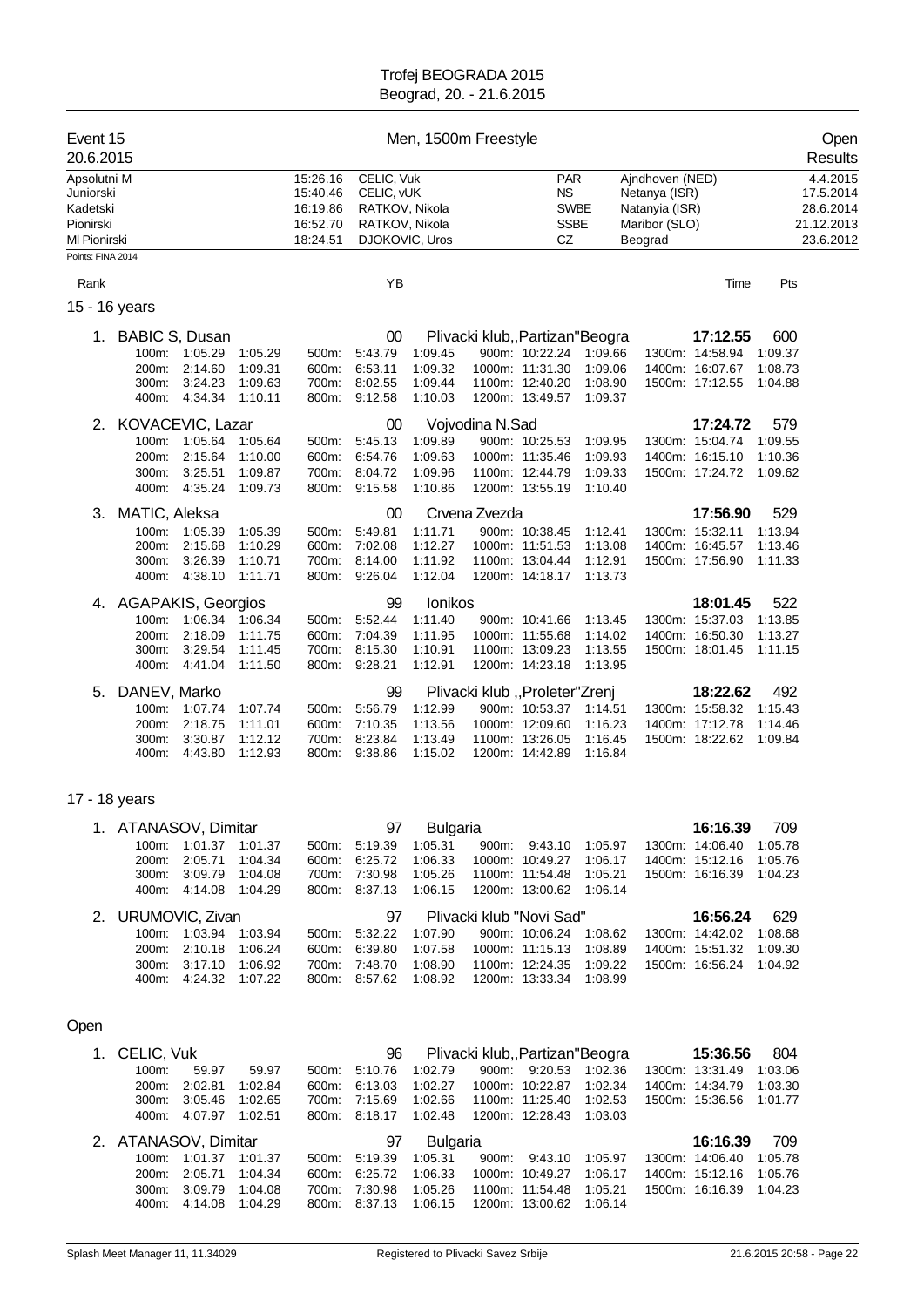#### Event 15, Men, 1500m Freestyle, Open

| Rank |                                                                                                       |                                                                              | ΥB                                                           |                                                            |                                                                                                             |                                          | Time                                                                      | Pts                                  |
|------|-------------------------------------------------------------------------------------------------------|------------------------------------------------------------------------------|--------------------------------------------------------------|------------------------------------------------------------|-------------------------------------------------------------------------------------------------------------|------------------------------------------|---------------------------------------------------------------------------|--------------------------------------|
| 3.   | URUMOVIC, Zivan<br>1:03.94<br>100m:<br>2:10.18<br>200m:<br>3:17.10<br>300m:<br>400m:<br>4.24.32       | 1:03.94<br>500m:<br>1:06.24<br>600m:<br>1:06.92<br>700m:<br>1:07.22<br>800m: | 97<br>5:32.22<br>6:39.80<br>7:48.70<br>8:57.62               | 1:07.90<br>1:07.58<br>1:08.90<br>1:08.92                   | Plivacki klub "Novi Sad"<br>900m: 10:06.24<br>1000m: 11:15.13<br>1100m: 12:24.35<br>1200m: 13:33.34         | 1:08.62<br>1:08.89<br>1:09.22<br>1:08.99 | 16:56.24<br>1300m: 14:42.02<br>1400m: 15:51.32<br>1500m: 16:56.24         | 629<br>1:08.68<br>1:09.30<br>1:04.92 |
|      | 4. CUDEN, Anze<br>1:03.85<br>100m:<br>200m:<br>2:10.40<br>3:17.73<br>300m:<br>400m:<br>4:25.45        | 1:03.85<br>500m:<br>1:06.55<br>600m:<br>1:07.33<br>700m:<br>1:07.72<br>800m: | 91<br>5:34.00<br>6:43.19<br>7:53.14<br>9:03.14               | 1:08.55<br>1:09.19<br>1:09.95<br>1:10.00                   | PK Triglav Kranj<br>900m: 10:13.30<br>1000m: 11:23.62<br>1100m: 12:33.47<br>1200m: 13:43.08                 | 1:10.16<br>1:10.32<br>1:09.85<br>1:09.61 | 17:10.55<br>1300m: 14:52.51<br>1400m: 16:02.34<br>1500m: 17:10.55         | 603<br>1:09.43<br>1:09.83<br>1:08.21 |
| 5.   | <b>BABIC S, Dusan</b><br>100m:<br>1:05.29<br>200m:<br>2:14.60<br>300m:<br>3:24.23<br>4:34.34<br>400m: | 1:05.29<br>500m:<br>1:09.31<br>600m:<br>1:09.63<br>700m:<br>1:10.11<br>800m: | 00<br>5:43.79<br>6:53.11<br>8:02.55<br>9:12.58               | 1:09.45<br>1:09.32<br>1:09.44<br>1:10.03                   | Plivacki klub,, Partizan "Beogra<br>900m: 10:22.24<br>1000m: 11:31.30<br>1100m: 12:40.20<br>1200m: 13:49.57 | 1:09.66<br>1:09.06<br>1:08.90<br>1:09.37 | 17:12.55<br>1300m: 14:58.94<br>1400m: 16:07.67<br>1500m: 17:12.55         | 600<br>1:09.37<br>1:08.73<br>1:04.88 |
| 6.   | KOVACEVIC, Lazar<br>100m:<br>1:05.64<br>200m:<br>2:15.64<br>3:25.51<br>300m:<br>400m:<br>4:35.24      | 1:05.64<br>500m:<br>1:10.00<br>600m:<br>1:09.87<br>700m:<br>1:09.73<br>800m: | 00<br>5:45.13<br>6:54.76<br>8:04.72<br>9:15.58               | 1:09.89<br>1:09.63<br>1:09.96<br>1:10.86                   | Vojvodina N.Sad<br>900m: 10:25.53<br>1000m: 11:35.46<br>1100m: 12:44.79<br>1200m: 13:55.19                  | 1:09.95<br>1:09.93<br>1:09.33<br>1:10.40 | 17:24.72<br>1300m: 15:04.74<br>1400m: 16:15.10<br>1500m: 17:24.72         | 579<br>1:09.55<br>1:10.36<br>1:09.62 |
| 7.   | MAJSTOROVIC, Nikola<br>1:08.20<br>100m:<br>2:19.84<br>200m:<br>300m:<br>3.31.36<br>400m:<br>4:42.09   | 1:08.20<br>500m:<br>1:11.64<br>600m:<br>1:11.52<br>700m:<br>1:10.73<br>800m: | 96<br>5:53.14<br>7:04.25<br>8:14.27<br>9:24.07               | 1:11.05<br>1:11.11<br>1:10.02<br>1:09.80                   | Plivacki klub "Proleter"Zrenj<br>900m: 10:34.14<br>1000m: 11:44.58<br>1100m: 12:55.50<br>1200m: 14:06.60    | 1:10.07<br>1:10.44<br>1:10.92<br>1:11.10 | 17:40.69<br>1300m: 15:18.51<br>1400m: 16:31.61<br>1500m: 17:40.69         | 553<br>1:11.91<br>1:13.10<br>1:09.08 |
| 8.   | MATIC, Aleksa<br>100m:<br>1:05.39<br>200m:<br>2:15.68<br>3:26.39<br>300m:<br>400m:<br>4:38.10         | 1:05.39<br>500m:<br>1:10.29<br>600m:<br>1:10.71<br>700m:<br>1:11.71<br>800m: | 00<br>5:49.81<br>7:02.08<br>8:14.00<br>9:26.04               | 1:11.71<br>1:12.27<br>1:11.92<br>1:12.04                   | Crvena Zvezda<br>900m: 10:38.45<br>1000m: 11:51.53<br>1100m: 13:04.44<br>1200m: 14:18.17                    | 1:12.41<br>1:13.08<br>1:12.91<br>1:13.73 | 17:56.90<br>1300m: 15:32.11<br>1400m: 16:45.57<br>1500m: 17:56.90         | 529<br>1:13.94<br>1:13.46<br>1:11.33 |
|      | 9. AGAPAKIS, Georgios<br>1:06.34<br>100m:<br>200m:<br>2:18.09<br>300m:<br>3:29.54<br>400m:<br>4:41.04 | 1:06.34<br>500m:<br>1:11.75<br>600m:<br>1:11.45<br>700m:<br>1:11.50<br>800m: | 99<br>5:52.44<br>7:04.39<br>8:15.30<br>9:28.21               | lonikos<br>1:11.40<br>1:11.95<br>1:10.91<br>1:12.91        | 900m: 10:41.66<br>1000m: 11:55.68<br>1100m: 13:09.23<br>1200m: 14:23.18                                     | 1:13.45<br>1:14.02<br>1:13.55<br>1:13.95 | 18:01.45<br>1300m: 15:37.03<br>1400m: 16:50.30<br>1500m: 18:01.45         | 522<br>1:13.85<br>1:13.27<br>1:11.15 |
| 10.  | POLYKOGKONAS, Panagiotis<br>100m: 1:09.82<br>200m: 2:23.85<br>3:37.41<br>300m:<br>400m:<br>4:51.89    | 1:09.82<br>500m:<br>1:14.03<br>600m:<br>1:13.56<br>1:14.48<br>800m:          | 02<br>6:06.02<br>7:19.75<br>700m: 8:33.18<br>9:46.62         | <b>Ionikos</b><br>1:14.13<br>1:13.73<br>1:13.43<br>1:13.44 | 900m: 10:59.93<br>1000m: 12:13.16<br>1100m: 13:24.20<br>1200m: 14:34.87                                     | 1:13.31<br>1:13.23<br>1:11.04<br>1:10.67 | 18:06.33<br>1300m: 15:46.81<br>1400m: 16:58.46<br>1500m: 18:06.33 1:07.87 | 515<br>1:11.94<br>1:11.65            |
|      | 11. DANEV, Marko<br>100m:<br>1:07.74<br>200m:<br>2:18.75<br>3:30.87<br>300m:<br>400m:<br>4:43.80      | 1:07.74<br>500m:<br>1:11.01<br>600m:<br>1:12.12<br>700m:<br>1:12.93<br>800m: | 99<br>5:56.79<br>7:10.35<br>8:23.84<br>9:38.86               | 1:12.99<br>1:13.56<br>1:13.49<br>1:15.02                   | Plivacki klub "Proleter"Zrenj<br>900m: 10:53.37<br>1000m: 12:09.60<br>1100m: 13:26.05<br>1200m: 14:42.89    | 1:14.51<br>1:16.23<br>1:16.45<br>1:16.84 | 18:22.62<br>1300m: 15:58.32<br>1400m: 17:12.78<br>1500m: 18:22.62         | 492<br>1:15.43<br>1:14.46<br>1:09.84 |
| 12.  | PAVLOVIC, Ivan<br>100m:<br>1:24.53<br>200m:<br>3:00.76<br>300m:<br>4:38.59<br>400m:<br>6.16.95        | 1:24.53<br>500m:<br>1:36.23<br>600m:<br>1:37.83<br>1:38.36                   | 69<br>7:56.07<br>9:35.47<br>700m: 11:14.00<br>800m: 12:53.63 | 1:39.12<br>1:39.40<br>1:38.53<br>1:39.63                   | Plivacke avanture<br>900m: 14:33.07<br>1000m: 16:13.33<br>1100m: 17:53.16<br>1200m: 19:32.71                | 1:39.44<br>1:40.26<br>1:39.83<br>1:39.55 | 24:27.31<br>1300m: 21:11.30<br>1400m: 22:50.26<br>1500m: 24:27.31         | 209<br>1:38.59<br>1:38.96<br>1:37.05 |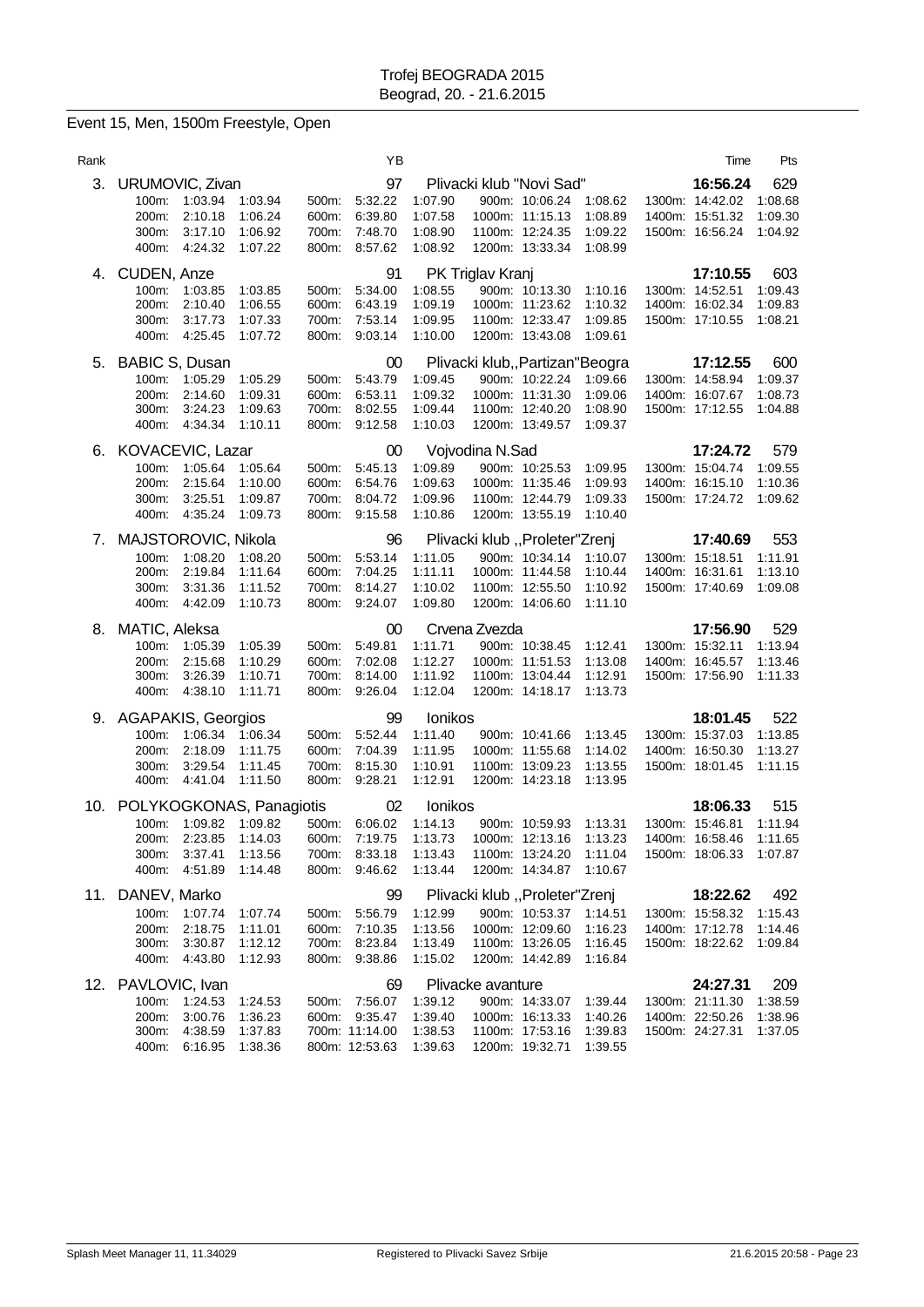| Event 16<br>20.6.2015            |                                                                                              | Women, 800m Freestyle                                |                                                              |                                        |                                    |                                                                                   |                    |                                          | Open<br>Results                                           |                           |                                                                |
|----------------------------------|----------------------------------------------------------------------------------------------|------------------------------------------------------|--------------------------------------------------------------|----------------------------------------|------------------------------------|-----------------------------------------------------------------------------------|--------------------|------------------------------------------|-----------------------------------------------------------|---------------------------|----------------------------------------------------------------|
| Apsolutni Z<br>Points: FINA 2014 | Devojke do 16 godina<br>Devojke do 14 godina<br>Devojke do 12 godina<br>Devojke do 10 godina | 8:49.28<br>8:49.28<br>8:49.28<br>9:14.61<br>10:50.79 | CREVAR, Anja<br>CREVAR, Anja<br>CREVAR, Anja<br>CREVAR, Anja | LAZAREVIC, Nadja                       |                                    | DP<br>DP<br>DP<br>DP<br>LAKOL                                                     | Nis                | Beograd<br>Beograd<br>Beograd<br>Beograd |                                                           |                           | 19.7.2014<br>19.7.2014<br>19.7.2014<br>14.7.2012<br>20.12.2014 |
| Rank                             |                                                                                              |                                                      | ΥB                                                           |                                        |                                    |                                                                                   |                    |                                          | Time                                                      | Pts                       |                                                                |
| 13 - 14 years                    |                                                                                              |                                                      |                                                              |                                        |                                    |                                                                                   |                    |                                          |                                                           |                           |                                                                |
|                                  | 1. RADULOVIC, Ana<br>100m: 1:07.32<br>1:07.32<br>200m: 2:19.40<br>1:12.08                    | 300m:<br>400m:                                       | 02<br>3:32.78<br>4.46.54                                     | 1:13.38<br>1:13.76                     | Crvena Zvezda<br>500m:<br>600m:    | 6:00.33<br>7:14.08                                                                | 1:13.79<br>1:13.75 | 700m:<br>800m:                           | 9:40.18<br>8:28.10<br>9:40.18                             | 616<br>1:14.02<br>1:12.08 |                                                                |
|                                  | 2. ZIVKOVIC, Emilija<br>100m: 1:13.09<br>1:13.09<br>2:32.22<br>200m:<br>1:19.13              | 300m:<br>400m:                                       | 01<br>3:50.81<br>5:10.40                                     | Crvena Zvezda<br>1:18.59<br>1:19.59    | 500m:<br>600m:                     | 6:28.60<br>7:48.45                                                                | 1:18.20<br>1:19.85 | 700m:                                    | 10:24.49<br>9:07.16<br>800m: 10:24.49                     | 494<br>1:18.71<br>1:17.33 |                                                                |
|                                  | 3. RABIC, Rafaela<br>100m: 1:19.08<br>1:19.08<br>200m: 2:43.88<br>1:24.80                    | 300m:<br>400m:                                       | 01<br>4:09.34<br>5.35.69                                     | 1:25.46<br>1:26.35                     | PK Triglav Kranj<br>500m:<br>600m: | 7:01.24<br>8:26.30                                                                | 1:25.55<br>1:25.06 |                                          | 11:10.74<br>700m: 9:50.18<br>800m: 11:10.74               | 399<br>1:23.88<br>1:20.56 |                                                                |
| 15 - 16 years                    |                                                                                              |                                                      |                                                              |                                        |                                    |                                                                                   |                    |                                          |                                                           |                           |                                                                |
|                                  | 1. KOUKOULA, Eyaggelia<br>1:06.50<br>1:06.50<br>100m:<br>200m: 2:16.15<br>1:09.65            | 300m:<br>400m:                                       | 99<br>3:25.60<br>4:35.28                                     | Ionikos<br>1:09.45<br>1:09.68          | 500m:<br>600m:                     | 5:45.01<br>6:54.58                                                                | 1:09.73<br>1:09.57 | 700m:<br>800m:                           | 9:12.47<br>8:05.08<br>9:12.47                             | 714<br>1:10.50<br>1:07.39 |                                                                |
| 2.                               | MURTIN, Vanja<br>100m: 1:06.34<br>1:06.34<br>200m: 2:16.55<br>1:10.21                        | 300m.<br>400m:                                       | 99<br>3:26.30<br>4:37.20                                     | 1:09.75<br>1:10.90                     | Vojvodina N.Sad<br>500m:<br>600m:  | 5:47.10<br>6:58.51                                                                | 1:09.90<br>1.11.41 | 700m:<br>800m:                           | 9:18.20<br>8:10.50<br>9:18.20                             | 692<br>1:11.99<br>1:07.70 |                                                                |
| 3.                               | ZEYNEP, Calik<br>100m: 1:07.67<br>1:07.67<br>200m: 2:18.12<br>1:10.45                        | 300m:<br>400m:                                       | 00<br>3:28.91<br>4:39.93                                     | <b>IND</b><br>1:10.79<br>1:11.02       | 500m:<br>600m:                     | 5:50.40<br>7:01.00                                                                | 1.10.47<br>1:10.60 | 700m:<br>800m:                           | 9:18.48<br>8:11.08<br>9:18.48                             | 691<br>1:10.08<br>1:07.40 |                                                                |
|                                  | 4. SOBAT, Bogdana<br>100m: 1:09.92<br>1:09.92<br>200m: 2:25.60<br>1:15.68                    | 300m:<br>400m:                                       | 99<br>3:41.27<br>4:57.37                                     | 1:15.67<br>1:16.10                     | Crvena Zvezda<br>500m:<br>600m:    | 6:14.76<br>7:33.86                                                                | 1:17.39<br>1:19.10 |                                          | 10:07.25<br>700m: 8:52.88<br>800m: 10:07.25               | 537<br>1:19.02<br>1:14.37 |                                                                |
| Open                             |                                                                                              |                                                      |                                                              |                                        |                                    |                                                                                   |                    |                                          |                                                           |                           |                                                                |
|                                  | 1. SMID, Tanja<br>100m: 1:06.34 1:06.34<br>200m: 2:15.01 1:08.67                             |                                                      | 90<br>300m: 3:22.17<br>400m: 4:29.18                         | PK Ljubljana<br>1:07.16<br>1:07.01     |                                    | 500m: 5:36.09 1:06.91<br>600m: 6:42.95 1:06.86                                    |                    | 700m:<br>800m:                           | 8:53.24<br>7:50.73 1:07.78<br>8:53.24                     | 794<br>1:02.51            |                                                                |
|                                  | 2. PETRIC, Nika Karlina<br>100m: 1:06.68 1:06.68<br>200m: 2:16.04 1:09.36                    | 300m:                                                | 92<br>3:24.66<br>400m: 4:33.81                               | PK Triglav Kranj<br>1:08.62<br>1:09.15 |                                    | 500m: 5:42.64 1:08.83<br>600m: 6:52.08                                            | 1:09.44            | 700m:<br>800m:                           | 9:08.64<br>8:00.83 1:08.75<br>9:08.64                     | 729<br>1:07.81            |                                                                |
|                                  | 3. KOUKOULA, Eyaggelia<br>100m: 1:06.50 1:06.50<br>200m: 2:16.15 1:09.65                     | 300m:                                                | 99<br>3:25.60<br>400m: 4:35.28                               | Ionikos<br>1:09.45<br>1:09.68          |                                    | 500m: 5:45.01<br>600m: 6:54.58                                                    | 1:09.73<br>1:09.57 | 700m:<br>800m:                           | 9:12.47<br>8:05.08<br>9:12.47                             | 714<br>1:10.50<br>1:07.39 |                                                                |
|                                  | 4. MURTIN, Vanja<br>100m: 1:06.34<br>1:06.34<br>200m: 2:16.55<br>1:10.21                     | 300m:                                                | 99<br>3:26.30<br>400m: 4:37.20                               | Vojvodina N.Sad<br>1:09.75<br>1:10.90  |                                    | 500m: 5:47.10<br>600m: 6:58.51                                                    | 1:09.90<br>1:11.41 | 700m:<br>800m:                           | 9:18.20<br>8:10.50<br>9:18.20                             | 692<br>1:11.99<br>1:07.70 |                                                                |
|                                  | 5. ZEYNEP, Calik<br>100m: 1:07.67<br>1:07.67<br>200m: 2:18.12<br>1:10.45                     | 300m:<br>400m:                                       | 00<br>3:28.91<br>4:39.93                                     | <b>IND</b><br>1:10.79<br>1:11.02       | 500m:<br>600m:                     | 5:50.40<br>7:01.00                                                                | 1:10.47<br>1:10.60 | 700m:<br>800m:                           | 9:18.48<br>8:11.08<br>9:18.48                             | 691<br>1:10.08<br>1:07.40 |                                                                |
| 6.                               | BOGDANOVIC, Jovana<br>100m: 1:06.96 1:06.96<br>200m: 2:17.00 1:10.04                         |                                                      | 92<br>300m: 3:27.65<br>400m: 4:38.85                         | PK Sparta<br>1:10.65<br>1:11.20        |                                    | 500m: 5:49.97 1:11.12<br>600m: 7:01.24 1:11.27                                    |                    | 800m:                                    | 9:23.25<br>700m: 8:13.14 1:11.90<br>9:23.25               | 674<br>1:10.11            |                                                                |
|                                  | 7. MITROVSKI, Marija<br>100m: 1:08.34 1:08.34<br>200m: 2:19.50 1:11.16                       | 300m:                                                | 97<br>3:31.69<br>400m: 4:44.24                               | 1:12.19<br>1:12.55                     |                                    | Plivacki klub,, Partizan"Beogra<br>500m: 5:56.69 1:12.45<br>600m: 7:09.71 1:13.02 |                    |                                          | 9:34.63<br>700m: 8:22.50 1:12.79<br>800m: 9:34.63 1:12.13 | 634                       |                                                                |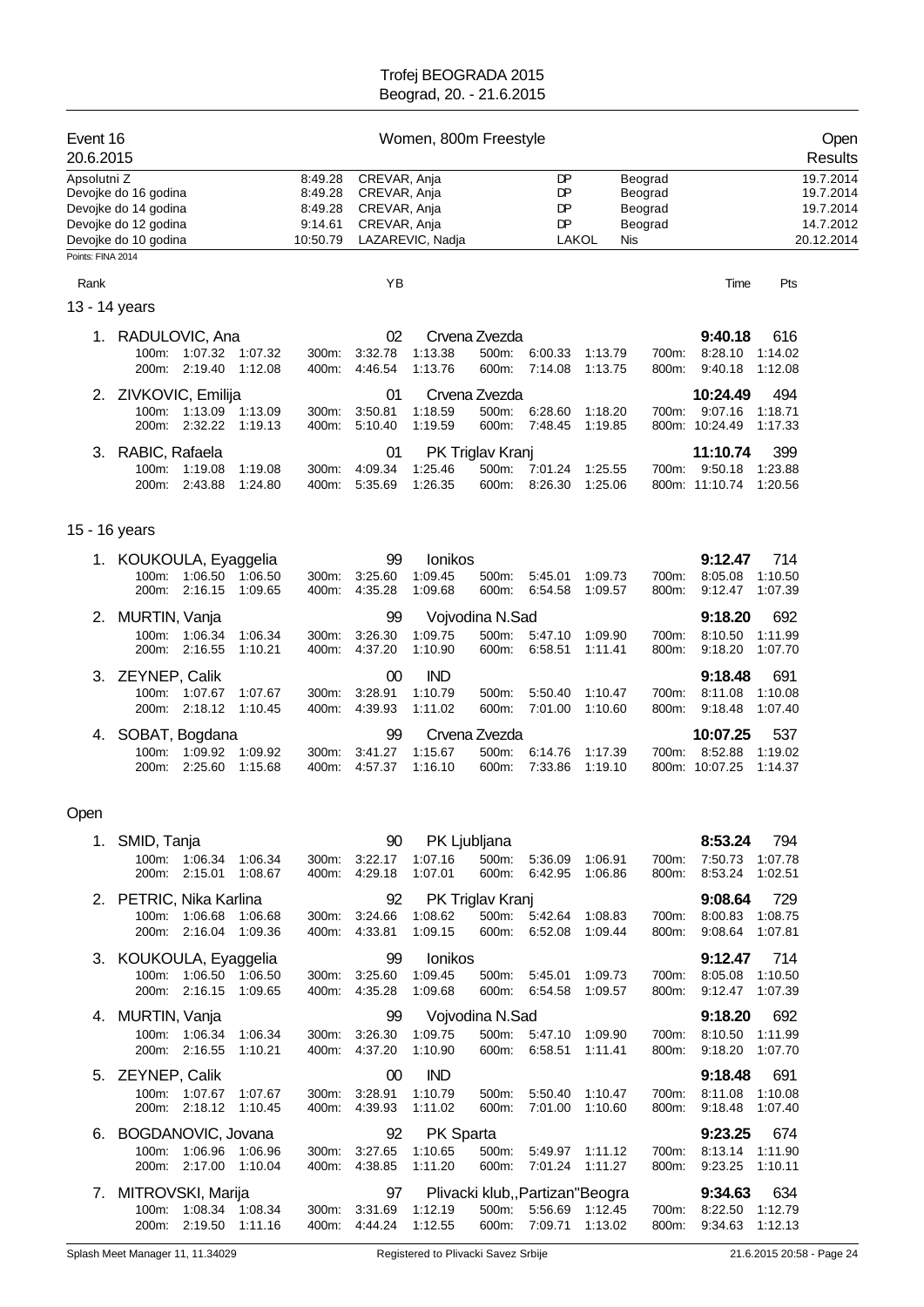#### Event 16, Women, 800m Freestyle, Open

| Rank |                                                                                                  |                | YB                       |                    |                                    |                    |                    |                | Time                                  | <b>Pts</b>                |
|------|--------------------------------------------------------------------------------------------------|----------------|--------------------------|--------------------|------------------------------------|--------------------|--------------------|----------------|---------------------------------------|---------------------------|
| 8.   | RADULOVIC, Ana<br>1:07.32<br>$100m$ :<br>1:07.32<br>2:19.40<br>1:12.08<br>200 <sub>m</sub> :     | 300m:<br>400m: | 02<br>3:32.78<br>4:46.54 | 1:13.38<br>1:13.76 | Crvena Zvezda<br>500m:<br>600m:    | 6:00.33<br>7:14.08 | 1:13.79<br>1:13.75 | 700m:<br>800m: | 9:40.18<br>8:28.10<br>9:40.18         | 616<br>1:14.02<br>1:12.08 |
|      | 9. JELESIJEVIC, Spela<br>1:09.98<br>$100m$ :<br>1:09.98<br>2:24.83<br>1:14.85<br>$200m$ :        | 300m:<br>400m: | 98<br>3:39.68<br>4:53.70 | 1:14.85<br>1:14.02 | PK Olimpija<br>500m:<br>600m:      | 6:07.70<br>7:21.64 | 1:14.00<br>1:13.94 | 700m:<br>800m: | 9:47.78<br>8:35.60<br>9:47.78         | 593<br>1:13.96<br>1:12.18 |
|      | 10. SOBAT, Bogdana<br>1:09.92<br>1:09.92<br>100m:<br>2:25.60<br>1:15.68<br>200 <sub>m</sub> :    | 300m:<br>400m: | 99<br>3:41.27<br>4:57.37 | 1:15.67<br>1:16.10 | Crvena Zvezda<br>500m:<br>600m:    | 6:14.76<br>7:33.86 | 1:17.39<br>1:19.10 | 700m:<br>800m: | 10:07.25<br>8:52.88<br>10:07.25       | 537<br>1:19.02<br>1:14.37 |
|      | 11. ZIVKOVIC, Emilija<br>1:13.09<br>1:13.09<br>100m:<br>2:32.22<br>1:19.13<br>200m:              | 300m:<br>400m: | 01<br>3:50.81<br>5:10.40 | 1:18.59<br>1:19.59 | Crvena Zvezda<br>500m:<br>600m:    | 6:28.60<br>7:48.45 | 1:18.20<br>1:19.85 | 700m:          | 10:24.49<br>9:07.16<br>800m: 10:24.49 | 494<br>1:18.71<br>1:17.33 |
|      | 12. RABIC, Rafaela<br>1:19.08<br>$100m$ :<br>1:19.08<br>2:43.88<br>200 <sub>m</sub> :<br>1.24.80 | 300m:<br>400m: | 01<br>4:09.34<br>5:35.69 | 1:25.46<br>1:26.35 | PK Triglav Kranj<br>500m:<br>600m: | 7:01.24<br>8:26.30 | 1:25.55<br>1:25.06 | 700m:          | 11:10.74<br>9:50.18<br>800m: 11:10.74 | 399<br>1:23.88<br>1:20.56 |

| Event 17              |                           |                |                         | Men, 50m Backstroke                                                                  |            |                  |                       |            | Open                  |  |
|-----------------------|---------------------------|----------------|-------------------------|--------------------------------------------------------------------------------------|------------|------------------|-----------------------|------------|-----------------------|--|
|                       | 21.6.2015 - 10:00         |                |                         |                                                                                      |            |                  |                       |            | <b>Results Prelim</b> |  |
| Apsolutni M           |                           | 25.86          | VJATCANIN, Arkadi       |                                                                                      | <b>PRO</b> | Bratislava (SVK) |                       |            | 1.5.2015              |  |
| Juniorski<br>Kadetski |                           | 27.16<br>27.97 | SEKULOVIC, Sekul<br>VOJ |                                                                                      |            | Novi Sad         | 29.3.2015<br>1.8.2009 |            |                       |  |
| Pionirski             |                           | 29.56          |                         | STJEPANOVIC, Velimir<br><b>PAR</b><br>Beograd<br><b>VRA</b><br>MATIC, Djurdje<br>Nis |            |                  |                       | 21.12.2014 |                       |  |
| MI Pionirski          |                           | 32.45          |                         | RADJENOVIC, Aleksa                                                                   | som        | Beograd          |                       | 27.11.2014 |                       |  |
| Points: FINA 2014     |                           |                |                         |                                                                                      |            |                  |                       |            |                       |  |
| Rank                  |                           |                | YB                      |                                                                                      |            |                  | Time                  | Pts        |                       |  |
|                       | 15 - 16 years             |                |                         |                                                                                      |            |                  |                       |            |                       |  |
|                       | 1. MATIC, Djurdje         |                | $00\,$                  | Vracar                                                                               |            | 30.19            |                       | 504 A      |                       |  |
| 2.                    | ACIN, Nikola              |                | 99                      | Plivacki klub "Proleter"Zrenj                                                        |            | 30.22            |                       | 503 A      |                       |  |
| 3.                    | POZNANOVIC, Luka          |                | 99                      | Plivacki klub "Proleter"Zrenj                                                        |            | 30.97            |                       | 467 A      |                       |  |
| 4.                    | ZUPANEC, Ales             |                | 00                      | PK Triglav Kranj                                                                     |            | 31.10            |                       | 461        | A                     |  |
| 5.                    | MIHALIC, David            |                | 99                      | PK Olimpija                                                                          |            | 31.45            |                       | 446 A      |                       |  |
| 6.                    | MIHAJLOVIC, Milos         |                | $00\,$                  | PK Sparta                                                                            |            | 35.39            |                       | 313        |                       |  |
|                       | 17 - 18 years             |                |                         |                                                                                      |            |                  |                       |            |                       |  |
|                       | 1. SIMIC, Kosta           |                | 98                      | PK "BPK" Bgd                                                                         |            | 31.10            |                       | 461        | A                     |  |
|                       | 2. DJURDJEVIC, Mladen     |                | 98                      | Plivacki klub "TEK" - Veliki C                                                       |            | 31.62            |                       | 439        | $\mathsf{R}$          |  |
|                       | 3. BOGATAJ JAKOPIN, Erik  |                | 98                      | PK Triglav Kranj                                                                     |            | 32.56            |                       | 402        |                       |  |
| Open                  |                           |                |                         |                                                                                      |            |                  |                       |            |                       |  |
|                       | 1. ZHELEV, Martin         |                | 88                      | <b>Bulgaria</b>                                                                      |            | 27.31            |                       | 682 A      |                       |  |
|                       | 2. MATIC, Djurdje         |                | $00\,$                  | Vracar                                                                               |            | 30.19            |                       | 504 A      |                       |  |
|                       | 3. ACIN, Nikola           |                | 99                      | Plivacki klub "Proleter"Zrenj                                                        |            | 30.22            |                       | 503 A      |                       |  |
|                       | 4. POZNANOVIC, Luka       |                | 99                      | Plivacki klub "Proleter"Zrenj                                                        |            | 30.97            |                       | 467        | A                     |  |
| 5.                    | STANICKOV, Djordje        |                | 96                      | PK"Profesional-Proakva"N.Sad                                                         |            | 31.06            |                       | 463        | $\mathsf{A}$          |  |
|                       | 6. ZUPANEC, Ales          |                | 00                      | PK Triglav Kranj                                                                     |            | 31.10            |                       | 461        | $\overline{A}$        |  |
|                       | SIMIC, Kosta              |                | 98                      | PK "BPK" Bgd                                                                         |            | 31.10            |                       | 461        | A                     |  |
|                       | 8. MIHALIC, David         |                | 99                      | PK Olimpija                                                                          |            | 31.45            |                       | 446        | A                     |  |
|                       | 9. DJURDJEVIC, Mladen     |                | 98                      | Plivacki klub "TEK" - Veliki C                                                       |            | 31.62            |                       | 439        | - R                   |  |
|                       | 10. PETKOVIC, Andrija     |                | 01                      | Plivacki klub Sveti Nikola Nis                                                       |            | 32.26            |                       | 413 R      |                       |  |
|                       | 11. BOGATAJ JAKOPIN, Erik |                | 98                      | PK Triglav Kranj                                                                     |            | 32.56            |                       | 402        |                       |  |
| 12.                   | MARTINOVIC, Ivan          |                | 01                      | Vracar                                                                               |            | 33.23            |                       | 378        |                       |  |
| 13.                   | MIHAJLOVIC, Milos         |                | 00                      | PK Sparta                                                                            |            | 35.39            |                       | 313        |                       |  |
| 14.                   | SVILAR, Milos             |                | 01                      | Vracar                                                                               |            | 35.50            |                       | 310        |                       |  |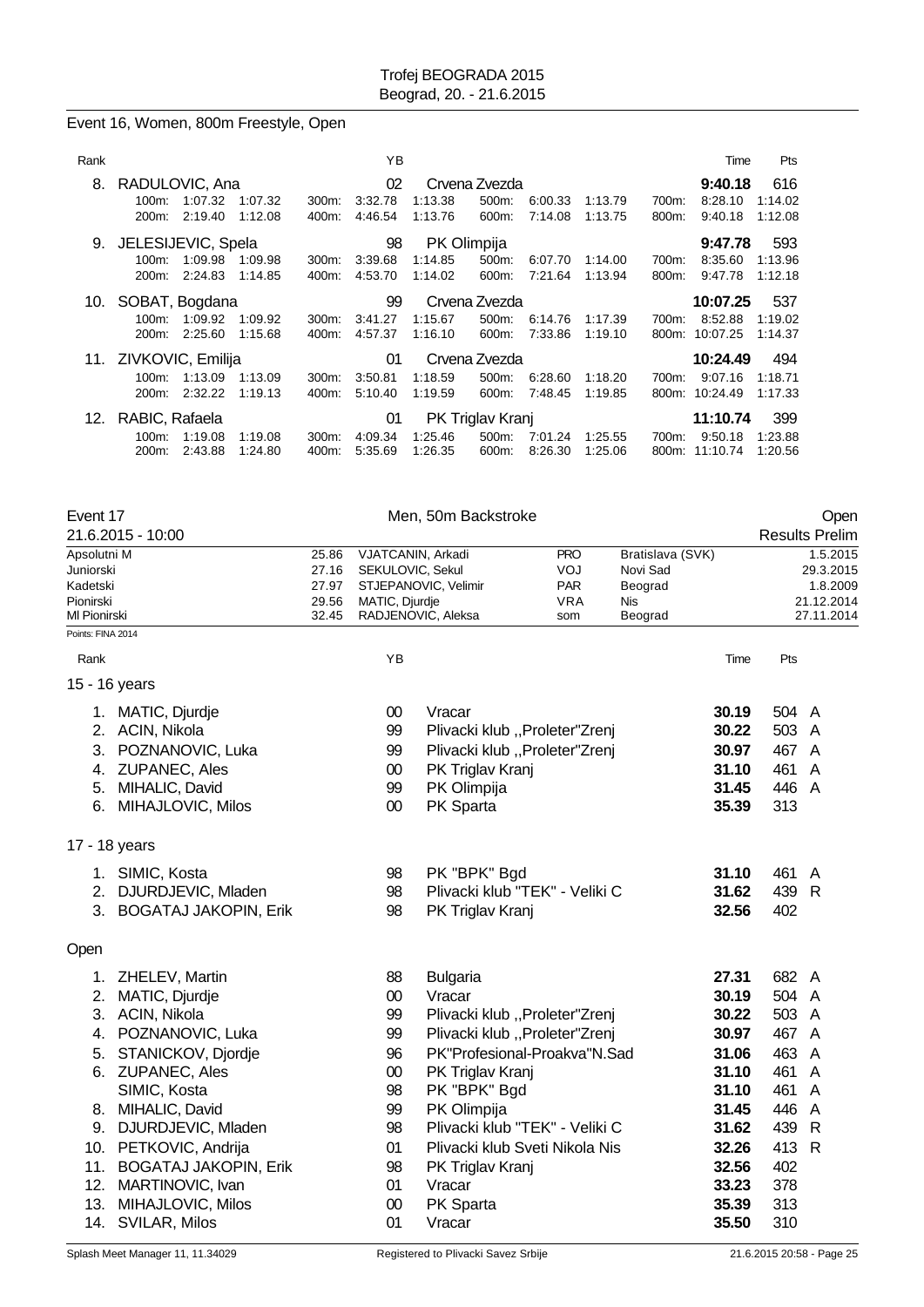|                                                                                 |                                                                                                                                                                                                                                                                                                                                                                                                                                                                                                                                                                                                                      | YB                                                                                           |                                                                                                                                                |                                                                                                                  |                                                                                                                | Time                                                                                                                                                                                                | Pts                                                                                                                |                                                                 |
|---------------------------------------------------------------------------------|----------------------------------------------------------------------------------------------------------------------------------------------------------------------------------------------------------------------------------------------------------------------------------------------------------------------------------------------------------------------------------------------------------------------------------------------------------------------------------------------------------------------------------------------------------------------------------------------------------------------|----------------------------------------------------------------------------------------------|------------------------------------------------------------------------------------------------------------------------------------------------|------------------------------------------------------------------------------------------------------------------|----------------------------------------------------------------------------------------------------------------|-----------------------------------------------------------------------------------------------------------------------------------------------------------------------------------------------------|--------------------------------------------------------------------------------------------------------------------|-----------------------------------------------------------------|
| <b>TRAJKOVIC, Nikola</b>                                                        |                                                                                                                                                                                                                                                                                                                                                                                                                                                                                                                                                                                                                      | 94                                                                                           |                                                                                                                                                |                                                                                                                  |                                                                                                                |                                                                                                                                                                                                     |                                                                                                                    |                                                                 |
|                                                                                 |                                                                                                                                                                                                                                                                                                                                                                                                                                                                                                                                                                                                                      |                                                                                              |                                                                                                                                                |                                                                                                                  |                                                                                                                |                                                                                                                                                                                                     |                                                                                                                    | Open<br><b>Results Prelim</b>                                   |
|                                                                                 | 28.81<br>30.79<br>31.46<br>33.17<br>36.82                                                                                                                                                                                                                                                                                                                                                                                                                                                                                                                                                                            |                                                                                              |                                                                                                                                                | <b>SRB</b><br><b>PRO</b><br><b>PRO</b><br>ВG<br>ŒР                                                               |                                                                                                                |                                                                                                                                                                                                     |                                                                                                                    | 22.7.2009<br>30.4.2011<br>22.5.2010<br>23.10.1995<br>21.12.2014 |
|                                                                                 |                                                                                                                                                                                                                                                                                                                                                                                                                                                                                                                                                                                                                      | YB                                                                                           |                                                                                                                                                |                                                                                                                  |                                                                                                                | Time                                                                                                                                                                                                | Pts                                                                                                                |                                                                 |
|                                                                                 |                                                                                                                                                                                                                                                                                                                                                                                                                                                                                                                                                                                                                      |                                                                                              |                                                                                                                                                |                                                                                                                  |                                                                                                                |                                                                                                                                                                                                     |                                                                                                                    |                                                                 |
| TODOROVIC, Andrea<br>RADOVANOVIC, Anja                                          |                                                                                                                                                                                                                                                                                                                                                                                                                                                                                                                                                                                                                      | 01<br>01<br>02<br>01<br>01<br>02<br>02                                                       | Vojvodina N.Sad<br>PK Olimpija<br>PK Neptun<br>PK Neptun<br>Crvena Zvezda<br><b>Tri Delfina</b>                                                |                                                                                                                  |                                                                                                                | 32.16<br>33.26<br>35.08<br>35.51<br>36.76<br>37.97<br>39.45                                                                                                                                         | 595 A<br>538 A<br>458 A<br>442 R<br>398<br>361<br>322                                                              |                                                                 |
|                                                                                 |                                                                                                                                                                                                                                                                                                                                                                                                                                                                                                                                                                                                                      |                                                                                              |                                                                                                                                                |                                                                                                                  |                                                                                                                |                                                                                                                                                                                                     |                                                                                                                    |                                                                 |
| DAJKOVIC, Dajana<br>STANISAVLJEVIC, Jovana<br>RUCIGAJ, Lara                     |                                                                                                                                                                                                                                                                                                                                                                                                                                                                                                                                                                                                                      | 99<br>99<br>99<br>$00\,$<br>$00\,$<br>99<br>$00\,$                                           | Radnicki Kg<br>Montenegro<br>PK Olimpija<br>Crvena Zvezda<br>PK Neptun                                                                         |                                                                                                                  |                                                                                                                | 32.11<br>32.78<br>33.07<br>33.89<br>35.19<br>35.88<br>36.75                                                                                                                                         | 598 A<br>562 A<br>547 A<br>509<br>454 A<br>428 R<br>399                                                            | A                                                               |
|                                                                                 |                                                                                                                                                                                                                                                                                                                                                                                                                                                                                                                                                                                                                      |                                                                                              |                                                                                                                                                |                                                                                                                  |                                                                                                                |                                                                                                                                                                                                     |                                                                                                                    |                                                                 |
| JOVANOVIC, Ksenija<br>DAJKOVIC, Dajana<br>POPOVIC, Pia<br>14. RADOVANOVIC, Anja |                                                                                                                                                                                                                                                                                                                                                                                                                                                                                                                                                                                                                      | 99<br>01<br>99<br>99<br>01<br>$00\,$<br>02<br>$00\,$<br>01<br>99<br>$00\,$<br>01<br>04<br>02 | Vojvodina N.Sad<br>Montenegro<br>PK Olimpija<br>PK Neptun<br>PK Olimpija<br>Crvena Zvezda<br>PK Neptun<br>PK Neptun<br>Vracar<br>Crvena Zvezda |                                                                                                                  |                                                                                                                | 32.11<br>32.16<br>32.78<br>33.07<br>33.26<br>33.89<br>35.08<br>35.19<br>35.51<br>35.88<br>36.75<br>36.76<br>37.61<br>37.97                                                                          | 598 A<br>595 A<br>562 A<br>547 A<br>538 A<br>509 A<br>458 A<br>454 A<br>442 R<br>428 R<br>399<br>398<br>372<br>361 |                                                                 |
| 1.<br>4.                                                                        | Event 18<br>21.6.2015 - 10:05<br>Apsolutni Z<br>Devojke do 16 godina<br>Devojke do 14 godina<br>Devojke do 12 godina<br>Devojke do 10 godina<br>Points: FINA 2014<br>13 - 14 years<br>GOLJA, Gaja<br>3. POPOVIC, Pia<br>4. STEVANOVIC, Marija<br>5. KOLMAN KRALJ, Tamara<br>7. MILOSEVIC R, Teodora<br>15 - 16 years<br>1. JOVANOVIC, Ksenija<br>3. PETROVIC, Sofija<br>4. KECMAN, Bojana<br>6.<br>7.<br>TODOROVIC, Andrea<br>PETROVIC, Sofija<br>5. GOLJA, Gaja<br>6. KECMAN, Bojana<br>9. STEVANOVIC, Marija<br>10. STANISAVLJEVIC, Jovana<br>11. RUCIGAJ, Lara<br>12. KOLMAN KRALJ, Tamara<br>13. BOSKOV, Andjela | MATKOVIC, Manuela Maksi<br>8. MATKOVIC, Manuela Maksi                                        | Event 17, Men, 50m Backstroke, Prelim, Open                                                                                                    | STRAZMESTER, Marica<br>DRAGANOV C., Katarina<br>COSIC, Divna<br>GROZDANIC, Maja<br>MARKOVIC, Jana<br>Radnicki Kg | Plivacki klub "Proleter"Zrenj<br>Women, 50m Backstroke<br>Plivacki klub "Novi Sad"<br>Plivacki klub "Novi Sad" | L.Palmas<br>Banja Luka<br>Ljubljana (SLO)<br>Beograd<br>Nis<br>Plivacki klub "TEK" - Veliki C<br>Plivacki klub "Dinamo" Pancevo<br>Plivacki klub "Dinamo" Pancevo<br>Plivacki klub "TEK" - Veliki C |                                                                                                                    |                                                                 |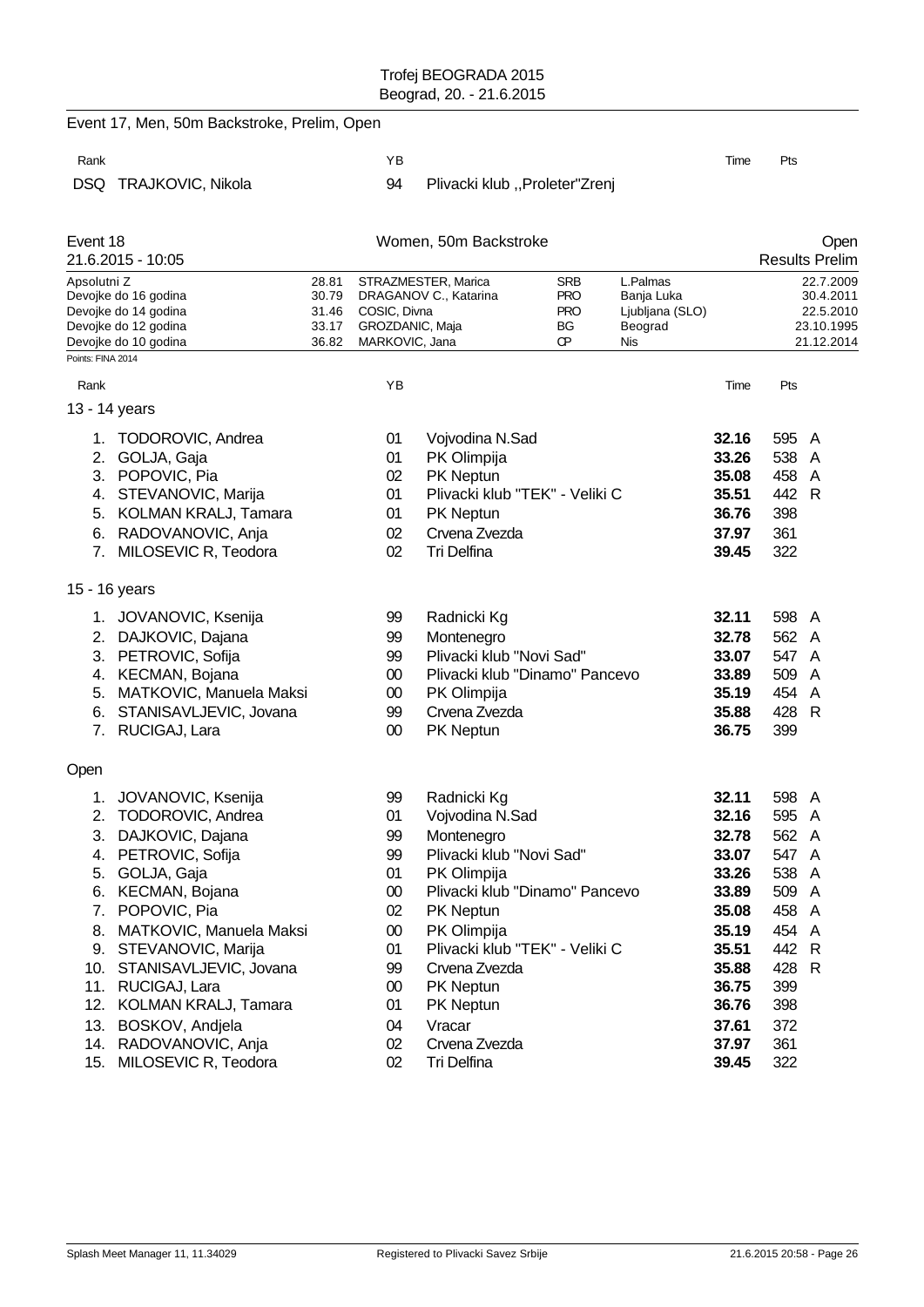| CAVIC, Milorad<br>22.67<br>23.97<br>LENDJER, Ivan<br>24.94<br>CAVIC, Milorad<br>26.60<br>LENDJER, Ivan<br>29.23<br>SAVIC, Novak<br>ΥB<br>99 |                                                                                                                                                                                                      | <b>PAR</b><br><b>PRO</b><br><b>PAR</b><br><b>MZR</b><br>SSU | Rome (ITA)<br>Monterry<br>Beograd<br>Beograd<br>Krusevac |                                                                                                                                              |                                                                                                                        | 26.7.2009<br>8.7.2008<br>14.7.2000<br>28.10.2004 |
|---------------------------------------------------------------------------------------------------------------------------------------------|------------------------------------------------------------------------------------------------------------------------------------------------------------------------------------------------------|-------------------------------------------------------------|----------------------------------------------------------|----------------------------------------------------------------------------------------------------------------------------------------------|------------------------------------------------------------------------------------------------------------------------|--------------------------------------------------|
|                                                                                                                                             |                                                                                                                                                                                                      |                                                             |                                                          |                                                                                                                                              |                                                                                                                        | 26.10.2013                                       |
|                                                                                                                                             |                                                                                                                                                                                                      |                                                             |                                                          | Time                                                                                                                                         | Pts                                                                                                                    |                                                  |
|                                                                                                                                             |                                                                                                                                                                                                      |                                                             |                                                          |                                                                                                                                              |                                                                                                                        |                                                  |
| $00\,$<br>00<br>99<br>99<br>00<br>$00\,$                                                                                                    | 11. APRIL Beograd<br>Crvena Zvezda<br>Plivacki klub "Proleter"Zrenj<br>PK Neptun<br>Crvena Zvezda<br>Vracar<br>PK Neptun                                                                             |                                                             |                                                          | 26.96<br>28.24<br>28.90<br>29.02<br>29.99<br>30.23<br>34.51                                                                                  | 575<br>501<br>467<br>461<br>418<br>408<br>274                                                                          | A<br>$\mathsf{R}$                                |
|                                                                                                                                             |                                                                                                                                                                                                      |                                                             |                                                          |                                                                                                                                              |                                                                                                                        |                                                  |
| 97<br>98<br>98<br>98<br>98                                                                                                                  | PK Triglav Kranj<br>PK "BPK" Bgd<br>PK "BPK" Bgd                                                                                                                                                     |                                                             |                                                          | 27.43<br>27.75<br>29.56<br>29.76<br>32.01                                                                                                    | 546 A<br>528 A<br>436<br>428<br>344                                                                                    |                                                  |
|                                                                                                                                             |                                                                                                                                                                                                      |                                                             |                                                          |                                                                                                                                              |                                                                                                                        |                                                  |
| 96<br>93<br>93<br>96<br>92<br>99<br>97<br>98<br>88<br>$00\,$<br>$00\,$<br>99<br>98<br>98<br>99<br>$00\,$<br>98                              | PK "BPK" Bgd<br>PK Triglav Kranj<br>Vojvodina N.Sad<br><b>OLIMPIA</b><br>PK Triglav Kranj<br><b>OLIMPIA</b><br>Crvena Zvezda<br>PK Neptun<br>PK "BPK" Bgd<br>PK "BPK" Bgd<br>Crvena Zvezda<br>Vracar |                                                             |                                                          | 25.76<br>25.96<br>26.02<br>26.14<br>26.33<br>26.96<br>27.43<br>27.75<br>27.83<br>28.24<br>28.90<br>29.02<br>29.56<br>29.76<br>29.99<br>30.23 | 660 A<br>645<br>640<br>631<br>618<br>575 A<br>546 A<br>528<br>523 R<br>501 R<br>467<br>461<br>436<br>428<br>418<br>408 | A<br>A<br>A<br>A<br>A                            |
| <b>BLANCO BENEDICTO, Guillermo</b>                                                                                                          |                                                                                                                                                                                                      |                                                             | SC Spartak-Prozivka<br>11. APRIL Beograd                 | Plivacki klub "Proleter"Zrenj<br>Plivacki klub "TEK" - Veliki C<br>Plivacki klub "Proleter"Zrenj<br>Plivacki klub "Proleter"Zrenj            |                                                                                                                        | Plivacki klub "TEK" - Veliki C<br>32.01<br>344   |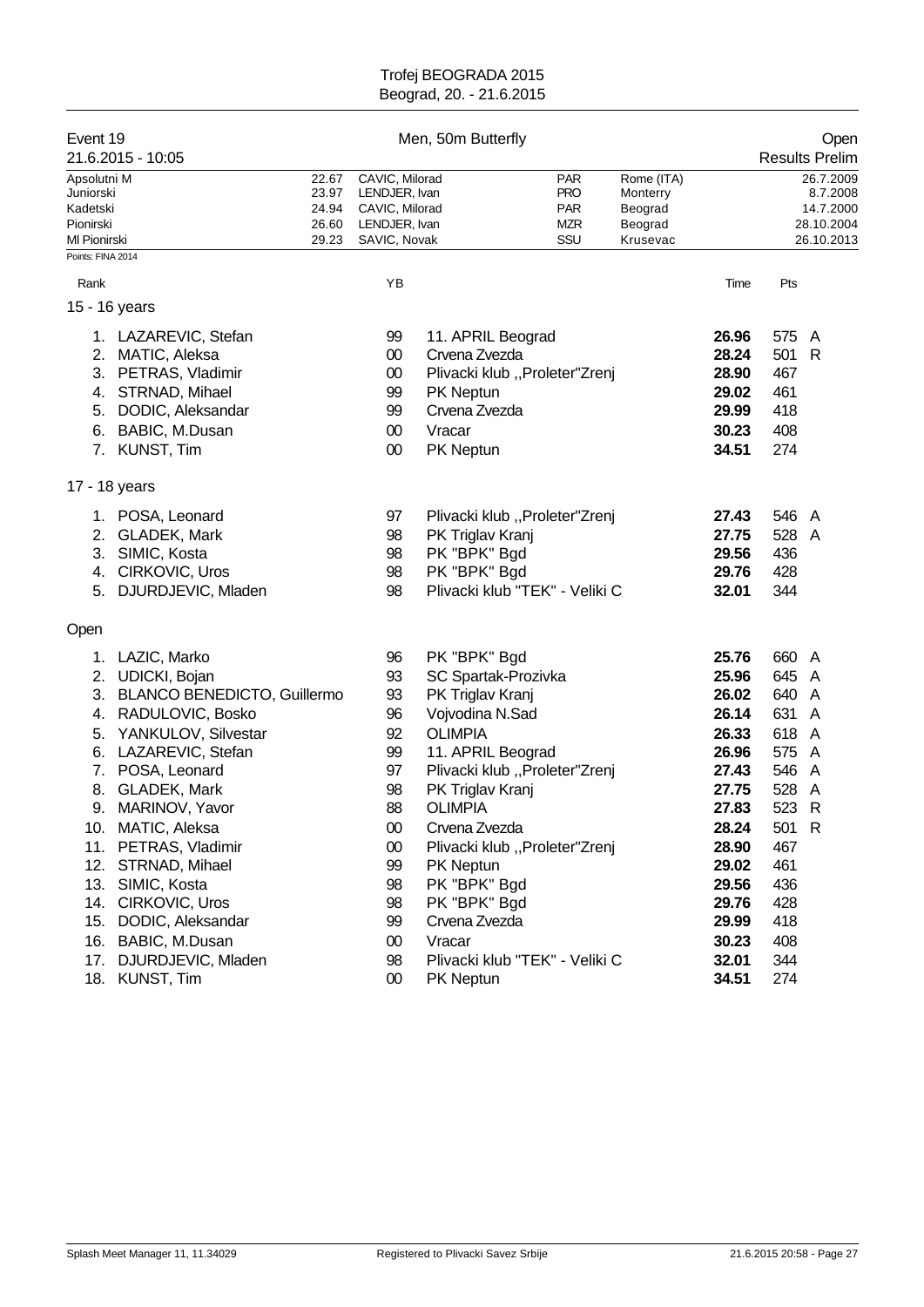| Event 20                                           | 21.6.2015 - 10:10                                                                                                                                                                                                                                                             |                                           |                                                                                    | Women, 50m Butterfly                                                                                                                                                                                                                               |                                             |                                                                    |                                                                                                                   |                                                                                         | Open<br><b>Results Prelim</b>                                |
|----------------------------------------------------|-------------------------------------------------------------------------------------------------------------------------------------------------------------------------------------------------------------------------------------------------------------------------------|-------------------------------------------|------------------------------------------------------------------------------------|----------------------------------------------------------------------------------------------------------------------------------------------------------------------------------------------------------------------------------------------------|---------------------------------------------|--------------------------------------------------------------------|-------------------------------------------------------------------------------------------------------------------|-----------------------------------------------------------------------------------------|--------------------------------------------------------------|
| Apsolutni Z<br>Points: FINA 2014                   | Devojke do 16 godina<br>Devojke do 14 godina<br>Devojke do 12 godina<br>Devojke do 10 godina                                                                                                                                                                                  | 27.92<br>28.32<br>29.09<br>30.20<br>33.73 | VUKANOVIC, Tijana<br>COJIC, Nina<br>MARKOVIC, Jana                                 | DJIKANOVIC, Danijela<br>SIMONOVIC, Katarina                                                                                                                                                                                                        | VOJ<br><b>PRO</b><br>VOJ<br><b>SNN</b><br>œ | Beograd<br>Varna (BUL)<br>Solun (GRE)<br>Skoplje (MKD)<br>Leskovac |                                                                                                                   |                                                                                         | 4.8.2007<br>5.6.2010<br>17.12.2006<br>5.6.2010<br>11.10.2014 |
|                                                    |                                                                                                                                                                                                                                                                               |                                           |                                                                                    |                                                                                                                                                                                                                                                    |                                             |                                                                    |                                                                                                                   |                                                                                         |                                                              |
| Rank                                               |                                                                                                                                                                                                                                                                               |                                           | YB                                                                                 |                                                                                                                                                                                                                                                    |                                             |                                                                    | Time                                                                                                              | Pts                                                                                     |                                                              |
| 13 - 14 years                                      |                                                                                                                                                                                                                                                                               |                                           |                                                                                    |                                                                                                                                                                                                                                                    |                                             |                                                                    |                                                                                                                   |                                                                                         |                                                              |
| 2.<br>3.<br>4.<br>5.<br>6.<br>7.<br>8.             | 1. CELIK, Tina<br>ZIVIC, Teodora<br><b>KUKOLJ, Tamara</b><br>RADULOVIC, Ana<br>PETAKOVIC, Mia<br>GOLJA, Gaja<br>ANTUNOVIC, Andjela<br>MILOSEVIC, Teodora<br>9. BRODEJ, Nusa<br>10. KOLMAN KRALJ, Tamara<br>11. WESENSCHEGG, Aja                                               |                                           | 01<br>02<br>01<br>02<br>01<br>01<br>02<br>02<br>01<br>01<br>02                     | PK Triglav Kranj<br>Crvena Zvezda<br>Plivacki klub,, Partizan"Beogra<br>Crvena Zvezda<br>Vracar<br>PK Olimpija<br>Montenegro<br>11. APRIL Beograd<br>PK Neptun<br>PK Neptun<br>PK Neptun                                                           |                                             |                                                                    | 29.79<br>31.55<br>32.04<br>32.38<br>33.27<br>33.66<br>33.84<br>34.66<br>35.92<br>36.14<br>38.56                   | 596 A<br>501<br>479<br>464<br>427<br>413<br>406<br>378<br>339<br>333<br>274             | R                                                            |
|                                                    |                                                                                                                                                                                                                                                                               |                                           |                                                                                    |                                                                                                                                                                                                                                                    |                                             |                                                                    |                                                                                                                   |                                                                                         |                                                              |
| 15 - 16 years<br>2.<br>3.<br>7.<br>8.<br>9.        | 1. MURTIN, Vanja<br>SEKULIC, Mila<br>JOVIC, Leontina<br>4. CUCKOVIC, Andjela<br>5. KOVACS, Kriszta Nora<br>6. PETRIC, Katja<br>RADONJIC, Jelena<br>SOBAT, Bogdana<br>DASKALOVSKI, Katarina                                                                                    |                                           | 99<br>99<br>$00\,$<br>$00\,$<br>$00\,$<br>99<br>99<br>99<br>00                     | Vojvodina N.Sad<br>PK"Profesional-Proakva"N.Sad<br>Plivacki klub "Novi Sad"<br>11. APRIL Beograd<br><b>LAR ARAD</b><br>PK Neptun<br>Plivacki klub,, Partizan"Beogra<br>Crvena Zvezda<br>PK,,Barakuda"                                              |                                             |                                                                    | 30.14<br>30.35<br>30.49<br>31.07<br>31.90<br>32.17<br>32.97<br>33.72<br>34.66                                     | 575 A<br>563 A<br>555<br>525<br>485<br>473<br>439<br>410<br>378                         | A<br>A                                                       |
| Open                                               |                                                                                                                                                                                                                                                                               |                                           |                                                                                    |                                                                                                                                                                                                                                                    |                                             |                                                                    |                                                                                                                   |                                                                                         |                                                              |
| 1.<br>2.<br>3.<br>4.<br>5.<br>6.<br>7.<br>8.<br>9. | <b>HAJDINJAK, Katja</b><br>MILOSEVIC, Vanja<br>CELIK, Tina<br>MURTIN, Vanja<br>SEKULIC, Mila<br>JOVIC, Leontina<br>ROZNIK, Kaja<br>CUCKOVIC, Andjela<br>KOSIR, Manca<br>10. ZIVIC, Teodora                                                                                    |                                           | 93<br>98<br>01<br>99<br>99<br>$00\,$<br>97<br>$00\,$<br>97<br>02                   | PK Olimpija<br>Plivacki klub,, Partizan "Beogra<br>PK Triglav Kranj<br>Vojvodina N.Sad<br>PK"Profesional-Proakva"N.Sad<br>Plivacki klub "Novi Sad"<br>PK Olimpija<br>11. APRIL Beograd<br>PK Triglav Kranj<br>Crvena Zvezda                        |                                             |                                                                    | 29.23<br>29.77<br>29.79<br>30.14<br>30.35<br>30.49<br>30.68<br>31.07<br>31.54<br>31.55                            | 630<br>597 A<br>596 A<br>575 A<br>563 A<br>555 A<br>545 A<br>525 A<br>502 R<br>501 R    | $\mathsf{A}$                                                 |
| 12.<br>13.<br>14.<br>15.<br>16.<br>17.             | 11. KOVACS, Kriszta Nora<br>KUKOLJ, Tamara<br>PETRIC, Katja<br>MILAK, Lara<br>RADULOVIC, Ana<br>RADONJIC, Jelena<br>PETAKOVIC, Mia<br>18. GOLJA, Gaja<br>19. SOBAT, Bogdana<br>20. ANTUNOVIC, Andjela<br>21. GRUIC, Milica<br>22. MILOSEVIC, Teodora<br>DASKALOVSKI, Katarina |                                           | $00\,$<br>01<br>99<br>98<br>02<br>99<br>01<br>01<br>99<br>02<br>95<br>02<br>$00\,$ | <b>LAR ARAD</b><br>Plivacki klub,, Partizan "Beogra<br>PK Neptun<br>Montenegro<br>Crvena Zvezda<br>Plivacki klub,, Partizan "Beogra<br>Vracar<br>PK Olimpija<br>Crvena Zvezda<br>Montenegro<br>PK,,Barakuda"<br>11. APRIL Beograd<br>PK,,Barakuda" |                                             |                                                                    | 31.90<br>32.04<br>32.17<br>32.26<br>32.38<br>32.97<br>33.27<br>33.66<br>33.72<br>33.84<br>34.40<br>34.66<br>34.66 | 485<br>479<br>473<br>469<br>464<br>439<br>427<br>413<br>410<br>406<br>387<br>378<br>378 |                                                              |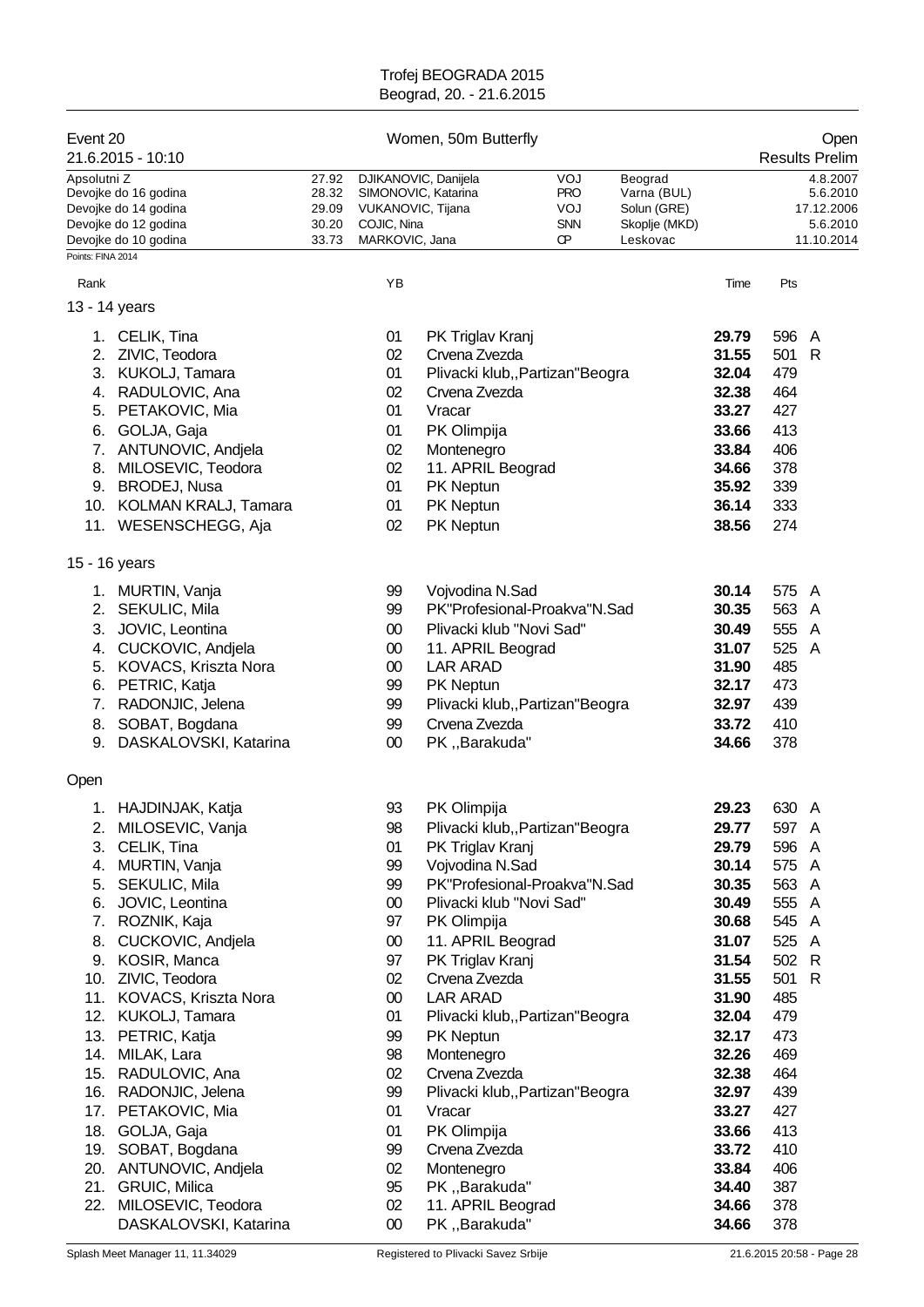# Event 20, Women, 50m Butterfly, Prelim, Open

| Rank |                          | ΥB |                  | Time  | Pts   |
|------|--------------------------|----|------------------|-------|-------|
|      | 24. BRODEJ, Nusa         | 01 | <b>PK Neptun</b> | 35.92 | - 339 |
|      | 25. KOLMAN KRALJ, Tamara | 01 | <b>PK Neptun</b> | 36.14 | - 333 |
|      | 26. MASTILOVIC, Jana     | 96 | <b>PK Sparta</b> | 36.58 | -321  |
|      | 27. WESENSCHEGG, Aja     | 02 | <b>PK Neptun</b> | 38.56 | -274  |

| Event 21          |                          |                               | Men, 100m Freestyle              |            |               |               |                 | Open                  |
|-------------------|--------------------------|-------------------------------|----------------------------------|------------|---------------|---------------|-----------------|-----------------------|
| 21.6.2015 - 10:20 |                          |                               |                                  |            |               |               |                 | <b>Results Prelim</b> |
| Apsolutni M       |                          | 48.15                         | CAVIC, Milorad                   | <b>PAR</b> | Beijing (CHN) |               |                 | 10.8.2008             |
| Juniorski         |                          | 49.56                         | STJEPANOVIC, Velimir             | PAR        | Beograd       |               |                 | 8.7.2011              |
| Kadetski          |                          | 50.58<br>STJEPANOVIC, Velimir |                                  | <b>PAR</b> |               | Tampere (FIN) |                 | 22.7.2009             |
| Pionirski         |                          | 55.68                         | LENDJER, Ivan                    | <b>MZR</b> | Beograd       |               |                 | 28.10.2004            |
| MI Pionirski      |                          | 59.63                         | SAVIC, Novak                     | SSU        | Kragujevac    |               |                 | 28.7.2013             |
| Points: FINA 2014 |                          |                               |                                  |            |               |               |                 |                       |
| Rank              |                          | YB                            |                                  | Time       | Pts           |               | 50 <sub>m</sub> | 100m                  |
|                   | 15 - 16 years            |                               |                                  |            |               |               |                 |                       |
|                   | 1. BOBAR, Aleksa         | 99                            | Plivacki klub "Novi Sad"         | 52.93      |               | 696 A         |                 |                       |
| 2.                | LAZAREVIC, Stefan        | 99                            | 11. APRIL Beograd                | 56.16      |               | 582 R         | 26.73           | 29.43                 |
| 3.                | MLADENOVIC, Gal          | 99                            | PK Triglav Kranj                 | 56.99      | 557           |               | 26.94           | 30.05                 |
| 4.                | DANEV, Marko             | 99                            | Plivacki klub "Proleter"Zrenj    | 58.07      | 527           |               | 27.45           | 30.62                 |
| 5.                | MATIC, Djurdje           | 00                            | Vracar                           | 1:00.24    | 472           |               |                 |                       |
|                   | 6. FON, Gasper           | 00                            | PK Olimpija                      | 1:01.05    | 453           |               |                 |                       |
| 7.                | MIHAJLOVIC, Milos        | 00                            | PK Sparta                        | 1:01.46    | 444           |               | 28.55           | 32.91                 |
| 8.                | DODIC, Aleksandar        | 99                            | Crvena Zvezda                    | 1:02.34    | 426           |               |                 |                       |
|                   | 9. GAJIC, Filip          | 99                            | PK, Barakuda"                    | 1:04.79    | 379           |               |                 |                       |
| 10.               | JOVANOVIC, Stefan        | 99                            | Plivacki klub,, Partizan" Beogra | 1:12.22    | 274           |               | 33.60           | 38.62                 |
| 11.               | JANKOVIC, Marko          | 00                            | Tri Delfina                      | 1:12.88    | 266           |               |                 |                       |
|                   | 17 - 18 years            |                               |                                  |            |               |               |                 |                       |
|                   | 1. URUMOVIC, Zivan       | 97                            | Plivacki klub "Novi Sad"         | 55.40      |               | 607 A         | 26.36           | 29.04                 |
|                   | 2. ANDREI, Simon         | 97                            | <b>LAR ARAD</b>                  | 56.18      | 582           |               |                 |                       |
|                   | 3. ILIC, Todor           | 98                            | Plivacki klub "Novi Sad"         | 56.33      | 577           |               | 27.31           | 29.02                 |
|                   | 4. POSA, Leonard         | 97                            | Plivacki klub "Proleter"Zrenj    | 57.01      | 557           |               | 26.52           | 30.49                 |
|                   | 5. ZUBER, Igor           | 98                            | Plivacki klub "Proleter"Zrenj    | 57.06      | 555           |               | 27.16           | 29.90                 |
| 6.                | NISTER, Dejan            | 98                            | Plivacki klub "Proleter"Zrenj    | 57.26      | 549           |               | 27.70           | 29.56                 |
|                   | 7. GLADEK, Mark          | 98                            | PK Triglav Kranj                 | 58.34      | 519           |               | 28.29           | 30.05                 |
| 8.                | JUG, Julijan             | 97                            | PK Neptun                        | 58.97      | 503           |               | 28.33           | 30.64                 |
|                   | 9. BOGATAJ JAKOPIN, Erik | 98                            | PK Triglav Kranj                 | 1:03.22    | 408           |               | 30.51           | 32.71                 |
|                   | 10. ZORIC, Scepan        | 97                            | Plivacki klub,, Partizan" Beogra | 1:11.32    | 284           |               | 34.43           | 36.89                 |
| Open              |                          |                               |                                  |            |               |               |                 |                       |
| 1.                | NIKOLIC, Uros            | 96                            | Vojvodina N.Sad                  | 52.30      |               | 721 A         |                 |                       |
| 2.                | BOBAR, Aleksa            | 99                            | Plivacki klub "Novi Sad"         | 52.93      |               | 696 A         |                 |                       |
|                   | 3. STOJANOVIC, Stefan    | 95                            | Plivacki klub Sveti Nikola Nis   | 54.43      |               | 640 A         |                 |                       |
| 4.                | TAPIC, Nemanja           | 96                            | Plivacki klub,, Partizan" Beogra | 54.68      |               | 631 A         |                 |                       |
| 5.                | ZHELEV, Martin           | 88                            | <b>Bulgaria</b>                  | 55.12      |               | 616 A         |                 |                       |
| 6.                | STOJANOVIC, Boris        | 89                            | Plivacki klub,, Kikinda "Kikinda | 55.28      |               | 611 A         | 27.04           | 28.24                 |
| 7.                | URUMOVIC, Zivan          | 97                            | Plivacki klub "Novi Sad"         | 55.40      |               | 607 A         | 26.36           | 29.04                 |
| 8.                | FRECE, Gasper            | 95                            | PK Neptun                        | 55.58      |               | 601 A         |                 |                       |
| 9.                | YANKULOV, Silvestar      | 92                            | <b>OLIMPIA</b>                   | 55.66      |               | 598 R         | 26.03           | 29.63                 |
| 10.               | LAZAREVIC, Stefan        | 99                            | 11. APRIL Beograd                | 56.16      |               | 582 R         | 26.73           | 29.43                 |
| 11.               | ANDREI, Simon            | 97                            | <b>LAR ARAD</b>                  | 56.18      | 582           |               |                 |                       |
| 12.               | ILIC, Todor              | 98                            | Plivacki klub "Novi Sad"         | 56.33      | 577           |               | 27.31           | 29.02                 |
| 13.               | STANICKOV, Djordje       | 96                            | PK"Profesional-Proakva"N.Sad     | 56.34      | 577           |               | 27.33           | 29.01                 |
| 14.               | ARSOV, Kristiyan         | 89                            | <b>OLIMPIA</b>                   | 56.64      | 568           |               | 26.88           | 29.76                 |
| 15.               | MLADENOVIC, Gal          | 99                            | PK Triglav Kranj                 | 56.99      | 557           |               | 26.94           | 30.05                 |
| 16.               | POSA, Leonard            | 97                            | Plivacki klub "Proleter"Zrenj    | 57.01      | 557           |               | 26.52           | 30.49                 |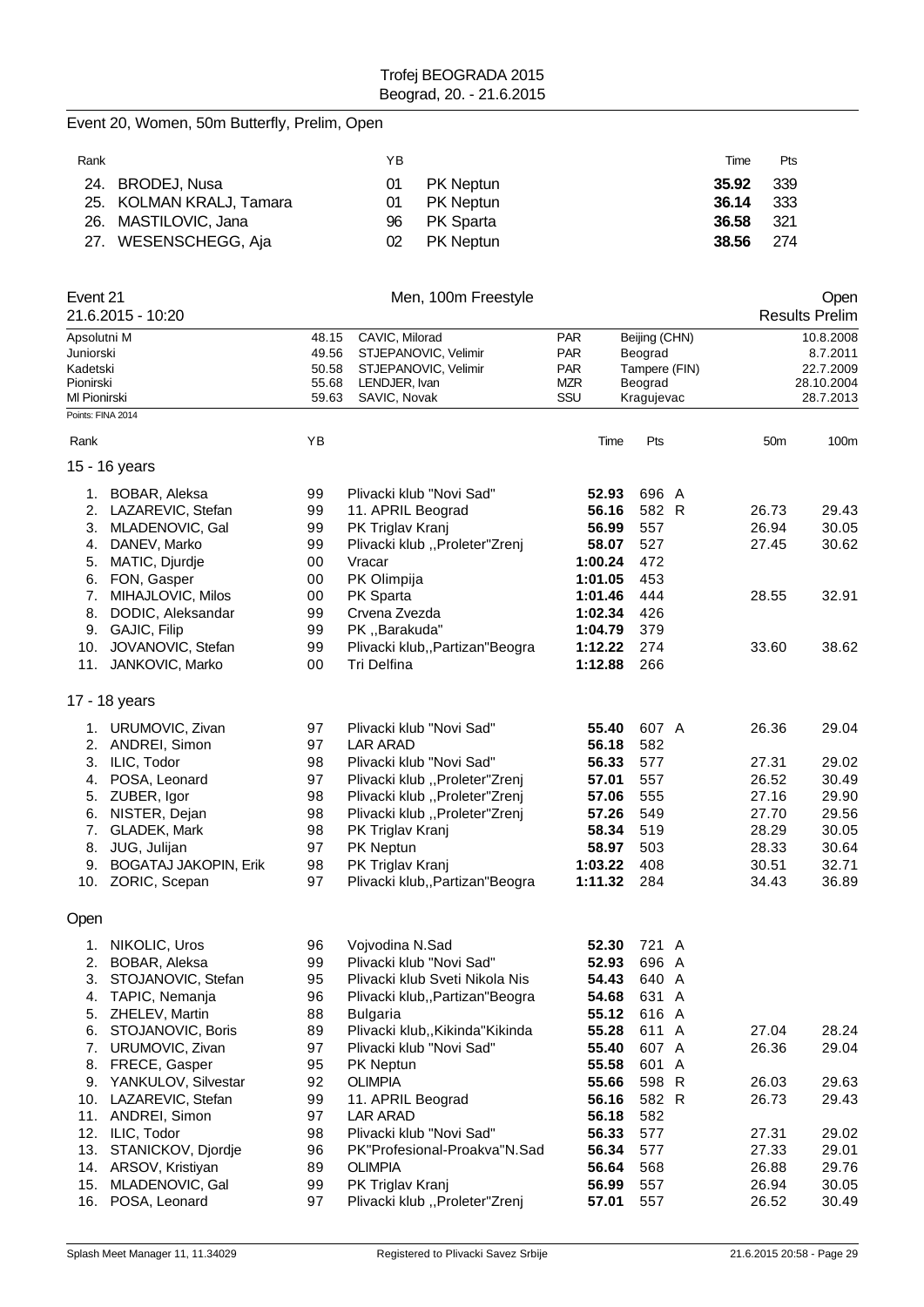# Event 21, Men, 100m Freestyle, Prelim, Open

|                              | ΥB |                                  | Time    | Pts | 50 <sub>m</sub> | 100m  |
|------------------------------|----|----------------------------------|---------|-----|-----------------|-------|
| ZUBER, Igor                  | 98 | Plivacki klub "Proleter"Zrenj    | 57.06   | 555 | 27.16           | 29.90 |
| NISTER, Dejan                | 98 | Plivacki klub "Proleter"Zrenj    | 57.26   | 549 | 27.70           | 29.56 |
| DANEV, Marko                 | 99 | Plivacki klub "Proleter"Zrenj    | 58.07   | 527 | 27.45           | 30.62 |
| CUDEN, Anze                  | 91 | PK Triglav Kranj                 | 58.29   | 521 | 28.38           | 29.91 |
| <b>GLADEK, Mark</b>          | 98 | PK Triglav Kranj                 | 58.34   | 519 | 28.29           | 30.05 |
| JUG, Julijan                 | 97 | PK Neptun                        | 58.97   | 503 | 28.33           | 30.64 |
| MATIC, Djurdje               | 00 | Vracar                           | 1:00.24 | 472 |                 |       |
| PETKOVIC, Andrija            | 01 | Plivacki klub Sveti Nikola Nis   | 1:00.37 | 469 | 29.61           | 30.76 |
| SRECKOVIC, Petar             | 96 | PK "BPK" Bgd                     | 1:00.80 | 459 | 28.92           | 31.88 |
| FON, Gasper                  | 00 | PK Olimpija                      | 1:01.05 | 453 |                 |       |
| ZEMUNOVIC, Igor Genki        | 01 | Vracar                           | 1:01.32 | 447 | 28.78           | 32.54 |
| MIHAJLOVIC, Milos            | 00 | PK Sparta                        | 1:01.46 | 444 | 28.55           | 32.91 |
| DODIC, Aleksandar            | 99 | Crvena Zvezda                    | 1:02.34 | 426 |                 |       |
| <b>BRADTMILLER, Carlton</b>  | 89 | PK Triglav Kranj                 | 1:02.61 | 420 |                 |       |
| <b>BOGATAJ JAKOPIN, Erik</b> | 98 | PK Triglav Kranj                 | 1:03.22 | 408 | 30.51           | 32.71 |
| GAJIC, Filip                 | 99 | PK Barakuda"                     | 1:04.79 | 379 |                 |       |
| MARTINOVIC, Ivan             | 01 | Vracar                           | 1:05.06 | 374 |                 |       |
| FILIPOVIC, Lazar             | 90 | <b>IND</b>                       | 1:05.22 | 372 |                 |       |
| SVILAR, Milos                | 01 | Vracar                           | 1:06.99 | 343 | 32.36           | 34.63 |
| ZORIC, Scepan                | 97 | Plivacki klub,, Partizan "Beogra | 1:11.32 | 284 | 34.43           | 36.89 |
| JOVANOVIC, Stefan            | 99 | Plivacki klub,, Partizan" Beogra | 1:12.22 | 274 | 33.60           | 38.62 |
| JANKOVIC, Marko              | 00 | Tri Delfina                      | 1:12.88 | 266 |                 |       |
| 21.<br>38.                   |    |                                  |         |     |                 |       |

| Event 22                                  |                         |         | Women, 100m Freestyle            |            |            |                 | Open                  |
|-------------------------------------------|-------------------------|---------|----------------------------------|------------|------------|-----------------|-----------------------|
|                                           | 21.6.2015 - 10:30       |         |                                  |            |            |                 | <b>Results Prelim</b> |
| Apsolutni Z                               |                         | 54.73   | NAJDANOVSKI, Miroslava           | <b>PRO</b> | Beograd    |                 | 10.7.2009             |
|                                           | Devojke do 16 godina    | 57.42   | PETROVIC, Andjelka               | VAL        | Beograd    |                 | 1.8.2008              |
|                                           | Devojke do 14 godina    | 59.07   | CREVAR, Anja                     | DP         | Beograd    |                 | 5.4.2014              |
|                                           | Devojke do 12 godina    | 1:03.09 | CREVAR, Anja                     | <b>DP</b>  | Krusevac   |                 | 22.7.2012             |
| Devojke do 10 godina<br>Points: FINA 2014 |                         | 1:08.62 | MARKOVIC, Jana                   | <b>CP</b>  | <b>Nis</b> |                 | 20.12.2014            |
|                                           |                         |         |                                  |            |            |                 |                       |
| Rank                                      |                         | ΥB      |                                  | Time       | Pts        | 50 <sub>m</sub> | 100m                  |
|                                           | 13 - 14 years           |         |                                  |            |            |                 |                       |
|                                           | 1. CELIK, Tina          | 01      | PK Triglav Kranj                 | 1:01.60    | 603 A      |                 |                       |
| 2.                                        | CULIBRK, Tara           | 01      | 11. APRIL Beograd                | 1:04.29    | 531        | 30.09           | 34.20                 |
| 3.                                        | ANTUNOVIC, Andjela      | 02      | Montenegro                       | 1:05.47    | 503        | 32.33           | 33.14                 |
| 4.                                        | KUKOLJ, Tamara          | 01      | Plivacki klub,, Partizan" Beogra | 1:06.13    | 488        | 32.26           | 33.87                 |
| 5.                                        | PODPECAN, Saska         | 02      | <b>PK Neptun</b>                 | 1:06.86    | 472        | 34.15           | 32.71                 |
| 6.                                        | WESENSCHEGG, Aja        | 02      | <b>PK Neptun</b>                 | 1:11.12    | 392        |                 |                       |
| 7.                                        | MACURA, Ana             | 02      | Crvena Zvezda                    | 1:13.59    | 354        | 34.21           | 39.38                 |
| 8.                                        | RABIC, Rafaela          | 01      | PK Triglav Kranj                 | 1:16.52    | 315        | 36.47           | 40.05                 |
| 9.                                        | MILOSEVIC R, Teodora    | 02      | Tri Delfina                      | 1:20.39    | 271        | 37.95           | 42.44                 |
|                                           | 15 - 16 years           |         |                                  |            |            |                 |                       |
| 1.                                        | MATKOVIC, Manuela Maksi | 00      | PK Olimpija                      | 1:02.64    | 574 A      |                 |                       |
| 2.                                        | SILAR, Masa             | 99      | PK Olimpija                      | 1:03.92    | 540 R      |                 |                       |
| 3.                                        | PRASKALO, Natasa        | 99      | Plivacki klub "Dinamo" Pancevo   | 1:04.00    | 538 R      |                 |                       |
| 4.                                        | KOVACS, Kriszta Nora    | 00      | <b>LAR ARAD</b>                  | 1:04.39    | 528        | 31.40           | 32.99                 |
| 5.                                        | STIRN, Zana             | 99      | PK Triglav Kranj                 | 1:04.87    | 517        | 30.78           | 34.09                 |
| 6.                                        | STOINOVA, Yana          | 99      | <b>OLIMPIA</b>                   | 1:05.11    | 511        | 31.13           | 33.98                 |
| 7.                                        | PETRIC, Katja           | 99      | <b>PK Neptun</b>                 | 1:05.80    | 495        | 31.49           | 34.31                 |
| 8.                                        | ZEYNEP, Calik           | 00      | <b>IND</b>                       | 1:06.49    | 480        | 32.39           | 34.10                 |
| 9.                                        | HADZI-NIKOLIC, Masa     | 99      | Crvena Zvezda                    | 1:06.75    | 474        | 31.84           | 34.91                 |
| 10.                                       | LAZIC, Marija           | 00      | PK "BPK" Bgd                     | 1:08.12    | 446        |                 |                       |
| 11.                                       | STOLIC, Milica          | 99      | "Feniks", Sombor                 | 1:11.19    | 391        |                 |                       |
| 12.                                       | RISTIVOJEVIC, Andjela   | 99      | Plivacki klub,, Partizan" Beogra | 1:13.16    | 360        |                 |                       |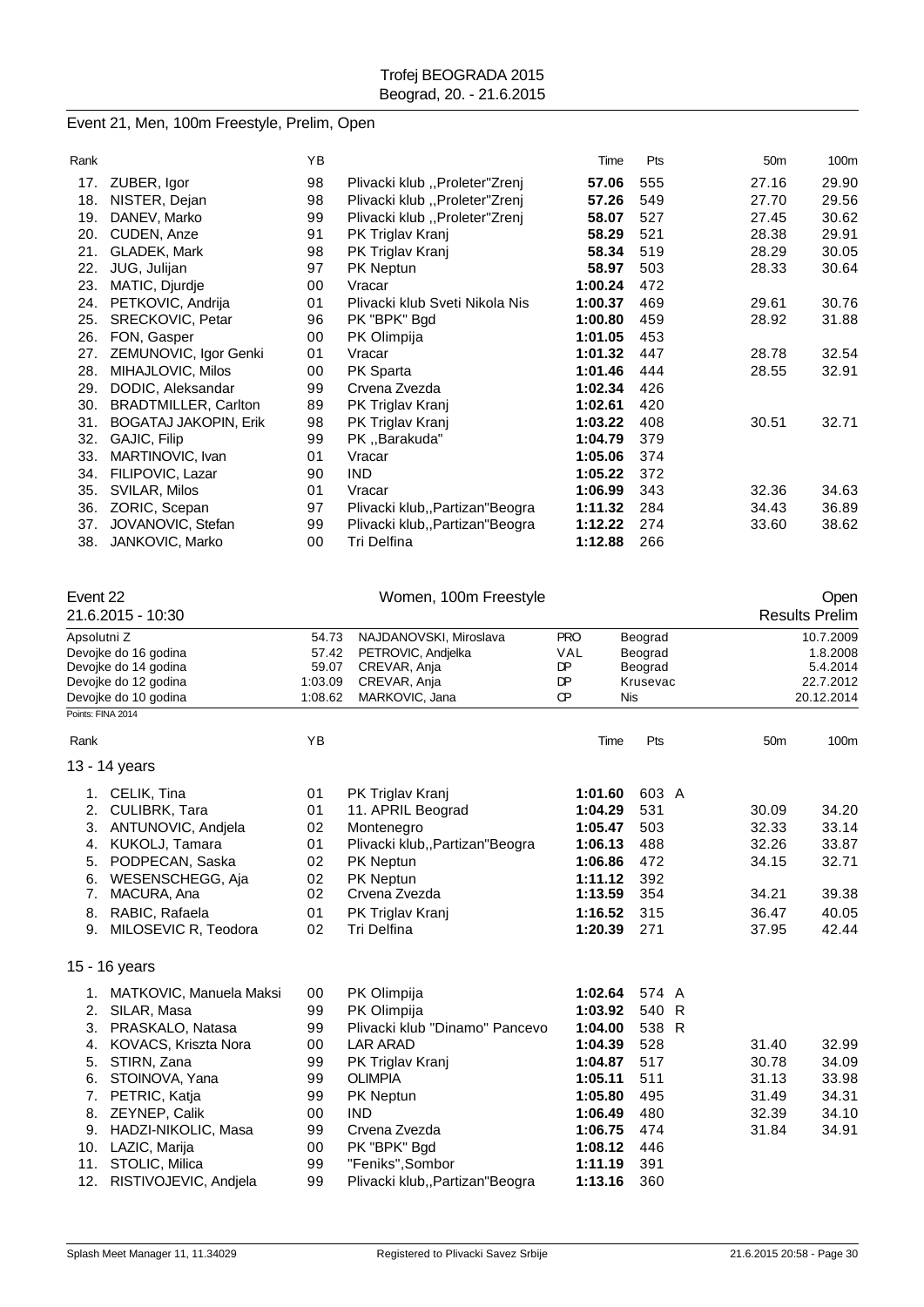# Event 22, Women, 100m Freestyle, Prelim

Open

|     | OIKONOMOU, Iliana-Harikleia 98 |    | <b>lonikos</b>                   | 59.38   | 674 A |       |       |
|-----|--------------------------------|----|----------------------------------|---------|-------|-------|-------|
| 2.  | BEZAN, Ursa                    | 94 | PK Triglav Kranj                 | 1:00.15 | 648 A | 29.13 | 31.02 |
| 3.  | HAJDINJAK, Katja               | 93 | <b>PK Olimpija</b>               | 1:00.28 | 644 A |       |       |
| 4.  | VASIC, Andiela                 | 97 | Plivacki klub,, Partizan "Beogra | 1:00.39 | 641 A |       |       |
| 5.  | MILOSEVIC, Vanja               | 98 | Plivacki klub,, Partizan" Beogra | 1:00.42 | 640 A | 29.67 | 30.75 |
| 6.  | MARIN, Natalija                | 98 | Plivacki klub,, Partizan "Beogra | 1:01.48 | 607 A |       |       |
|     | 7. CELIK, Tina                 | 01 | PK Triglav Kranj                 | 1:01.60 | 603 A |       |       |
| 8.  | MATKOVIC, Manuela Maksi        | 00 | PK Olimpija                      | 1:02.64 | 574 A |       |       |
| 9.  | SILAR, Masa                    | 99 | PK Olimpija                      | 1:03.92 | 540 R |       |       |
|     | 10. PRASKALO, Natasa           | 99 | Plivacki klub "Dinamo" Pancevo   | 1:04.00 | 538 R |       |       |
| 11. | <b>CULIBRK, Tara</b>           | 01 | 11. APRIL Beograd                | 1:04.29 | 531   | 30.09 | 34.20 |
| 12. | KOVACS, Kriszta Nora           | 00 | <b>LAR ARAD</b>                  | 1:04.39 | 528   | 31.40 | 32.99 |
| 13. | STIRN, Zana                    | 99 | PK Triglav Kranj                 | 1:04.87 | 517   | 30.78 | 34.09 |
| 14. | NIKOLOVA, Kristina             | 98 | <b>OLIMPIA</b>                   | 1:04.88 | 516   | 30.82 | 34.06 |
| 15. | STOINOVA, Yana                 | 99 | <b>OLIMPIA</b>                   | 1:05.11 | 511   | 31.13 | 33.98 |
| 16. | ANTUNOVIC, Andjela             | 02 | Montenegro                       | 1:05.47 | 503   | 32.33 | 33.14 |
| 17. | JELESIJEVIC, Spela             | 98 | PK Olimpija                      | 1:05.48 | 502   |       |       |
|     | 18. PETRIC, Katja              | 99 | PK Neptun                        | 1:05.80 | 495   | 31.49 | 34.31 |
| 19. | CAMPA, Meta                    | 98 | PK Triglav Kranj                 | 1:05.89 | 493   | 31.58 | 34.31 |
|     | 20. KUKOLJ, Tamara             | 01 | Plivacki klub,, Partizan" Beogra | 1:06.13 | 488   | 32.26 | 33.87 |
| 21. | ZEYNEP, Calik                  | 00 | <b>IND</b>                       | 1:06.49 | 480   | 32.39 | 34.10 |
| 22. | HADZI-NIKOLIC, Masa            | 99 | Crvena Zvezda                    | 1:06.75 | 474   | 31.84 | 34.91 |
| 23. | PODPECAN, Saska                | 02 | PK Neptun                        | 1:06.86 | 472   | 34.15 | 32.71 |
| 24. | KAPUNAC, Milica                | 98 | Plivacki klub,, Partizan" Beogra | 1:07.01 | 469   | 31.91 | 35.10 |
| 25. | LAZIC, Marija                  | 00 | PK "BPK" Bad                     | 1:08.12 | 446   |       |       |
| 26. | WESENSCHEGG, Aja               | 02 | PK Neptun                        | 1:11.12 | 392   |       |       |
| 27. | STOLIC, Milica                 | 99 | "Feniks", Sombor                 | 1:11.19 | 391   |       |       |
| 28. | RISTIVOJEVIC, Andiela          | 99 | Plivacki klub., Partizan "Beogra | 1:13.16 | 360   |       |       |
| 29. | MACURA, Ana                    | 02 | Crvena Zvezda                    | 1:13.59 | 354   | 34.21 | 39.38 |
|     | 30. RABIC, Rafaela             | 01 | PK Triglav Kranj                 | 1:16.52 | 315   | 36.47 | 40.05 |
|     | 31. MILOSEVIC R, Teodora       | 02 | <b>Tri Delfina</b>               | 1:20.39 | 271   | 37.95 | 42.44 |

| Event 23 |  |
|----------|--|
|----------|--|

| Men, 100m Breaststroke | Open |
|------------------------|------|

|              | 21.6.2015 - 10:40 |         |                               |            |            |                 |                 | <b>Results Prelim</b> |
|--------------|-------------------|---------|-------------------------------|------------|------------|-----------------|-----------------|-----------------------|
| Apsolutni M  |                   | 59.79   | SILADJI, Caba                 | <b>TAM</b> |            | Ajndhoven (NED) |                 | 4.4.2015              |
| Juniorski    |                   | 1:01.91 | SILJADJI, Caba                | <b>NS</b>  | Beograd    |                 |                 | 1.8.2008              |
| Kadetski     |                   | 1:04.50 | TRAJKOVIC, Nikola             | <b>PRO</b> | Obrenovac  |                 |                 | 3.12.2009             |
| Pionirski    |                   | 1:09.32 | MARKOVIC, Mateja              | CZ         | Kragujevac |                 | 27.7.2013       |                       |
| MI Pionirski |                   | 1:15.12 | DJOKOVIC, Uros                | 11A        | Kragujevac |                 | 28.7.2013       |                       |
|              | Points: FINA 2014 |         |                               |            |            |                 |                 |                       |
| Rank         |                   | ΥB      |                               | Time       | Pts        |                 | 50 <sub>m</sub> | 100m                  |
|              | 15 - 16 years     |         |                               |            |            |                 |                 |                       |
| 1.           | MARKOVIC, Mateja  | 99      | Crvena Zvezda                 | 1:08.05    | 634 A      |                 |                 |                       |
| 2.           | TERZAN, Filip     | 99      | Crvena Zvezda                 | 1:13.99    | 493 A      |                 | 34.49           | 39.50                 |
| 3.           | BABIC, M.Dusan    | 00      | Vracar                        | 1:15.16    | 470 R      |                 | 34.38           | 40.78                 |
| 4.           | KUNST, Tim        | 00      | PK Neptun                     | 1:26.02    | 313        |                 | 40.15           | 45.87                 |
| 5.           | JANKOVIC, Marko   | 00      | Tri Delfina                   | 1:36.32    | 223        |                 | 44.38           | 51.94                 |
|              | 17 - 18 years     |         |                               |            |            |                 |                 |                       |
| 1.           | LAKATOS, Kristian | 97      | Plivacki klub "Novi Sad"      | 1:06.25    | 687 A      |                 |                 |                       |
| 2.           | GEROV, Ivan       | 97      | <b>Bulgaria</b>               | 1:07.97    | 636 A      |                 |                 |                       |
| 3.           | CIKOS, Rafael     | 98      | Plivacki klub "Proleter"Zrenj | 1:09.39    | 597 A      |                 |                 |                       |
| 4.           | MITROVIC, Kosta   | 98      | 11. APRIL Beograd             | 1:10.40    | 572 A      |                 |                 |                       |
| 5.           | BOJICIC, Jovan    | 97      | 11. APRIL Beograd             | 1:14.50    | 483 R      |                 | 34.40           | 40.10                 |
| 6.           | BULOV, Dejan      | 98      | Plivacki klub "Proleter"Zrenj | 1:15.88    | 457        |                 | 34.65           | 41.23                 |
| 7.           | ANDREI, Simon     | 97      | <b>LAR ARAD</b>               | 1:15.95    | 456        |                 |                 |                       |
| 8.           | PERISIC, Uros     | 98      | PK "BPK" Bgd                  | 1:20.97    | 376        |                 | 37.31           | 43.66                 |
|              |                   |         |                               |            |            |                 |                 |                       |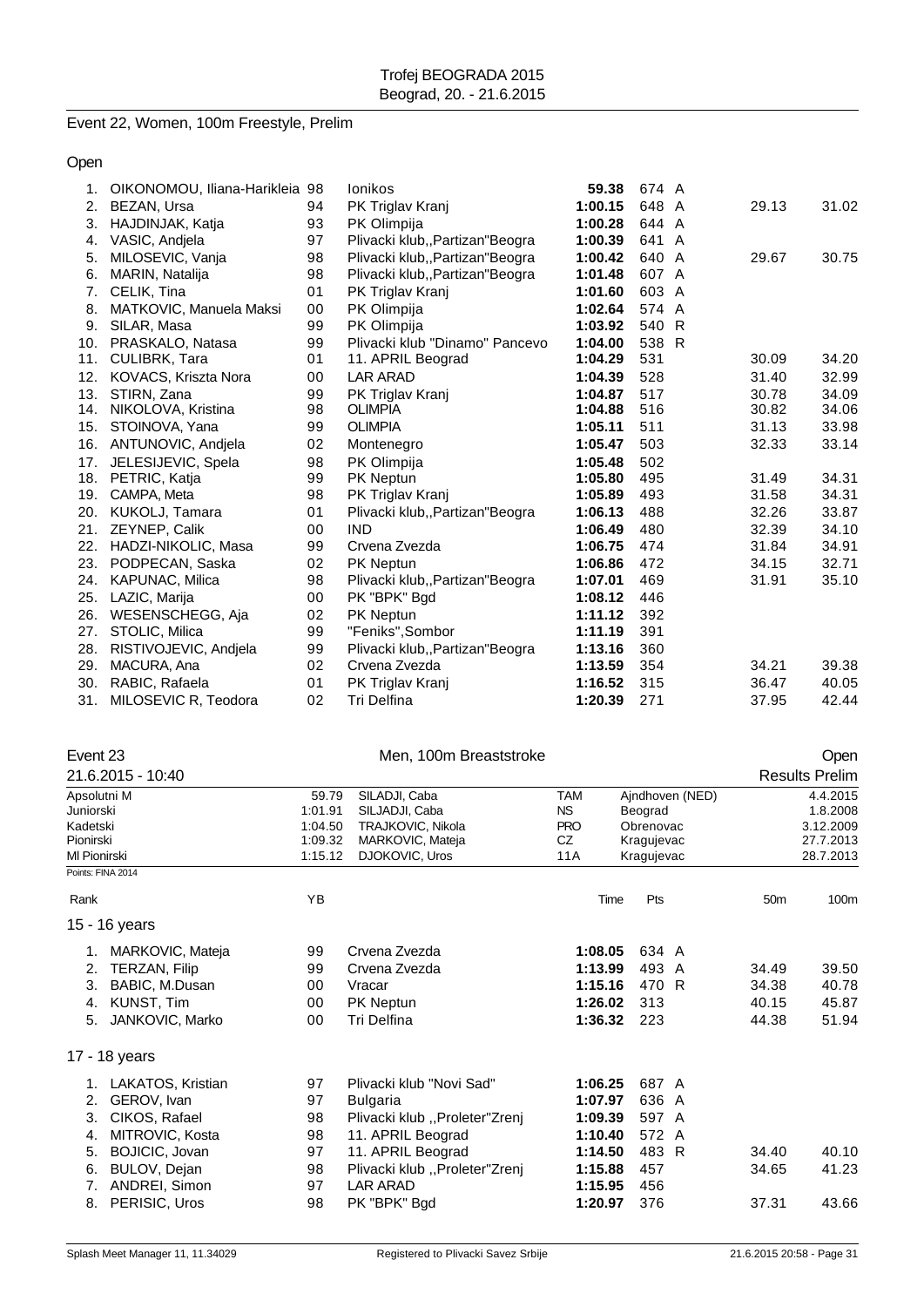# Event 23, Boys, 100m Breaststroke, Prelim, 17 - 18 years

| Rank                                                                                  |                                                                                                                                                                                                                                        | ΥB                                                                               |                                                                                                                                                                                                                                                                                                           | Time                                                                                                                                                   | Pts                                                                                                                   | 50 <sub>m</sub>                                    | 100m                                               |
|---------------------------------------------------------------------------------------|----------------------------------------------------------------------------------------------------------------------------------------------------------------------------------------------------------------------------------------|----------------------------------------------------------------------------------|-----------------------------------------------------------------------------------------------------------------------------------------------------------------------------------------------------------------------------------------------------------------------------------------------------------|--------------------------------------------------------------------------------------------------------------------------------------------------------|-----------------------------------------------------------------------------------------------------------------------|----------------------------------------------------|----------------------------------------------------|
| 9.                                                                                    | DJORDJEVIC, Matija                                                                                                                                                                                                                     | 98                                                                               | PK "BPK" Bgd                                                                                                                                                                                                                                                                                              | 1:33.84                                                                                                                                                | 241                                                                                                                   | 42.25                                              | 51.59                                              |
| Open                                                                                  |                                                                                                                                                                                                                                        |                                                                                  |                                                                                                                                                                                                                                                                                                           |                                                                                                                                                        |                                                                                                                       |                                                    |                                                    |
| 1.<br>2.<br>3.<br>4.<br>5.<br>6.<br>7.<br>8.<br>9.<br>10.<br>11.<br>12.<br>13.<br>14. | LAKATOS, Kristian<br>TRAJKOVIC, Nikola<br>GEROV, Ivan<br>MARKOVIC, Mateja<br>CIKOS, Rafael<br>MITROVIC, Kosta<br>MILOSEVIC, Vuk<br>TERZAN, Filip<br>BOJICIC, Jovan<br>BABIC, M.Dusan<br>BULOV, Dejan<br>ANDREI, Simon<br>PERISIC, Uros | 97<br>94<br>97<br>99<br>98<br>98<br>87<br>99<br>97<br>00<br>98<br>97<br>98<br>00 | Plivacki klub "Novi Sad"<br>Plivacki klub "Proleter"Zreni<br><b>Bulgaria</b><br>Crvena Zvezda<br>Plivacki klub "Proleter"Zrenj<br>11. APRIL Beograd<br>Plivacki klub Sveti Nikola Nis<br>Crvena Zvezda<br>11. APRIL Beograd<br>Vracar<br>Plivacki klub "Proleter"Zrenj<br><b>LAR ARAD</b><br>PK "BPK" Bgd | 1:06.25<br>1:07.01<br>1:07.97<br>1:08.05<br>1:09.39<br>1:10.40<br>1:12.67<br>1:13.99<br>1:14.50<br>1:15.16<br>1:15.88<br>1:15.95<br>1:20.97<br>1:26.02 | 687 A<br>663 A<br>636 A<br>634 A<br>597 A<br>572 A<br>520 A<br>493 A<br>483<br>R<br>470 R<br>457<br>456<br>376<br>313 | 34.49<br>34.40<br>34.38<br>34.65<br>37.31<br>40.15 | 39.50<br>40.10<br>40.78<br>41.23<br>43.66<br>45.87 |
| 15.<br>16.<br>17.                                                                     | KUNST, Tim<br>SVILAR, Milos<br>DJORDJEVIC, Matija<br>JANKOVIC, Marko                                                                                                                                                                   | 01<br>98<br>00                                                                   | <b>PK Neptun</b><br>Vracar<br>PK "BPK" Bgd<br>Tri Delfina                                                                                                                                                                                                                                                 | 1:26.11<br>1:33.84<br>1:36.32                                                                                                                          | 312<br>241<br>223                                                                                                     | 40.08<br>42.25<br>44.38                            | 46.03<br>51.59<br>51.94                            |

| 21.6.2015 - 10:50<br><b>Results Prelim</b><br>1:07.80<br>HIGL, Nadja<br><b>TAM</b><br>8.7.2009<br>Apsolutni Z<br>Beograd<br><b>DP</b><br>Devojke do 16 godina<br>1:12.47<br>CREVAR, Anja<br>Novi Sad<br>29.3.2015<br><b>NS</b><br>Devojke do 14 godina<br>1:12.53<br>MEDIC, Mila<br>Natanya (ISR)<br>28.6.2014<br>Devojke do 12 godina<br>MEDIC, Mila<br><b>NS</b><br><b>NIs</b><br>23.12.2012<br>1:16.04<br>1:26.42<br>MEDIC, Mila<br><b>NS</b><br>Novi Sad<br>Devojke do 10 godina<br>20.11.2010<br>Points: FINA 2014<br>YB<br>Pts<br>100m<br>Time<br>50 <sub>m</sub><br>Rank<br>13 - 14 years<br>1. SALMA, Doris<br>01<br>Plivacki klub "Proleter"Zrenj<br>1:20.16<br>517 A<br>MILOSEVIC, Teodora<br>02<br>1:22.13<br>480 R<br>2.<br>11. APRIL Beograd<br>3.<br>MARCUN, Manca<br>02<br>PK Triglav Kranj<br>1:23.82<br>452<br>37.10<br>46.72<br>47.64<br>PETAKOVIC, Mia<br>01<br>Vracar<br>1:29.24<br>374<br>41.60<br>4.<br><b>BRODEJ, Nusa</b><br>337<br>49.48<br>5.<br>01<br>PK Neptun<br>1:32.45<br>42.97<br>RABIC, Rafaela<br>50.63<br>01<br>PK Triglav Kranj<br>1:37.15<br>290<br>46.52<br>6.<br>MIJATOVIC, Nastasja<br>01<br>Tri Delfina<br>1:48.16<br>210<br>51.47<br>56.69<br>7.<br>15 - 16 years<br>542 A<br>00<br>Crvena Zvezda<br>1:18.89<br>JANJUSEVIC, Anja<br>1.<br>512 A<br>2.<br>PETROVIC, Irina<br>99<br>11. APRIL Beograd<br>1:20.41<br>38.52<br>41.89<br>497 R<br>3.<br>DAJKOVIC, Dajana<br>99<br>Montenegro<br>1:21.23<br>37.67<br>43.56<br>DASKALOVSKI, Katarina<br>00<br>PK "Barakuda"<br>1:34.33<br>317<br>43.04<br>51.29<br>4.<br>Tri Delfina<br>5. STOJANOVIC, Lana<br>00<br>1:59.39<br>156<br>1:04.53<br>54.86<br>90<br>PK Ljubljana<br>1:13.19<br>679 A<br>36.31<br>36.88<br>SMID, Tanja<br>1.<br>596 A<br>2.<br>SARAKATSANI, Aikaterini<br>77<br><b>lonikos</b><br>1:16.46<br>3.<br>FIRST, Hana<br>98<br>1:17.73<br>567 A<br>PK Neptun<br>KOZELJ, Teja<br>90<br>PK Triglav Kranj<br>1:17.82<br>565 A<br>35.62<br>42.20<br>4.<br>542 A<br>JANJUSEVIC, Anja<br>00<br>Crvena Zvezda<br>5.<br>1:18.89<br>01<br>Plivacki klub "Proleter"Zrenj<br>517 A<br>SALMA, Doris<br>1:20.16<br>6.<br>98<br>513 A<br>7.<br>MILAK, Lara<br>1:20.38<br>Montenegro<br>11. APRIL Beograd<br>512 A<br>PETROVIC, Irina<br>99<br>1:20.41<br>38.52<br>41.89<br>8.<br>497 R<br>DAJKOVIC, Dajana<br>99<br>1:21.23<br>37.67<br>43.56<br>9.<br>Montenegro | Event 24 |  | Women, 100m Breaststroke |  |  |  |  | Open |
|-------------------------------------------------------------------------------------------------------------------------------------------------------------------------------------------------------------------------------------------------------------------------------------------------------------------------------------------------------------------------------------------------------------------------------------------------------------------------------------------------------------------------------------------------------------------------------------------------------------------------------------------------------------------------------------------------------------------------------------------------------------------------------------------------------------------------------------------------------------------------------------------------------------------------------------------------------------------------------------------------------------------------------------------------------------------------------------------------------------------------------------------------------------------------------------------------------------------------------------------------------------------------------------------------------------------------------------------------------------------------------------------------------------------------------------------------------------------------------------------------------------------------------------------------------------------------------------------------------------------------------------------------------------------------------------------------------------------------------------------------------------------------------------------------------------------------------------------------------------------------------------------------------------------------------------------------------------------------------------------------------------------------------------------------------------------------------------------------------------------------------------------------------------------------------------------------------------------------------------------------------------------------------------------------------------------------------------------------------------|----------|--|--------------------------|--|--|--|--|------|
|                                                                                                                                                                                                                                                                                                                                                                                                                                                                                                                                                                                                                                                                                                                                                                                                                                                                                                                                                                                                                                                                                                                                                                                                                                                                                                                                                                                                                                                                                                                                                                                                                                                                                                                                                                                                                                                                                                                                                                                                                                                                                                                                                                                                                                                                                                                                                             |          |  |                          |  |  |  |  |      |
|                                                                                                                                                                                                                                                                                                                                                                                                                                                                                                                                                                                                                                                                                                                                                                                                                                                                                                                                                                                                                                                                                                                                                                                                                                                                                                                                                                                                                                                                                                                                                                                                                                                                                                                                                                                                                                                                                                                                                                                                                                                                                                                                                                                                                                                                                                                                                             |          |  |                          |  |  |  |  |      |
|                                                                                                                                                                                                                                                                                                                                                                                                                                                                                                                                                                                                                                                                                                                                                                                                                                                                                                                                                                                                                                                                                                                                                                                                                                                                                                                                                                                                                                                                                                                                                                                                                                                                                                                                                                                                                                                                                                                                                                                                                                                                                                                                                                                                                                                                                                                                                             |          |  |                          |  |  |  |  |      |
|                                                                                                                                                                                                                                                                                                                                                                                                                                                                                                                                                                                                                                                                                                                                                                                                                                                                                                                                                                                                                                                                                                                                                                                                                                                                                                                                                                                                                                                                                                                                                                                                                                                                                                                                                                                                                                                                                                                                                                                                                                                                                                                                                                                                                                                                                                                                                             |          |  |                          |  |  |  |  |      |
|                                                                                                                                                                                                                                                                                                                                                                                                                                                                                                                                                                                                                                                                                                                                                                                                                                                                                                                                                                                                                                                                                                                                                                                                                                                                                                                                                                                                                                                                                                                                                                                                                                                                                                                                                                                                                                                                                                                                                                                                                                                                                                                                                                                                                                                                                                                                                             |          |  |                          |  |  |  |  |      |
|                                                                                                                                                                                                                                                                                                                                                                                                                                                                                                                                                                                                                                                                                                                                                                                                                                                                                                                                                                                                                                                                                                                                                                                                                                                                                                                                                                                                                                                                                                                                                                                                                                                                                                                                                                                                                                                                                                                                                                                                                                                                                                                                                                                                                                                                                                                                                             |          |  |                          |  |  |  |  |      |
|                                                                                                                                                                                                                                                                                                                                                                                                                                                                                                                                                                                                                                                                                                                                                                                                                                                                                                                                                                                                                                                                                                                                                                                                                                                                                                                                                                                                                                                                                                                                                                                                                                                                                                                                                                                                                                                                                                                                                                                                                                                                                                                                                                                                                                                                                                                                                             |          |  |                          |  |  |  |  |      |
|                                                                                                                                                                                                                                                                                                                                                                                                                                                                                                                                                                                                                                                                                                                                                                                                                                                                                                                                                                                                                                                                                                                                                                                                                                                                                                                                                                                                                                                                                                                                                                                                                                                                                                                                                                                                                                                                                                                                                                                                                                                                                                                                                                                                                                                                                                                                                             |          |  |                          |  |  |  |  |      |
|                                                                                                                                                                                                                                                                                                                                                                                                                                                                                                                                                                                                                                                                                                                                                                                                                                                                                                                                                                                                                                                                                                                                                                                                                                                                                                                                                                                                                                                                                                                                                                                                                                                                                                                                                                                                                                                                                                                                                                                                                                                                                                                                                                                                                                                                                                                                                             |          |  |                          |  |  |  |  |      |
|                                                                                                                                                                                                                                                                                                                                                                                                                                                                                                                                                                                                                                                                                                                                                                                                                                                                                                                                                                                                                                                                                                                                                                                                                                                                                                                                                                                                                                                                                                                                                                                                                                                                                                                                                                                                                                                                                                                                                                                                                                                                                                                                                                                                                                                                                                                                                             |          |  |                          |  |  |  |  |      |
|                                                                                                                                                                                                                                                                                                                                                                                                                                                                                                                                                                                                                                                                                                                                                                                                                                                                                                                                                                                                                                                                                                                                                                                                                                                                                                                                                                                                                                                                                                                                                                                                                                                                                                                                                                                                                                                                                                                                                                                                                                                                                                                                                                                                                                                                                                                                                             |          |  |                          |  |  |  |  |      |
|                                                                                                                                                                                                                                                                                                                                                                                                                                                                                                                                                                                                                                                                                                                                                                                                                                                                                                                                                                                                                                                                                                                                                                                                                                                                                                                                                                                                                                                                                                                                                                                                                                                                                                                                                                                                                                                                                                                                                                                                                                                                                                                                                                                                                                                                                                                                                             |          |  |                          |  |  |  |  |      |
|                                                                                                                                                                                                                                                                                                                                                                                                                                                                                                                                                                                                                                                                                                                                                                                                                                                                                                                                                                                                                                                                                                                                                                                                                                                                                                                                                                                                                                                                                                                                                                                                                                                                                                                                                                                                                                                                                                                                                                                                                                                                                                                                                                                                                                                                                                                                                             |          |  |                          |  |  |  |  |      |
|                                                                                                                                                                                                                                                                                                                                                                                                                                                                                                                                                                                                                                                                                                                                                                                                                                                                                                                                                                                                                                                                                                                                                                                                                                                                                                                                                                                                                                                                                                                                                                                                                                                                                                                                                                                                                                                                                                                                                                                                                                                                                                                                                                                                                                                                                                                                                             |          |  |                          |  |  |  |  |      |
|                                                                                                                                                                                                                                                                                                                                                                                                                                                                                                                                                                                                                                                                                                                                                                                                                                                                                                                                                                                                                                                                                                                                                                                                                                                                                                                                                                                                                                                                                                                                                                                                                                                                                                                                                                                                                                                                                                                                                                                                                                                                                                                                                                                                                                                                                                                                                             |          |  |                          |  |  |  |  |      |
|                                                                                                                                                                                                                                                                                                                                                                                                                                                                                                                                                                                                                                                                                                                                                                                                                                                                                                                                                                                                                                                                                                                                                                                                                                                                                                                                                                                                                                                                                                                                                                                                                                                                                                                                                                                                                                                                                                                                                                                                                                                                                                                                                                                                                                                                                                                                                             |          |  |                          |  |  |  |  |      |
|                                                                                                                                                                                                                                                                                                                                                                                                                                                                                                                                                                                                                                                                                                                                                                                                                                                                                                                                                                                                                                                                                                                                                                                                                                                                                                                                                                                                                                                                                                                                                                                                                                                                                                                                                                                                                                                                                                                                                                                                                                                                                                                                                                                                                                                                                                                                                             |          |  |                          |  |  |  |  |      |
|                                                                                                                                                                                                                                                                                                                                                                                                                                                                                                                                                                                                                                                                                                                                                                                                                                                                                                                                                                                                                                                                                                                                                                                                                                                                                                                                                                                                                                                                                                                                                                                                                                                                                                                                                                                                                                                                                                                                                                                                                                                                                                                                                                                                                                                                                                                                                             |          |  |                          |  |  |  |  |      |
|                                                                                                                                                                                                                                                                                                                                                                                                                                                                                                                                                                                                                                                                                                                                                                                                                                                                                                                                                                                                                                                                                                                                                                                                                                                                                                                                                                                                                                                                                                                                                                                                                                                                                                                                                                                                                                                                                                                                                                                                                                                                                                                                                                                                                                                                                                                                                             |          |  |                          |  |  |  |  |      |
|                                                                                                                                                                                                                                                                                                                                                                                                                                                                                                                                                                                                                                                                                                                                                                                                                                                                                                                                                                                                                                                                                                                                                                                                                                                                                                                                                                                                                                                                                                                                                                                                                                                                                                                                                                                                                                                                                                                                                                                                                                                                                                                                                                                                                                                                                                                                                             |          |  |                          |  |  |  |  |      |
|                                                                                                                                                                                                                                                                                                                                                                                                                                                                                                                                                                                                                                                                                                                                                                                                                                                                                                                                                                                                                                                                                                                                                                                                                                                                                                                                                                                                                                                                                                                                                                                                                                                                                                                                                                                                                                                                                                                                                                                                                                                                                                                                                                                                                                                                                                                                                             |          |  |                          |  |  |  |  |      |
|                                                                                                                                                                                                                                                                                                                                                                                                                                                                                                                                                                                                                                                                                                                                                                                                                                                                                                                                                                                                                                                                                                                                                                                                                                                                                                                                                                                                                                                                                                                                                                                                                                                                                                                                                                                                                                                                                                                                                                                                                                                                                                                                                                                                                                                                                                                                                             |          |  |                          |  |  |  |  |      |
|                                                                                                                                                                                                                                                                                                                                                                                                                                                                                                                                                                                                                                                                                                                                                                                                                                                                                                                                                                                                                                                                                                                                                                                                                                                                                                                                                                                                                                                                                                                                                                                                                                                                                                                                                                                                                                                                                                                                                                                                                                                                                                                                                                                                                                                                                                                                                             | Open     |  |                          |  |  |  |  |      |
|                                                                                                                                                                                                                                                                                                                                                                                                                                                                                                                                                                                                                                                                                                                                                                                                                                                                                                                                                                                                                                                                                                                                                                                                                                                                                                                                                                                                                                                                                                                                                                                                                                                                                                                                                                                                                                                                                                                                                                                                                                                                                                                                                                                                                                                                                                                                                             |          |  |                          |  |  |  |  |      |
|                                                                                                                                                                                                                                                                                                                                                                                                                                                                                                                                                                                                                                                                                                                                                                                                                                                                                                                                                                                                                                                                                                                                                                                                                                                                                                                                                                                                                                                                                                                                                                                                                                                                                                                                                                                                                                                                                                                                                                                                                                                                                                                                                                                                                                                                                                                                                             |          |  |                          |  |  |  |  |      |
|                                                                                                                                                                                                                                                                                                                                                                                                                                                                                                                                                                                                                                                                                                                                                                                                                                                                                                                                                                                                                                                                                                                                                                                                                                                                                                                                                                                                                                                                                                                                                                                                                                                                                                                                                                                                                                                                                                                                                                                                                                                                                                                                                                                                                                                                                                                                                             |          |  |                          |  |  |  |  |      |
|                                                                                                                                                                                                                                                                                                                                                                                                                                                                                                                                                                                                                                                                                                                                                                                                                                                                                                                                                                                                                                                                                                                                                                                                                                                                                                                                                                                                                                                                                                                                                                                                                                                                                                                                                                                                                                                                                                                                                                                                                                                                                                                                                                                                                                                                                                                                                             |          |  |                          |  |  |  |  |      |
|                                                                                                                                                                                                                                                                                                                                                                                                                                                                                                                                                                                                                                                                                                                                                                                                                                                                                                                                                                                                                                                                                                                                                                                                                                                                                                                                                                                                                                                                                                                                                                                                                                                                                                                                                                                                                                                                                                                                                                                                                                                                                                                                                                                                                                                                                                                                                             |          |  |                          |  |  |  |  |      |
|                                                                                                                                                                                                                                                                                                                                                                                                                                                                                                                                                                                                                                                                                                                                                                                                                                                                                                                                                                                                                                                                                                                                                                                                                                                                                                                                                                                                                                                                                                                                                                                                                                                                                                                                                                                                                                                                                                                                                                                                                                                                                                                                                                                                                                                                                                                                                             |          |  |                          |  |  |  |  |      |
|                                                                                                                                                                                                                                                                                                                                                                                                                                                                                                                                                                                                                                                                                                                                                                                                                                                                                                                                                                                                                                                                                                                                                                                                                                                                                                                                                                                                                                                                                                                                                                                                                                                                                                                                                                                                                                                                                                                                                                                                                                                                                                                                                                                                                                                                                                                                                             |          |  |                          |  |  |  |  |      |
|                                                                                                                                                                                                                                                                                                                                                                                                                                                                                                                                                                                                                                                                                                                                                                                                                                                                                                                                                                                                                                                                                                                                                                                                                                                                                                                                                                                                                                                                                                                                                                                                                                                                                                                                                                                                                                                                                                                                                                                                                                                                                                                                                                                                                                                                                                                                                             |          |  |                          |  |  |  |  |      |
|                                                                                                                                                                                                                                                                                                                                                                                                                                                                                                                                                                                                                                                                                                                                                                                                                                                                                                                                                                                                                                                                                                                                                                                                                                                                                                                                                                                                                                                                                                                                                                                                                                                                                                                                                                                                                                                                                                                                                                                                                                                                                                                                                                                                                                                                                                                                                             |          |  |                          |  |  |  |  |      |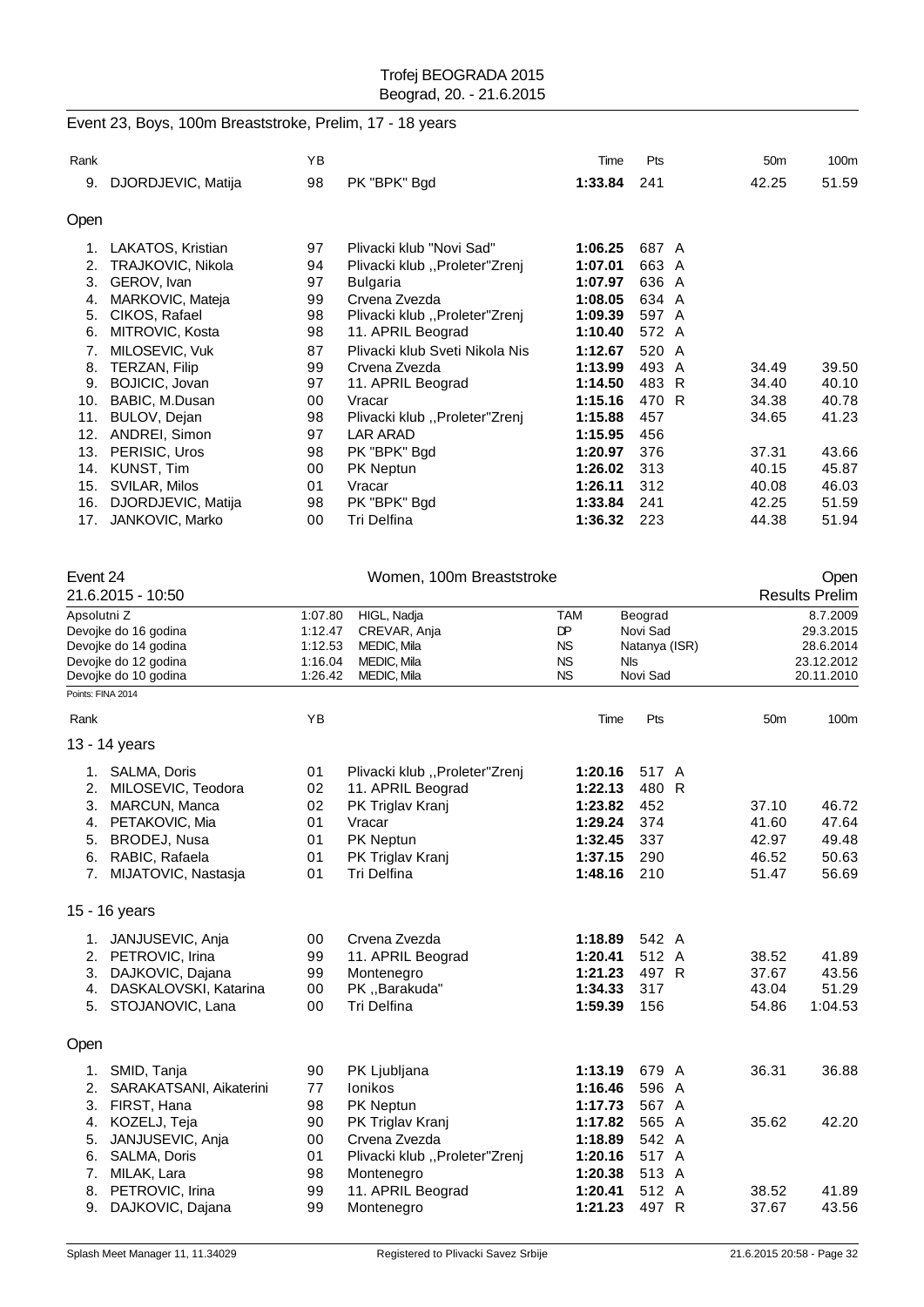# Event 24, Women, 100m Breaststroke, Prelim, Open

| Rank |                       | ΥB |                   | Time    | <b>Pts</b> | 50 <sub>m</sub> | 100m    |
|------|-----------------------|----|-------------------|---------|------------|-----------------|---------|
| 10.  | MILOSEVIC, Teodora    | 02 | 11. APRIL Beograd | 1:22.13 | 480 R      |                 |         |
| 11.  | PAVLIC, Anamari       | 97 | PK Triglav Kranj  | 1:23.80 | 452        | 40.28           | 43.52   |
| 12.  | MARCUN, Manca         | 02 | PK Triglav Kranj  | 1:23.82 | 452        | 37.10           | 46.72   |
|      | 13. PALAZOVA, Simona  | 97 | <b>OLIMPIA</b>    | 1:24.88 | 435        | 38.31           | 46.57   |
|      | 14. PETAKOVIC, Mia    | 01 | Vracar            | 1:29.24 | 374        | 41.60           | 47.64   |
| 15.  | BRODEJ, Nusa          | 01 | <b>PK Neptun</b>  | 1:32.45 | -337       | 42.97           | 49.48   |
| 16.  | MASTILOVIC, Jana      | 96 | <b>PK Sparta</b>  | 1:32.86 | 332        |                 |         |
| 17.  | DASKALOVSKI, Katarina | 00 | PK Barakuda"      | 1:34.33 | 317        | 43.04           | 51.29   |
| 18.  | RABIC, Rafaela        | 01 | PK Triglav Kranj  | 1:37.15 | 290        | 46.52           | 50.63   |
| 19.  | MIJATOVIC, Nastasia   | 01 | Tri Delfina       | 1:48.16 | 210        | 51.47           | 56.69   |
| 20.  | STOJANOVIC, Lana      | 00 | Tri Delfina       | 1:59.39 | 156        | 54.86           | 1:04.53 |

| Event 25            |                          |         | Men, 200m Butterfly              |            |                 |                       | Open      |  |
|---------------------|--------------------------|---------|----------------------------------|------------|-----------------|-----------------------|-----------|--|
|                     | 21.6.2015 - 11:00        |         |                                  |            |                 | <b>Results Prelim</b> |           |  |
| Apsolutni M         |                          | 1:54.99 | STJEPANOVIC, Velimir             | <b>PAR</b> | London (GBR)    |                       | 30.7.2012 |  |
| Juniorski           |                          | 1:57.40 | STJEPANOVIC, Velimir             | <b>PAR</b> | Shangai (CHN)   |                       | 6.7.2011  |  |
| Kadetski            |                          | 2:03.97 | STJEPANOVIC, Velimir             | <b>PAR</b> | Shefild (GBR)   |                       | 24.1.2009 |  |
| Pionirski           |                          | 2:15.04 | HUNJADI, Filip                   | SSU        | Banska Bistrica |                       | 3.11.2012 |  |
| <b>MI Pionirski</b> |                          | 2:28.95 | DJOKOVIC, Uros                   | 11A        | Beograd         |                       | 23.6.2013 |  |
|                     | Points: FINA 2014        |         |                                  |            |                 |                       |           |  |
| Rank                |                          | YB      |                                  | Time       | Pts             | 100m                  | 200m      |  |
|                     | 15 - 16 years            |         |                                  |            |                 |                       |           |  |
|                     | 1. BOBAR, Aleksa         | 99      | Plivacki klub "Novi Sad"         | 2:11.56    | 608 A           | 1:03.62               | 1:07.94   |  |
|                     | 2. MIHALIC, David        | 99      | PK Olimpija                      | 2:16.04    | 550 A           | 1:03.97               | 1:12.07   |  |
| 3.                  | RASKOVIC, Matija         | 99      | Crvena Zvezda                    | 2:17.70    | 531 A           | 1:05.26               | 1:12.44   |  |
| 4.                  | DEJANOVIC, David         | 99      | 11. APRIL Beograd                | 2:24.12    | 463 R           | 1:07.77               | 1:16.35   |  |
|                     | 5. HUNJADI, David        | 00      | Plivacki klub "Spartak" Suboti   | 2:29.41    | 415             | 1:08.05               | 1:21.36   |  |
|                     | 6. PETRAS, Vladimir      | 00      | Plivacki klub "Proleter"Zrenj    | 2:31.43    | 399             | 1:12.30               | 1:19.13   |  |
|                     | 17 - 18 years            |         |                                  |            |                 |                       |           |  |
|                     | 1. HUNJADI, Filip        | 98      | Plivacki klub "Spartak" Suboti   | 2:09.85    | 633 A           | 1:01.28               | 1:08.57   |  |
| 2.                  | DEJANOVIC, Filip         | 97      | 11. APRIL Beograd                | 2:22.62    | 477 A           | 1:06.13               | 1:16.49   |  |
|                     | 3. ANDREI, Simon         | 97      | <b>LAR ARAD</b>                  | 2:25.55    | 449 R           | 1:04.58               | 1:20.97   |  |
| Open                |                          |         |                                  |            |                 |                       |           |  |
|                     | 1. HUNJADI, Filip        | 98      | Plivacki klub "Spartak" Suboti   | 2:09.85    | 633 A           | 1:01.28               | 1:08.57   |  |
| 2.                  | BOBAR, Aleksa            | 99      | Plivacki klub "Novi Sad"         | 2:11.56    | 608 A           | 1:03.62               | 1:07.94   |  |
| 3.                  | STOJANOVIC, Stefan       | 95      | Plivacki klub Sveti Nikola Nis   | 2:12.93    | 590 A           | 1:03.05               | 1:09.88   |  |
| 4.                  | RADMANOVIC, Janko        | 94      | Plivacki klub,, Partizan" Beogra | 2:15.39    | 558 A           | 1:04.48               | 1:10.91   |  |
| 5.                  | MIHALIC, David           | 99      | PK Olimpija                      | 2:16.04    | 550 A           | 1:03.97               | 1:12.07   |  |
| 6.                  | RASKOVIC, Matija         | 99      | Crvena Zvezda                    | 2:17.70    | 531 A           | 1:05.26               | 1:12.44   |  |
| 7.                  | CUDEN, Anze              | 91      | PK Triglav Kranj                 | 2:20.83    | 496 A           | 1:07.42               | 1:13.41   |  |
| 8.                  | DEJANOVIC, Filip         | 97      | 11. APRIL Beograd                | 2:22.62    | 477 A           | 1:06.13               | 1:16.49   |  |
| 9.                  | DEJANOVIC, David         | 99      | 11. APRIL Beograd                | 2:24.12    | 463 R           | 1:07.77               | 1:16.35   |  |
|                     | 10. ANDREI, Simon        | 97      | <b>LAR ARAD</b>                  | 2:25.55    | 449 R           | 1:04.58               | 1:20.97   |  |
|                     | 11. HUNJADI, David       | 00      | Plivacki klub "Spartak" Suboti   | 2:29.41    | 415             | 1:08.05               | 1:21.36   |  |
|                     | 12. PETRAS, Vladimir     | 00      | Plivacki klub "Proleter"Zrenj    | 2:31.43    | 399             | 1:12.30               | 1:19.13   |  |
|                     | 13. PAPAXRISTOY, Filipos | 02      | <b>lonikos</b>                   | 2:40.56    | 334             | 1:17.54               | 1:23.02   |  |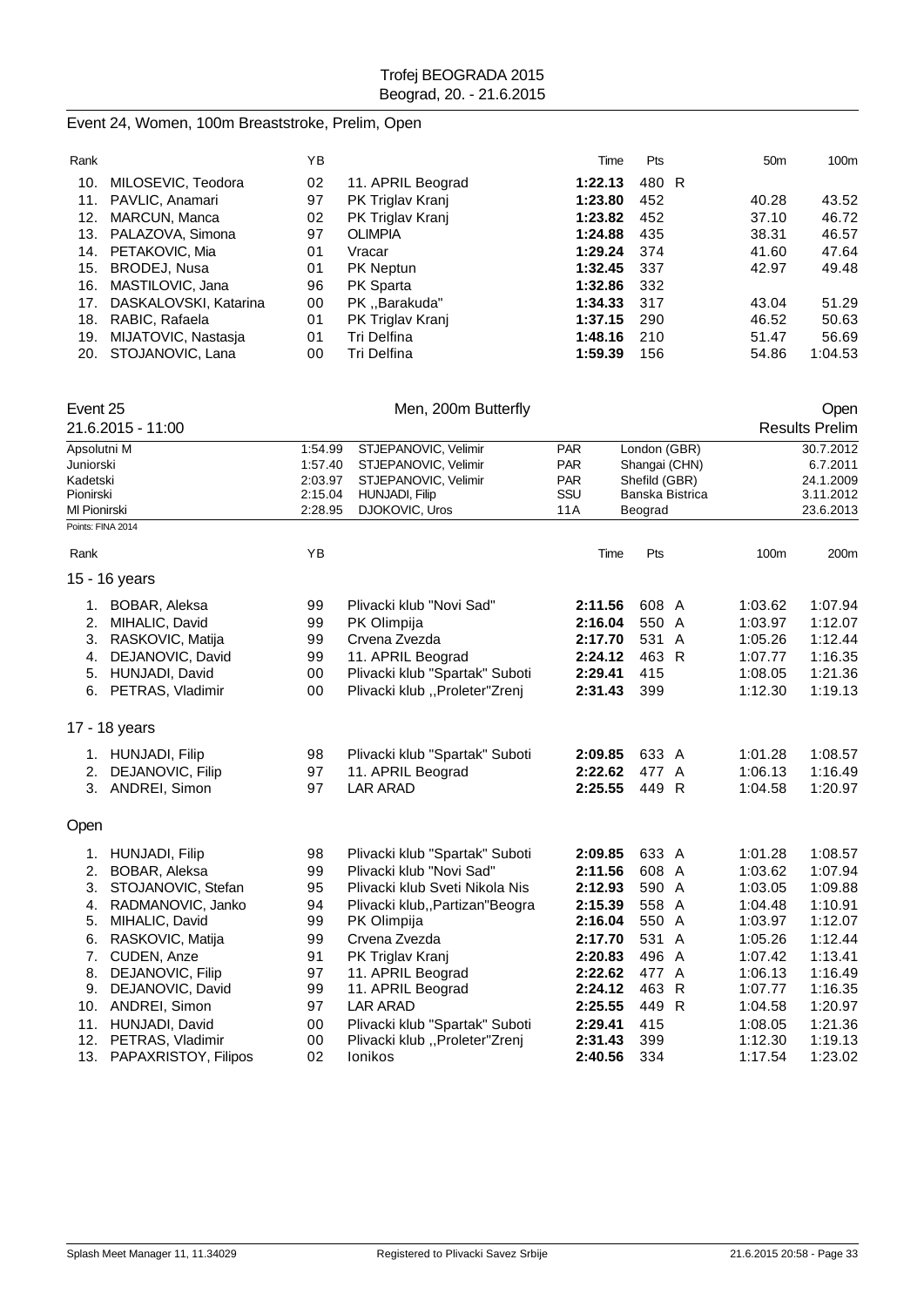| Event 26                                                                               | 21.6.2015 - 11:10                                                                            |                                                     | Women, 200m Butterfly                                                            |                                                            |                                                                |      | Open<br><b>Results Prelim</b>                                   |
|----------------------------------------------------------------------------------------|----------------------------------------------------------------------------------------------|-----------------------------------------------------|----------------------------------------------------------------------------------|------------------------------------------------------------|----------------------------------------------------------------|------|-----------------------------------------------------------------|
| Apsolutni Z                                                                            | Devojke do 16 godina<br>Devojke do 14 godina<br>Devojke do 12 godina<br>Devojke do 10 godina | 2:14.91<br>2:14.91<br>2:17.64<br>2:28.82<br>2:41.85 | CREVAR, Anja<br>CREVAR, Anja<br>CREVAR, Anja<br>CREVAR, Anja<br>JEFTENIC, Ana    | DP<br>DP<br>DP<br>DP<br><b>SSBE</b>                        | Novi Sad<br>Novi Sad<br>Beograd<br>Novi Sad<br>Beograd         |      | 28.3.2015<br>28.3.2015<br>20.7.2014<br>26.5.2012<br>23.10.2010  |
| Points: FINA 2014                                                                      |                                                                                              |                                                     |                                                                                  |                                                            |                                                                |      |                                                                 |
| Rank                                                                                   |                                                                                              | YB                                                  |                                                                                  | Time                                                       | Pts                                                            | 100m | 200m                                                            |
|                                                                                        | 13 - 14 years                                                                                |                                                     |                                                                                  |                                                            |                                                                |      |                                                                 |
|                                                                                        | 1. ZIVIC, Teodora                                                                            | 02                                                  | Crvena Zvezda                                                                    | 2:35.89                                                    | 477 A                                                          |      |                                                                 |
|                                                                                        | 15 - 16 years                                                                                |                                                     |                                                                                  |                                                            |                                                                |      |                                                                 |
|                                                                                        | 1. MURTIN, Vanja<br>2. JESENOVEC, Julija                                                     | 99<br>00                                            | Vojvodina N.Sad<br>PK Triglav Kranj                                              | 2:18.40<br>2:26.04                                         | 681 A<br>580 A                                                 |      |                                                                 |
| Open                                                                                   |                                                                                              |                                                     |                                                                                  |                                                            |                                                                |      |                                                                 |
| 1.<br>2.<br>3.                                                                         | MURTIN, Vanja<br>JESENOVEC, Julija<br>FIRST, Hana<br>4. ZIVIC, Teodora                       | 99<br>00<br>98<br>02                                | Vojvodina N.Sad<br>PK Triglav Kranj<br>PK Neptun<br>Crvena Zvezda                | 2:18.40<br>2:26.04<br>2:33.48<br>2:35.89                   | 681 A<br>580 A<br>499 A<br>477 A                               |      |                                                                 |
| Event 27                                                                               | 21.6.2015 - 11:15                                                                            |                                                     | Men, 200m Backstroke                                                             |                                                            |                                                                |      | Open<br><b>Results Prelim</b>                                   |
| Apsolutni M<br>Juniorski<br>Kadetski<br>Pionirski<br>MI Pionirski<br>Points: FINA 2014 |                                                                                              | 1:56.38<br>2:01.70<br>2:05.39<br>2:15.19<br>2:26.23 | VJATCANIN, Arkadi<br>CELIC, Vuk<br>CELIC, Vuk<br>MATIC, Djurdje<br>CELIC, Nikola | <b>PRO</b><br>NS.<br><b>NS</b><br><b>VRA</b><br><b>PRO</b> | Mesa (USA)<br>Poznan (POL)<br>Zilina (SVK)<br>Nis<br>Bekescaba |      | 16.4.2015<br>12.7.2013<br>23.11.2012<br>21.12.2014<br>9.12.2007 |
| Rank                                                                                   |                                                                                              | YB                                                  |                                                                                  | Time                                                       | Pts                                                            | 100m | 200m                                                            |
|                                                                                        | 15 - 16 years                                                                                |                                                     |                                                                                  |                                                            |                                                                |      |                                                                 |
| 2.<br>3.<br>4.                                                                         | 1. POZNANOVIC, Luka<br>ROZMAN, Matjaz<br>STRNAD, Mihael<br>MLADENOVIC, Gal                   | 99<br>99<br>99<br>99                                | Plivacki klub "Proleter"Zrenj<br>PK Olimpija<br>PK Neptun<br>PK Triglav Kranj    | 2:18.44<br>2:19.93<br>2:27.22<br>2:30.87                   | 528 A<br>511 A<br>439 A<br>408 A                               |      |                                                                 |

17 - 18 years

|      | VLADIMIROV, Vladimir         | 98 | <b>Bulgaria</b>               | 2:09.90 | 639 A |
|------|------------------------------|----|-------------------------------|---------|-------|
| Open |                              |    |                               |         |       |
| 1.   | BLANCO BENEDICTO, Guillerr93 |    | PK Triglav Kranj              | 2:04.59 | 724 A |
|      | 2. ZHELEV, Martin            | 88 | <b>Bulgaria</b>               | 2:05.00 | 717 A |
|      | 3. VLADIMIROV, Vladimir      | 98 | <b>Bulgaria</b>               | 2:09.90 | 639 A |
|      | 4. POZNANOVIC, Luka          | 99 | Plivacki klub "Proleter"Zrenj | 2:18.44 | 528 A |
| 5.   | ROZMAN, Matjaz               | 99 | PK Olimpija                   | 2:19.93 | 511 A |
| 6.   | STRNAD, Mihael               | 99 | PK Neptun                     | 2:27.22 | 439 A |
|      | 7. MLADENOVIC, Gal           | 99 | PK Triglav Kranj              | 2:30.87 | 408 A |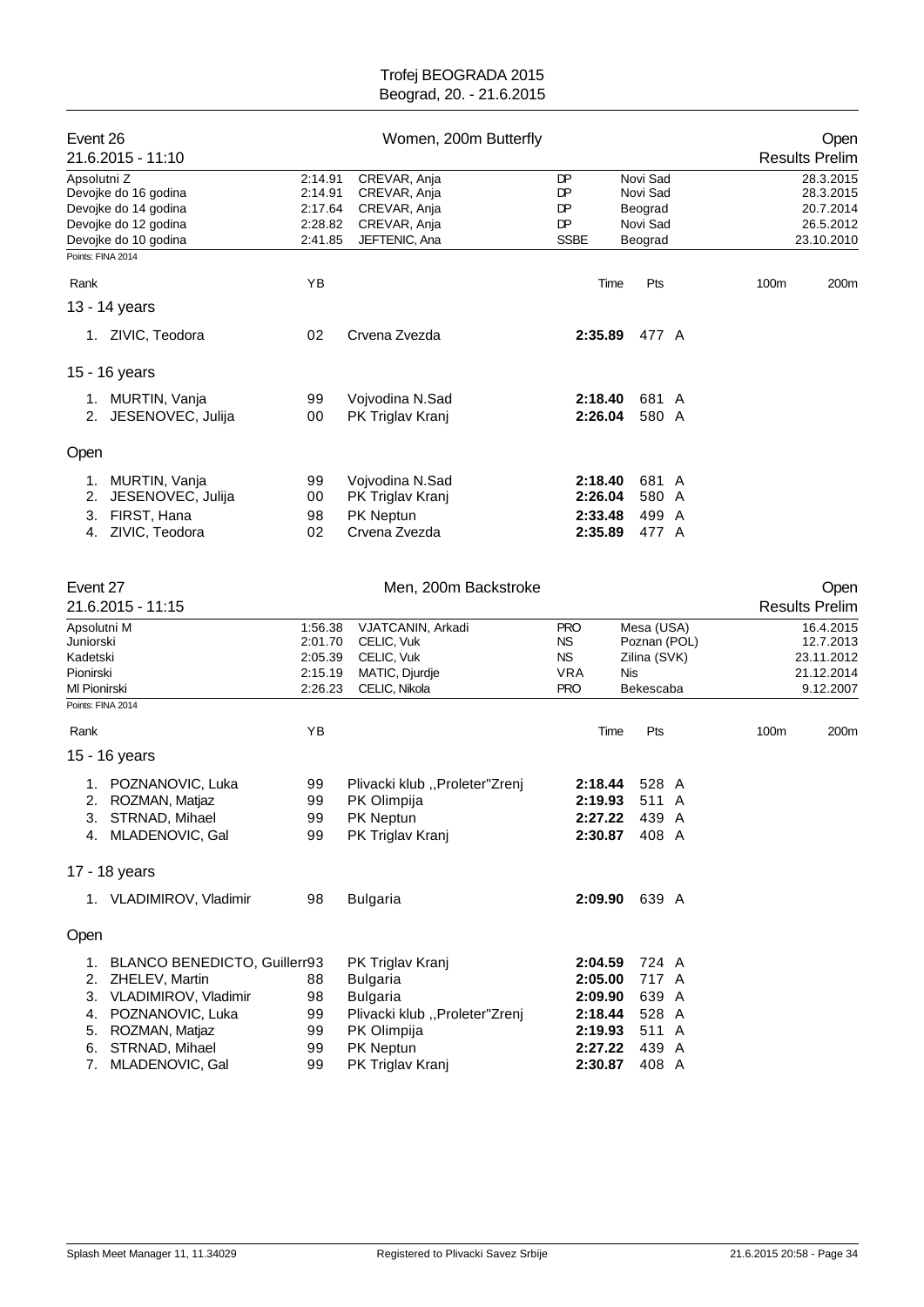| Event 28                          | 21.6.2015 - 11:20                               |          |                               | Women, 200m Backstroke                                          |               |                                        |                               |                    |                    | Open<br><b>Results Prelim</b>     |
|-----------------------------------|-------------------------------------------------|----------|-------------------------------|-----------------------------------------------------------------|---------------|----------------------------------------|-------------------------------|--------------------|--------------------|-----------------------------------|
| Apsolutni Z                       | Devojke do 16 godina<br>Devojke do 14 godina    |          | 2:16.66<br>2:16.66<br>2:23.62 | BASARABA, Andrea<br>BASARABA, Andrea<br>BASARABA, Andrea        |               | <b>PAR</b><br><b>PAR</b><br><b>PAR</b> | Beograd<br>Beograd<br>Beograd |                    |                    | 1.8.2008<br>1.8.2008<br>26.7.2007 |
|                                   | Devojke do 12 godina<br>Devojke do 10 godina    |          | 2:29.45<br>2:44.53            | TODOROVIC, Andrea<br>GROZDANIC, Maja                            |               | VOJ<br>CZ                              | Playmoth (GBR)<br>Beograd     |                    |                    | 21.12.2013<br>15.6.1991           |
| Points: FINA 2014                 |                                                 |          |                               |                                                                 |               |                                        |                               |                    |                    |                                   |
| Rank                              |                                                 |          | YB                            |                                                                 |               | Time                                   | Pts                           |                    | 100m               | 200m                              |
|                                   | 13 - 14 years                                   |          |                               |                                                                 |               |                                        |                               |                    |                    |                                   |
|                                   | 1. TODOROVIC, Andrea                            |          | 01                            | Vojvodina N.Sad                                                 |               | 2:26.28                                | 610 A                         |                    | 1:10.75            | 1:15.53                           |
| 2.                                | STEVANOVIC, Marija                              |          | 01                            | Plivacki klub "TEK" - Veliki C                                  |               | 2:42.03                                | 448 R                         |                    | 1:20.14            | 1:21.89                           |
| 3.                                | ZIVKOVIC, Emilija                               |          | 01                            | Crvena Zvezda                                                   |               | 2:42.52                                | 444                           |                    | 1:19.32            | 1:23.20                           |
| 4.                                | POPOVIC, Pia                                    |          | 02                            | PK Neptun                                                       |               | 2:47.97                                | 402                           |                    | 1:21.42            | 1:26.55                           |
| 5.                                | MACURA, Ana                                     |          | 02                            | Crvena Zvezda                                                   |               | 2:54.74                                | 357                           |                    | 1:25.15            | 1:29.59                           |
|                                   | 15 - 16 years                                   |          |                               |                                                                 |               |                                        |                               |                    |                    |                                   |
|                                   | 1. PRASKALO, Natasa                             |          | 99                            | Plivacki klub "Dinamo" Pancevo                                  |               | 2:33.37                                | 529 A                         |                    | 1:15.42            | 1:17.95                           |
| 2.                                | RADONJIC, Jelena                                |          | 99                            | Plivacki klub,, Partizan" Beogra                                |               | 2:36.40                                | 499 A                         |                    | 1:16.13            | 1:20.27                           |
| 3.                                | PETROVIC, Sofija                                |          | 99                            | Plivacki klub "Novi Sad"                                        |               | 2:37.27                                | 490 A                         |                    | 1:16.35            | 1:20.92                           |
| 4.                                | KECMAN, Bojana                                  |          | 00                            | Plivacki klub "Dinamo" Pancevo                                  |               | 2:41.18                                | 455 A                         |                    | 1:17.64            | 1:23.54                           |
| 5.                                | CUCKOVIC, Andjela                               |          | 00                            | 11. APRIL Beograd                                               |               | 2:41.28                                | 455 R                         |                    | 1:18.48            | 1:22.80                           |
| 6.                                | STANISAVLJEVIC, Jovana                          |          | 99                            | Crvena Zvezda                                                   |               | 2:44.68                                | 427                           |                    | 1:19.86            | 1:24.82                           |
| 7.                                | STIRN, Zana                                     |          | 99                            | PK Triglav Kranj                                                |               | 2:44.75                                | 426                           |                    | 1:20.93            | 1:23.82                           |
| Open                              |                                                 |          |                               |                                                                 |               |                                        |                               |                    |                    |                                   |
| 1.                                | TODOROVIC, Andrea                               |          | 01                            | Vojvodina N.Sad                                                 |               | 2:26.28                                | 610 A                         |                    | 1:10.75            | 1:15.53                           |
| 2.                                | BEZAN, Ursa                                     |          | 94                            | PK Triglav Kranj                                                |               | 2:27.95                                | 589 A                         |                    | 1:11.95            | 1:16.00                           |
| 3.                                | VELICKOVIC, Nadja                               |          | 97                            | Plivacki klub,, Partizan" Beogra                                |               | 2:29.69                                | 569 A                         |                    | 1:11.85            | 1:17.84                           |
| 4.                                | PRASKALO, Natasa                                |          | 99                            | Plivacki klub "Dinamo" Pancevo                                  |               | 2:33.37                                | 529 A                         |                    | 1:15.42            | 1:17.95                           |
| 5.                                | RADONJIC, Jelena                                |          | 99                            | Plivacki klub,, Partizan" Beogra                                |               | 2:36.40                                | 499 A                         |                    | 1:16.13            | 1:20.27                           |
| 6.                                | PETROVIC, Sofija                                |          | 99                            | Plivacki klub "Novi Sad"                                        |               | 2:37.27                                | 490 A                         |                    | 1:16.35            | 1:20.92                           |
| 7.                                | KOSIR, Manca                                    |          | 97                            | PK Triglav Kranj                                                |               | 2:37.77                                | 486 A                         |                    | 1:15.45            | 1:22.32                           |
| 8.                                | KECMAN, Bojana                                  |          | 00                            | Plivacki klub "Dinamo" Pancevo                                  |               | 2:41.18                                | 455 A                         |                    | 1:17.64            | 1:23.54                           |
| 9.                                | CUCKOVIC, Andjela                               |          | 00                            | 11. APRIL Beograd                                               |               | 2:41.28                                | 455 R                         |                    | 1:18.48            | 1:22.80                           |
| 10.                               | STEVANOVIC, Marija                              |          | 01<br>01                      | Plivacki klub "TEK" - Veliki C<br>Crvena Zvezda                 |               | 2:42.03<br>2:42.52                     | 448<br>444                    | R                  | 1:20.14            | 1:21.89<br>1:23.20                |
| 11.                               | ZIVKOVIC, Emilija<br>12. STANISAVLJEVIC, Jovana |          |                               |                                                                 |               |                                        |                               |                    | 1:19.32            | 1:24.82                           |
| 13.                               | STIRN, Zana                                     |          | 99<br>99                      | Crvena Zvezda<br>PK Triglav Kranj                               |               | 2:44.68<br>2:44.75                     | 427<br>426                    |                    | 1:19.86<br>1:20.93 | 1:23.82                           |
| 14.                               | POPOVIC, Pia                                    |          | 02                            | PK Neptun                                                       |               | 2:47.97                                | 402                           |                    | 1:21.42            | 1:26.55                           |
| 15.                               | MACURA, Ana                                     |          | 02                            | Crvena Zvezda                                                   |               | 2:54.74                                | 357                           |                    | 1:25.15            | 1:29.59                           |
|                                   |                                                 |          |                               |                                                                 |               |                                        |                               |                    |                    |                                   |
| Event 29                          |                                                 |          |                               | Men, 400m Freestyle                                             |               |                                        |                               |                    |                    | Open                              |
|                                   | 21.6.2015 - 11:25                               |          |                               |                                                                 |               |                                        |                               |                    |                    | <b>Results Prelim</b>             |
| Apsolutni M<br>Juniorski          |                                                 |          | 3:45.66<br>3:52.85            | STJEPANOVIC, Velimir<br>STJEPANOVIC, Velimir                    |               | PAR<br><b>PAR</b>                      | Berlin (GER)<br>Oklend (NZL)  |                    |                    | 20.8.2014<br>3.4.2011             |
| Kadetski                          |                                                 |          | 4:01.30                       | BARNA, Andrej                                                   |               | SSU                                    | Prag (CZE)                    |                    |                    | 6.12.2014                         |
| Pionirski                         |                                                 |          | 4:17.99                       | RATKOV, Nikola                                                  |               | <b>SSBE</b>                            | MAribor (SLO)                 |                    |                    | 22.12.2013                        |
| MI Pionirski<br>Points: FINA 2014 |                                                 |          | 4:37.79                       | SAVIC, Novak                                                    |               | SSU                                    | Nls                           |                    |                    | 22.12.2013                        |
|                                   |                                                 |          |                               |                                                                 |               |                                        |                               |                    |                    |                                   |
| Rank                              |                                                 | YB       |                               |                                                                 | Time Pts      |                                        | 100m                          | 200m               | 300m               | 400m                              |
|                                   | 15 - 16 years                                   |          |                               |                                                                 |               |                                        |                               |                    |                    |                                   |
|                                   | 1. MIHALIC, David                               | 99       |                               | PK Olimpija                                                     | 4:18.71 615 A |                                        | 1:03.01                       | 1:07.19            | 1:03.10            | 1:05.41                           |
|                                   | 2. BABIC S, Dusan<br>3. ZUPANEC, Ales           | 00<br>00 |                               | Plivacki klub,, Partizan "Beog4:26.97 560 R<br>PK Triglav Kranj | 4:30.27 539   |                                        | 1:04.00<br>1:03.63            | 1:08.07<br>1:07.75 | 1:08.06<br>1:08.43 | 1:06.84<br>1:10.46                |
|                                   | 4. DANEV, Marko                                 | 99       |                               | Plivacki klub "Proleter"Zren4:32.82 524                         |               |                                        | 1:04.57                       | 1:09.35            | 1:10.95            | 1:07.95                           |
|                                   | 5. AGAPAKIS, Georgios                           | 99       | lonikos                       |                                                                 | 4:34.48 515   |                                        | 1:04.12                       | 1:09.72            | 1:11.10            | 1:09.54                           |
|                                   | 6. MATIC, Aleksa                                | 00       |                               | Crvena Zvezda                                                   | 4:38.28 494   |                                        | 1:05.02                       | 1:11.56            | 1:11.96            | 1:09.74                           |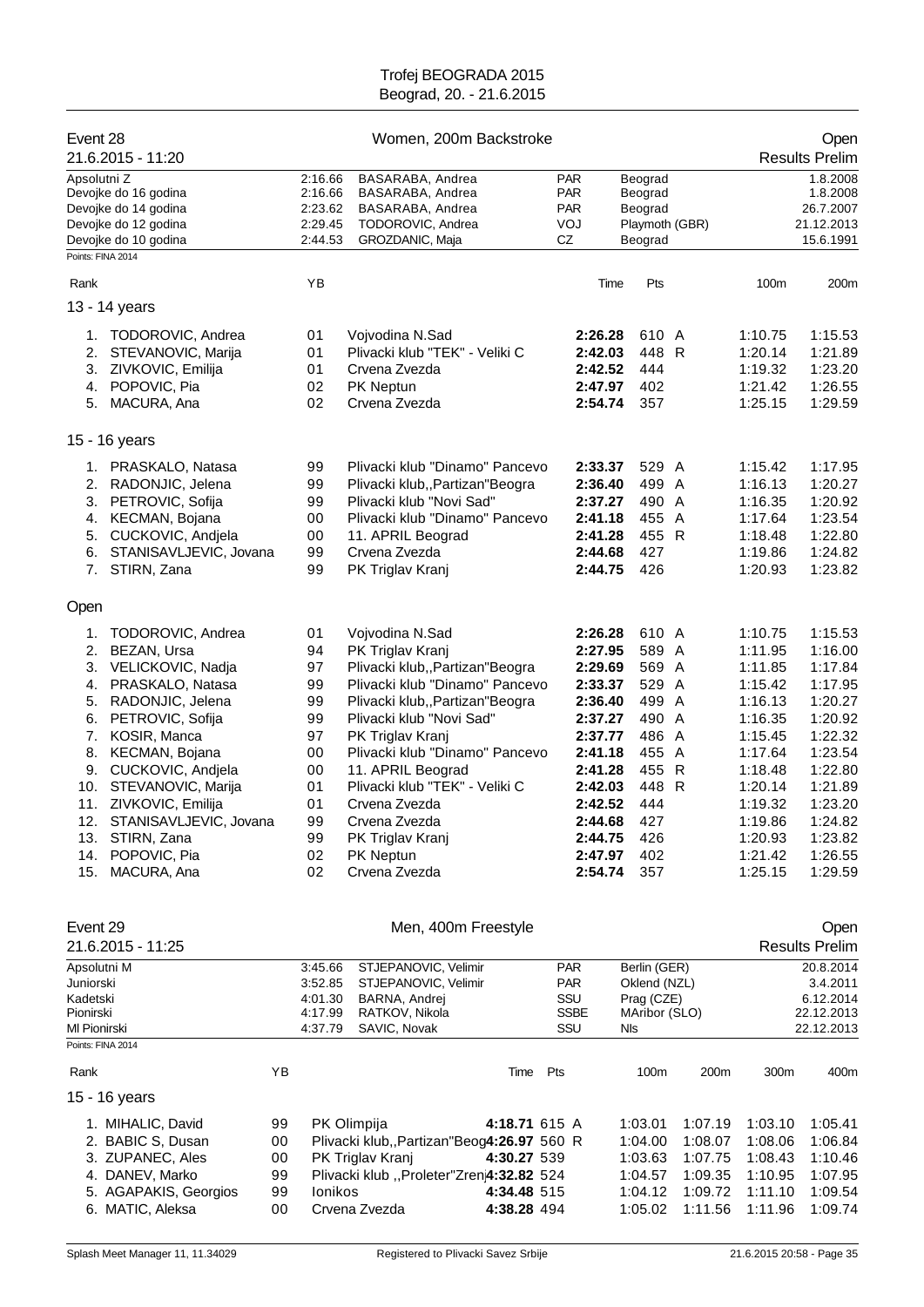# Event 29, Boys, 400m Freestyle, Prelim, 15 - 16 years

| Rank |                            | YB |                                             | Time          | Pts | 100m    | 200m    | 300m    | 400m    |
|------|----------------------------|----|---------------------------------------------|---------------|-----|---------|---------|---------|---------|
|      | 7. TERZAN, Filip           | 99 | Crvena Zvezda                               | 4:39.61 487   |     | 1:05.05 | 1:10.74 | 1:12.09 | 1:11.73 |
|      | 8. MATIC, Strahinja        | 99 | Plivacki klub,, Partizan "Beog4:43.09 469   |               |     | 1:04.80 | 1:10.59 | 1:12.53 | 1:15.17 |
|      |                            |    |                                             |               |     |         |         |         |         |
|      | 17 - 18 years              |    |                                             |               |     |         |         |         |         |
|      | 1. ATANASOV, Dimitar       | 97 | <b>Bulgaria</b>                             | 4:15.14 641 A |     | 1:00.60 | 1:04.03 | 1:05.12 | 1:05.39 |
|      | 2. URUMOVIC, Zivan         | 97 | Plivacki klub "Novi Sad"                    | 4:21.28 597 A |     | 1:02.57 | 1:07.04 | 1:06.47 | 1:05.20 |
|      | 3. ADZIC, Bosko            | 98 | 11. APRIL Beograd                           | 4:28.02 553   |     | 1:02.69 | 1:08.15 | 1:09.15 | 1:08.03 |
|      | 4. JUG, Julijan            | 97 | <b>PK Neptun</b>                            | 4:46.72 452   |     | 1:05.27 | 1:13.08 | 1:14.91 | 1:13.46 |
|      | 5. ZORIC, Scepan           | 97 | Plivacki klub,, Partizan "Beog5:38.17 275   |               |     | 1:17.02 | 1:24.96 | 1:26.92 | 1:29.27 |
|      |                            |    |                                             |               |     |         |         |         |         |
| Open |                            |    |                                             |               |     |         |         |         |         |
|      | 1. PETRIC, Jan Karel       | 91 | PK Triglav Kranj                            | 4:11.69 668 A |     | 1:00.50 | 1:03.44 | 1:04.25 | 1:03.50 |
|      | 2. CELIC, Vuk              | 96 | Plivacki klub,, Partizan"Beog4:12.94 658 A  |               |     | 1:00.81 | 1:04.33 | 1:04.27 | 1:03.53 |
|      | 3. ATANASOV, Dimitar       | 97 | Bulgaria                                    | 4:15.14 641 A |     | 1:00.60 | 1:04.03 | 1:05.12 | 1:05.39 |
|      | 4. FRECE, Gasper           | 95 | PK Neptun                                   | 4:17.67 623 A |     | 1:00.89 | 1:04.94 | 1:06.38 | 1:05.46 |
|      | 5. MIHALIC, David          | 99 | PK Olimpija                                 | 4:18.71 615 A |     | 1:03.01 | 1:07.19 | 1:03.10 | 1:05.41 |
|      | 6. UDICKI, Bojan           | 93 | SC Spartak-Prozivka                         | 4:20.66 601 A |     | 1:02.63 | 1:06.38 | 1:06.43 | 1:05.22 |
|      | 7. URUMOVIC, Zivan         | 97 | Plivacki klub "Novi Sad"                    | 4:21.28 597 A |     | 1:02.57 | 1:07.04 | 1:06.47 | 1:05.20 |
|      | 8. MAJSTOROVIC, Nikola     | 96 | Plivacki klub "Proleter"Zren4:21.99 592 A   |               |     | 1:03.90 | 1:06.27 | 1:06.19 | 1:05.63 |
|      | 9. CUDEN, Anze             | 91 | PK Triglav Kranj                            | 4:22.53 589 R |     | 1:02.91 | 1:06.74 | 1:07.17 | 1:05.71 |
|      | 10. BABIC S, Dusan         | 00 | Plivacki klub,, Partizan "Beog4:26.97 560 R |               |     | 1:04.00 | 1:08.07 | 1:08.06 | 1:06.84 |
|      | 11. ADZIC, Bosko           | 98 | 11. APRIL Beograd                           | 4:28.02 553   |     | 1:02.69 | 1:08.15 | 1:09.15 | 1:08.03 |
|      | 12. ZUPANEC, Ales          | 00 | PK Triglav Kranj                            | 4:30.27 539   |     | 1:03.63 | 1:07.75 | 1:08.43 | 1:10.46 |
|      | 13. DANEV, Marko           | 99 | Plivacki klub "Proleter"Zren4:32.82 524     |               |     | 1:04.57 | 1:09.35 | 1:10.95 | 1:07.95 |
|      | 14. AGAPAKIS, Georgios     | 99 | <b>lonikos</b>                              | 4:34.48 515   |     | 1:04.12 | 1:09.72 | 1:11.10 | 1:09.54 |
|      | 15. MATIC, Aleksa          | 00 | Crvena Zvezda                               | 4:38.28 494   |     | 1:05.02 | 1:11.56 | 1:11.96 | 1:09.74 |
|      | 16. POLYKOGKONAS, Panag02s |    | <b>lonikos</b>                              | 4:39.59 487   |     | 1:07.69 | 1:11.13 | 1:12.40 | 1:08.37 |
|      | 17. TERZAN, Filip          | 99 | Crvena Zvezda                               | 4:39.61 487   |     | 1:05.05 | 1:10.74 | 1:12.09 | 1:11.73 |
|      | 18. MATIC, Strahinja       | 99 | Plivacki klub,, Partizan "Beog4:43.09 469   |               |     | 1:04.80 | 1:10.59 | 1:12.53 | 1:15.17 |
|      | 19. JUG, Julijan           | 97 | PK Neptun                                   | 4:46.72 452   |     | 1:05.27 | 1:13.08 | 1:14.91 | 1:13.46 |
|      | 20. LEKATSAS, Nikolaos     | 02 | <b>lonikos</b>                              | 4:58.02 402   |     | 1:10.15 | 1:16.11 | 1:17.24 | 1:14.52 |
|      | 21. ROGAN, Nikola          | 01 | Plivacki klub,, Partizan "Beog5:18.22 330   |               |     | 1:14.89 | 1:21.13 | 1:23.59 | 1:18.61 |
|      | 22. FILIPOVIC, Lazar       | 90 | <b>IND</b>                                  | 5:26.83 305   |     | 1:10.74 | 1:23.26 | 1:27.46 | 1:25.37 |
|      | 23. ZORIC, Scepan          | 97 | Plivacki klub,, Partizan"Beog5:38.17 275    |               |     | 1:17.02 | 1:24.96 | 1:26.92 | 1:29.27 |

| Event 30              | Women, 400m Freestyle |                         |                  |               |             |                  |                  |                  | Open                  |
|-----------------------|-----------------------|-------------------------|------------------|---------------|-------------|------------------|------------------|------------------|-----------------------|
| 21.6.2015 - 11:50     |                       |                         |                  |               |             |                  |                  |                  | <b>Results Prelim</b> |
| Apsolutni Z           |                       | 4:18.06                 | CREVAR, Anja     |               | DP          | Ravne (SLO)      |                  |                  | 15.3.2015             |
| Devojke do 16 godina  |                       | 4:18.06<br>CREVAR, Anja |                  |               | DP          | Ravne            |                  | 15.3.2015        |                       |
| Devojke do 14 godina  |                       | 4:18.18                 | CREVAR, Anja     |               | DP          | Banja Luka (BIH) |                  | 24.5.2014        |                       |
| Devojke do 12 godina  |                       | 4:33.09                 | CREVAR, Anja     |               | DP          | <b>NIs</b>       |                  | 23.12.2012       |                       |
| Devojke do 10 godina  |                       | 5:09.62                 | JEFTENIC, Ana    |               | <b>SSBE</b> | Beograd          |                  |                  | 23.10.2010            |
| Points: FINA 2014     |                       |                         |                  |               |             |                  |                  |                  |                       |
| Rank                  | ΥB                    |                         |                  | Time          | Pts         | 100m             | 200 <sub>m</sub> | 300 <sub>m</sub> | 400m                  |
| 13 - 14 years         |                       |                         |                  |               |             |                  |                  |                  |                       |
| 1. RADULOVIC, Ana     | 02                    |                         | Crvena Zvezda    | 4:40.02 622 A |             | 1:05.53          | 1:11.09          | 1:11.96          | 1:11.44               |
| 2. MARCUN, Manca      | 02                    |                         | PK Triglav Kranj | 4:53.15 542   |             | 1:10.47          | 1:13.80          | 1:14.95          | 1:13.93               |
| 3. ANTUNOVIC, Andiela | 02                    | Montenegro              |                  | 5:04.10 486   |             | 1:10.89          | 1:18.18          | 1:19.06          | 1:15.97               |
| 4. PODPECAN, Saska    | 02                    | PK Neptun               |                  | 5:16.59 431   |             | 1:12.15          | 1:21.20          | 1:22.39          | 1:20.85               |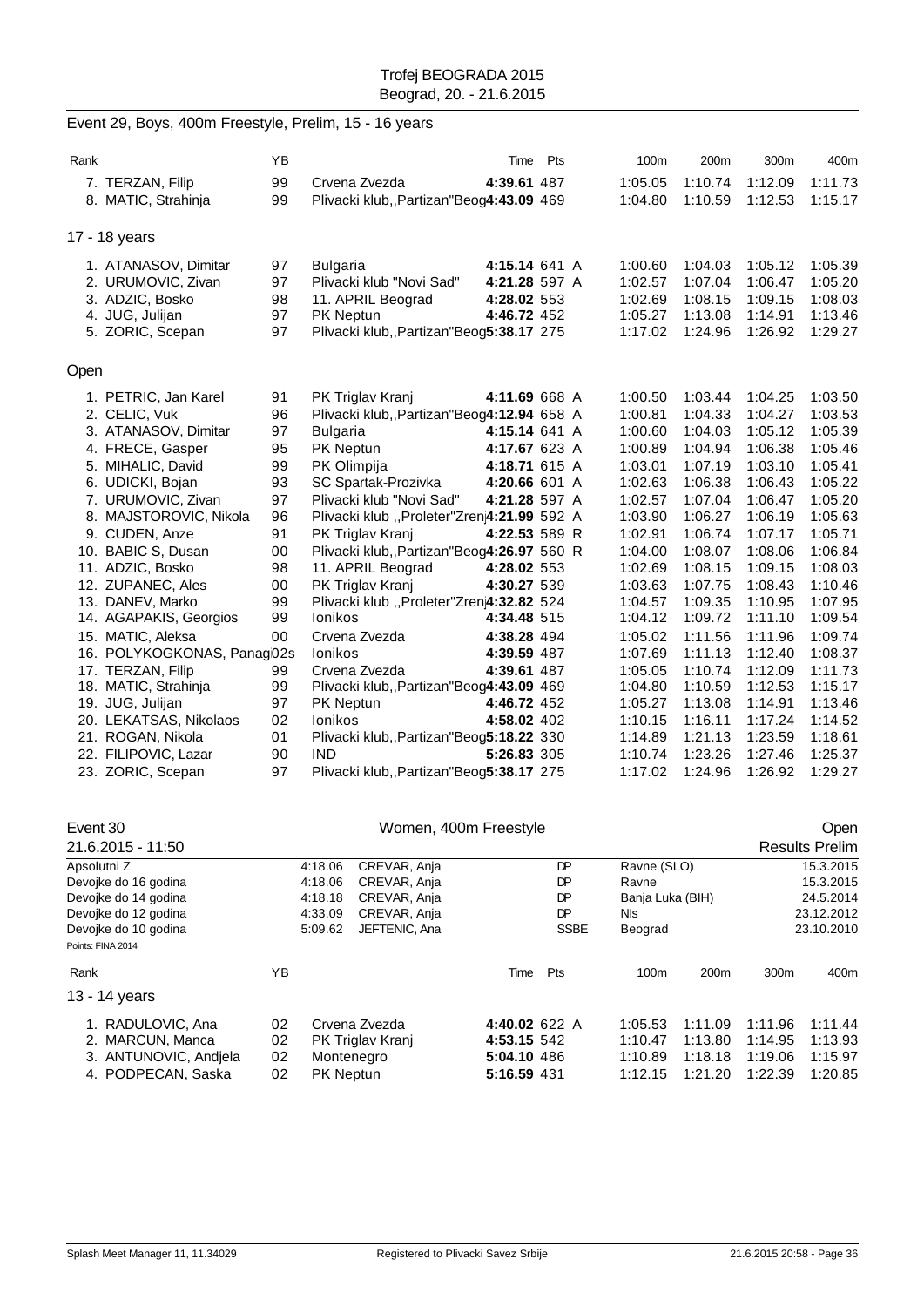# Event 30, Women, 400m Freestyle, Prelim

15 - 16 years

|      | 1. KOUKOULA, Eyaggelia  | 99 | <b>Ionikos</b>                              | 4:33.85 665 A |  | 1:06.57 | 1:09.33 | 1:10.08 | 1:07.87 |
|------|-------------------------|----|---------------------------------------------|---------------|--|---------|---------|---------|---------|
|      | 2. MURTIN, Vanja        | 99 | Vojvodina N.Sad                             | 4:38.30 634 A |  | 1:06.01 | 1:09.86 | 1:10.53 | 1:11.90 |
|      | 3. JESENOVEC, Julija    | 00 | PK Triglav Kranj                            | 4:39.70 625 A |  | 1:05.09 | 1:11.27 | 1:12.17 | 1:11.17 |
|      | 4. ZEYNEP, Calik        | 00 | IND                                         | 4:40.28 621 A |  | 1:07.94 | 1:11.23 | 1:11.72 | 1:09.39 |
|      | 5. SILAR, Masa          | 99 | PK Olimpija                                 | 4:47.33 576   |  | 1:09.38 | 1:13.01 | 1:13.47 | 1:11.47 |
|      | 6. SOBAT, Bogdana       | 99 | Crvena Zvezda                               | 4:55.20 531   |  | 1:09.71 | 1:14.23 | 1:16.32 | 1:14.94 |
|      | 7. BABIC, Dusica        | 00 | 11. APRIL Beograd                           | 5:00.66 503   |  | 1:08.56 | 1:16.66 | 1:18.88 | 1:16.56 |
|      | 8. RUCIGAJ, Lara        | 00 | PK Neptun                                   | 5:24.38 400   |  | 1:14.42 | 1:23.17 | 1:24.67 | 1:22.12 |
| Open |                         |    |                                             |               |  |         |         |         |         |
|      | 1. PETRIC, Nika Karlina | 92 | PK Triglav Kranj                            | 4:31.30 684 A |  | 1:05.90 | 1:08.47 | 1:08.48 | 1:08.45 |
|      | 2. NIKOLOVA, Marina     | 97 | <b>OLIMPIA</b>                              | 4:32.45 676 A |  | 1:04.19 | 1:09.04 | 1:10.47 | 1:08.75 |
|      | 3. KOUKOULA, Eyaggelia  | 99 | Ionikos                                     | 4:33.85 665 A |  | 1:06.57 | 1:09.33 | 1:10.08 | 1:07.87 |
|      | 4. MURTIN, Vanja        | 99 | Vojvodina N.Sad                             | 4:38.30 634 A |  | 1:06.01 | 1:09.86 | 1:10.53 | 1:11.90 |
|      | 5. JESENOVEC, Julija    | 00 | PK Triglav Kranj                            | 4:39.70 625 A |  | 1:05.09 | 1:11.27 | 1:12.17 | 1:11.17 |
|      | 6. RADULOVIC, Ana       | 02 | Crvena Zvezda                               | 4:40.02 622 A |  | 1:05.53 | 1:11.09 | 1:11.96 | 1:11.44 |
|      | 7. ZEYNEP, Calik        | 00 | <b>IND</b>                                  | 4:40.28 621 A |  | 1:07.94 | 1:11.23 | 1:11.72 | 1:09.39 |
|      | 8. PAVLIC, Anamari      | 97 | PK Triglav Kranj                            | 4:41.19 615 A |  | 1:08.41 | 1:11.51 | 1:11.63 | 1:09.64 |
|      | 9. MARIN, Natalija      | 98 | Plivacki klub,, Partizan "Beog4:41.23 614 R |               |  | 1:08.71 | 1:11.92 | 1:11.40 | 1:09.20 |
|      | 10. CAMPA, Meta         | 98 | PK Triglav Kranj                            | 4:45.52 587 R |  | 1:09.36 | 1:12.37 | 1:12.60 | 1:11.19 |
|      | 11. MITROVSKI, Marija   | 97 | Plivacki klub,, Partizan"Beog4:45.95 584    |               |  | 1:07.61 | 1:12.95 | 1:12.90 | 1:12.49 |
|      | 12. SILAR, Masa         | 99 | PK Olimpija                                 | 4:47.33 576   |  | 1:09.38 | 1:13.01 | 1:13.47 | 1:11.47 |
|      | 13. JELESIJEVIC, Spela  | 98 | PK Olimpija                                 | 4:51.28 553   |  | 1:09.61 | 1:13.32 | 1:14.60 | 1:13.75 |
|      | 14. MARCUN, Manca       | 02 | PK Triglav Kranj                            | 4:53.15 542   |  | 1:10.47 | 1:13.80 | 1:14.95 | 1:13.93 |
|      | 15. SOBAT, Bogdana      | 99 | Crvena Zvezda                               | 4:55.20 531   |  | 1:09.71 | 1:14.23 | 1:16.32 | 1:14.94 |
|      | 16. BABIC, Dusica       | 00 | 11. APRIL Beograd                           | 5:00.66 503   |  | 1:08.56 | 1:16.66 | 1:18.88 | 1:16.56 |
|      | 17. ANTUNOVIC, Andjela  | 02 | Montenegro                                  | 5:04.10 486   |  | 1:10.89 | 1:18.18 | 1:19.06 | 1:15.97 |
|      | 18. PODPECAN, Saska     | 02 | PK Neptun                                   | 5:16.59 431   |  | 1:12.15 | 1:21.20 | 1:22.39 | 1:20.85 |
|      | 19. RUCIGAJ, Lara       | 00 | PK Neptun                                   | 5:24.38 400   |  | 1:14.42 | 1:23.17 | 1:24.67 | 1:22.12 |
|      | 20. PALAZOVA, Katrin    | 98 | <b>OLIMPIA</b>                              | 5:28.01 387   |  | 1:15.49 | 1:23.64 | 1:25.29 | 1:23.59 |
|      | 21. BOSKOV, Andjela     | 04 | Vracar                                      | 5:41.25 344   |  | 1:16.95 | 1:28.62 | 1:29.28 | 1:26.40 |

| Men, 400m Medley<br>Event 31 |    |                         |                                            |               |            |                  |      | Open             |                       |
|------------------------------|----|-------------------------|--------------------------------------------|---------------|------------|------------------|------|------------------|-----------------------|
| 21.6.2015 - 12:05            |    |                         |                                            |               |            |                  |      |                  | <b>Results Prelim</b> |
| Apsolutni M                  |    | 4:27.16                 | KNEZEVIC, Bogdan                           |               | <b>PAR</b> | Sannich (CAN)    |      |                  | 6.4.2013              |
| Juniorski                    |    | 4:36.48<br>TERZIC, Igor |                                            |               | VOJ        | Antwerpen        |      | 8.7.2012         |                       |
| Kadetski                     |    | 4:39.35                 | TRAJKOVIC, Nikola                          |               | <b>PRO</b> | Beograd          |      |                  | 10.12.2010            |
| Pionirski                    |    | 4:57.00                 | DJOKOVIC, Uros                             |               | 11A        | Minhen (GER)     |      | 8.3.2015         |                       |
| MI Pionirski                 |    | 5:15.63                 | DJOKOVIC, Uros                             |               | 11A        | Banja Luka (BIH) |      |                  | 21.4.2013             |
| Points: FINA 2014            |    |                         |                                            |               |            |                  |      |                  |                       |
| Rank                         | ΥB |                         |                                            | Time          | Pts        | 100m             | 200m | 300 <sub>m</sub> | 400m                  |
| 15 - 16 years                |    |                         |                                            |               |            |                  |      |                  |                       |
| 1. VELICKOVIC, Dimitrije     | 99 |                         | Plivacki klub,, Partizan"Beog5:01.49 529 A |               |            |                  |      |                  |                       |
| 2. FON, Gasper               | 00 |                         | PK Olimpija                                | 5:35.53 383 A |            |                  |      |                  |                       |
| 17 - 18 years                |    |                         |                                            |               |            |                  |      |                  |                       |
| 1. REZASHKI, Matey           | 97 | <b>Bulgaria</b>         |                                            | 4:40.00 660 A |            |                  |      |                  |                       |
| 2. ADZIC, Nikola             | 97 |                         | 11. APRIL Beograd                          | 4:43.07 639 A |            |                  |      |                  |                       |
| 3. VALKANOV, Javor           | 97 | <b>Bulgaria</b>         |                                            | 4:44.00 632 A |            |                  |      |                  |                       |
| 4. ILIC, Todor               | 98 |                         | Plivacki klub "Novi Sad"                   | 4:52.15 581 A |            |                  |      |                  |                       |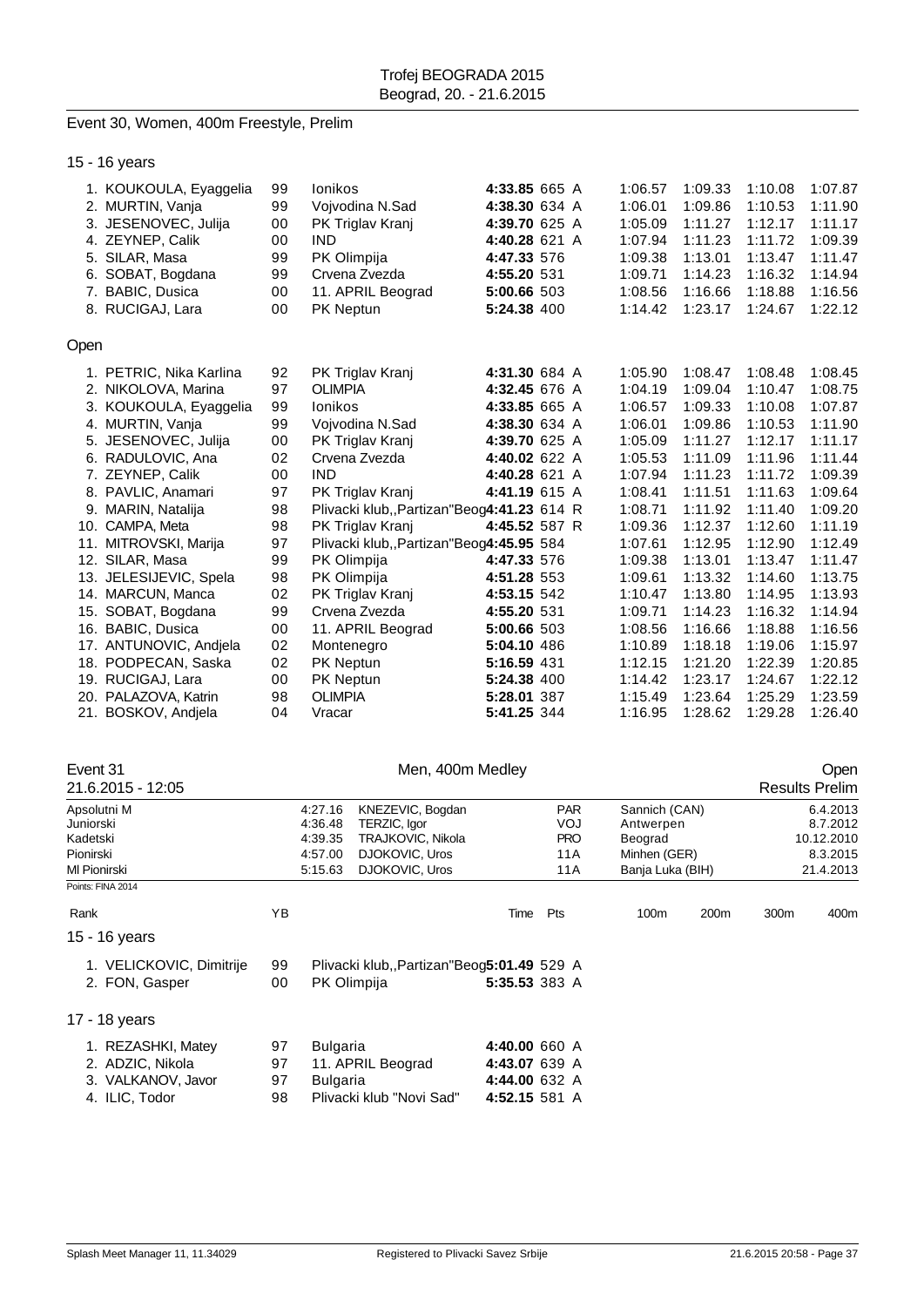# Event 31, Men, 400m Medley, Prelim

# Open

| 1. TERZIC, Igor          | 94 | Plivacki klub "Novi Sad"                   | 4:35.32 694 A |  |
|--------------------------|----|--------------------------------------------|---------------|--|
| 2. PETRIC, Jan Karel     | 91 | PK Triglav Kranj                           | 4:38.00 674 A |  |
| 3. REZASHKI, Matey       | 97 | <b>Bulgaria</b>                            | 4:40.00 660 A |  |
| 4. ADZIC, Nikola         | 97 | 11. APRIL Beograd                          | 4:43.07 639 A |  |
| 5. VALKANOV, Javor       | 97 | <b>Bulgaria</b>                            | 4:44.00 632 A |  |
| 6. ILIC, Todor           | 98 | Plivacki klub "Novi Sad"                   | 4:52.15 581 A |  |
| 7. VELICKOVIC, Dimitrije | 99 | Plivacki klub,, Partizan"Beog5:01.49 529 A |               |  |
| 8. FON, Gasper           | 00 | PK Olimpija                                | 5:35.53 383 A |  |

|                                                                                                                                  | Event 32<br>21.6.2015 - 12:15                                                                                                                                                        |                                                                                                                                         |                                              | Women, 400m Medley                                                                                  |                                                                                                                                      |                                                                                   |                  |                                                               |      | Open<br><b>Results Prelim</b> |
|----------------------------------------------------------------------------------------------------------------------------------|--------------------------------------------------------------------------------------------------------------------------------------------------------------------------------------|-----------------------------------------------------------------------------------------------------------------------------------------|----------------------------------------------|-----------------------------------------------------------------------------------------------------|--------------------------------------------------------------------------------------------------------------------------------------|-----------------------------------------------------------------------------------|------------------|---------------------------------------------------------------|------|-------------------------------|
| Apsolutni Z<br>Devojke do 16 godina<br>Devojke do 14 godina<br>Devojke do 12 godina<br>Devojke do 10 godina<br>Points: FINA 2014 |                                                                                                                                                                                      | CREVAR, Anja<br>4:47.35<br>4:47.35<br>CREVAR, Anja<br>4:51.38<br>CREVAR, Anja<br>5:07.48<br>CREVAR, Anja<br>LAZAREVIC, Nadja<br>5:49.74 |                                              | DP<br><b>DM</b><br>DP<br>DP<br>LAKOL                                                                |                                                                                                                                      | MArseille (FRA)<br>MArselli (FRA)<br>Banja Luka (BIH)<br><b>NIs</b><br><b>Nis</b> |                  | 7.3.2015<br>7.3.2015<br>25.5.2014<br>23.12.2012<br>21.12.2014 |      |                               |
| Rank                                                                                                                             |                                                                                                                                                                                      | YB                                                                                                                                      |                                              |                                                                                                     | Time                                                                                                                                 | Pts                                                                               | 100 <sub>m</sub> | 200 <sub>m</sub>                                              | 300m | 400m                          |
|                                                                                                                                  | 13 - 14 years                                                                                                                                                                        |                                                                                                                                         |                                              |                                                                                                     |                                                                                                                                      |                                                                                   |                  |                                                               |      |                               |
|                                                                                                                                  | 1. MILOSEVIC, Teodora<br>2. ZIVKOVIC, Emilija                                                                                                                                        | 02<br>01                                                                                                                                |                                              | 11. APRIL Beograd<br>Crvena Zvezda                                                                  | 5:31.06 533 A<br>5:41.58 485 A                                                                                                       |                                                                                   |                  |                                                               |      |                               |
|                                                                                                                                  | 15 - 16 years                                                                                                                                                                        |                                                                                                                                         |                                              |                                                                                                     |                                                                                                                                      |                                                                                   |                  |                                                               |      |                               |
|                                                                                                                                  | 1. MIHNEVA, Venelina<br>2. HADZI-NIKOLIC, Masa<br>3. ZEYNEP, Calik<br>4. JOVIC, Leontina                                                                                             | 99<br>99<br>00<br>00                                                                                                                    | <b>Bulgaria</b><br><b>IND</b>                | Crvena Zvezda<br>Plivacki klub "Novi Sad"                                                           | 5:17.18 606 A<br>5:36.41 508 A<br>5:39.00 496 A<br>5:51.33 446 A                                                                     |                                                                                   |                  |                                                               |      |                               |
| Open                                                                                                                             |                                                                                                                                                                                      |                                                                                                                                         |                                              |                                                                                                     |                                                                                                                                      |                                                                                   |                  |                                                               |      |                               |
| 5.                                                                                                                               | 1. PETRIC, Nika Karlina<br>2. ROZNIK, Kaja<br>3. MIHNEVA, Venelina<br>4. MILOSEVIC, Teodora<br>HADZI-NIKOLIC, Masa<br>6. ZEYNEP, Calik<br>7. ZIVKOVIC, Emilija<br>8. JOVIC, Leontina | 92<br>97<br>99<br>02<br>99<br>00<br>01<br>00                                                                                            | PK Olimpija<br><b>Bulgaria</b><br><b>IND</b> | PK Triglav Kranj<br>11. APRIL Beograd<br>Crvena Zvezda<br>Crvena Zvezda<br>Plivacki klub "Novi Sad" | 4:49.04 800 A<br>5:11.47 640 A<br>5:17.18 606 A<br>5:31.06 533 A<br>5:36.41 508 A<br>5:39.00 496 A<br>5:41.58 485 A<br>5:51.33 446 A |                                                                                   |                  |                                                               |      |                               |

| Event 17          |       | Open                 |            |                  |                      |
|-------------------|-------|----------------------|------------|------------------|----------------------|
| 21.6.2015 - 18:00 |       |                      |            |                  | <b>Results Final</b> |
| Juniorski         | 27.16 | SEKULOVIC, Sekul     | <b>VOJ</b> | Novi Sad         | 29.3.2015            |
| Kadetski          | 27.97 | STJEPANOVIC, Velimir | <b>PAR</b> | Beograd          | 1.8.2009             |
| MI Pionirski      | 32.45 | RADJENOVIC, Aleksa   | som        | Beograd          | 27.11.2014           |
| Pionirski         | 29.56 | MATIC, Djurdje       | <b>VRA</b> | Nis              | 21.12.2014           |
| Apsolutni M       | 25.86 | VJATCANIN, Arkadi    | <b>PRO</b> | Bratislava (SVK) | 1.5.2015             |
| Points: FINA 2014 |       |                      |            |                  |                      |

Rank **Rank Time Pts Proposed and Proposed Area** Time Pts and Proposed and Proposed and Proposed and Proposed and Proposed and Proposed and Proposed and Proposed and Proposed and Proposed and Proposed and Proposed and Pro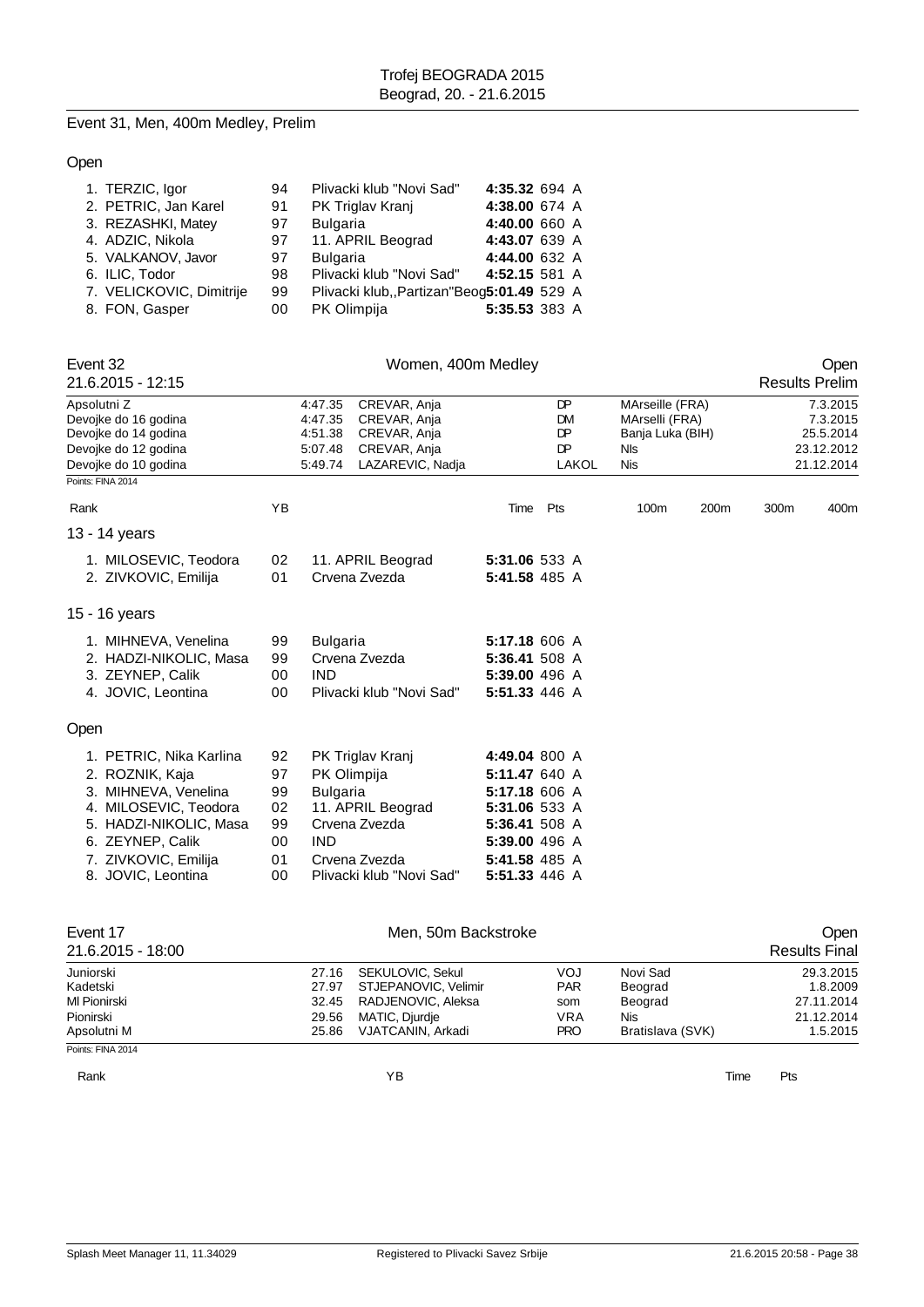#### Event 17, Men, 50m Backstroke, Final

Final

| 1. ZHELEV, Martin     | 88              | <b>Bulgaria</b>                | 27.35 | 679 |
|-----------------------|-----------------|--------------------------------|-------|-----|
| 2. ACIN, Nikola       | 99              | Plivacki klub "Proleter"Zrenj  | 29.38 | 547 |
| 3. MATIC, Djurdje     | 00              | Vracar                         | 29.62 | 534 |
| 4. SIMIC, Kosta       | 98              | PK "BPK" Bgd                   | 30.52 | 488 |
| 5. POZNANOVIC, Luka   | 99              | Plivacki klub "Proleter"Zrenj  | 30.54 | 487 |
| 6. ZUPANEC, Ales      | 00 <sup>°</sup> | PK Triglav Kranj               | 30.84 | 473 |
| 7. STANICKOV, Djordje | 96              | PK"Profesional-Proakva"N.Sad   | 30.91 | 470 |
| 8. DJURDJEVIC, Mladen | 98              | Plivacki klub "TEK" - Veliki C | 31.70 | 436 |

| Event 18             |                        |       | Women, 50m Backstroke | <b>Open</b>              |                      |                 |            |
|----------------------|------------------------|-------|-----------------------|--------------------------|----------------------|-----------------|------------|
| 21.6.2015            |                        |       |                       |                          | <b>Results Final</b> |                 |            |
| Apsolutni Z          |                        | 28.81 |                       | STRAZMESTER, Marica      | <b>SRB</b>           | L.Palmas        | 22.7.2009  |
| Devojke do 16 godina |                        | 30.79 |                       | DRAGANOV C., Katarina    | <b>PRO</b>           | Banja Luka      | 30.4.2011  |
| Devojke do 14 godina |                        | 31.46 | COSIC, Divna          |                          | <b>PRO</b>           | Ljubljana (SLO) | 22.5.2010  |
| Devojke do 12 godina |                        | 33.17 | GROZDANIC, Maja       |                          | BG                   | Beograd         | 23.10.1995 |
| Devojke do 10 godina |                        | 36.82 | MARKOVIC, Jana        |                          | Œ                    | Nis.            | 21.12.2014 |
| Points: FINA 2014    |                        |       |                       |                          |                      |                 |            |
| Rank                 |                        |       | YB                    |                          |                      | Time            | Pts        |
| Final                |                        |       |                       |                          |                      |                 |            |
| 1.                   | TODOROVIC, Andrea      |       | 01                    | Vojvodina N.Sad          |                      | 31.57           | 629        |
|                      | JOVANOVIC, Ksenija     |       | 99                    | Radnicki Kg              |                      | 31.70           | 622        |
| 3.                   | PETROVIC, Sofija       |       | 99                    | Plivacki klub "Novi Sad" |                      | 33.07           | 547        |
| 4.                   | GOLJA, Gaja            |       | 01                    | PK Olimpija              |                      | 33.51           | 526        |
| 5.                   | DAJKOVIC, Dajana       |       | 99                    | Montenegro               |                      | 33.74           | 515        |
| ົ                    | MATKOVIC Manuela Makei |       | ഹ                     | <b>DK</b> Olimpija       |                      | 25 12           | $\Lambda$  |

| 0. DAJNOVIO, Dajdija       | ສສ | <u>IVIUI IIEI IEUIU</u>        | <b>33.74</b> 313 |       |
|----------------------------|----|--------------------------------|------------------|-------|
| 6. MATKOVIC, Manuela Maksi |    | 00 PK Olimpija                 | 35.43 445        |       |
| 7. KECMAN, Bojana          |    | Plivacki klub "Dinamo" Pancevo | 35.55 441        |       |
| 8. POPOVIC, Pia            |    | 02 PK Neptun                   | 35.58            | - 439 |

| Event 19          |       | Men, 50m Butterfly |            |            | Open                 |
|-------------------|-------|--------------------|------------|------------|----------------------|
| 21.6.2015         |       |                    |            |            | <b>Results Final</b> |
| Apsolutni M       | 22.67 | CAVIC, Milorad     | <b>PAR</b> | Rome (ITA) | 26.7.2009            |
| Juniorski         | 23.97 | LENDJER, Ivan      | <b>PRO</b> | Monterry   | 8.7.2008             |
| Kadetski          | 24.94 | CAVIC, Milorad     | <b>PAR</b> | Beograd    | 14.7.2000            |
| Pionirski         | 26.60 | LENDJER, Ivan      | <b>MZR</b> | Beograd    | 28.10.2004           |
| MI Pionirski      | 29.23 | SAVIC, Novak       | SSU        | Krusevac   | 26.10.2013           |
| Points: FINA 2014 |       |                    |            |            |                      |
|                   |       |                    |            |            |                      |

| Rank  |                             | ΥB |                               | Time  | Pts |  |
|-------|-----------------------------|----|-------------------------------|-------|-----|--|
| Final |                             |    |                               |       |     |  |
|       | LAZIC, Marko                | 96 | PK "BPK" Bgd                  | 25.43 | 686 |  |
| 2.    | BLANCO BENEDICTO, Guillermo | 93 | PK Triglav Kranj              | 25.46 | 683 |  |
|       | 3. RADULOVIC, Bosko         | 96 | Vojvodina N.Sad               | 25.86 | 652 |  |
|       | 4. UDICKI, Bojan            | 93 | SC Spartak-Prozivka           | 26.01 | 641 |  |
|       | 5. LAZAREVIC, Stefan        | 99 | 11. APRIL Beograd             | 26.96 | 575 |  |
| 6.    | <b>GLADEK, Mark</b>         | 98 | PK Triglav Kranj              | 27.42 | 547 |  |
|       | POSA, Leonard               | 97 | Plivacki klub "Proleter"Zrenj | 27.57 | 538 |  |
|       |                             |    |                               |       |     |  |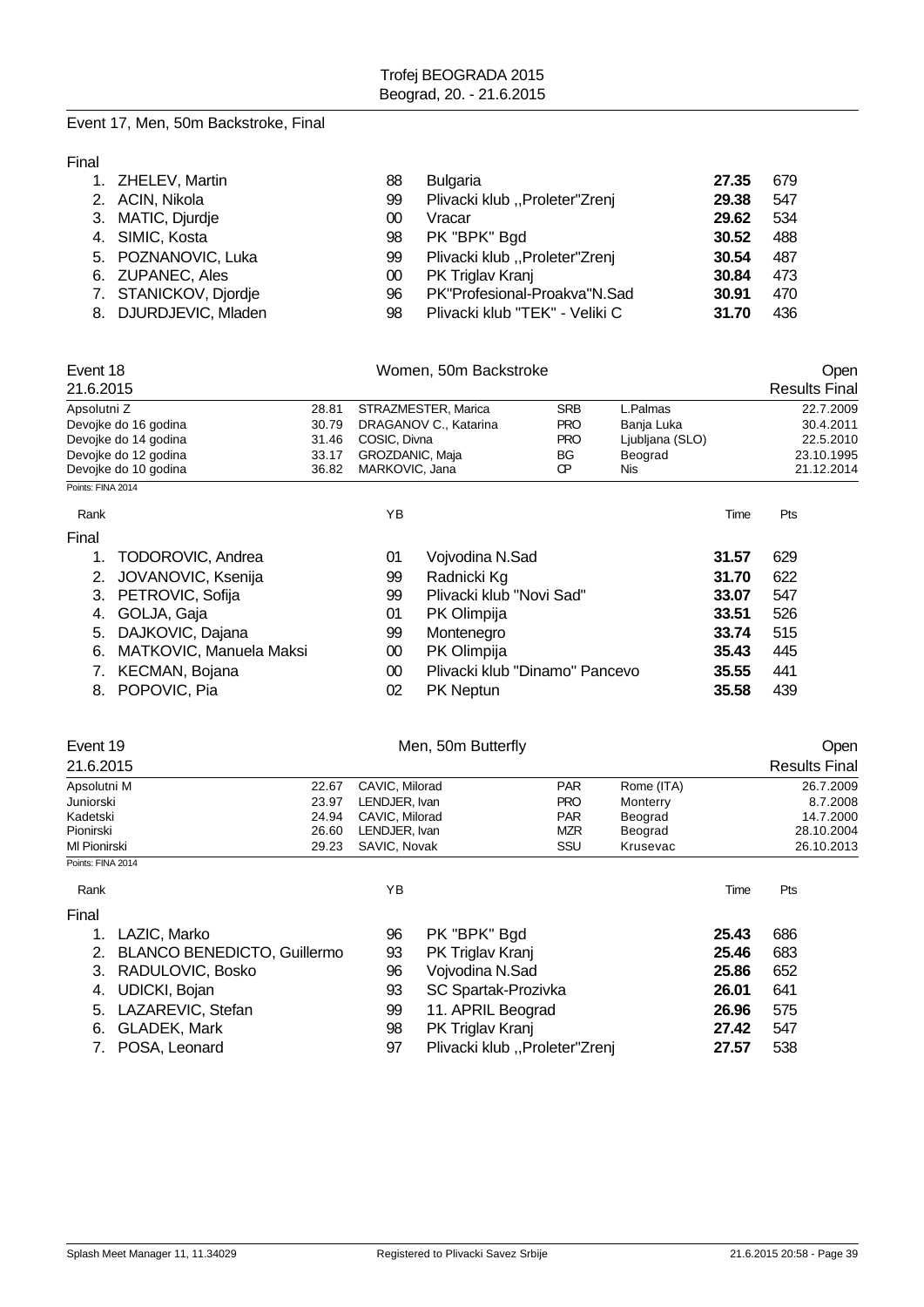| Event 20<br>21.6.2015                                             |                                                                                                                                               |                                               | Women, 50m Butterfly                                                                                                                                                                                                                       |                                                             |                                  |                                                                    |                                                                      |                                                      | Open<br><b>Results Final</b>                                  |
|-------------------------------------------------------------------|-----------------------------------------------------------------------------------------------------------------------------------------------|-----------------------------------------------|--------------------------------------------------------------------------------------------------------------------------------------------------------------------------------------------------------------------------------------------|-------------------------------------------------------------|----------------------------------|--------------------------------------------------------------------|----------------------------------------------------------------------|------------------------------------------------------|---------------------------------------------------------------|
| Apsolutni Z<br>Points: FINA 2014                                  | Devojke do 16 godina<br>Devojke do 14 godina<br>Devojke do 12 godina<br>Devojke do 10 godina                                                  | 27.92<br>28.32<br>29.09<br>30.20<br>33.73     | DJIKANOVIC, Danijela<br>SIMONOVIC, Katarina<br>VUKANOVIC, Tijana<br>COJIC, Nina<br>MARKOVIC, Jana                                                                                                                                          | VOJ<br><b>PRO</b><br>VOJ<br><b>SNN</b><br><b>CP</b>         |                                  | Beograd<br>Varna (BUL)<br>Solun (GRE)<br>Skoplje (MKD)<br>Leskovac |                                                                      |                                                      | 4.8.2007<br>5.6.2010<br>17.12.2006<br>5.6.2010<br>11.10.2014  |
| Rank                                                              |                                                                                                                                               |                                               | YB                                                                                                                                                                                                                                         |                                                             |                                  |                                                                    | Time                                                                 | Pts                                                  |                                                               |
| Final<br>1.<br>2.<br>3.<br>4.<br>5.<br>6.<br>7.<br>8.             | MILOSEVIC, Vanja<br>HAJDINJAK, Katja<br>CELIK, Tina<br>MURTIN, Vanja<br>SEKULIC, Mila<br>JOVIC, Leontina<br>CUCKOVIC, Andjela<br>ROZNIK, Kaja |                                               | 98<br>Plivacki klub,, Partizan "Beogra<br>PK Olimpija<br>93<br>PK Triglav Kranj<br>01<br>Vojvodina N.Sad<br>99<br>PK"Profesional-Proakva"N.Sad<br>99<br>Plivacki klub "Novi Sad"<br>00<br>11. APRIL Beograd<br>$00\,$<br>97<br>PK Olimpija |                                                             |                                  |                                                                    | 29.09<br>29.13<br>29.50<br>30.16<br>30.17<br>30.38<br>30.74<br>30.83 | 640<br>637<br>613<br>574<br>573<br>561<br>542<br>537 |                                                               |
| Event 21<br>21.6.2015                                             |                                                                                                                                               |                                               | Men, 100m Freestyle                                                                                                                                                                                                                        |                                                             |                                  |                                                                    |                                                                      |                                                      | Open<br><b>Results Final</b>                                  |
| Apsolutni M<br>Juniorski<br>Kadetski<br>Pionirski<br>MI Pionirski |                                                                                                                                               | 48.15<br>49.56<br>50.58<br>55.68<br>59.63     | CAVIC, Milorad<br>STJEPANOVIC, Velimir<br>STJEPANOVIC, Velimir<br>LENDJER, Ivan<br>SAVIC, Novak                                                                                                                                            | <b>PAR</b><br><b>PAR</b><br><b>PAR</b><br><b>MZR</b><br>SSU |                                  | Beijing (CHN)<br>Beograd<br>Tampere (FIN)<br>Beograd<br>Kragujevac |                                                                      |                                                      | 10.8.2008<br>8.7.2011<br>22.7.2009<br>28.10.2004<br>28.7.2013 |
| Points: FINA 2014                                                 |                                                                                                                                               |                                               |                                                                                                                                                                                                                                            |                                                             |                                  |                                                                    |                                                                      |                                                      |                                                               |
| Rank                                                              |                                                                                                                                               | YB                                            |                                                                                                                                                                                                                                            |                                                             | Time                             | Pts                                                                |                                                                      | 50 <sub>m</sub>                                      | 100m                                                          |
| Final<br>1.<br>2.<br>3.<br>4.                                     | NIKOLIC, Uros<br>BOBAR, Aleksa<br>TAPIC, Nemanja<br>ZHELEV, Martin                                                                            | 96<br>99<br>96<br>88                          | Vojvodina N.Sad<br>Plivacki klub "Novi Sad"<br>Plivacki klub,, Partizan" Beogra<br><b>Bulgaria</b>                                                                                                                                         |                                                             | 51.53<br>53.31<br>54.13<br>54.20 | 754<br>681<br>650<br>648                                           |                                                                      | 25.03                                                | 26.50                                                         |
| 5.<br>6.                                                          | ILIC, Todor<br>LAZAREVIC, Stefan                                                                                                              | 98<br>99                                      | Plivacki klub "Novi Sad"<br>11. APRIL Beograd                                                                                                                                                                                              |                                                             | 56.52<br>58.06                   | 571<br>527                                                         |                                                                      | 27.57<br>27.02                                       | 28.95<br>31.04                                                |
| Event 22<br>21.6.2015                                             |                                                                                                                                               |                                               | Women, 100m Freestyle                                                                                                                                                                                                                      |                                                             |                                  |                                                                    |                                                                      |                                                      | Open<br><b>Results Final</b>                                  |
| Apsolutni Z                                                       | Devojke do 16 godina<br>Devojke do 14 godina<br>Devojke do 12 godina<br>Devojke do 10 godina                                                  | 54.73<br>57.42<br>59.07<br>1:03.09<br>1:08.62 | NAJDANOVSKI, Miroslava<br>PETROVIC, Andjelka<br>CREVAR, Anja<br>CREVAR, Anja<br>MARKOVIC, Jana                                                                                                                                             | <b>PRO</b><br>VAL<br>DP<br>DP<br>Œ                          | Nis                              | Beograd<br>Beograd<br>Beograd<br>Krusevac                          |                                                                      |                                                      | 10.7.2009<br>1.8.2008<br>5.4.2014<br>22.7.2012<br>20.12.2014  |
| Points: FINA 2014                                                 |                                                                                                                                               |                                               |                                                                                                                                                                                                                                            |                                                             |                                  |                                                                    |                                                                      |                                                      |                                                               |
| Rank                                                              |                                                                                                                                               | ΥB                                            |                                                                                                                                                                                                                                            |                                                             | Time                             | Pts                                                                |                                                                      | 50 <sub>m</sub>                                      | 100m                                                          |
| Final<br>1.<br>2.<br>3.<br>4.                                     | OIKONOMOU, Iliana-Harikleia 98<br>MARIN, Natalija<br>VASIC, Andjela<br>BEZAN, Ursa                                                            | 98<br>97<br>94                                | Ionikos<br>Plivacki klub,, Partizan" Beogra<br>Plivacki klub,, Partizan" Beogra<br>PK Triglav Kranj                                                                                                                                        | 1:00.13                                                     | 58.56<br>59.02<br>59.36          | 703<br>686<br>674<br>649                                           |                                                                      | 28.20<br>28.94                                       | 30.36<br>30.08                                                |
| 5.<br>6.                                                          | MILOSEVIC, Vanja<br>HAJDINJAK, Katja                                                                                                          | 98<br>93                                      | Plivacki klub,, Partizan" Beogra<br>PK Olimpija                                                                                                                                                                                            | 1:00.85<br>1:01.24                                          |                                  | 626<br>614                                                         |                                                                      | 29.20                                                | 31.65                                                         |
| 7.<br>8.                                                          | CELIK, Tina<br>MATKOVIC, Manuela Maksi                                                                                                        | 01<br>00                                      | PK Triglav Kranj<br>PK Olimpija                                                                                                                                                                                                            | 1:01.98<br>1:02.44                                          |                                  | 592<br>579                                                         |                                                                      | 29.86<br>30.16                                       | 32.12<br>32.28                                                |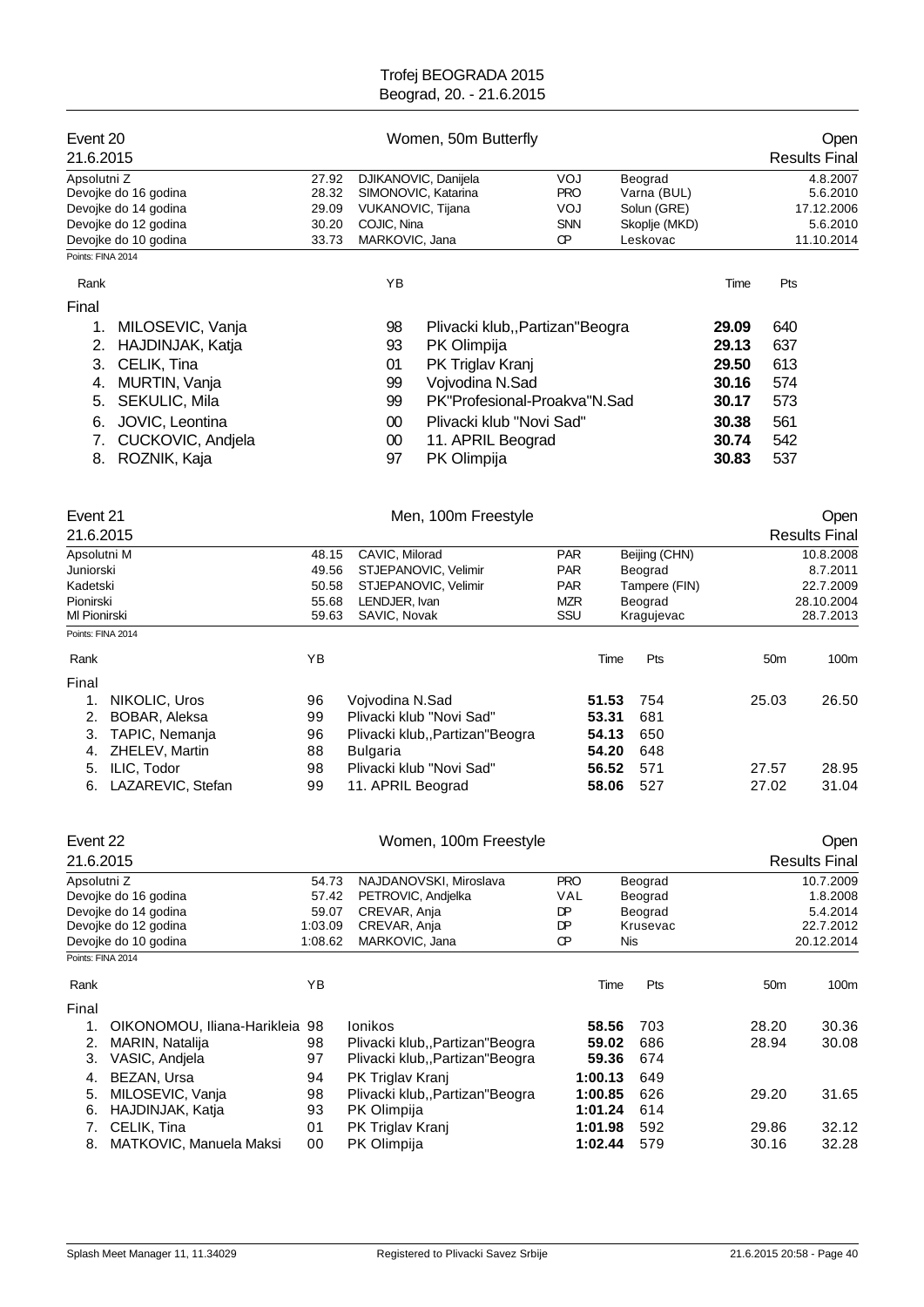| Event 23<br>21.6.2015                                             |                                              |                                                   | Men, 100m Breaststroke                                                                     |                                       |                                                                     |                    | Open<br><b>Results Final</b>                                |
|-------------------------------------------------------------------|----------------------------------------------|---------------------------------------------------|--------------------------------------------------------------------------------------------|---------------------------------------|---------------------------------------------------------------------|--------------------|-------------------------------------------------------------|
| Apsolutni M<br>Juniorski<br>Kadetski<br>Pionirski<br>MI Pionirski |                                              | 59.79<br>1:01.91<br>1:04.50<br>1:09.32<br>1:15.12 | SILADJI, Caba<br>SILJADJI, Caba<br>TRAJKOVIC, Nikola<br>MARKOVIC, Mateja<br>DJOKOVIC, Uros | TAM<br>NS.<br><b>PRO</b><br>CZ<br>11A | Ajndhoven (NED)<br>Beograd<br>Obrenovac<br>Kragujevac<br>Kragujevac |                    | 4.4.2015<br>1.8.2008<br>3.12.2009<br>27.7.2013<br>28.7.2013 |
| Points: FINA 2014                                                 |                                              |                                                   |                                                                                            |                                       |                                                                     |                    |                                                             |
| Rank                                                              |                                              | YB                                                |                                                                                            | Time                                  | Pts                                                                 | 50 <sub>m</sub>    | 100m                                                        |
| Final                                                             |                                              |                                                   |                                                                                            |                                       |                                                                     |                    |                                                             |
| 1.                                                                | TRAJKOVIC, Nikola                            | 94                                                | Plivacki klub "Proleter"Zrenj                                                              | 1:05.79                               | 701                                                                 |                    |                                                             |
| 2.                                                                | GEROV, Ivan                                  | 97                                                | <b>Bulgaria</b>                                                                            | 1:06.76                               | 671                                                                 |                    |                                                             |
| 3.<br>4.                                                          | LAKATOS, Kristian<br>MARKOVIC, Mateja        | 97<br>99                                          | Plivacki klub "Novi Sad"<br>Crvena Zvezda                                                  | 1:06.97<br>1:08.45                    | 665<br>622                                                          | 31.39<br>31.52     | 35.58<br>36.93                                              |
| 5.                                                                | MITROVIC, Kosta                              | 98                                                | 11. APRIL Beograd                                                                          | 1:09.07                               | 606                                                                 | 33.10              | 35.97                                                       |
| 6.                                                                | CIKOS, Rafael                                | 98                                                | Plivacki klub "Proleter"Zrenj                                                              | 1:09.33                               | 599                                                                 | 32.01              | 37.32                                                       |
| 7.                                                                | MILOSEVIC, Vuk                               | 87                                                | Plivacki klub Sveti Nikola Nis                                                             | 1:12.12                               | 532                                                                 | 33.54              | 38.58                                                       |
| 8.                                                                | TERZAN, Filip                                | 99                                                | Crvena Zvezda                                                                              | 1:13.50                               | 503                                                                 | 34.14              | 39.36                                                       |
| Event 24                                                          |                                              |                                                   | Women, 100m Breaststroke                                                                   |                                       |                                                                     |                    | Open                                                        |
| 21.6.2015                                                         |                                              |                                                   |                                                                                            |                                       |                                                                     |                    | <b>Results Final</b>                                        |
| Apsolutni Z                                                       |                                              | 1:07.80                                           | HIGL, Nadja                                                                                | <b>TAM</b>                            | Beograd                                                             |                    | 8.7.2009                                                    |
|                                                                   | Devojke do 16 godina<br>Devojke do 14 godina | 1:12.47                                           | CREVAR, Anja<br>MEDIC, Mila                                                                | <b>DP</b>                             | Novi Sad                                                            |                    | 29.3.2015                                                   |
|                                                                   | Devojke do 12 godina                         | 1:12.53<br>1:16.04                                | MEDIC, Mila                                                                                | <b>NS</b><br>ΝS                       | Natanya (ISR)<br><b>NIs</b>                                         |                    | 28.6.2014<br>23.12.2012                                     |
|                                                                   | Devojke do 10 godina                         | 1:26.42                                           | MEDIC, Mila                                                                                | <b>NS</b>                             | Novi Sad                                                            |                    | 20.11.2010                                                  |
| Points: FINA 2014                                                 |                                              |                                                   |                                                                                            |                                       |                                                                     |                    |                                                             |
| Rank                                                              |                                              | YB                                                |                                                                                            | Time                                  | Pts                                                                 | 50 <sub>m</sub>    | 100m                                                        |
| Final                                                             |                                              |                                                   |                                                                                            |                                       |                                                                     |                    |                                                             |
| 1.                                                                | SMID, Tanja                                  | 90                                                | PK Ljubljana                                                                               | 1:10.17                               | 771                                                                 | 33.61              | 36.56                                                       |
| 2.                                                                | SARAKATSANI, Aikaterini                      | 77                                                | <b>lonikos</b>                                                                             | 1:10.95                               | 746                                                                 |                    |                                                             |
| 3.                                                                | KOZELJ, Teja                                 | 90                                                | PK Triglav Kranj                                                                           | 1:15.90                               | 609                                                                 | 35.80              | 40.10                                                       |
| 4.                                                                | SALMA, Doris                                 | 01                                                | Plivacki klub "Proleter"Zrenj                                                              | 1:17.09                               | 581                                                                 | 35.54              | 41.55                                                       |
| 5.                                                                | FIRST, Hana                                  | 98                                                | <b>PK Neptun</b>                                                                           | 1:18.10                               | 559                                                                 |                    |                                                             |
| 6.                                                                | JANJUSEVIC, Anja                             | 00                                                | Crvena Zvezda                                                                              | 1:19.05                               | 539                                                                 | 36.87              | 42.18                                                       |
| 7.                                                                | MILAK, Lara<br>8. PETROVIC, Irina            | 98<br>99                                          | Montenegro<br>11. APRIL Beograd                                                            | 1:19.37<br>1:19.65                    | 532<br>527                                                          | 36.60<br>37.81     | 42.77<br>41.84                                              |
|                                                                   |                                              |                                                   |                                                                                            |                                       |                                                                     |                    |                                                             |
| Event 25                                                          |                                              |                                                   | Men, 200m Butterfly                                                                        |                                       |                                                                     |                    | Open                                                        |
| 21.6.2015                                                         |                                              |                                                   |                                                                                            |                                       |                                                                     |                    | <b>Results Final</b>                                        |
| Apsolutni M                                                       |                                              | 1:54.99                                           | STJEPANOVIC, Velimir                                                                       | <b>PAR</b>                            | London (GBR)                                                        |                    | 30.7.2012                                                   |
| Juniorski                                                         |                                              | 1:57.40                                           | STJEPANOVIC, Velimir                                                                       | PAR                                   | Shangai (CHN)                                                       |                    | 6.7.2011                                                    |
| Kadetski<br>Pionirski                                             |                                              | 2:03.97<br>2:15.04                                | STJEPANOVIC, Velimir<br>HUNJADI, Filip                                                     | <b>PAR</b><br>SSU                     | Shefild (GBR)<br>Banska Bistrica                                    |                    | 24.1.2009<br>3.11.2012                                      |
| MI Pionirski                                                      |                                              | 2:28.95                                           | DJOKOVIC, Uros                                                                             | 11A                                   | Beograd                                                             |                    | 23.6.2013                                                   |
| Points: FINA 2014                                                 |                                              |                                                   |                                                                                            |                                       |                                                                     |                    |                                                             |
| Rank                                                              |                                              | YB                                                |                                                                                            | Time                                  | Pts                                                                 | 100m               | 200m                                                        |
| Final                                                             |                                              |                                                   |                                                                                            |                                       |                                                                     |                    |                                                             |
| 1.                                                                | HUNJADI, Filip                               | 98                                                | Plivacki klub "Spartak" Suboti                                                             | 2:07.97                               | 661                                                                 | 1:01.55            | 1:06.42                                                     |
| 2.                                                                | STOJANOVIC, Stefan                           | 95                                                | Plivacki klub Sveti Nikola Nis                                                             | 2:08.80                               | 648                                                                 | 1:01.53            | 1:07.27                                                     |
| 3.                                                                | MIHALIC, David                               | 99                                                | PK Olimpija                                                                                | 2:10.33                               | 626                                                                 | 1:03.36            | 1:06.97                                                     |
| 4.                                                                | RADMANOVIC, Janko                            | 94                                                | Plivacki klub,, Partizan" Beogra                                                           | 2:11.60                               | 608                                                                 | 1:01.95            | 1:09.65                                                     |
| 5.<br>6.                                                          | BOBAR, Aleksa<br>RASKOVIC, Matija            | 99<br>99                                          | Plivacki klub "Novi Sad"<br>Crvena Zvezda                                                  | 2:12.65<br>2:16.34                    | 594<br>547                                                          | 1:02.99<br>1:04.53 | 1:09.66<br>1:11.81                                          |
| 7.                                                                | DEJANOVIC, Filip                             | 97                                                | 11. APRIL Beograd                                                                          | 2:16.81                               | 541                                                                 | 1:05.01            | 1:11.80                                                     |
| 8.                                                                | CUDEN, Anze                                  | 91                                                | PK Triglav Kranj                                                                           | 2:20.34                               | 501                                                                 | 1:07.51            | 1:12.83                                                     |
|                                                                   |                                              |                                                   |                                                                                            |                                       |                                                                     |                    |                                                             |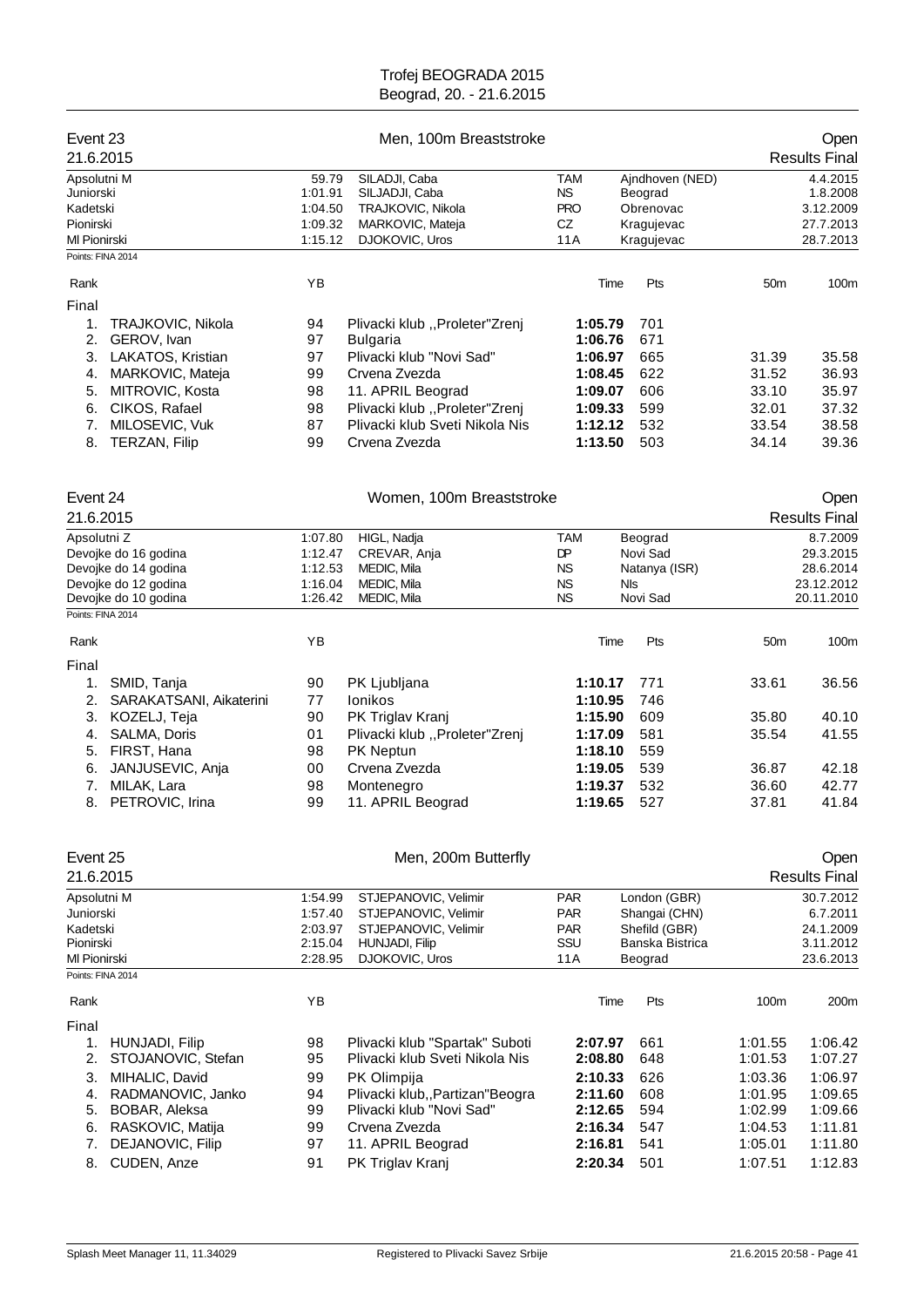| Event 26          |                                              |                    | Women, 200m Butterfly               |                    |                     |         | Open                    |
|-------------------|----------------------------------------------|--------------------|-------------------------------------|--------------------|---------------------|---------|-------------------------|
| 21.6.2015         |                                              |                    |                                     |                    |                     |         | <b>Results Final</b>    |
|                   | Devojke do 14 godina                         | 2:17.64            | CREVAR, Anja                        | DP                 | Beograd             |         | 20.7.2014               |
| Apsolutni Z       |                                              | 2:14.91            | CREVAR, Anja                        | DP                 | Novi Sad            |         | 28.3.2015               |
|                   | Devojke do 16 godina                         | 2:14.91            | CREVAR, Anja                        | DP                 | Novi Sad            |         | 28.3.2015               |
|                   | Devojke do 12 godina<br>Devojke do 10 godina | 2:28.82<br>2:41.85 | CREVAR, Anja<br>JEFTENIC, Ana       | DP<br><b>SSBE</b>  | Novi Sad<br>Beograd |         | 26.5.2012<br>23.10.2010 |
| Points: FINA 2014 |                                              |                    |                                     |                    |                     |         |                         |
|                   |                                              |                    |                                     |                    |                     |         |                         |
| Rank              |                                              | ΥB                 |                                     | Time               | Pts                 | 100m    | 200m                    |
| Final             |                                              |                    |                                     |                    |                     |         |                         |
| 1.                | MURTIN, Vanja                                | 99                 | Vojvodina N.Sad                     | 2:23.12            | 616                 | 1:08.74 | 1:14.38                 |
| 2.                | JESENOVEC, Julija                            | 00                 | PK Triglav Kranj                    | 2:26.49            | 574                 | 1:08.16 | 1:18.33                 |
| 3.                | ZIVIC, Teodora                               | 02                 | Crvena Zvezda                       | 2:35.94            | 476                 | 1:12.53 | 1:23.41                 |
|                   | 4. FIRST, Hana                               | 98                 | PK Neptun                           | 2:42.37            | 422                 | 1:13.53 | 1:28.84                 |
| Event 27          |                                              |                    | Men, 200m Backstroke                |                    |                     |         | Open                    |
| 21.6.2015         |                                              |                    |                                     |                    |                     |         | <b>Results Final</b>    |
| Apsolutni M       |                                              | 1:56.38            | VJATCANIN, Arkadi                   | <b>PRO</b>         | Mesa (USA)          |         | 16.4.2015               |
| Juniorski         |                                              | 2:01.70            | CELIC, Vuk                          | <b>NS</b>          | Poznan (POL)        |         | 12.7.2013               |
| Kadetski          |                                              | 2:05.39            | CELIC, Vuk                          | <b>NS</b>          | Zilina (SVK)        |         | 23.11.2012              |
| Pionirski         |                                              | 2:15.19            | MATIC, Djurdje                      | <b>VRA</b>         | Nis                 |         | 21.12.2014              |
| MI Pionirski      |                                              | 2:26.23            | CELIC, Nikola                       | <b>PRO</b>         | Bekescaba           |         | 9.12.2007               |
| Points: FINA 2014 |                                              |                    |                                     |                    |                     |         |                         |
| Rank              |                                              | YB                 |                                     | Time               | Pts                 | 100m    | 200m                    |
|                   |                                              |                    |                                     |                    |                     |         |                         |
| Final             |                                              |                    |                                     |                    |                     |         |                         |
| 1.                | BLANCO BENEDICTO, Guillerr93                 |                    | PK Triglav Kranj                    | 2:09.67<br>2:15.94 | 642                 | 1:02.92 | 1:06.75                 |
| 2.                | VLADIMIROV, Vladimir                         | 98                 | <b>Bulgaria</b>                     |                    | 558                 | 1:06.21 | 1:09.73                 |
| 3.                | POZNANOVIC, Luka                             | 99                 | Plivacki klub "Proleter"Zrenj       | 2:24.49            | 464                 | 1:09.04 | 1:15.45                 |
| 4.                | STRNAD, Mihael                               | 99                 | PK Neptun                           | 2:27.74            | 434<br>428          | 1:11.90 | 1:15.84<br>1:16.21      |
| 5.                | MLADENOVIC, Gal                              | 99                 | PK Triglav Kranj                    | 2:28.48            |                     | 1:12.27 |                         |
| Event 28          |                                              |                    | Women, 200m Backstroke              |                    |                     |         | Open                    |
| 21.6.2015         |                                              |                    |                                     |                    |                     |         | <b>Results Final</b>    |
| Apsolutni Z       |                                              | 2:16.66            | BASARABA, Andrea                    | <b>PAR</b>         | Beograd             |         | 1.8.2008                |
|                   | Devojke do 16 godina                         | 2:16.66            | BASARABA, Andrea                    | <b>PAR</b>         | Beograd             |         | 1.8.2008                |
|                   | Devojke do 12 godina                         | 2:29.45            | TODOROVIC, Andrea                   | VOJ                | Playmoth (GBR)      |         | 21.12.2013              |
|                   | Devojke do 14 godina                         | 2:23.62            | BASARABA, Andrea<br>GROZDANIC, Maja | <b>PAR</b><br>CZ   | Beograd             |         | 26.7.2007<br>15.6.1991  |
| Points: FINA 2014 | Devojke do 10 godina                         | 2:44.53            |                                     |                    | Beograd             |         |                         |
| Rank              |                                              | YB                 |                                     | Time               | Pts                 | 100m    | 200m                    |
| Final             |                                              |                    |                                     |                    |                     |         |                         |
|                   | 1. BEZAN, Ursa                               | 94                 | PK Triglav Kranj                    | 2:22.92            | 654                 | 1:09.33 | 1:13.59                 |
|                   | 2. TODOROVIC, Andrea                         | 01                 | Vojvodina N.Sad                     | 2:23.53            | 645                 | 1:10.47 | 1:13.06                 |
|                   | <b>REKORD</b>                                |                    |                                     |                    |                     |         |                         |
|                   | 3. VELICKOVIC, Nadja                         | 97                 | Plivacki klub,, Partizan" Beogra    | 2:26.58            | 606                 | 1:10.66 | 1:15.92                 |
| 4.                | PRASKALO, Natasa                             | 99                 | Plivacki klub "Dinamo" Pancevo      | 2:30.99            | 554                 | 1:13.57 | 1:17.42                 |
| 5.                | PETROVIC, Sofija                             | 99                 | Plivacki klub "Novi Sad"            | 2:34.72            | 515                 | 1:15.45 | 1:19.27                 |
| 6.                | KOSIR, Manca                                 | 97                 | PK Triglav Kranj                    | 2:34.99            | 512                 | 1:16.54 | 1:18.45                 |
|                   | 7. RADONJIC, Jelena                          | 99                 | Plivacki klub,, Partizan"Beogra     | 2:35.33            | 509                 | 1:15.32 | 1:20.01                 |
| 8.                | KECMAN, Bojana                               | 00                 | Plivacki klub "Dinamo" Pancevo      | 2:43.50            | 436                 | 1:19.53 | 1:23.97                 |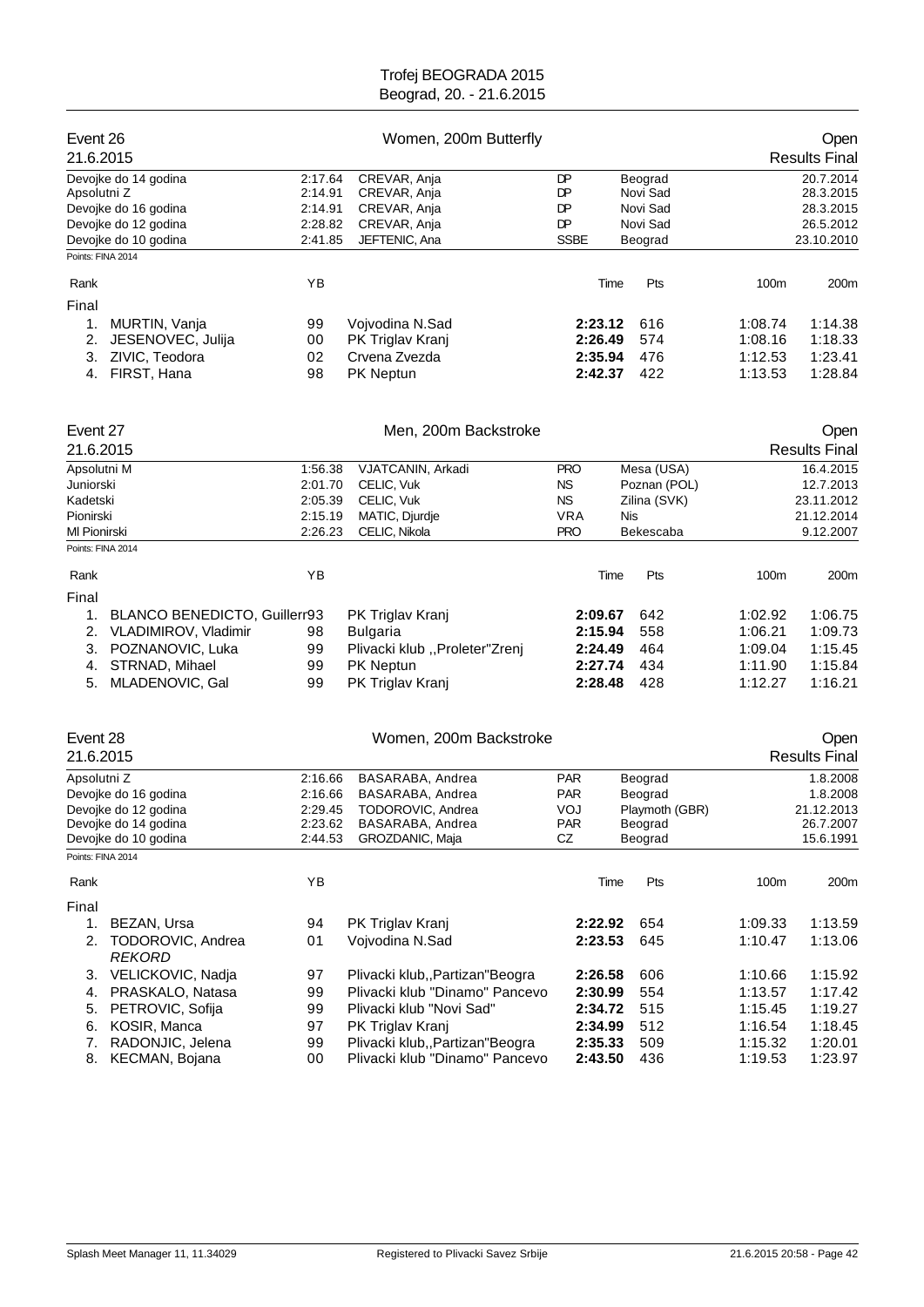| Event 29                                                                                                                                                              |                                              |                                                     | Men, 400m Freestyle                                                                                                                                          |                                                                                                       |                                                       |                                                                           |                                                                           |                                                                                      | Open                                                                                 |
|-----------------------------------------------------------------------------------------------------------------------------------------------------------------------|----------------------------------------------|-----------------------------------------------------|--------------------------------------------------------------------------------------------------------------------------------------------------------------|-------------------------------------------------------------------------------------------------------|-------------------------------------------------------|---------------------------------------------------------------------------|---------------------------------------------------------------------------|--------------------------------------------------------------------------------------|--------------------------------------------------------------------------------------|
| 21.6.2015                                                                                                                                                             |                                              |                                                     |                                                                                                                                                              |                                                                                                       |                                                       |                                                                           |                                                                           |                                                                                      | <b>Results Final</b>                                                                 |
| Apsolutni M<br>Kadetski<br>Juniorski<br>Pionirski<br>MI Pionirski<br>Points: FINA 2014                                                                                |                                              | 3:45.66<br>4:01.30<br>3:52.85<br>4:17.99<br>4:37.79 | STJEPANOVIC, Velimir<br>BARNA, Andrej<br>STJEPANOVIC, Velimir<br>RATKOV, Nikola<br>SAVIC, Novak                                                              |                                                                                                       | <b>PAR</b><br>SSU<br><b>PAR</b><br><b>SSBE</b><br>SSU | Berlin (GER)<br>Prag (CZE)<br>Oklend (NZL)<br>MAribor (SLO)<br>Nls        |                                                                           |                                                                                      | 20.8.2014<br>6.12.2014<br>3.4.2011<br>22.12.2013<br>22.12.2013                       |
| Rank                                                                                                                                                                  | YB                                           |                                                     |                                                                                                                                                              | Time                                                                                                  | Pts                                                   | 100m                                                                      | 200m                                                                      | 300m                                                                                 | 400m                                                                                 |
| Final                                                                                                                                                                 |                                              |                                                     |                                                                                                                                                              |                                                                                                       |                                                       |                                                                           |                                                                           |                                                                                      |                                                                                      |
| 1. CELIC, Vuk<br>2. MIHALIC, David<br>3. ATANASOV, Dimitar<br>4. FRECE, Gasper<br>5. UDICKI, Bojan<br>6. CUDEN, Anze<br>7. URUMOVIC, Zivan<br>8. BABIC S, Dusan       | 96<br>99<br>97<br>95<br>93<br>91<br>97<br>00 | PK Olimpija<br><b>Bulgaria</b><br>PK Neptun         | Plivacki klub,, Partizan"Beog4:01.92 752<br>SC Spartak-Prozivka<br>PK Triglav Kranj<br>Plivacki klub "Novi Sad"<br>Plivacki klub,, Partizan "Beog4:26.16 565 | 4:11.89 666<br>4:12.48 662<br>4:17.06 627<br>4:19.97 606<br>4:20.33 604<br>4:23.14 584                |                                                       | 1:01.35<br>1:00.06<br>1:01.86<br>1:02.72<br>1:01.29<br>1:03.85            | 1:03.48<br>1:04.57<br>1:05.91<br>1:06.80<br>1:06.17<br>1:07.31            | 1:01.93<br>1:04.31<br>1:04.37<br>1:06.46<br>1:07.05<br>1:05.92<br>1:08.23<br>1:07.91 | 1:00.28<br>1:02.68<br>1:03.28<br>1:05.97<br>1:05.15<br>1:04.89<br>1:07.45<br>1:07.09 |
| Event 30                                                                                                                                                              |                                              |                                                     | Women, 400m Freestyle                                                                                                                                        |                                                                                                       |                                                       |                                                                           |                                                                           |                                                                                      | Open                                                                                 |
| 21.6.2015                                                                                                                                                             |                                              |                                                     |                                                                                                                                                              |                                                                                                       |                                                       |                                                                           |                                                                           |                                                                                      | <b>Results Final</b>                                                                 |
| Apsolutni Z<br>Devojke do 16 godina<br>Devojke do 14 godina<br>Devojke do 12 godina<br>Devojke do 10 godina<br>Points: FINA 2014                                      |                                              | 4:18.06<br>4:18.06<br>4:18.18<br>4:33.09<br>5:09.62 | CREVAR, Anja<br>CREVAR, Anja<br>CREVAR, Anja<br>CREVAR, Anja<br>JEFTENIC, Ana                                                                                |                                                                                                       | DP<br>DP<br>DP<br>DP<br><b>SSBE</b>                   | Ravne (SLO)<br>Ravne<br>Banja Luka (BIH)<br><b>NIs</b><br>Beograd         |                                                                           |                                                                                      | 15.3.2015<br>15.3.2015<br>24.5.2014<br>23.12.2012<br>23.10.2010                      |
| Rank                                                                                                                                                                  | YB                                           |                                                     |                                                                                                                                                              | Time                                                                                                  | Pts                                                   | 100m                                                                      | 200m                                                                      | 300m                                                                                 | 400m                                                                                 |
| Final<br>1. PETRIC, Nika Karlina<br>2. KOUKOULA, Eyaggelia<br>3. MURTIN, Vanja<br>4. PAVLIC, Anamari<br>5. ZEYNEP, Calik<br>6. RADULOVIC, Ana<br>7. JESENOVEC, Julija | 92<br>99<br>99<br>97<br>00<br>02<br>00       | Ionikos<br><b>IND</b>                               | PK Triglav Kranj<br>Vojvodina N.Sad<br>PK Triglav Kranj<br>Crvena Zvezda<br>PK Triglav Kranj                                                                 | 4:25.83 728<br>4:29.71 697<br>4:31.32 684<br>4:36.17 649<br>4:38.83 630<br>4:43.47 600<br>4:44.39 594 |                                                       | 1:04.01<br>1:04.73<br>1:04.55<br>1:07.16<br>1:07.47<br>1:06.30<br>1:06.57 | 1:06.65<br>1:08.71<br>1:09.59<br>1:10.31<br>1:11.16<br>1:12.65<br>1:12.98 | 1:07.54<br>1:09.15<br>1:08.60<br>1:10.16<br>1:11.48<br>1:13.26<br>1:12.03            | 1:07.63<br>1:07.12<br>1:08.58<br>1:08.54<br>1:08.72<br>1:11.26<br>1:12.81            |
| Event 31                                                                                                                                                              |                                              |                                                     | Men, 400m Medley                                                                                                                                             |                                                                                                       |                                                       |                                                                           |                                                                           |                                                                                      | Open                                                                                 |
| 21.6.2015<br>Apsolutni M<br>Kadetski<br>Juniorski<br>Pionirski<br>MI Pionirski                                                                                        |                                              | 4:27.16<br>4:39.35<br>4:36.48<br>4:57.00<br>5:15.63 | KNEZEVIC, Bogdan<br>TRAJKOVIC, Nikola<br>TERZIC, Igor<br>DJOKOVIC, Uros<br>DJOKOVIC, Uros                                                                    |                                                                                                       | <b>PAR</b><br><b>PRO</b><br>VOJ<br>11A<br>11A         | Sannich (CAN)<br>Beograd<br>Antwerpen<br>Minhen (GER)<br>Banja Luka (BIH) |                                                                           |                                                                                      | <b>Results Final</b><br>6.4.2013<br>10.12.2010<br>8.7.2012<br>8.3.2015<br>21.4.2013  |
| Points: FINA 2014                                                                                                                                                     |                                              |                                                     |                                                                                                                                                              |                                                                                                       |                                                       |                                                                           |                                                                           |                                                                                      |                                                                                      |
| Rank<br>Final                                                                                                                                                         | ΥB                                           |                                                     |                                                                                                                                                              | Time                                                                                                  | Pts                                                   | 100m                                                                      | 200m                                                                      | 300m                                                                                 | 400m                                                                                 |
| 1. PETRIC, Jan Karel<br>2. TERZIC, Igor<br>3. REZASHKI, Matey<br>4. VALKANOV, Javor<br>5. ILIC, Todor<br>6. VELICKOVIC, Dimitrije                                     | 91<br>94<br>97<br>97<br>98<br>99             | <b>Bulgaria</b><br><b>Bulgaria</b>                  | PK Triglav Kranj<br>Plivacki klub "Novi Sad"<br>Plivacki klub "Novi Sad"<br>Plivacki klub,, Partizan"Beog5:12.07 477                                         | 4:36.71 684<br>4:41.83 647<br>4:42.95 640<br>4:47.44 610<br>5:05.58 508                               |                                                       | 1:01.35<br>1:03.82<br>1:01.58<br>1:03.14<br>1:08.49<br>1:11.07            | 1:10.01<br>1:16.99<br>1:14.05<br>1:15.32<br>1:15.99<br>1:21.36            | 1:22.22<br>1:17.52<br>1:23.76<br>1:22.40<br>1:33.11<br>1:30.96                       | 1:03.13<br>1:03.50<br>1:03.56<br>1:06.58<br>1:07.99<br>1:08.68<br>1:12.16            |
| 7. FON, Gasper                                                                                                                                                        | 00                                           | PK Olimpija                                         |                                                                                                                                                              | 5:14.91 464                                                                                           |                                                       | 1:12.62                                                                   | 1:24.65                                                                   | 1:25.48                                                                              |                                                                                      |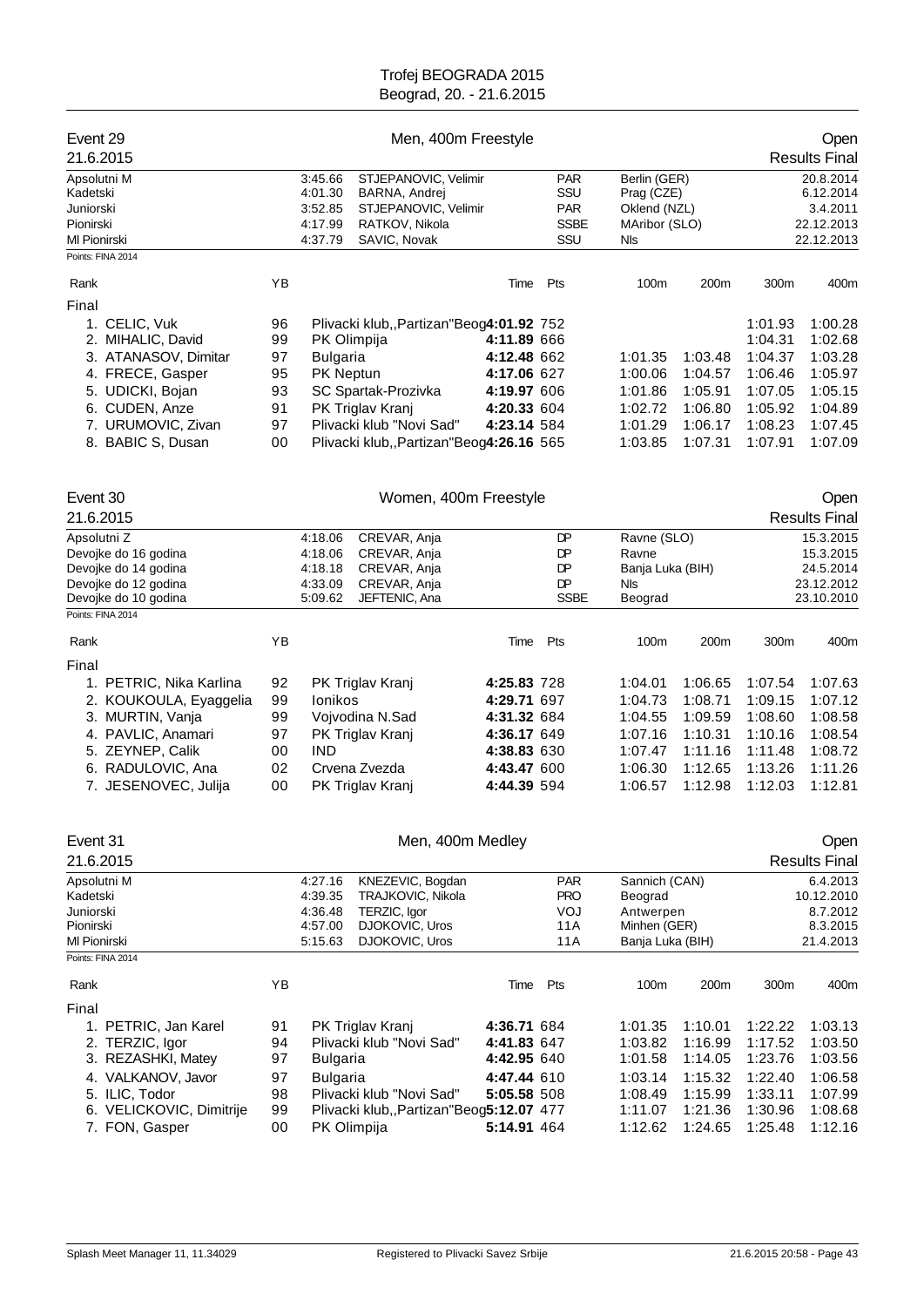| Event 32             |                        |                                             |                 | Women, 400m Medley       |             |           |                  |                      |         | Open       |
|----------------------|------------------------|---------------------------------------------|-----------------|--------------------------|-------------|-----------|------------------|----------------------|---------|------------|
|                      | 21.6.2015              |                                             |                 |                          |             |           |                  | <b>Results Final</b> |         |            |
|                      | Apsolutni Z            |                                             | 4:47.35         | CREVAR, Anja             |             | DP        | MArseille (FRA)  |                      |         | 7.3.2015   |
| Devojke do 16 godina |                        |                                             | 4:47.35         | CREVAR, Anja             |             | <b>DM</b> | MArselli (FRA)   |                      |         | 7.3.2015   |
| Devojke do 14 godina |                        |                                             | 4:51.38         | CREVAR, Anja             |             | DP        | Banja Luka (BIH) |                      |         | 25.5.2014  |
|                      | Devojke do 12 godina   | CREVAR, Anja<br>DP<br>5:07.48<br><b>NIs</b> |                 |                          | 23.12.2012  |           |                  |                      |         |            |
|                      | Devojke do 10 godina   |                                             | 5:49.74         | LAZAREVIC, Nadja         |             | LAKOL     | Nis              |                      |         | 21.12.2014 |
|                      | Points: FINA 2014      |                                             |                 |                          |             |           |                  |                      |         |            |
| Rank                 |                        | ΥB                                          |                 |                          | Time        | Pts       | 100m             | 200m                 | 300m    | 400m       |
| Final                |                        |                                             |                 |                          |             |           |                  |                      |         |            |
|                      | PETRIC, Nika Karlina   | 92                                          |                 | PK Triglav Kranj         | 5:05.38 679 |           | 1:09.58          | 1:18.80              | 1:27.98 | 1:09.02    |
|                      | 2. ROZNIK, Kaja        | 97                                          | PK Olimpija     |                          | 5:13.33 628 |           | 1:10.33          | 1:23.85              | 1:29.68 | 1:09.47    |
| 3.                   | MIHNEVA, Venelina      | 99                                          | <b>Bulgaria</b> |                          | 5:22.35 577 |           | 1:14.58          | 1:22.33              | 1:32.71 | 1:12.73    |
| 4.                   | MILOSEVIC, Teodora     | 02                                          |                 | 11. APRIL Beograd        | 5:26.43 556 |           | 1:17.09          | 1:24.98              | 1:29.38 | 1:14.98    |
|                      | 5. JOVIC, Leontina     | 00                                          |                 | Plivacki klub "Novi Sad" | 5:30.53 535 |           | 1:13.08          | 1:26.75              | 1:37.48 | 1:13.22    |
|                      | 6. ZEYNEP, Calik       | 00                                          | <b>IND</b>      |                          | 5:36.91 505 |           | 1:18.72          | 1:25.17              | 1:41.92 | 1:11.10    |
|                      | 7. HADZI-NIKOLIC, Masa | 99                                          |                 | Crvena Zvezda            | 5:37.44 503 |           | 1:17.87          | 1:27.70              | 1:36.06 | 1:15.81    |
|                      | 8. ZIVKOVIC, Emilija   | 01                                          |                 | Crvena Zvezda            | 5:38.44 498 |           | 1:22.16          | 1:24.17              | 1:35.81 | 1:16.30    |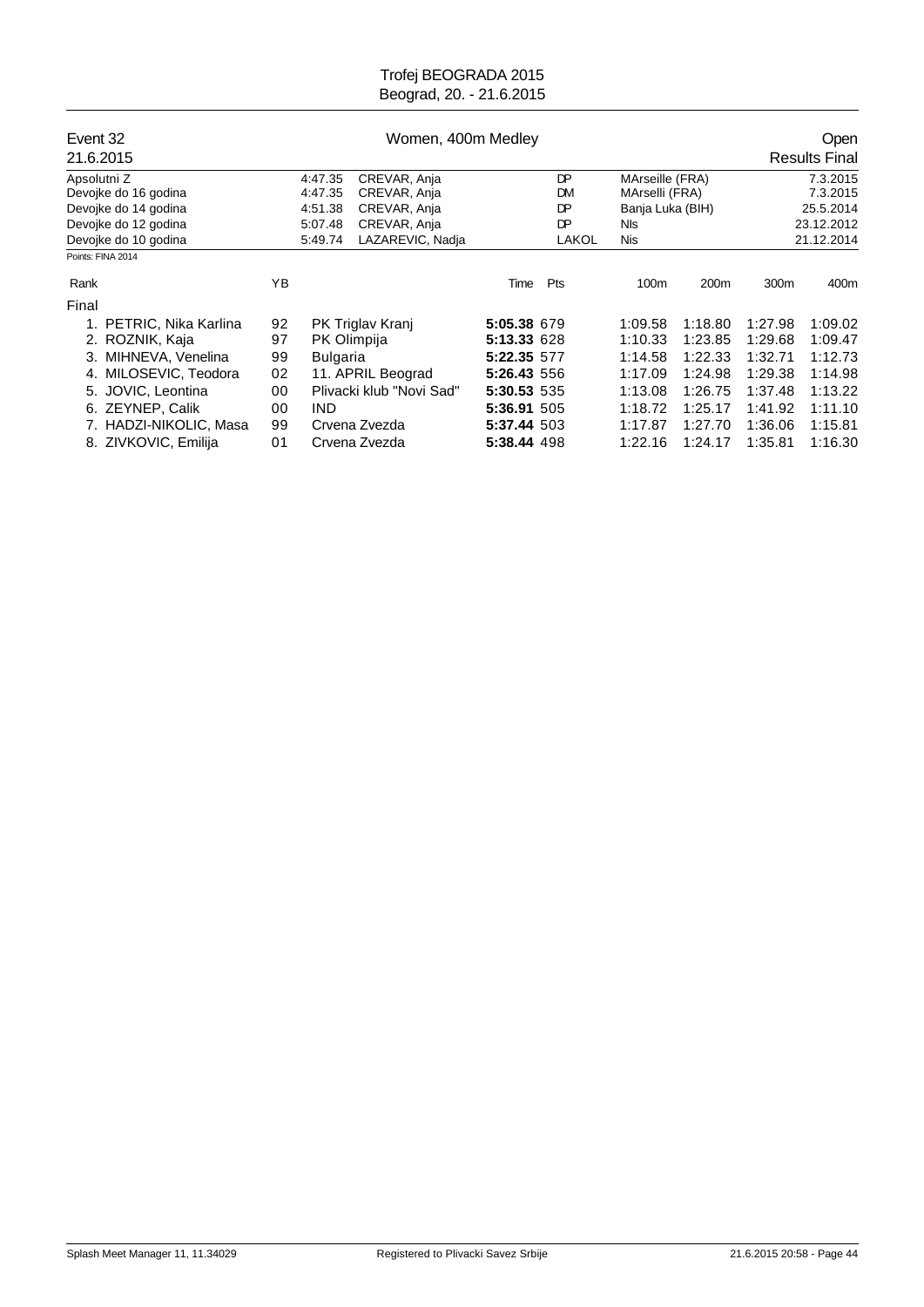# **OSVAJACI MEDALJA**

Vračar Electronic System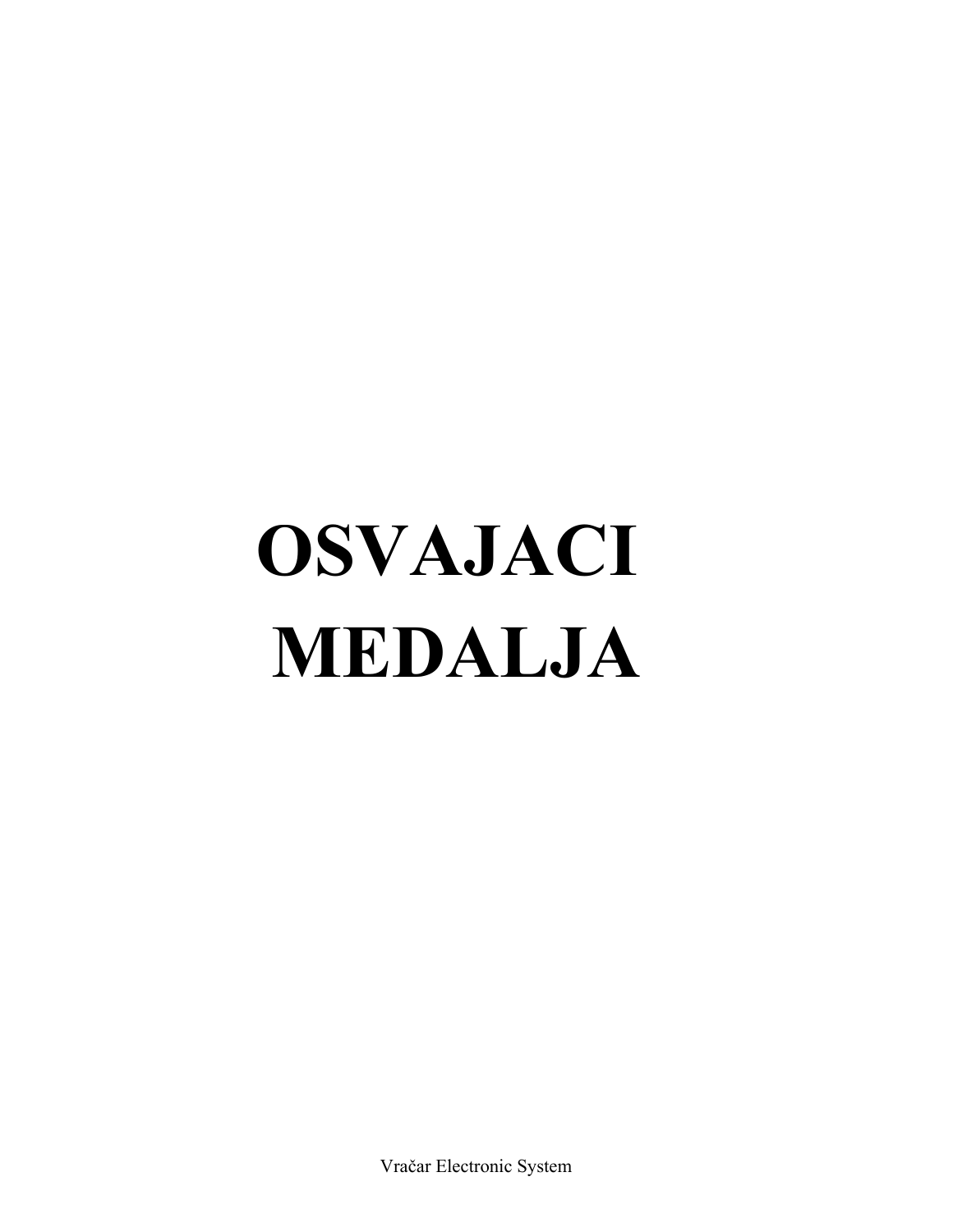| Event 1<br>20.6.2015 - 10:00                                                                                                     |                                         |                                           |                                                                                       | Men, 50m Freestyle                                                        |                                                       |                                                               |                         |                       | Open<br><b>Results Prelim</b>                                    |
|----------------------------------------------------------------------------------------------------------------------------------|-----------------------------------------|-------------------------------------------|---------------------------------------------------------------------------------------|---------------------------------------------------------------------------|-------------------------------------------------------|---------------------------------------------------------------|-------------------------|-----------------------|------------------------------------------------------------------|
| MI Pionirski<br>Juniorski<br>Kadetski<br>Pionirski<br>Apsolutni M<br>Points: FINA 2014                                           |                                         | 26.69<br>22.74<br>23.32<br>25.14<br>22.29 | SAVIC, Novak<br>CAVIC, Milorad<br>BARNA, Andrej<br>LENDJER, Ivan<br>CAVIC, Milorad    |                                                                           | SSU<br><b>PAR</b><br>SSU<br><b>MZR</b><br><b>PAR</b>  | Nls<br>Linc (AUT)<br>Maribor (SLO)<br>Beograd<br>Mizzou (USA) |                         |                       | 22.12.2013<br>12.7.2002<br>13.12.2014<br>28.10.2004<br>16.2.2008 |
| Rank                                                                                                                             |                                         |                                           | YB                                                                                    |                                                                           |                                                       |                                                               | Time                    | Pts                   |                                                                  |
| 15 - 16 years                                                                                                                    |                                         |                                           |                                                                                       |                                                                           |                                                       |                                                               |                         |                       |                                                                  |
| 2.<br>3. ACIN, Nikola                                                                                                            | 1. LAZAREVIC, Stefan<br>MLADENOVIC, Gal |                                           | 99<br>99<br>99                                                                        | 11. APRIL Beograd<br>PK Triglav Kranj<br>Plivacki klub "Proleter"Zrenj    |                                                       |                                                               | 25.18<br>26.06<br>26.41 | 572 A<br>516 R<br>496 |                                                                  |
| 17 - 18 years                                                                                                                    |                                         |                                           |                                                                                       |                                                                           |                                                       |                                                               |                         |                       |                                                                  |
| 1. MILJANOVIC, Igor<br>SIMIC, Kosta<br>2.<br>3. NISTER, Dejan                                                                    |                                         |                                           | 97<br>98<br>98                                                                        | Plivacki klub "Novi Sad"<br>PK "BPK" Bgd<br>Plivacki klub "Proleter"Zrenj |                                                       |                                                               | 24.75<br>25.80<br>26.38 | 603 A<br>532 R<br>498 |                                                                  |
| Event 2<br>20.6.2015 - 10:05                                                                                                     |                                         |                                           |                                                                                       | Women, 50m Freestyle                                                      |                                                       |                                                               |                         |                       | Open<br><b>Results Prelim</b>                                    |
| Devojke do 16 godina<br>Devojke do 10 godina<br>Apsolutni Z<br>Devojke do 14 godina<br>Devojke do 12 godina<br>Points: FINA 2014 |                                         | 26.38<br>31.37<br>25.21<br>27.73<br>29.03 | MARKOVIC, Jana<br>VUKANOVIC, Tijana<br>SPASOJEVIC, Sofija                             | NAJDANOVSKI, Miroslava<br>NAJDANOVSKI, Miroslava                          | <b>PRO</b><br>ŒР<br><b>PRO</b><br><b>VOJ</b><br>J2000 | Beograd<br>Nis<br>Rim (ITA)<br>Beograd<br>Krusevac            |                         |                       | 19.6.2004<br>21.12.2014<br>28.7.2009<br>24.6.2006<br>22.7.2012   |
|                                                                                                                                  |                                         |                                           | YB                                                                                    |                                                                           |                                                       |                                                               |                         |                       |                                                                  |
| Rank<br>13 - 14 years                                                                                                            |                                         |                                           |                                                                                       |                                                                           |                                                       |                                                               | Time                    | Pts                   |                                                                  |
| 1. NINKOVIC, Milica<br>2. CULIBRK, Tara                                                                                          | 3. ANTUNOVIC, Andjela                   |                                           | 01<br>01<br>02                                                                        | Plivacki klub "Novi Sad"<br>11. APRIL Beograd<br>Montenegro               |                                                       |                                                               | 28.97<br>29.47<br>29.95 | 549 A<br>522<br>497   | $\mathsf{R}$                                                     |
| 15 - 16 years                                                                                                                    |                                         |                                           |                                                                                       |                                                                           |                                                       |                                                               |                         |                       |                                                                  |
| 1. SEKULIC, Mila<br>2. PETRIC, Katja<br><b>BABIC, Dusica</b><br>3.                                                               |                                         |                                           | 99<br>99<br>00                                                                        | PK"Profesional-Proakva"N.Sad<br>PK Neptun<br>11. APRIL Beograd            |                                                       |                                                               | 27.97<br>29.37<br>29.48 | 610 A<br>527 A<br>521 |                                                                  |
| Event 3<br>20.6.2015 - 10:10                                                                                                     |                                         |                                           |                                                                                       | Men, 50m Breaststroke                                                     |                                                       |                                                               |                         |                       | Open<br><b>Results Prelim</b>                                    |
| Apsolutni M<br>MI Pionirski<br>Kadetski<br>Juniorski<br>Pionirski                                                                |                                         | 27.09<br>34.56<br>28.91<br>28.28<br>31.52 | SILADJI, Caba<br>DJOKOVIC, Uros<br>SILADJI, Caba<br>SILADJI, Caba<br>MARKOVIC, Mateja |                                                                           | <b>AMC</b><br>11A<br>ΝS<br>ΝS<br>CZ                   | Istambul (TUR)<br>Beograd<br>Ada<br>Beograd<br>Beograd        |                         |                       | 17.4.2014<br>19.10.2013<br>12.8.2006<br>1.8.2008<br>2.11.2013    |
| Points: FINA 2014                                                                                                                |                                         |                                           |                                                                                       |                                                                           |                                                       |                                                               |                         |                       |                                                                  |
| Rank                                                                                                                             |                                         |                                           | YB                                                                                    |                                                                           |                                                       |                                                               | Time                    | Pts                   |                                                                  |
| 15 - 16 years<br>1.<br>MIHALIC, David<br>2.<br>3.                                                                                | MARKOVIC, Mateja<br>BABIC, M.Dusan      |                                           | 99<br>99<br>$00\,$                                                                    | Crvena Zvezda<br>PK Olimpija<br>Vracar                                    |                                                       |                                                               | 31.42<br>31.91<br>33.33 | 611 A<br>583 A<br>512 |                                                                  |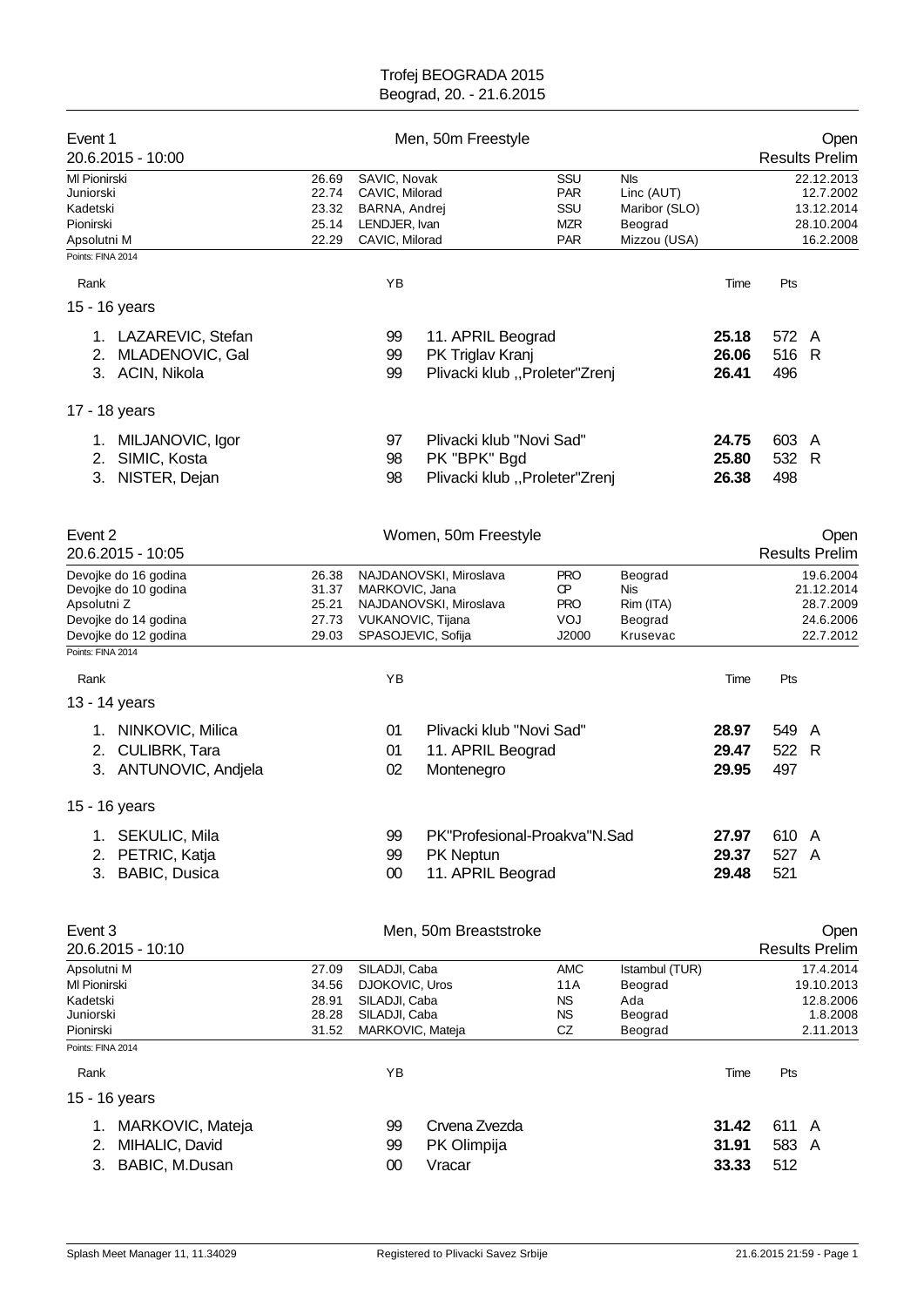# Event 3, Men, 50m Breaststroke, Prelim

|  |  |  | 17 - 18 years |
|--|--|--|---------------|
|--|--|--|---------------|

| 1. GEROV. Ivan       | 97 | <b>Bulgaria</b>                  |                    | <b>30.56</b> 664 A |
|----------------------|----|----------------------------------|--------------------|--------------------|
| 2. LAKATOS, Kristian |    | 97 Plivacki klub "Novi Sad"      |                    | <b>30.96</b> 639 A |
| 3. CIKOS, Rafael     |    | 98 Plivacki klub "Proleter"Zrenj | <b>31.33</b> 616 A |                    |

| Event 4                                                                                                                          |                                               | Women, 50m Breaststroke                                                                 |                                                                        |                                                             |                                                                                |                         |                         | Open                                                         |
|----------------------------------------------------------------------------------------------------------------------------------|-----------------------------------------------|-----------------------------------------------------------------------------------------|------------------------------------------------------------------------|-------------------------------------------------------------|--------------------------------------------------------------------------------|-------------------------|-------------------------|--------------------------------------------------------------|
| 20.6.2015 - 10:15                                                                                                                |                                               |                                                                                         |                                                                        |                                                             |                                                                                |                         |                         | <b>Results Prelim</b>                                        |
| Devojke do 12 godina<br>Devojke do 10 godina<br>Apsolutni Z<br>Devojke do 16 godina<br>Devojke do 14 godina<br>Points: FINA 2014 | 35.42<br>39.89<br>32.10<br>33.45<br>33.45     | MEDIC, Mila<br>IVANOVIC, Dragana<br>HIGL, Nadja<br>MEDIC, Mila<br>MEDIC, Mila           |                                                                        | <b>NS</b><br><b>PAR</b><br>TAM<br>ΝS<br><b>NS</b>           | Banja Luka (BIH)<br>Beograd<br>Beograd<br>Banja Luka (BIH)<br>Banja Luka (BIH) |                         |                         | 25.4.2012<br>29.10.2005<br>8.7.2009<br>4.5.2014<br>4.5.2014  |
| Rank                                                                                                                             |                                               | ΥB                                                                                      |                                                                        |                                                             |                                                                                | Time                    | Pts                     |                                                              |
| 13 - 14 years                                                                                                                    |                                               |                                                                                         |                                                                        |                                                             |                                                                                |                         |                         |                                                              |
| 1. CELIK, Tina<br>2. SALMA, Doris<br>3. MILOSEVIC, Teodora                                                                       |                                               | 01<br>01<br>02                                                                          | PK Triglav Kranj<br>Plivacki klub "Proleter"Zrenj<br>11. APRIL Beograd |                                                             |                                                                                | 34.40<br>35.60<br>37.47 | 629 A<br>567 A<br>487 R |                                                              |
| 15 - 16 years                                                                                                                    |                                               |                                                                                         |                                                                        |                                                             |                                                                                |                         |                         |                                                              |
| 1. JANJUSEVIC, Anja<br>2. DAJKOVIC, Dajana<br>3. LAZIC, Marija                                                                   |                                               | $00\,$<br>99<br>$00\,$                                                                  | Crvena Zvezda<br>Montenegro<br>PK "BPK" Bgd                            |                                                             |                                                                                | 36.13<br>36.51<br>38.07 | 543 A<br>526 A<br>464   |                                                              |
| Event 5<br>20.6.2015 - 10:20                                                                                                     |                                               |                                                                                         | Men, 100m Backstroke                                                   |                                                             |                                                                                |                         |                         | Open<br><b>Results Prelim</b>                                |
| Kadetski<br>Apsolutni M<br>Juniorski<br>MI Pionirski<br>Pionirski                                                                | 57.21<br>53.84<br>57.21<br>1:08.44<br>1:03.85 | CAVIC, Milorad<br>VJATCANIN, Arkadi<br>CAVIC, Milorad<br>SAVIC, Novak<br>MATIC, Djurdje |                                                                        | <b>PAR</b><br><b>PRO</b><br><b>PAR</b><br>SSU<br><b>VRA</b> | A.Antonio<br>Mesa (USA)<br>A.Antonio<br>Krusevac<br>Beograd                    |                         |                         | 1.8.2000<br>15.4.2015<br>1.8.2000<br>26.10.2013<br>19.7.2014 |
| Points: FINA 2014                                                                                                                |                                               |                                                                                         |                                                                        |                                                             |                                                                                |                         |                         |                                                              |
| Rank                                                                                                                             |                                               | YB                                                                                      |                                                                        |                                                             |                                                                                | Time                    | Pts                     |                                                              |
| 15 - 16 years                                                                                                                    |                                               |                                                                                         |                                                                        |                                                             |                                                                                |                         |                         |                                                              |
| 1. MATIC, Djurdje<br>2. POZNANOVIC, Luka                                                                                         |                                               | 00<br>99                                                                                | Vracar<br>Plivacki klub "Proleter"Zrenj                                |                                                             |                                                                                | 1:03.78<br>1:05.19      | 540 A<br>505 A          |                                                              |
| 3. MIHALIC, David                                                                                                                |                                               | 99                                                                                      | PK Olimpija                                                            |                                                             |                                                                                | 1:05.78                 | 492 A                   |                                                              |
| 17 - 18 years                                                                                                                    |                                               |                                                                                         |                                                                        |                                                             |                                                                                |                         |                         |                                                              |
| 1. VLADIMIROV, Vladimir                                                                                                          |                                               | 98                                                                                      | <b>Bulgaria</b>                                                        |                                                             |                                                                                | 1:01.90                 | 590 A                   |                                                              |
| 2. BOGATAJ JAKOPIN, Erik                                                                                                         |                                               | 98                                                                                      | PK Triglav Kranj                                                       |                                                             |                                                                                | 1:12.95                 | 360                     |                                                              |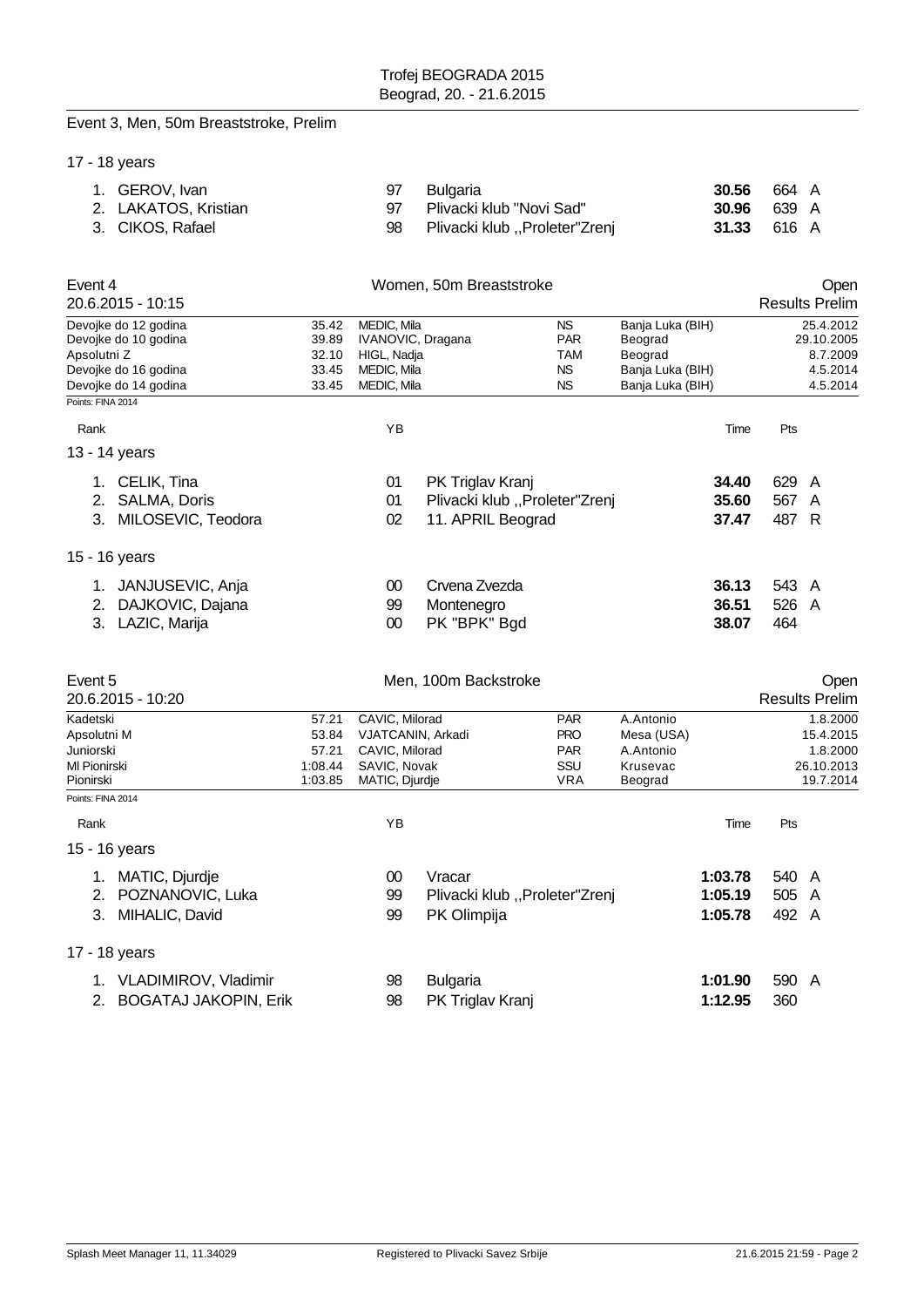| Event 6<br>20.6.2015 - 10:25                                                                                                     |                                                     |                                                                                          | Women, 100m Backstroke                                                                         |                                                             |                                                               |                               |                       | Open<br><b>Results Prelim</b>                                    |
|----------------------------------------------------------------------------------------------------------------------------------|-----------------------------------------------------|------------------------------------------------------------------------------------------|------------------------------------------------------------------------------------------------|-------------------------------------------------------------|---------------------------------------------------------------|-------------------------------|-----------------------|------------------------------------------------------------------|
| Devojke do 16 godina<br>Apsolutni Z<br>Devojke do 14 godina<br>Devojke do 12 godina<br>Devojke do 10 godina<br>Points: FINA 2014 | 1:05.93<br>1:01.67<br>1:07.75<br>1:10.35<br>1:15.82 | JECANSKI, Jelena<br>COSIC, Divna<br>TODOROVIC, Andrea<br>GROZDANIC, Maja                 | STRAZMESTER, Marica                                                                            | VOJ<br><b>SRB</b><br><b>PRO</b><br>VOJ<br>CZ                | Beograd<br>L.Palmas<br>Beograd<br>Plymouth (GBR)<br>Beograd   |                               |                       | 18.4.2015<br>24.7.2009<br>11.12.2010<br>21.12.2013<br>15.6.1991  |
|                                                                                                                                  |                                                     |                                                                                          |                                                                                                |                                                             |                                                               |                               |                       |                                                                  |
| Rank                                                                                                                             |                                                     | YB                                                                                       |                                                                                                |                                                             |                                                               | Time                          | Pts                   |                                                                  |
| 13 - 14 years                                                                                                                    |                                                     |                                                                                          |                                                                                                |                                                             |                                                               |                               |                       |                                                                  |
| TODOROVIC, Andrea<br>1.<br>GOLJA, Gaja<br>2.<br>POPOVIC, Pia<br>3.                                                               |                                                     | 01<br>01<br>02                                                                           | Vojvodina N.Sad<br>PK Olimpija<br>PK Neptun                                                    |                                                             |                                                               | 1:08.71<br>1:12.69<br>1:16.29 | 605 A<br>511<br>442   | A                                                                |
| 15 - 16 years                                                                                                                    |                                                     |                                                                                          |                                                                                                |                                                             |                                                               |                               |                       |                                                                  |
| 1. RADONJIC, Jelena<br>PRASKALO, Natasa<br>2.<br>3. PETROVIC, Sofija                                                             |                                                     | 99<br>99<br>99                                                                           | Plivacki klub,, Partizan "Beogra<br>Plivacki klub "Dinamo" Pancevo<br>Plivacki klub "Novi Sad" |                                                             |                                                               | 1:11.47<br>1:11.89<br>1:12.91 | 537 A<br>528<br>506 R | A                                                                |
| Event 7<br>20.6.2015 - 10:30                                                                                                     |                                                     |                                                                                          | Men, 100m Butterfly                                                                            |                                                             |                                                               |                               |                       | Open<br><b>Results Prelim</b>                                    |
| MI Pionirski<br>Apsolutni M<br>Kadetski<br>Pionirski<br>Juniorski<br>Points: FINA 2014                                           | 1:04.76<br>49.95<br>54.08<br>58.82<br>52.53         | DJOKOVIC, Uros<br>CAVIC, Milorad<br>LENDJER, Ivan<br>LENDJER, Ivan                       | STJEPANOVIC, Veimir                                                                            | 11A<br><b>PAR</b><br><b>PAR</b><br><b>MZR</b><br><b>PRO</b> | <b>NIs</b><br>Rome (ITA)<br>Tampere (FIN)<br>Vrbas<br>Beograd |                               |                       | 22.12.2013<br>29.7.2009<br>22.7.2009<br>23.7.2004<br>1.8.2008    |
|                                                                                                                                  |                                                     |                                                                                          |                                                                                                |                                                             |                                                               |                               |                       |                                                                  |
| Rank                                                                                                                             |                                                     | YB                                                                                       |                                                                                                |                                                             |                                                               | Time                          | Pts                   |                                                                  |
| 15 - 16 years<br>1. BOBAR, Aleksa<br>LAZAREVIC, Stefan<br>2.<br>3.<br>RASKOVIC, Matija                                           |                                                     | 99<br>99<br>99                                                                           | Plivacki klub "Novi Sad"<br>11. APRIL Beograd<br>Crvena Zvezda                                 |                                                             |                                                               | 58.00<br>1:00.93<br>1:02.36   | 633 A<br>546<br>509   |                                                                  |
| 17 - 18 years                                                                                                                    |                                                     |                                                                                          |                                                                                                |                                                             |                                                               |                               |                       |                                                                  |
| 1. HUNJADI, Filip<br>MIJATOVIC, Uros<br>2.<br>ANDREI, Simon<br>3.                                                                |                                                     | 98<br>97<br>97                                                                           | Plivacki klub "Spartak" Suboti<br>Plivacki klub,, Partizan"Beogra<br><b>LAR ARAD</b>           |                                                             |                                                               | 58.56<br>59.80<br>1:00.52     | 615 A<br>578<br>557 R | A                                                                |
| Event 8<br>20.6.2015 - 10:35                                                                                                     |                                                     |                                                                                          | Women, 100m Butterfly                                                                          |                                                             |                                                               |                               |                       | Open<br><b>Results Prelim</b>                                    |
| Apsolutni Z<br>Devojke do 14 godina<br>Devojke do 12 godina<br>Devojke do 10 godina<br>Devojke do 16 godina                      | 1:02.45<br>1:02.61<br>1:06.95<br>1:12.49<br>1:02.61 | MARIN, Natalija<br>VUKANOVIC, Tijana<br>ILIC, Sara<br>JEFTENIC, Ana<br>VUKANOVIC, Tijana |                                                                                                | <b>PAR</b><br>VOJ<br><b>NIS</b><br>SSBE<br>VOJ              | Novi Sad<br>Solun (GRE)<br>Beograd<br>Novi Sad<br>Solun (GRE) |                               |                       | 27.3.2015<br>16.12.2006<br>13.6.2009<br>20.11.2010<br>16.12.2006 |
| Points: FINA 2014                                                                                                                |                                                     |                                                                                          |                                                                                                |                                                             |                                                               |                               |                       |                                                                  |
| Rank                                                                                                                             |                                                     | YB                                                                                       |                                                                                                |                                                             |                                                               | Time                          | Pts                   |                                                                  |
| 13 - 14 years<br>1. ZIVIC, Teodora<br>PESIC, Masa<br>2.<br>PODPECAN, Saska<br>3.                                                 |                                                     | 02<br>01<br>02                                                                           | Crvena Zvezda<br>Crvena Zvezda<br>PK Neptun                                                    |                                                             |                                                               | 1:10.91<br>1:13.98<br>1:19.15 | 492 A<br>433 R<br>353 |                                                                  |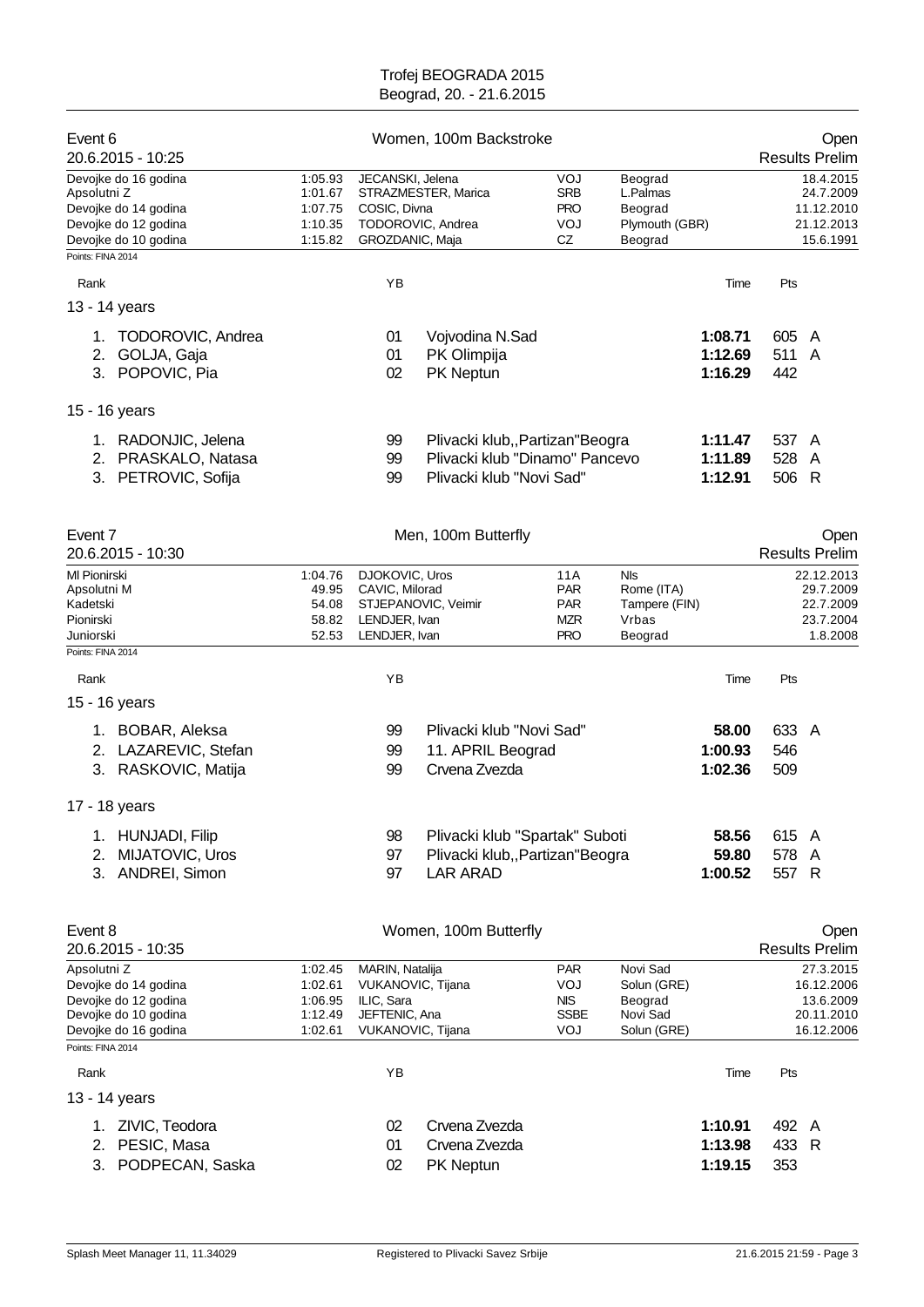# Event 8, Women, 100m Butterfly, Prelim

# 15 - 16 years

| 1. JOVANOVIC, Ksenija      | 99 Radnicki Kg      | <b>1:06.89</b> 586 A |  |
|----------------------------|---------------------|----------------------|--|
| 2. JESENOVEC, Julija       | 00 PK Triglav Kranj | 1:07.43 $572 \, A$   |  |
| 3. MATKOVIC, Manuela Maksi | 00 PK Olimpija      | 1:08.97 $534$ A      |  |

| Event 9                                   |                    |                     | Men, 200m Freestyle              |                   |                          |         |       | Open                    |
|-------------------------------------------|--------------------|---------------------|----------------------------------|-------------------|--------------------------|---------|-------|-------------------------|
| 20.6.2015 - 10:40                         |                    |                     |                                  |                   |                          |         |       | <b>Results Prelim</b>   |
| Apsolutni M<br>MI Pionirski               | 1:45.78<br>2:10.56 | SAVIC, Novak        | STJEPANOVIC, Velimir             | <b>PAR</b><br>SSU | Berlin (GER)<br>Novi sad |         |       | 18.8.2014<br>16.11.2013 |
| Kadetski                                  | 1:51.98            | BARNA, Andrej       |                                  | SSU               | Prag (CZE)               |         |       | 7.12.2014               |
| Pionirski                                 | 2:03.31            | BARNA, Andrej       |                                  | SSU               | Krusevac                 |         |       | 21.7.2012               |
| Juniorski                                 | 1:50.78            |                     | STJEPANOVIC, Velimir             | <b>PAR</b>        | Oklend (NZL)             |         |       | 4.4.2011                |
| Points: FINA 2014                         |                    |                     |                                  |                   |                          |         |       |                         |
| Rank                                      |                    | YB                  |                                  |                   |                          | Time    | Pts   |                         |
| 15 - 16 years                             |                    |                     |                                  |                   |                          |         |       |                         |
| 1. KOMLJENOVIC, Jovan                     |                    | 99                  | Plivacki klub,, Partizan "Beogra |                   |                          | 2:05.36 | 538 A |                         |
| MATIC, Aleksa<br>2.                       |                    | $00\,$              | Crvena Zvezda                    |                   |                          | 2:10.50 | 477   |                         |
| 3. MLADENOVIC, Gal                        |                    | 99                  | PK Triglav Kranj                 |                   |                          | 2:11.04 | 471   |                         |
| 17 - 18 years                             |                    |                     |                                  |                   |                          |         |       |                         |
| 1. BOSKIC, Marko                          |                    | 98                  | Plivacki klub "Novi Sad"         |                   |                          | 2:04.54 | 549 A |                         |
| 2. NISTER, Dejan                          |                    | 98                  | Plivacki klub "Proleter"Zrenj    |                   |                          | 2:05.37 | 538 A |                         |
| 3. GLADEK, Mark                           |                    | 98                  | PK Triglav Kranj                 |                   |                          | 2:05.50 | 536 R |                         |
| Event 10                                  |                    |                     | Women, 200m Freestyle            |                   |                          |         |       | Open                    |
| 20.6.2015 - 10:50                         |                    |                     |                                  |                   |                          |         |       | <b>Results Prelim</b>   |
| Devojke do 16 godina                      | 2:03.43            | SIMONOVIC, Katarina |                                  | <b>PRO</b>        | Helsinki (FIN)           |         |       | 16.7.2010               |
| Devojke do 12 godina                      | 2:13.00            | CREVAR, Anja        |                                  | DP                | Beograd                  |         |       | 15.7.2012               |
| Apsolutni Z                               | 2:00.77            | SIMONOVIC, Katarina |                                  | <b>PRO</b>        | Berlin (GER)             |         |       | 22.8.2014               |
| Devojke do 14 godina                      | 2:07.10            | CREVAR, Anja        |                                  | <b>SRB</b>        | Beograd                  |         |       | 5.4.2014                |
| Devojke do 10 godina<br>Points: FINA 2014 | 2:26.36            | JEFTENIC, Ana       |                                  | <b>SSBE</b>       | Beograd                  |         |       | 23.12.2010              |
| Rank                                      |                    | YB                  |                                  |                   |                          | Time    | Pts   |                         |
| 13 - 14 years                             |                    |                     |                                  |                   |                          |         |       |                         |
| 1. KUKOLJ, Tamara                         |                    | 01                  | Plivacki klub,, Partizan"Beogra  |                   |                          | 2:23.70 | 485   |                         |
| 2. KOLMAN KRALJ, Tamara                   |                    | 01                  | PK Neptun                        |                   |                          | 2:30.35 | 424   |                         |
| 3. WESENSCHEGG, Aja                       |                    | 02                  | PK Neptun                        |                   |                          | 2:33.29 | 400   |                         |
| 15 - 16 years                             |                    |                     |                                  |                   |                          |         |       |                         |
| 1. MURTIN, Vanja                          |                    | 99                  | Vojvodina N.Sad                  |                   |                          | 2:11.05 | 640 A |                         |
| 2. KOUKOULA, Eyaggelia                    |                    | 99                  | Ionikos                          |                   |                          | 2:11.63 | 632 A |                         |
| 3.<br>PRASKALO, Natasa                    |                    | 99                  | Plivacki klub "Dinamo" Pancevo   |                   |                          | 2:16.43 | 567   | R                       |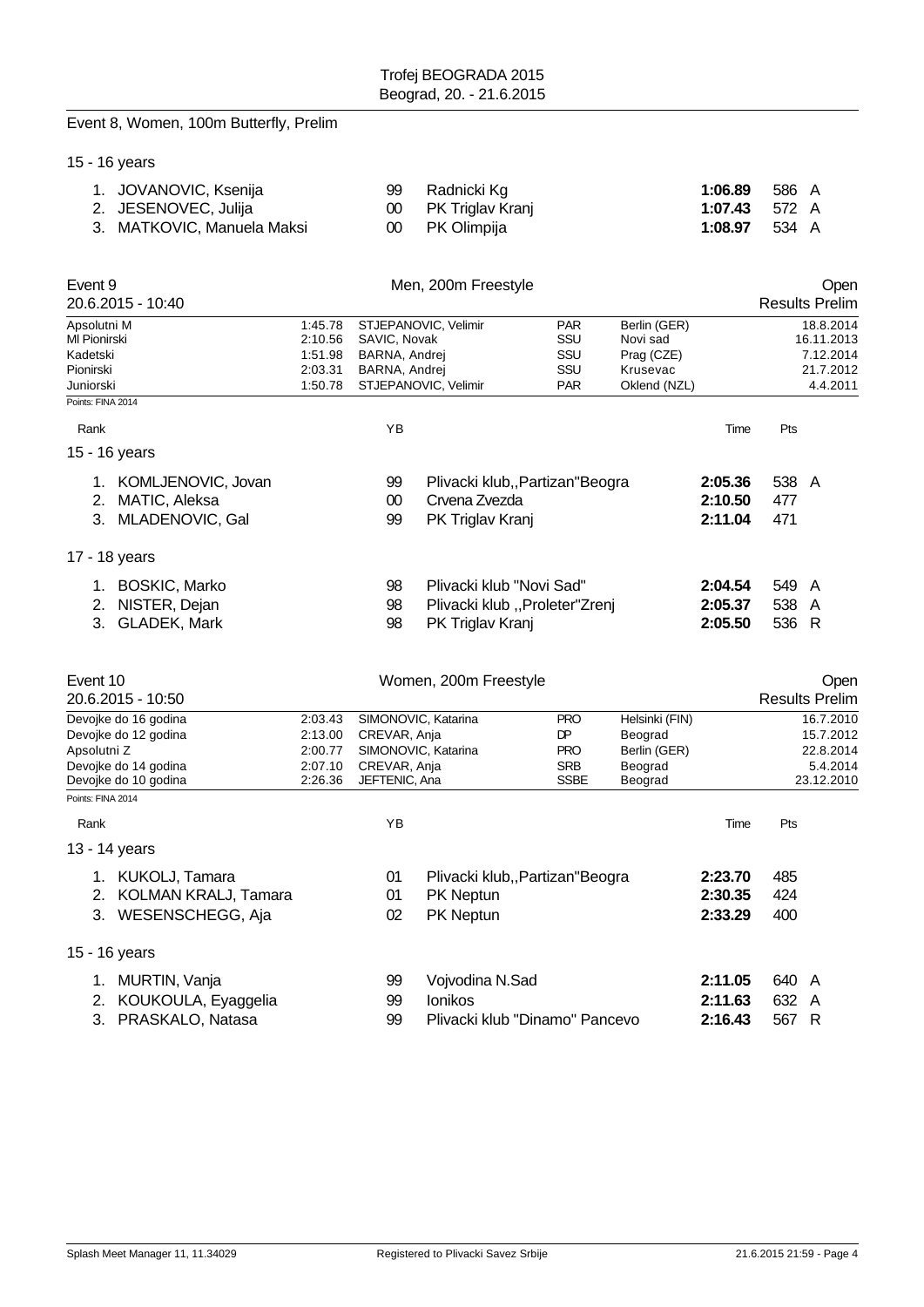| Event 11<br>20.6.2015 - 11:00                                                                                                    |                                                     |                                                                                                | Men, 200m Breaststroke                                           |                                                           |                                                                        |                               |                         | Open<br><b>Results Prelim</b>                                   |
|----------------------------------------------------------------------------------------------------------------------------------|-----------------------------------------------------|------------------------------------------------------------------------------------------------|------------------------------------------------------------------|-----------------------------------------------------------|------------------------------------------------------------------------|-------------------------------|-------------------------|-----------------------------------------------------------------|
| MI Pionirski<br>Juniorski<br>Apsolutni M<br>Kadetski<br>Pionirski                                                                | 2:43.10<br>2:17.08<br>2:16.03<br>2:21.38<br>2:31.46 | DJOKOVIC, Uros<br>TERZIC, Igor<br>KNEZEVIC, Bogdan<br>TERZIC, Igor<br>MARKOVIC, Mateja         |                                                                  | 11A<br>VOJ<br><b>PAR</b><br>VOJ<br>CZ                     | Kragujevac<br>Beograd<br>Berlin (GER)<br>Beograd<br>Kragujevac         |                               |                         | 28.7.2013<br>14.7.2012<br>21.8.2014<br>12.12.2010<br>26.7.2013  |
| Points: FINA 2014                                                                                                                |                                                     |                                                                                                |                                                                  |                                                           |                                                                        |                               |                         |                                                                 |
| Rank                                                                                                                             |                                                     | YB                                                                                             |                                                                  |                                                           |                                                                        | Time                          | Pts                     |                                                                 |
| 15 - 16 years                                                                                                                    |                                                     |                                                                                                |                                                                  |                                                           |                                                                        |                               |                         |                                                                 |
| 1. MARKOVIC, Mateja<br>2. FON, Gasper<br>3. TERZAN, Filip                                                                        |                                                     | 99<br>00<br>99                                                                                 | Crvena Zvezda<br>PK Olimpija<br>Crvena Zvezda                    |                                                           |                                                                        | 2:32.30<br>2:42.95<br>2:44.40 | 579 A<br>473 R<br>461 R |                                                                 |
| 17 - 18 years                                                                                                                    |                                                     |                                                                                                |                                                                  |                                                           |                                                                        |                               |                         |                                                                 |
| 1. LAKATOS, Kristian<br>2. GEROV, Ivan<br>3. MITROVIC, Kosta                                                                     |                                                     | 97<br>97<br>98                                                                                 | Plivacki klub "Novi Sad"<br><b>Bulgaria</b><br>11. APRIL Beograd |                                                           |                                                                        | 2:24.59<br>2:26.64<br>2:34.39 | 677 A<br>649 A<br>556 A |                                                                 |
| Event 12<br>20.6.2015 - 11:10                                                                                                    |                                                     |                                                                                                | Women, 200m Breaststroke                                         |                                                           |                                                                        |                               |                         | Open<br><b>Results Prelim</b>                                   |
| Devojke do 12 godina<br>Devojke do 10 godina<br>Devojke do 14 godina<br>Devojke do 16 godina<br>Apsolutni Z<br>Points: FINA 2014 | 2:44.05<br>2:59.25<br>2:37.82<br>2:35.34<br>2:21.62 | TODOROVIC, Andrea<br>IVANOVIC, Dragana<br>MEDIC, Mila<br>CREVAR, Anja<br>HIGL, Nadja           |                                                                  | VOJ<br><b>PAR</b><br><b>NS</b><br><b>DP</b><br><b>TAM</b> | Plymouth (GBR)<br>Beograd<br>Maribor (SLO)<br>Ravne (SLO)<br>Rim (ITA) |                               |                         | 21.12.2013<br>21.5.2005<br>14.12.2014<br>14.3.2015<br>28.7.2009 |
| Rank                                                                                                                             |                                                     | ΥB                                                                                             |                                                                  |                                                           |                                                                        | Time                          | Pts                     |                                                                 |
| 13 - 14 years                                                                                                                    |                                                     |                                                                                                |                                                                  |                                                           |                                                                        |                               |                         |                                                                 |
| 1. CELIK, Tina<br>TODOROVIC, Andrea<br>2.<br>3.<br>MILOSEVIC, Teodora                                                            |                                                     | 01<br>01<br>02                                                                                 | PK Triglav Kranj<br>Vojvodina N.Sad<br>11. APRIL Beograd         |                                                           |                                                                        | 2:42.29<br>2:42.78<br>2:51.63 | 629 A<br>624<br>532 A   | A                                                               |
| 15 - 16 years                                                                                                                    |                                                     |                                                                                                |                                                                  |                                                           |                                                                        |                               |                         |                                                                 |
| 1. JANJUSEVIC, Anja<br>PETROVIC, Irina<br>2.                                                                                     |                                                     | 00<br>99                                                                                       | Crvena Zvezda<br>11. APRIL Beograd                               |                                                           |                                                                        | 2:47.97<br>2:54.90            | 568 A<br>503 R          |                                                                 |
| Event 13<br>20.6.2015 - 11:20                                                                                                    |                                                     |                                                                                                | Men, 200m Medley                                                 |                                                           |                                                                        |                               |                         | Open<br><b>Results Prelim</b>                                   |
| Juniorski<br>MI Pionirski<br>Apsolutni M<br>Kadetski<br>Pionirski<br>Points: FINA 2014                                           | 2:07.01<br>2:25.83<br>2:03.41<br>2:10.88<br>2:18.35 | TRAJKOVIC, Nikola<br>DJOKOVIC, Uros<br>KNEZEVIC, Bogdan<br>TRAJKOVIC, Nikola<br>DJOKOVIC, Uros |                                                                  | <b>PRO</b><br>11 A<br><b>PAR</b><br><b>PRO</b><br>11A     | Antwerpen<br>Nls<br>Sannich (CAN)<br>Novi Sad<br>Beograd               |                               |                         | 5.7.2012<br>21.12.2013<br>6.4.2013<br>24.10.2009<br>18.4.2015   |
| Rank                                                                                                                             |                                                     | YB                                                                                             |                                                                  |                                                           |                                                                        | Time                          | Pts                     |                                                                 |
| 15 - 16 years                                                                                                                    |                                                     |                                                                                                |                                                                  |                                                           |                                                                        |                               |                         |                                                                 |
| 1. BOBAR, Aleksa<br>MIHALIC, David<br>2.<br>3. ZUPANEC, Ales                                                                     |                                                     | 99<br>99<br>00                                                                                 | Plivacki klub "Novi Sad"<br>PK Olimpija<br>PK Triglav Kranj      |                                                           |                                                                        | 2:12.16<br>2:14.03<br>2:24.72 | 641 A<br>615 A<br>488   |                                                                 |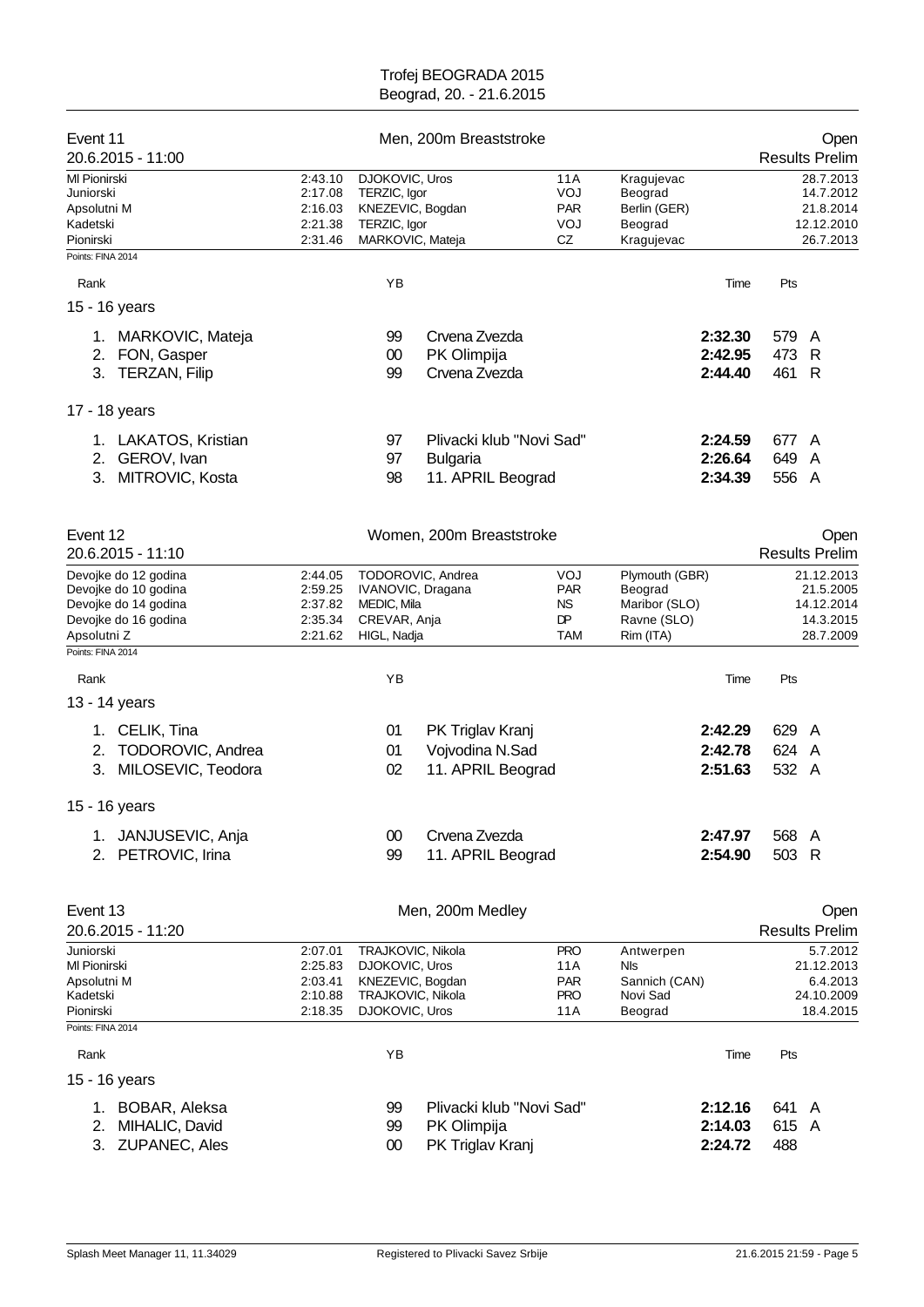# Event 13, Men, 200m Medley, Prelim

17 - 18 years

| 1. REZASHKI, Matey | 97 Bulgaria | <b>2:12.54</b> 636 A |  |
|--------------------|-------------|----------------------|--|
| 2. VALKANOV, Javor | 97 Bulgaria | <b>2:18.03</b> 563 A |  |
| 3. ANDREI, Simon   | 97 LAR ARAD | <b>2:18.10</b> 562 A |  |

| Event 14<br>20.6.2015 - 11:30                                                                               |                                                          |                                                                                | Women, 200m Medley                                                  |                                                              | Open<br><b>Results Prelim</b>                                                               |                                                               |  |  |
|-------------------------------------------------------------------------------------------------------------|----------------------------------------------------------|--------------------------------------------------------------------------------|---------------------------------------------------------------------|--------------------------------------------------------------|---------------------------------------------------------------------------------------------|---------------------------------------------------------------|--|--|
| Devojke do 16 godina<br>Apsolutni Z<br>Devojke do 12 godina<br>Devojke do 14 godina<br>Devojke do 10 godina | 2:17.14<br>2:17.14<br>2:27.62<br>2:18.76<br>2:45.36      | CREVAR, Anja<br>CREVAR, Anja<br>CREVAR, Anja<br>CREVAR, Anja<br>JEFTENIC, Ana  |                                                                     | DP<br>DP<br>DP<br><b>DP</b><br><b>SSBE</b>                   | <b>MARSEILLE (FRA)</b><br><b>MARSEILLE (FRA)</b><br><b>NIs</b><br>Natanya (ISR)<br>Novi Sad | 8.3.2015<br>8.3.2015<br>22.12.2012<br>28.6.2014<br>20.11.2010 |  |  |
| Points: FINA 2014                                                                                           |                                                          |                                                                                |                                                                     |                                                              |                                                                                             |                                                               |  |  |
| Rank                                                                                                        |                                                          | YB                                                                             |                                                                     |                                                              | Time                                                                                        | Pts                                                           |  |  |
| 13 - 14 years                                                                                               |                                                          |                                                                                |                                                                     |                                                              |                                                                                             |                                                               |  |  |
| 1. CELIK, Tina<br>MARCUN, Manca<br>2.<br>3.<br>MILOSEVIC, Teodora                                           |                                                          | 01<br>02<br>02                                                                 | PK Triglav Kranj<br>PK Triglav Kranj<br>11. APRIL Beograd           |                                                              | 2:31.45<br>2:39.44<br>2:39.68                                                               | 577 A<br>495<br>A<br>493 A                                    |  |  |
| 15 - 16 years                                                                                               |                                                          |                                                                                |                                                                     |                                                              |                                                                                             |                                                               |  |  |
| 1. MIHNEVA, Venelina<br>2. MURTIN, Vanja<br>3. SILAR, Masa                                                  |                                                          | 99<br>99<br>99                                                                 | <b>Bulgaria</b><br>Vojvodina N.Sad<br>PK Olimpija                   |                                                              | 2:32.43<br>2:33.58<br>2:35.53                                                               | 566 A<br>554 A<br>533 A                                       |  |  |
| Event 15<br>20.6.2015 - 11:40                                                                               |                                                          |                                                                                | Men, 1500m Freestyle                                                |                                                              |                                                                                             | Open<br><b>Results</b>                                        |  |  |
| Apsolutni M<br>Pionirski<br>Juniorski<br>Kadetski<br>MI Pionirski                                           | 15:26.16<br>16:52.70<br>15:40.46<br>16:19.86<br>18:24.51 | CELIC, Vuk<br>RATKOV, Nikola<br>CELIC, VUK<br>RATKOV, Nikola<br>DJOKOVIC, Uros |                                                                     | <b>PAR</b><br><b>SSBE</b><br><b>NS</b><br><b>SWBE</b><br>CZ. | Ajndhoven (NED)<br>Maribor (SLO)<br>Netanya (ISR)<br>Natanyia (ISR)<br>Beograd              | 4.4.2015<br>21.12.2013<br>17.5.2014<br>28.6.2014<br>23.6.2012 |  |  |
| Points: FINA 2014                                                                                           |                                                          |                                                                                |                                                                     |                                                              |                                                                                             |                                                               |  |  |
| Rank                                                                                                        |                                                          | YB                                                                             |                                                                     |                                                              | Time                                                                                        | Pts                                                           |  |  |
| 15 - 16 years                                                                                               |                                                          |                                                                                |                                                                     |                                                              |                                                                                             |                                                               |  |  |
| 1. BABIC S, Dusan<br>2. KOVACEVIC, Lazar<br>3. MATIC, Aleksa                                                |                                                          | $00\,$<br>00<br>00                                                             | Plivacki klub,, Partizan"Beogra<br>Vojvodina N.Sad<br>Crvena Zvezda |                                                              | 17:12.55<br>17:24.72<br>17:56.90                                                            | 600<br>579<br>529                                             |  |  |
| 17 - 18 years                                                                                               |                                                          |                                                                                |                                                                     |                                                              |                                                                                             |                                                               |  |  |
| 1. ATANASOV, Dimitar<br>2. URUMOVIC, Zivan                                                                  |                                                          | 97<br>97                                                                       | <b>Bulgaria</b><br>Plivacki klub "Novi Sad"                         |                                                              | 16:16.39<br>16:56.24                                                                        | 709<br>629                                                    |  |  |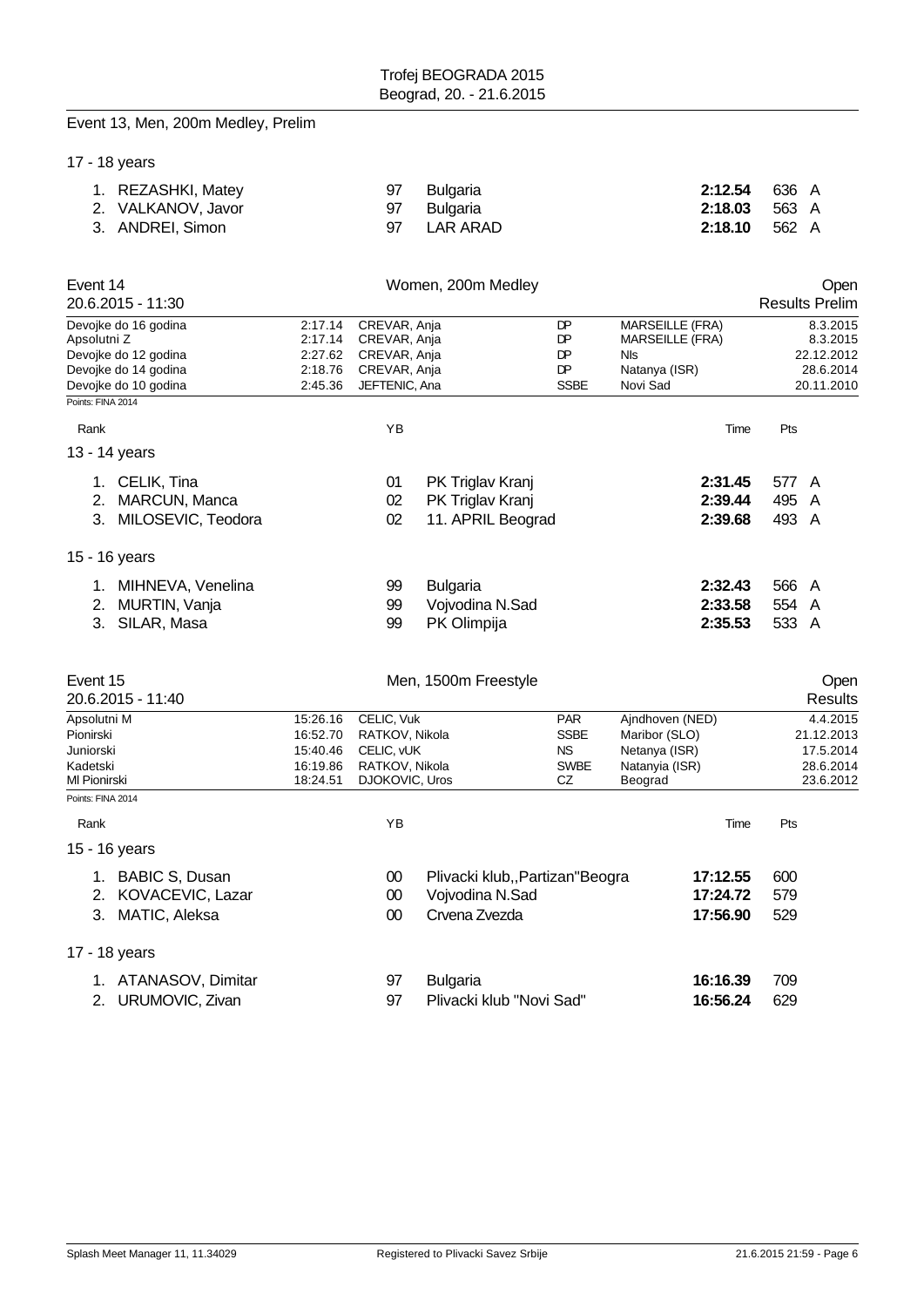| Event 16<br>20.6.2015 - 12:00                                                                               |                                                      |                                                                                  | Women, 800m Freestyle                                              |                                                      |                                                                  |                                 |                         | Open<br><b>Results</b>                                          |
|-------------------------------------------------------------------------------------------------------------|------------------------------------------------------|----------------------------------------------------------------------------------|--------------------------------------------------------------------|------------------------------------------------------|------------------------------------------------------------------|---------------------------------|-------------------------|-----------------------------------------------------------------|
| Devojke do 10 godina<br>Devojke do 12 godina<br>Apsolutni Z<br>Devojke do 16 godina<br>Devojke do 14 godina | 10:50.79<br>9:14.61<br>8:49.28<br>8:49.28<br>8:49.28 | LAZAREVIC, Nadja<br>CREVAR, Anja<br>CREVAR, Anja<br>CREVAR, Anja<br>CREVAR, Anja |                                                                    | LAKOL<br>DP<br>DP<br>DP<br>DP                        | Nis<br>Beograd<br>Beograd<br>Beograd<br>Beograd                  |                                 |                         | 20.12.2014<br>14.7.2012<br>19.7.2014<br>19.7.2014<br>19.7.2014  |
| Points: FINA 2014                                                                                           |                                                      |                                                                                  |                                                                    |                                                      |                                                                  |                                 |                         |                                                                 |
| Rank                                                                                                        |                                                      | ΥB                                                                               |                                                                    |                                                      |                                                                  | Time                            | Pts                     |                                                                 |
| 13 - 14 years                                                                                               |                                                      |                                                                                  |                                                                    |                                                      |                                                                  |                                 |                         |                                                                 |
| 1. RADULOVIC, Ana<br>ZIVKOVIC, Emilija<br>2.<br>3. RABIC, Rafaela                                           |                                                      | 02<br>01<br>01                                                                   | Crvena Zvezda<br>Crvena Zvezda<br>PK Triglav Kranj                 |                                                      |                                                                  | 9:40.18<br>10:24.49<br>11:10.74 | 616<br>494<br>399       |                                                                 |
| 15 - 16 years                                                                                               |                                                      |                                                                                  |                                                                    |                                                      |                                                                  |                                 |                         |                                                                 |
| 1. KOUKOULA, Eyaggelia<br>MURTIN, Vanja<br>2.<br>3. ZEYNEP, Calik                                           |                                                      | 99<br>99<br>00                                                                   | Ionikos<br>Vojvodina N.Sad<br><b>IND</b>                           |                                                      |                                                                  | 9:12.47<br>9:18.20<br>9:18.48   | 714<br>692<br>691       |                                                                 |
| Event 17<br>21.6.2015 - 10:00                                                                               |                                                      |                                                                                  | Men, 50m Backstroke                                                |                                                      |                                                                  |                                 |                         | Open<br><b>Results Prelim</b>                                   |
| Pionirski<br>MI Pionirski<br>Apsolutni M<br>Juniorski<br>Kadetski<br>Points: FINA 2014                      | 29.56<br>32.45<br>25.86<br>27.16<br>27.97            | MATIC, Djurdje<br>RADJENOVIC, Aleksa<br>VJATCANIN, Arkadi<br>SEKULOVIC, Sekul    | STJEPANOVIC, Velimir                                               | <b>VRA</b><br>som<br><b>PRO</b><br>VOJ<br><b>PAR</b> | <b>Nis</b><br>Beograd<br>Bratislava (SVK)<br>Novi Sad<br>Beograd |                                 |                         | 21.12.2014<br>27.11.2014<br>1.5.2015<br>29.3.2015<br>1.8.2009   |
|                                                                                                             |                                                      |                                                                                  |                                                                    |                                                      |                                                                  |                                 |                         |                                                                 |
| Rank                                                                                                        |                                                      | ΥB                                                                               |                                                                    |                                                      |                                                                  | Time                            | Pts                     |                                                                 |
| 15 - 16 years                                                                                               |                                                      |                                                                                  |                                                                    |                                                      |                                                                  |                                 |                         |                                                                 |
| 1. MATIC, Djurdje                                                                                           |                                                      | 00                                                                               | Vracar                                                             |                                                      |                                                                  | 30.19                           | 504 A                   |                                                                 |
| 2. ACIN, Nikola                                                                                             |                                                      | 99                                                                               | Plivacki klub "Proleter"Zrenj                                      |                                                      |                                                                  | 30.22                           | 503                     | A                                                               |
| 3. POZNANOVIC, Luka                                                                                         |                                                      | 99                                                                               | Plivacki klub "Proleter"Zrenj                                      |                                                      |                                                                  | 30.97                           | 467                     | A                                                               |
| 17 - 18 years                                                                                               |                                                      |                                                                                  |                                                                    |                                                      |                                                                  |                                 |                         |                                                                 |
| 1. SIMIC, Kosta<br>DJURDJEVIC, Mladen<br>2.<br><b>BOGATAJ JAKOPIN, Erik</b><br>3.                           |                                                      | 98<br>98<br>98                                                                   | PK "BPK" Bgd<br>Plivacki klub "TEK" - Veliki C<br>PK Triglav Kranj |                                                      |                                                                  | 31.10<br>31.62<br>32.56         | 461<br>439<br>402       | A<br>R                                                          |
| Event 18<br>21.6.2015 - 10:05                                                                               |                                                      |                                                                                  | Women, 50m Backstroke                                              |                                                      |                                                                  |                                 |                         | Open<br><b>Results Prelim</b>                                   |
| Apsolutni Z<br>Devojke do 16 godina<br>Devojke do 14 godina<br>Devojke do 12 godina<br>Devojke do 10 godina | 28.81<br>30.79<br>31.46<br>33.17<br>36.82            | COSIC, Divna<br>GROZDANIC, Maja<br>MARKOVIC, Jana                                | STRAZMESTER, Marica<br>DRAGANOV C., Katarina                       | <b>SRB</b><br><b>PRO</b><br><b>PRO</b><br>BG<br>œ    | L.Palmas<br>Banja Luka<br>Ljubljana (SLO)<br>Beograd<br>Nis      |                                 |                         | 22.7.2009<br>30.4.2011<br>22.5.2010<br>23.10.1995<br>21.12.2014 |
| Points: FINA 2014                                                                                           |                                                      |                                                                                  |                                                                    |                                                      |                                                                  |                                 |                         |                                                                 |
| Rank                                                                                                        |                                                      | YB                                                                               |                                                                    |                                                      |                                                                  | Time                            | Pts                     |                                                                 |
| 13 - 14 years                                                                                               |                                                      |                                                                                  |                                                                    |                                                      |                                                                  |                                 |                         |                                                                 |
| <b>TODOROVIC, Andrea</b><br>1.<br>GOLJA, Gaja<br>2.<br>POPOVIC, Pia<br>3.                                   |                                                      | 01<br>01<br>02                                                                   | Vojvodina N.Sad<br>PK Olimpija<br>PK Neptun                        |                                                      |                                                                  | 32.16<br>33.26<br>35.08         | 595 A<br>538 A<br>458 A |                                                                 |
|                                                                                                             |                                                      |                                                                                  |                                                                    |                                                      |                                                                  |                                 |                         |                                                                 |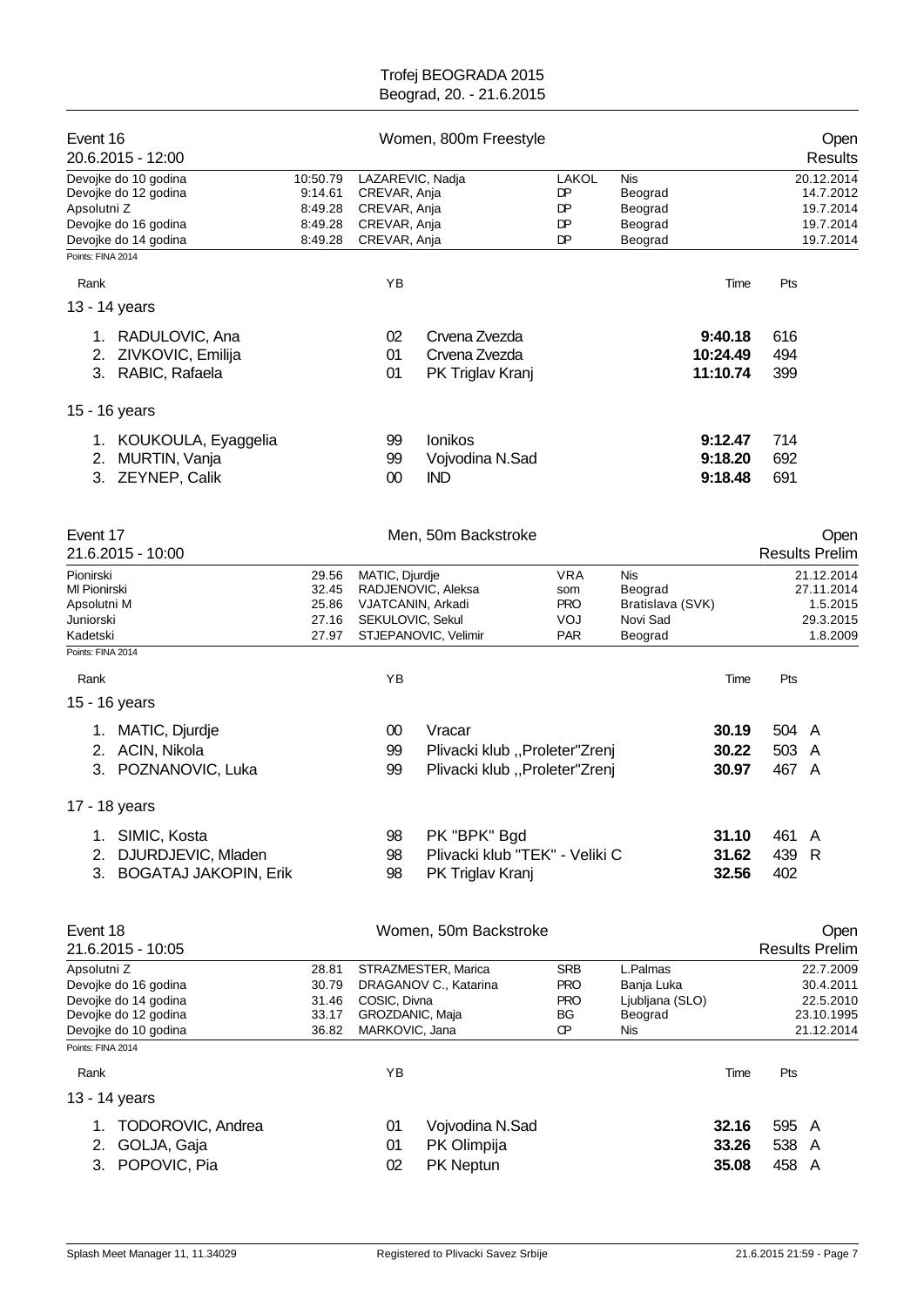# Event 18, Women, 50m Backstroke, Prelim

# 15 - 16 years

| 1. JOVANOVIC, Ksenija | 99 Radnicki Kg              | 32.11              | 598 A |  |
|-----------------------|-----------------------------|--------------------|-------|--|
| 2. DAJKOVIC, Dajana   | 99 Montenegro               | <b>32.78</b> 562 A |       |  |
| 3. PETROVIC, Sofija   | 99 Plivacki klub "Novi Sad" | 33.07              | 547 A |  |

| Event 19<br>21.6.2015 - 10:05                                                                               | Men, 50m Butterfly                        |                                                                                                   |                                                                       |                                                      |                                                                    |                         | Open<br><b>Results Prelim</b> |                                                                |  |  |
|-------------------------------------------------------------------------------------------------------------|-------------------------------------------|---------------------------------------------------------------------------------------------------|-----------------------------------------------------------------------|------------------------------------------------------|--------------------------------------------------------------------|-------------------------|-------------------------------|----------------------------------------------------------------|--|--|
| MI Pionirski<br>Pionirski<br>Apsolutni M<br>Juniorski<br>Kadetski<br>Points: FINA 2014                      | 29.23<br>26.60<br>22.67<br>23.97<br>24.94 | SAVIC, Novak<br>LENDJER, Ivan<br>CAVIC, Milorad<br>LENDJER, Ivan<br>CAVIC, Milorad                |                                                                       | SSU<br>MZR<br><b>PAR</b><br><b>PRO</b><br><b>PAR</b> | Krusevac<br>Beograd<br>Rome (ITA)<br>Monterry<br>Beograd           |                         |                               | 26.10.2013<br>28.10.2004<br>26.7.2009<br>8.7.2008<br>14.7.2000 |  |  |
| Rank                                                                                                        |                                           | ΥB                                                                                                |                                                                       |                                                      |                                                                    | Time                    | Pts                           |                                                                |  |  |
| 15 - 16 years                                                                                               |                                           |                                                                                                   |                                                                       |                                                      |                                                                    |                         |                               |                                                                |  |  |
| 1. LAZAREVIC, Stefan<br>2. MATIC, Aleksa<br>3. PETRAS, Vladimir                                             |                                           | 99<br>$00\,$<br>$00\,$                                                                            | 11. APRIL Beograd<br>Crvena Zvezda<br>Plivacki klub "Proleter"Zrenj   |                                                      |                                                                    | 26.96<br>28.24<br>28.90 | 575 A<br>501 R<br>467         |                                                                |  |  |
| 17 - 18 years                                                                                               |                                           |                                                                                                   |                                                                       |                                                      |                                                                    |                         |                               |                                                                |  |  |
| 1. POSA, Leonard<br>2. GLADEK, Mark<br>3. SIMIC, Kosta                                                      |                                           | 97<br>98<br>98                                                                                    | Plivacki klub "Proleter"Zrenj<br>PK Triglav Kranj<br>PK "BPK" Bgd     |                                                      |                                                                    | 27.43<br>27.75<br>29.56 | 546 A<br>528 A<br>436         |                                                                |  |  |
| Event 20<br>21.6.2015 - 10:10                                                                               |                                           |                                                                                                   | Women, 50m Butterfly                                                  |                                                      |                                                                    |                         |                               | Open<br><b>Results Prelim</b>                                  |  |  |
| Devojke do 10 godina<br>Devojke do 12 godina<br>Devojke do 14 godina<br>Devojke do 16 godina<br>Apsolutni Z | 33.73<br>30.20<br>29.09<br>28.32<br>27.92 | MARKOVIC, Jana<br>COJIC, Nina<br>VUKANOVIC, Tijana                                                | SIMONOVIC, Katarina<br>DJIKANOVIC, Danijela                           | œ<br><b>SNN</b><br>VOJ<br><b>PRO</b><br>VOJ          | Leskovac<br>Skoplje (MKD)<br>Solun (GRE)<br>Varna (BUL)<br>Beograd |                         |                               | 11.10.2014<br>5.6.2010<br>17.12.2006<br>5.6.2010<br>4.8.2007   |  |  |
| Points: FINA 2014                                                                                           |                                           |                                                                                                   |                                                                       |                                                      |                                                                    |                         |                               |                                                                |  |  |
| Rank                                                                                                        |                                           | ΥB                                                                                                |                                                                       |                                                      |                                                                    | Time                    | Pts                           |                                                                |  |  |
| 13 - 14 years<br>1. CELIK, Tina<br>2. ZIVIC, Teodora<br>3. KUKOLJ, Tamara                                   |                                           | 01<br>02<br>01                                                                                    | PK Triglav Kranj<br>Crvena Zvezda<br>Plivacki klub,, Partizan" Beogra |                                                      |                                                                    | 29.79<br>31.55<br>32.04 | 596 A<br>501<br>479           | $\mathsf{R}$                                                   |  |  |
| 15 - 16 years                                                                                               |                                           |                                                                                                   |                                                                       |                                                      |                                                                    |                         |                               |                                                                |  |  |
| 1. MURTIN, Vanja<br>SEKULIC, Mila<br>2.<br>3.<br>JOVIC, Leontina                                            |                                           | 99<br>Vojvodina N.Sad<br>PK"Profesional-Proakva"N.Sad<br>99<br>$00\,$<br>Plivacki klub "Novi Sad" |                                                                       |                                                      | 30.14<br>30.35<br>30.49                                            | 575 A<br>563<br>555     | $\mathsf{A}$<br>A             |                                                                |  |  |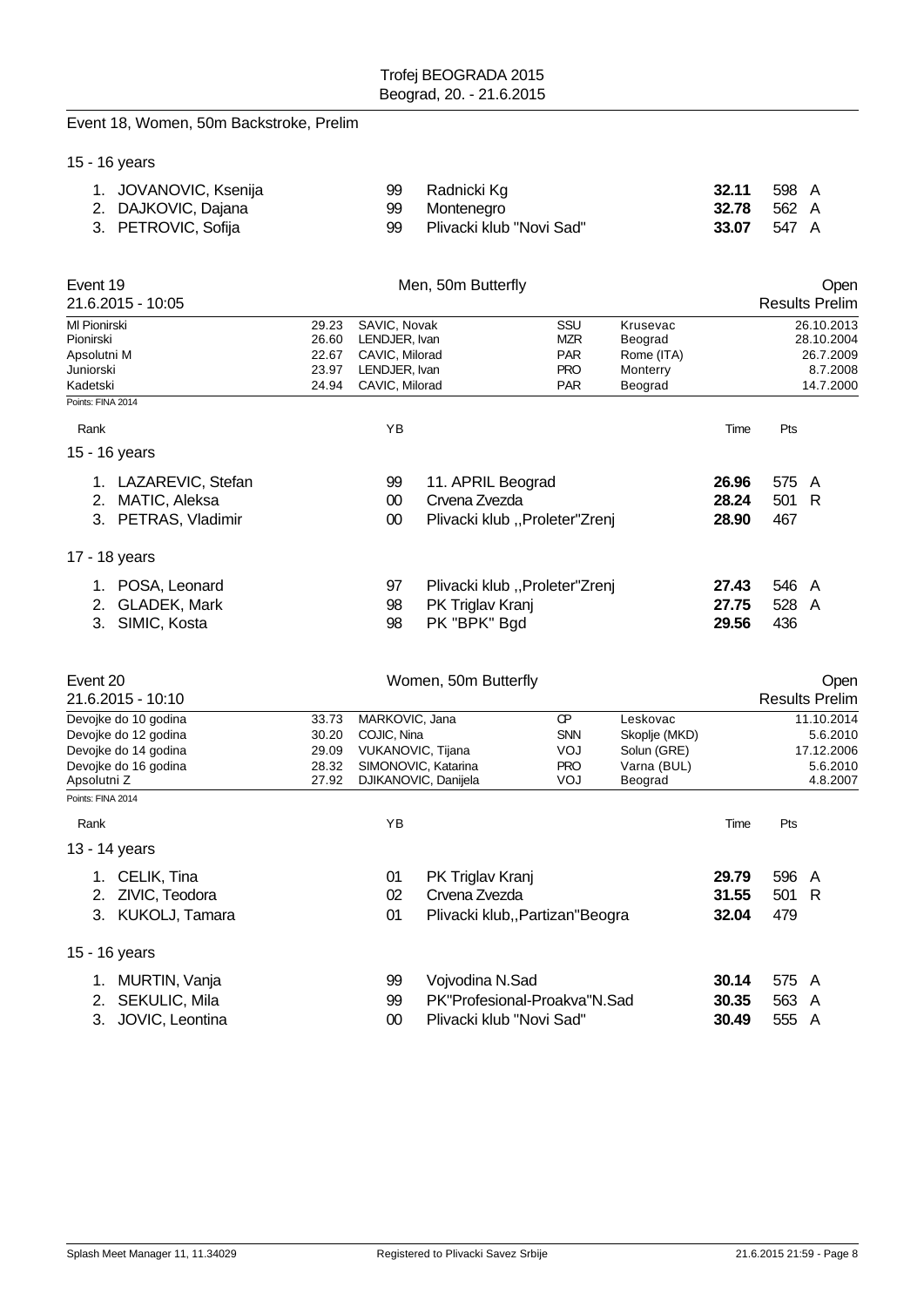| Event 21                                     |                            |                    |                                    | Men, 100m Freestyle            |                   |                              |         |       | Open                    |
|----------------------------------------------|----------------------------|--------------------|------------------------------------|--------------------------------|-------------------|------------------------------|---------|-------|-------------------------|
| 21.6.2015 - 10:20                            |                            |                    |                                    |                                |                   |                              |         |       | <b>Results Prelim</b>   |
| MI Pionirski<br>Pionirski                    |                            | 59.63<br>55.68     | SAVIC, Novak<br>LENDJER, Ivan      |                                | SSU<br><b>MZR</b> | Kragujevac<br>Beograd        |         |       | 28.7.2013<br>28.10.2004 |
| Kadetski                                     |                            | 50.58              |                                    | STJEPANOVIC, Velimir           | <b>PAR</b>        | Tampere (FIN)                |         |       | 22.7.2009               |
| Juniorski                                    |                            | 49.56              |                                    | STJEPANOVIC, Velimir           | <b>PAR</b>        | Beograd                      |         |       | 8.7.2011                |
| Apsolutni M<br>Points: FINA 2014             |                            | 48.15              | CAVIC, Milorad                     |                                | <b>PAR</b>        | Beijing (CHN)                |         |       | 10.8.2008               |
|                                              |                            |                    |                                    |                                |                   |                              |         |       |                         |
| Rank                                         |                            |                    | YB                                 |                                |                   |                              | Time    | Pts   |                         |
| 15 - 16 years                                |                            |                    |                                    |                                |                   |                              |         |       |                         |
|                                              | 1. BOBAR, Aleksa           |                    | 99                                 | Plivacki klub "Novi Sad"       |                   |                              | 52.93   | 696 A |                         |
|                                              | 2. LAZAREVIC, Stefan       |                    | 99                                 | 11. APRIL Beograd              |                   |                              | 56.16   | 582 R |                         |
|                                              | 3. MLADENOVIC, Gal         |                    | 99                                 | PK Triglav Kranj               |                   |                              | 56.99   | 557   |                         |
| 17 - 18 years                                |                            |                    |                                    |                                |                   |                              |         |       |                         |
|                                              | 1. URUMOVIC, Zivan         |                    | 97                                 | Plivacki klub "Novi Sad"       |                   |                              | 55.40   | 607 A |                         |
|                                              | 2. ANDREI, Simon           |                    | 97                                 | <b>LAR ARAD</b>                |                   |                              | 56.18   | 582   |                         |
|                                              | 3. ILIC, Todor             |                    | 98                                 | Plivacki klub "Novi Sad"       |                   |                              | 56.33   | 577   |                         |
|                                              |                            |                    |                                    |                                |                   |                              |         |       |                         |
| Event 22                                     |                            |                    |                                    | Women, 100m Freestyle          |                   |                              |         |       | Open                    |
| 21.6.2015 - 10:30                            |                            |                    |                                    |                                |                   |                              |         |       | <b>Results Prelim</b>   |
| Devojke do 10 godina<br>Devojke do 12 godina |                            | 1:08.62<br>1:03.09 | MARKOVIC, Jana<br>CREVAR, Anja     |                                | œ<br>DP.          | Nis<br>Krusevac              |         |       | 20.12.2014<br>22.7.2012 |
| Devojke do 16 godina                         |                            | 57.42              | PETROVIC, Andjelka                 |                                | VAL               | Beograd                      |         |       | 1.8.2008                |
| Apsolutni Z                                  |                            | 54.73              |                                    | NAJDANOVSKI, Miroslava         | <b>PRO</b>        | Beograd                      |         |       | 10.7.2009               |
| Devojke do 14 godina<br>Points: FINA 2014    |                            | 59.07              | CREVAR, Anja                       |                                | DP.               | Beograd                      |         |       | 5.4.2014                |
|                                              |                            |                    |                                    |                                |                   |                              |         |       |                         |
| Rank                                         |                            |                    | ΥB                                 |                                |                   |                              | Time    | Pts   |                         |
| 13 - 14 years                                |                            |                    |                                    |                                |                   |                              |         |       |                         |
|                                              | 1. CELIK, Tina             |                    | 01                                 | PK Triglav Kranj               |                   |                              | 1:01.60 | 603 A |                         |
|                                              | 2. CULIBRK, Tara           |                    | 01                                 | 11. APRIL Beograd              |                   |                              | 1:04.29 | 531   |                         |
|                                              | 3. ANTUNOVIC, Andjela      |                    | 02                                 | Montenegro                     |                   |                              | 1:05.47 | 503   |                         |
| 15 - 16 years                                |                            |                    |                                    |                                |                   |                              |         |       |                         |
|                                              | 1. MATKOVIC, Manuela Maksi |                    | $00\,$                             | PK Olimpija                    |                   |                              | 1:02.64 | 574 A |                         |
| 2.                                           | SILAR, Masa                |                    | 99                                 | PK Olimpija                    |                   |                              | 1:03.92 | 540 R |                         |
| 3.                                           | PRASKALO, Natasa           |                    | 99                                 | Plivacki klub "Dinamo" Pancevo |                   |                              | 1:04.00 | 538 R |                         |
|                                              |                            |                    |                                    |                                |                   |                              |         |       |                         |
| Event 23                                     |                            |                    |                                    | Men, 100m Breaststroke         |                   |                              |         |       | Open                    |
| 21.6.2015 - 10:40                            |                            |                    |                                    |                                |                   |                              |         |       | <b>Results Prelim</b>   |
| Juniorski                                    |                            | 1:01.91            | SILJADJI, Caba                     |                                | <b>NS</b>         | Beograd                      |         |       | 1.8.2008                |
| Kadetski<br>Apsolutni M                      |                            | 1:04.50<br>59.79   | TRAJKOVIC, Nikola<br>SILADJI, Caba |                                | <b>PRO</b><br>TAM | Obrenovac<br>Ajndhoven (NED) |         |       | 3.12.2009<br>4.4.2015   |
| Pionirski                                    |                            | 1:09.32            | MARKOVIC, Mateja                   |                                | CZ                | Kragujevac                   |         |       | 27.7.2013               |
| MI Pionirski                                 |                            | 1:15.12            | DJOKOVIC, Uros                     |                                | 11A               | Kragujevac                   |         |       | 28.7.2013               |
| Points: FINA 2014                            |                            |                    |                                    |                                |                   |                              |         |       |                         |
| Rank                                         |                            |                    | ΥB                                 |                                |                   |                              | Time    | Pts   |                         |
| 15 - 16 years                                |                            |                    |                                    |                                |                   |                              |         |       |                         |
|                                              | 1. MARKOVIC, Mateja        |                    | 99                                 | Crvena Zvezda                  |                   |                              | 1:08.05 | 634 A |                         |
| 2.                                           | TERZAN, Filip              |                    | 99                                 | Crvena Zvezda                  |                   |                              | 1:13.99 | 493 A |                         |
| 3.                                           | BABIC, M.Dusan             |                    | 00                                 | Vracar                         |                   |                              | 1:15.16 | 470 R |                         |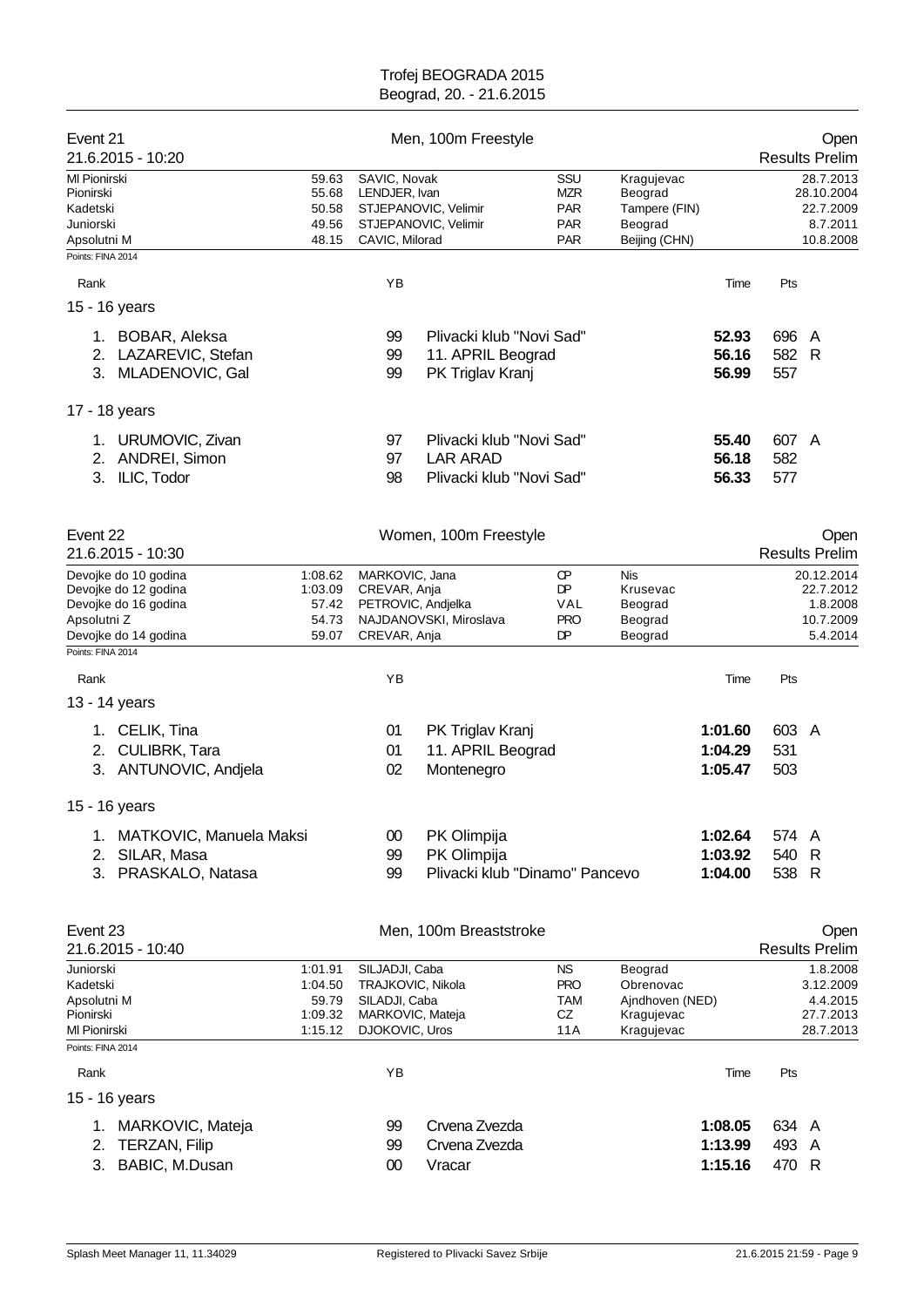#### Event 23, Men, 100m Breaststroke, Prelim

|  |  | 17 - 18 years |
|--|--|---------------|
|--|--|---------------|

| 1. LAKATOS, Kristian | 97 | Plivacki klub "Novi Sad"         | 1:06.25 687 A        |  |
|----------------------|----|----------------------------------|----------------------|--|
| 2. GEROV. Ivan       |    | 97 Bulgaria                      | <b>1:07.97</b> 636 A |  |
| 3. CIKOS. Rafael     |    | 98 Plivacki klub "Proleter"Zrenj | <b>1:09.39</b> 597 A |  |

| Event 24<br>21.6.2015 - 10:50                                                                                                    | Women, 100m Breaststroke                            |                                                                                                                 |                                                                        |                                                         |                                                                              |      |                         | Open<br><b>Results Prelim</b>                                  |
|----------------------------------------------------------------------------------------------------------------------------------|-----------------------------------------------------|-----------------------------------------------------------------------------------------------------------------|------------------------------------------------------------------------|---------------------------------------------------------|------------------------------------------------------------------------------|------|-------------------------|----------------------------------------------------------------|
| Devojke do 12 godina<br>Devojke do 14 godina<br>Devojke do 10 godina<br>Devojke do 16 godina<br>Apsolutni Z<br>Points: FINA 2014 | 1:16.04<br>1:12.53<br>1:26.42<br>1:12.47<br>1:07.80 | MEDIC, Mila<br>MEDIC, Mila<br>MEDIC, Mila<br>CREVAR, Anja<br>HIGL, Nadja                                        |                                                                        | <b>NS</b><br><b>NS</b><br><b>NS</b><br>DP<br><b>TAM</b> | <b>NIs</b><br>Natanya (ISR)<br>Novi Sad<br>Novi Sad<br>Beograd               |      |                         | 23.12.2012<br>28.6.2014<br>20.11.2010<br>29.3.2015<br>8.7.2009 |
| Rank                                                                                                                             |                                                     | ΥB                                                                                                              |                                                                        |                                                         |                                                                              | Time | Pts                     |                                                                |
| 13 - 14 years                                                                                                                    |                                                     |                                                                                                                 |                                                                        |                                                         |                                                                              |      |                         |                                                                |
| 1. SALMA, Doris<br>MILOSEVIC, Teodora<br>2.<br>3. MARCUN, Manca                                                                  |                                                     | 01<br>02<br>02                                                                                                  | Plivacki klub "Proleter"Zrenj<br>11. APRIL Beograd<br>PK Triglav Kranj |                                                         | 1:20.16<br>1:22.13<br>1:23.82                                                |      | 517 A<br>480 R<br>452   |                                                                |
| 15 - 16 years                                                                                                                    |                                                     |                                                                                                                 |                                                                        |                                                         |                                                                              |      |                         |                                                                |
| 1. JANJUSEVIC, Anja<br>2. PETROVIC, Irina<br>3. DAJKOVIC, Dajana                                                                 |                                                     | $00\,$<br>99<br>99                                                                                              | Crvena Zvezda<br>11. APRIL Beograd<br>Montenegro                       |                                                         | 1:18.89<br>1:20.41<br>1:21.23                                                |      | 542 A<br>512 A<br>497 R |                                                                |
| Event 25                                                                                                                         |                                                     |                                                                                                                 | Men, 200m Butterfly                                                    |                                                         |                                                                              |      |                         | Open                                                           |
| 21.6.2015 - 11:00                                                                                                                |                                                     |                                                                                                                 |                                                                        |                                                         |                                                                              |      |                         | <b>Results Prelim</b>                                          |
| MI Pionirski<br>Juniorski<br>Apsolutni M<br>Kadetski<br>Pionirski                                                                | 2:28.95<br>1:57.40<br>1:54.99<br>2:03.97<br>2:15.04 | DJOKOVIC, Uros<br>STJEPANOVIC, Velimir<br>STJEPANOVIC, Velimir<br>STJEPANOVIC, Velimir<br><b>HUNJADI, Filip</b> |                                                                        | 11A<br><b>PAR</b><br><b>PAR</b><br><b>PAR</b><br>SSU    | Beograd<br>Shangai (CHN)<br>London (GBR)<br>Shefild (GBR)<br>Banska Bistrica |      |                         | 23.6.2013<br>6.7.2011<br>30.7.2012<br>24.1.2009<br>3.11.2012   |
| Points: FINA 2014                                                                                                                |                                                     |                                                                                                                 |                                                                        |                                                         |                                                                              |      |                         |                                                                |
| Rank                                                                                                                             |                                                     | YB                                                                                                              |                                                                        |                                                         |                                                                              | Time | Pts                     |                                                                |
| 15 - 16 years                                                                                                                    |                                                     |                                                                                                                 |                                                                        |                                                         |                                                                              |      |                         |                                                                |
| 1. BOBAR, Aleksa<br>2. MIHALIC, David<br>3. RASKOVIC, Matija                                                                     |                                                     | 99<br>99<br>99                                                                                                  | Plivacki klub "Novi Sad"<br>PK Olimpija<br>Crvena Zvezda               |                                                         | 2:11.56<br>2:16.04<br>2:17.70                                                |      | 608 A<br>550 A<br>531 A |                                                                |
| 17 - 18 years                                                                                                                    |                                                     |                                                                                                                 |                                                                        |                                                         |                                                                              |      |                         |                                                                |
| 1. HUNJADI, Filip                                                                                                                |                                                     | 98                                                                                                              | Plivacki klub "Spartak" Suboti                                         |                                                         | 2:09.85                                                                      |      | 633 A                   |                                                                |
| DEJANOVIC, Filip<br>2.<br>3.<br>ANDREI, Simon                                                                                    |                                                     | 97<br>97                                                                                                        | 11. APRIL Beograd<br><b>LAR ARAD</b>                                   |                                                         | 2:22.62<br>2:25.55                                                           |      | 477<br>449              | $\overline{A}$<br>R                                            |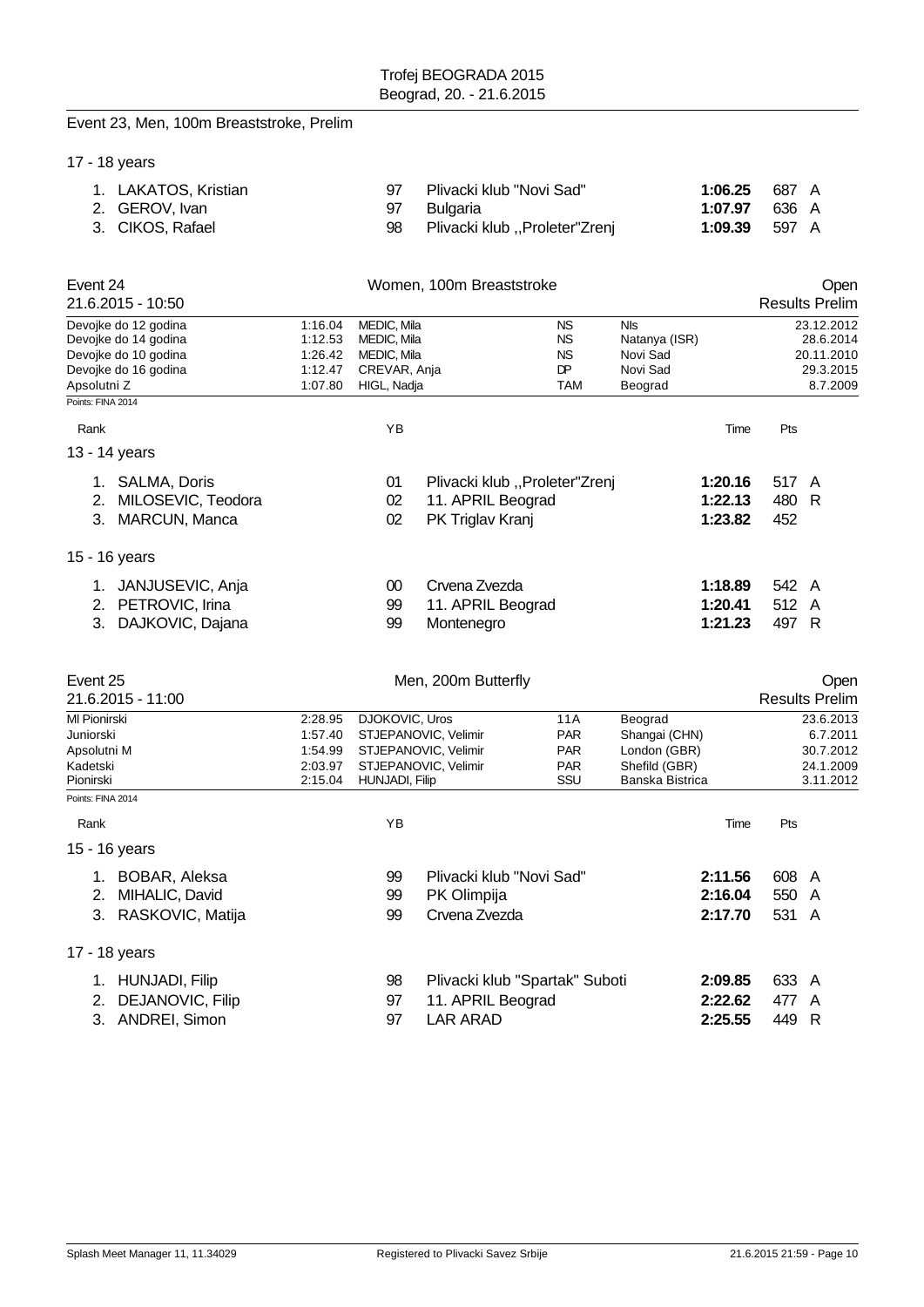| Event 26<br>21.6.2015 - 11:10                |                    |                                      | Women, 200m Butterfly           |                          |                     |         |       | Open<br><b>Results Prelim</b> |
|----------------------------------------------|--------------------|--------------------------------------|---------------------------------|--------------------------|---------------------|---------|-------|-------------------------------|
|                                              |                    |                                      |                                 |                          |                     |         |       |                               |
| Devojke do 10 godina<br>Devojke do 12 godina | 2:41.85<br>2:28.82 | JEFTENIC, Ana<br>CREVAR, Anja        |                                 | <b>SSBE</b><br>DP        | Beograd<br>Novi Sad |         |       | 23.10.2010<br>26.5.2012       |
| Apsolutni Z                                  | 2:14.91            | CREVAR, Anja                         |                                 | DP                       | Novi Sad            |         |       | 28.3.2015                     |
| Devojke do 16 godina                         | 2:14.91            | CREVAR, Anja                         |                                 | DP                       | Novi Sad            |         |       | 28.3.2015                     |
| Devojke do 14 godina                         | 2:17.64            | CREVAR, Anja                         |                                 | DP                       | Beograd             |         |       | 20.7.2014                     |
| Points: FINA 2014                            |                    |                                      |                                 |                          |                     |         |       |                               |
| Rank                                         |                    | YB                                   |                                 |                          |                     | Time    | Pts   |                               |
| 13 - 14 years                                |                    |                                      |                                 |                          |                     |         |       |                               |
|                                              |                    |                                      |                                 |                          |                     |         |       |                               |
| 1. ZIVIC, Teodora                            |                    | 02                                   | Crvena Zvezda                   |                          |                     | 2:35.94 | 476 A |                               |
| 15 - 16 years                                |                    |                                      |                                 |                          |                     |         |       |                               |
| 1. MURTIN, Vanja                             |                    | 99                                   | Vojvodina N.Sad                 |                          |                     | 2:23.12 | 616 A |                               |
| 2. JESENOVEC, Julija                         |                    | 00                                   | PK Triglav Kranj                |                          |                     | 2:26.49 | 574 A |                               |
| Event 27                                     |                    |                                      | Men, 200m Backstroke            |                          |                     |         |       | Open                          |
| 21.6.2015 - 11:15                            |                    |                                      |                                 |                          |                     |         |       | <b>Results Prelim</b>         |
| Kadetski                                     | 2:05.39            | CELIC, Vuk                           |                                 | <b>NS</b>                | Zilina (SVK)        |         |       | 23.11.2012                    |
| Pionirski                                    | 2:15.19            | MATIC, Djurdje                       |                                 | <b>VRA</b>               | Nis                 |         |       | 21.12.2014                    |
| Juniorski                                    | 2:01.70            | CELIC, Vuk                           |                                 | NS.                      | Poznan (POL)        |         |       | 12.7.2013                     |
| Apsolutni M                                  | 1:56.38            | VJATCANIN, Arkadi                    |                                 | <b>PRO</b>               | Mesa (USA)          |         |       | 16.4.2015                     |
| MI Pionirski<br>Points: FINA 2014            | 2:26.23            | CELIC, Nikola                        |                                 | <b>PRO</b>               | Bekescaba           |         |       | 9.12.2007                     |
|                                              |                    |                                      |                                 |                          |                     |         |       |                               |
| Rank                                         |                    | YB                                   |                                 |                          |                     | Time    | Pts   |                               |
| 15 - 16 years                                |                    |                                      |                                 |                          |                     |         |       |                               |
| 1. POZNANOVIC, Luka                          |                    | 99                                   | Plivacki klub "Proleter"Zrenj   |                          |                     | 2:24.49 | 464 A |                               |
| 2. STRNAD, Mihael                            |                    | 99                                   | PK Neptun                       |                          |                     | 2:27.74 | 434   | A                             |
| 3. MLADENOVIC, Gal                           |                    | 99                                   | PK Triglav Kranj                |                          |                     | 2:28.48 | 428 A |                               |
|                                              |                    |                                      |                                 |                          |                     |         |       |                               |
| 17 - 18 years                                |                    |                                      |                                 |                          |                     |         |       |                               |
| 1. VLADIMIROV, Vladimir                      |                    | 98                                   | <b>Bulgaria</b>                 |                          |                     | 2:15.94 | 558 A |                               |
| Event 28                                     |                    |                                      | Women, 200m Backstroke          |                          |                     |         |       | Open                          |
| 21.6.2015 - 11:20                            |                    |                                      |                                 |                          |                     |         |       | <b>Results Prelim</b>         |
| Devojke do 10 godina                         | 2:44.53            | GROZDANIC, Maja                      |                                 | CZ                       | Beograd             |         |       | 15.6.1991                     |
| Devojke do 12 godina                         | 2:29.45            | TODOROVIC, Andrea                    |                                 | VOJ                      | Playmoth (GBR)      |         |       | 21.12.2013                    |
| Apsolutni Z                                  | 2:16.66            | BASARABA, Andrea                     |                                 | <b>PAR</b>               | Beograd             |         |       | 1.8.2008                      |
| Devojke do 16 godina<br>Devojke do 14 godina | 2:16.66<br>2:23.62 | BASARABA, Andrea<br>BASARABA, Andrea |                                 | <b>PAR</b><br><b>PAR</b> | Beograd<br>Beograd  |         |       | 1.8.2008<br>26.7.2007         |
| Points: FINA 2014                            |                    |                                      |                                 |                          |                     |         |       |                               |
| Rank                                         |                    | YB                                   |                                 |                          |                     | Time    | Pts   |                               |
|                                              |                    |                                      |                                 |                          |                     |         |       |                               |
| 13 - 14 years                                |                    |                                      |                                 |                          |                     |         |       |                               |
| 1. TODOROVIC, Andrea                         |                    | 01                                   | Vojvodina N.Sad                 |                          |                     | 2:26.28 | 610 A |                               |
| STEVANOVIC, Marija<br>2.                     |                    | 01                                   | Plivacki klub "TEK" - Veliki C  |                          |                     | 2:42.03 | 448 R |                               |
| 3. ZIVKOVIC, Emilija                         |                    | 01                                   | Crvena Zvezda                   |                          |                     | 2:42.52 | 444   |                               |
| 15 - 16 years                                |                    |                                      |                                 |                          |                     |         |       |                               |
| 1. PRASKALO, Natasa                          |                    | 99                                   | Plivacki klub "Dinamo" Pancevo  |                          |                     | 2:33.37 | 529 A |                               |
| RADONJIC, Jelena<br>2.                       |                    | 99                                   | Plivacki klub,, Partizan"Beogra |                          |                     | 2:36.40 | 499 A |                               |
| 3.                                           |                    |                                      | Plivacki klub "Novi Sad"        |                          |                     | 2:37.27 | 490 A |                               |
| PETROVIC, Sofija                             |                    | 99                                   |                                 |                          |                     |         |       |                               |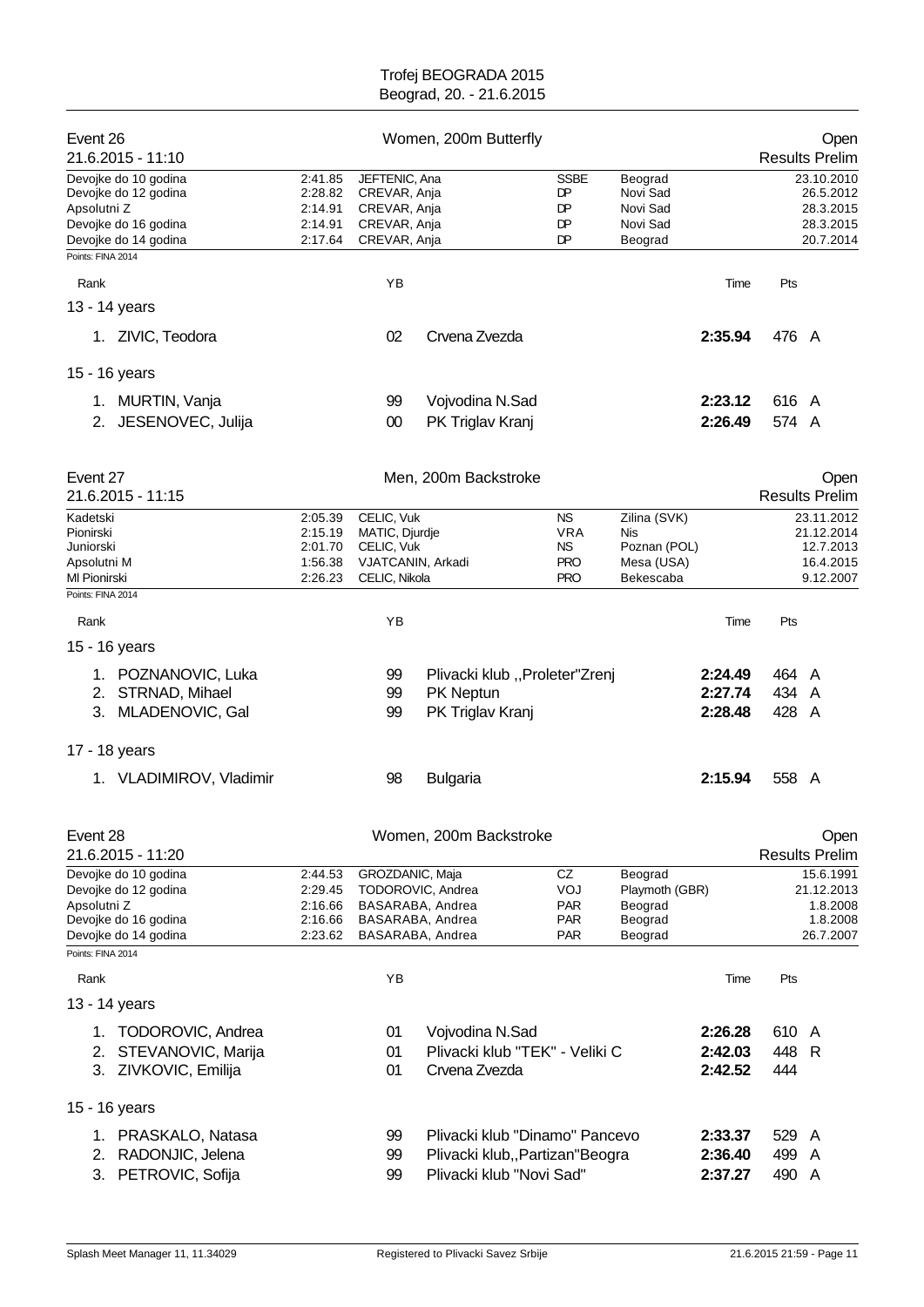| Event 29                                                                                                                         |                                                     |                                                                                                 |                                                                     |                                                       |                                                                           |                               |                       |                                                                 |
|----------------------------------------------------------------------------------------------------------------------------------|-----------------------------------------------------|-------------------------------------------------------------------------------------------------|---------------------------------------------------------------------|-------------------------------------------------------|---------------------------------------------------------------------------|-------------------------------|-----------------------|-----------------------------------------------------------------|
| 21.6.2015 - 11:25                                                                                                                |                                                     |                                                                                                 | Men, 400m Freestyle                                                 |                                                       |                                                                           |                               |                       | Open<br><b>Results Prelim</b>                                   |
| Apsolutni M<br>Pionirski<br>Juniorski<br>Kadetski<br>MI Pionirski                                                                | 3:45.66<br>4:17.99<br>3:52.85<br>4:01.30<br>4:37.79 | STJEPANOVIC, Velimir<br>RATKOV, Nikola<br>STJEPANOVIC, Velimir<br>BARNA, Andrei<br>SAVIC, Novak |                                                                     | <b>PAR</b><br><b>SSBE</b><br><b>PAR</b><br>SSU<br>SSU | Berlin (GER)<br>MAribor (SLO)<br>Oklend (NZL)<br>Prag (CZE)<br>Nls        |                               |                       | 20.8.2014<br>22.12.2013<br>3.4.2011<br>6.12.2014<br>22.12.2013  |
| Points: FINA 2014                                                                                                                |                                                     |                                                                                                 |                                                                     |                                                       |                                                                           |                               |                       |                                                                 |
| Rank                                                                                                                             |                                                     | YB                                                                                              |                                                                     |                                                       |                                                                           | Time                          | Pts                   |                                                                 |
| 15 - 16 years                                                                                                                    |                                                     |                                                                                                 |                                                                     |                                                       |                                                                           |                               |                       |                                                                 |
| 1. MIHALIC, David<br>2. BABIC S, Dusan<br>3. ZUPANEC, Ales                                                                       |                                                     | 99<br>$00\,$<br>00                                                                              | PK Olimpija<br>Plivacki klub,, Partizan" Beogra<br>PK Triglav Kranj |                                                       |                                                                           | 4:18.71<br>4:26.97<br>4:30.27 | 615 A<br>560 R<br>539 |                                                                 |
| 17 - 18 years                                                                                                                    |                                                     |                                                                                                 |                                                                     |                                                       |                                                                           |                               |                       |                                                                 |
| 1. ATANASOV, Dimitar<br>2. URUMOVIC, Zivan<br>3. ADZIC, Bosko                                                                    |                                                     | 97<br>97<br>98                                                                                  | <b>Bulgaria</b><br>Plivacki klub "Novi Sad"<br>11. APRIL Beograd    |                                                       |                                                                           | 4:15.14<br>4:21.28<br>4:28.02 | 641<br>597 A<br>553   | A                                                               |
| Event 30<br>21.6.2015 - 11:50                                                                                                    |                                                     |                                                                                                 | Women, 400m Freestyle                                               |                                                       |                                                                           |                               |                       | Open<br><b>Results Prelim</b>                                   |
| Devojke do 14 godina<br>Devojke do 16 godina<br>Devojke do 10 godina<br>Devojke do 12 godina<br>Apsolutni Z<br>Points: FINA 2014 | 4:18.18<br>4:18.06<br>5:09.62<br>4:33.09<br>4:18.06 | CREVAR, Anja<br>CREVAR, Anja<br>JEFTENIC, Ana<br>CREVAR, Anja<br>CREVAR, Anja                   |                                                                     | DP<br>DP.<br><b>SSBE</b><br>DP<br>DP                  | Banja Luka (BIH)<br>Ravne<br>Beograd<br>NIs<br>Ravne (SLO)                |                               |                       | 24.5.2014<br>15.3.2015<br>23.10.2010<br>23.12.2012<br>15.3.2015 |
|                                                                                                                                  |                                                     |                                                                                                 |                                                                     |                                                       |                                                                           |                               |                       |                                                                 |
| Rank                                                                                                                             |                                                     | YB                                                                                              |                                                                     |                                                       |                                                                           | Time                          | Pts                   |                                                                 |
| 13 - 14 years<br>1. RADULOVIC, Ana<br>MARCUN, Manca<br>2.<br>3. ANTUNOVIC, Andjela                                               |                                                     | 02<br>02<br>02                                                                                  | Crvena Zvezda<br>PK Triglav Kranj<br>Montenegro                     |                                                       |                                                                           | 4:40.02<br>4:53.15<br>5:04.10 | 622 A<br>542<br>486   |                                                                 |
| 15 - 16 years                                                                                                                    |                                                     |                                                                                                 |                                                                     |                                                       |                                                                           |                               |                       |                                                                 |
| KOUKOULA, Eyaggelia<br>1.<br>MURTIN, Vanja<br>2.<br>JESENOVEC, Julija<br>3.                                                      |                                                     | 99<br>99<br>00                                                                                  | Ionikos<br>Vojvodina N.Sad<br>PK Triglav Kranj                      |                                                       |                                                                           | 4:33.85<br>4:38.30<br>4:39.70 | 665 A<br>634<br>625 A | - A                                                             |
| Event 31<br>21.6.2015 - 12:05                                                                                                    |                                                     |                                                                                                 | Men, 400m Medley                                                    |                                                       |                                                                           |                               |                       | Open<br><b>Results Prelim</b>                                   |
| Juniorski<br>Kadetski<br>MI Pionirski<br>Pionirski<br>Apsolutni M                                                                | 4:36.48<br>4:39.35<br>5:15.63<br>4:57.00<br>4:27.16 | TERZIC, Igor<br>TRAJKOVIC, Nikola<br>DJOKOVIC, Uros<br>DJOKOVIC, Uros<br>KNEZEVIC, Bogdan       |                                                                     | VOJ<br><b>PRO</b><br>11A<br>11A<br><b>PAR</b>         | Antwerpen<br>Beograd<br>Banja Luka (BIH)<br>Minhen (GER)<br>Sannich (CAN) |                               |                       | 8.7.2012<br>10.12.2010<br>21.4.2013<br>8.3.2015<br>6.4.2013     |
| Points: FINA 2014<br>Rank                                                                                                        |                                                     | ΥB                                                                                              |                                                                     |                                                       |                                                                           | Time                          | Pts                   |                                                                 |
| 15 - 16 years                                                                                                                    |                                                     |                                                                                                 |                                                                     |                                                       |                                                                           |                               |                       |                                                                 |
| 1. VELICKOVIC, Dimitrije<br>FON, Gasper<br>2.                                                                                    |                                                     | 99<br>$00\,$                                                                                    | Plivacki klub,, Partizan "Beogra<br>PK Olimpija                     |                                                       |                                                                           | 5:12.07<br>5:14.91            | 477 A<br>464 A        |                                                                 |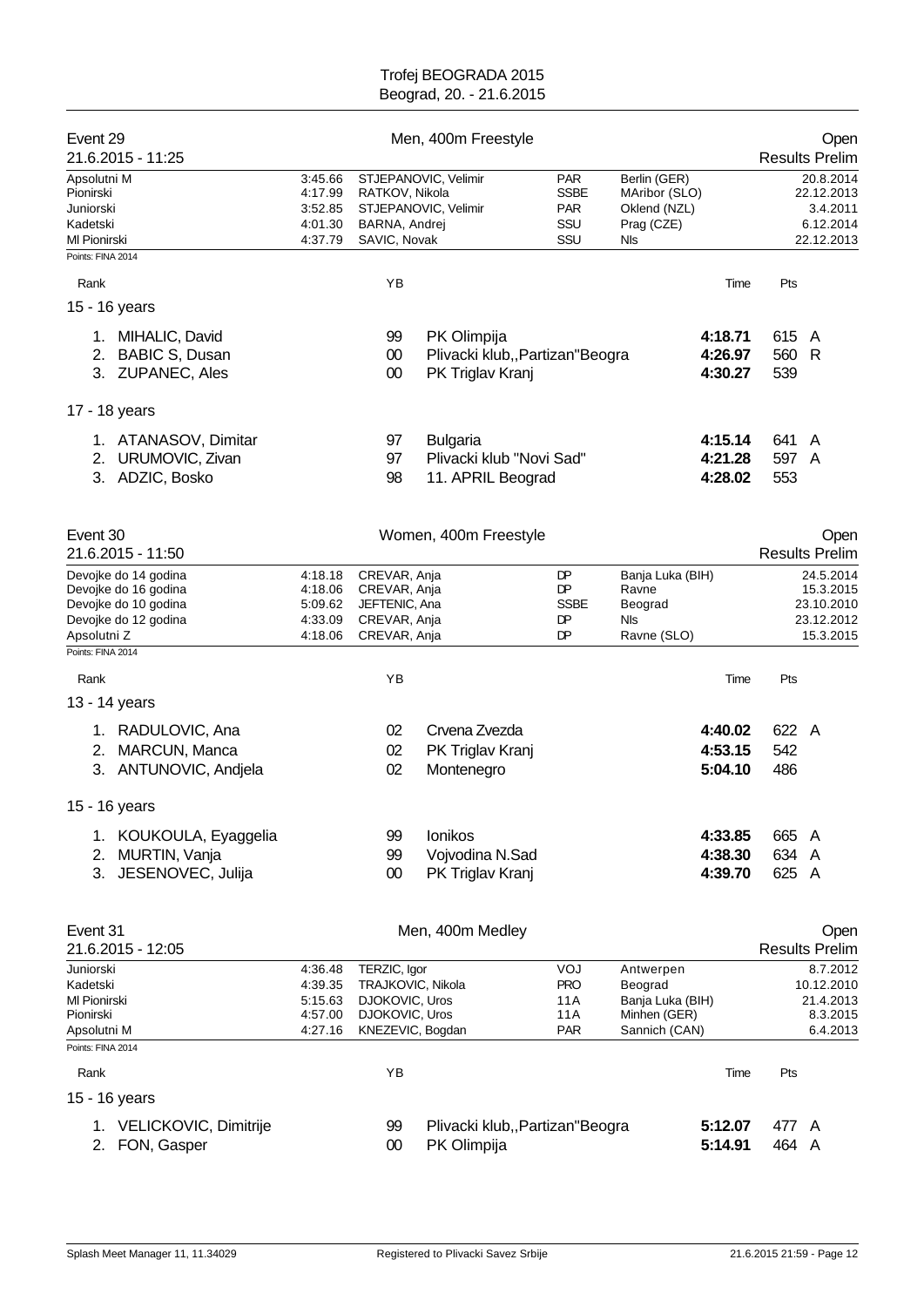# Event 31, Men, 400m Medley, Prelim

|  |  |  |  |  |  | 17 - 18 years |
|--|--|--|--|--|--|---------------|
|--|--|--|--|--|--|---------------|

| 1. REZASHKI, Matey | 97 Bulgaria                 | 4:42.95 640 A        |  |
|--------------------|-----------------------------|----------------------|--|
| 2. VALKANOV, Javor | 97 Bulgaria                 | 4:47.44 610 A        |  |
| 3. ILIC, Todor     | 98 Plivacki klub "Novi Sad" | <b>5:05.58</b> 508 A |  |

| Event 32<br>21.6.2015 - 12:15 | Women, 400m Medley |                  |                          |           |                  |       | <b>Open</b><br><b>Results Prelim</b> |
|-------------------------------|--------------------|------------------|--------------------------|-----------|------------------|-------|--------------------------------------|
| Devojke do 12 godina          | 5:07.48            | CREVAR, Anja     |                          | DP        | <b>NIs</b>       |       | 23.12.2012                           |
| Devojke do 16 godina          | 4:47.35            | CREVAR, Anja     |                          | <b>DM</b> | MArselli (FRA)   |       | 7.3.2015                             |
| Apsolutni Z                   | 4:47.35            | CREVAR, Anja     |                          | DP        | MArseille (FRA)  |       | 7.3.2015                             |
| Devojke do 10 godina          | 5:49.74            | LAZAREVIC, Nadja |                          | LAKOL     | <b>Nis</b>       |       | 21.12.2014                           |
| Devojke do 14 godina          | 4:51.38            | CREVAR, Anja     |                          | DP        | Banja Luka (BIH) |       | 25.5.2014                            |
| Points: FINA 2014             |                    |                  |                          |           |                  |       |                                      |
| Rank                          |                    | ΥB               |                          |           | Time             | Pts   |                                      |
| 13 - 14 years                 |                    |                  |                          |           |                  |       |                                      |
| MILOSEVIC, Teodora            |                    | 02               | 11. APRIL Beograd        |           | 5:26.43          | 556 A |                                      |
| ZIVKOVIC, Emilija<br>2.       |                    | 01               | Crvena Zvezda            |           | 5:38.44          | 498   | A                                    |
| 15 - 16 years                 |                    |                  |                          |           |                  |       |                                      |
| MIHNEVA, Venelina             |                    | 99               | <b>Bulgaria</b>          |           | 5:22.35          | 577 A |                                      |
| JOVIC, Leontina<br>2.         |                    | 00               | Plivacki klub "Novi Sad" |           | 5:30.53          | 535 A |                                      |
| ZEYNEP, Calik<br>3.           |                    | 00               | <b>IND</b>               |           | 5:36.91          | 505   | A                                    |
|                               |                    |                  |                          |           |                  |       |                                      |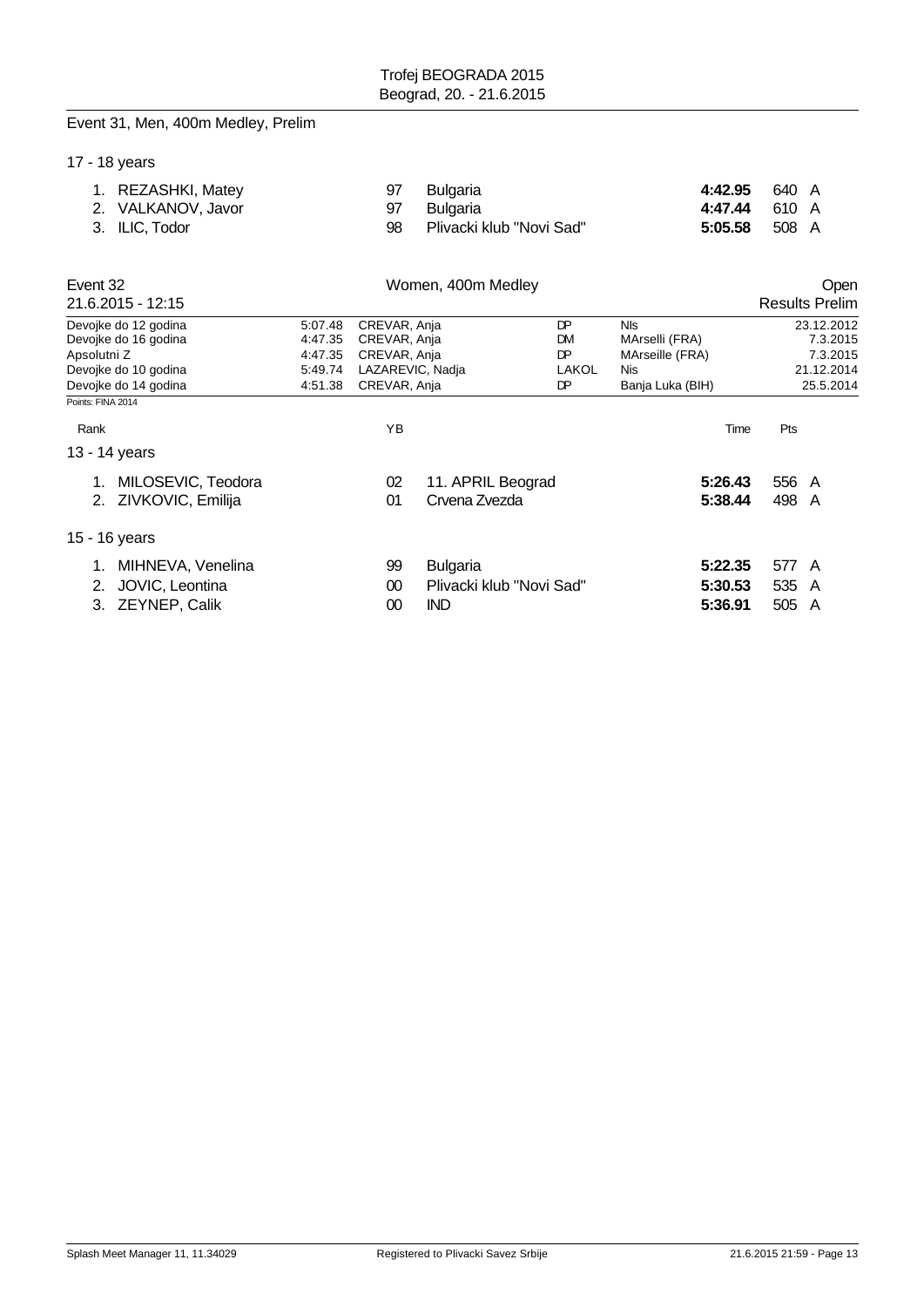| Event 1<br>20.6.2015 - 18:00                                                                                |                                           |                                                                                       | Men, 50m Freestyle                                                                  |                                                       |                                                               |                         | Open<br><b>Results Final</b>                                     |
|-------------------------------------------------------------------------------------------------------------|-------------------------------------------|---------------------------------------------------------------------------------------|-------------------------------------------------------------------------------------|-------------------------------------------------------|---------------------------------------------------------------|-------------------------|------------------------------------------------------------------|
| Kadetski<br>Apsolutni M<br>MI Pionirski<br>Juniorski<br>Pionirski<br>Points: FINA 2014                      | 23.32<br>22.29<br>26.69<br>22.74<br>25.14 | BARNA, Andrej<br>CAVIC, Milorad<br>SAVIC, Novak<br>CAVIC, Milorad<br>LENDJER, Ivan    |                                                                                     | SSU<br><b>PAR</b><br>SSU<br>PAR<br><b>MZR</b>         | Maribor (SLO)<br>Mizzou (USA)<br>Nls<br>Linc (AUT)<br>Beograd |                         | 13.12.2014<br>16.2.2008<br>22.12.2013<br>12.7.2002<br>28.10.2004 |
| Rank                                                                                                        |                                           | YB                                                                                    |                                                                                     |                                                       |                                                               | Time                    | Pts                                                              |
| Final                                                                                                       |                                           |                                                                                       |                                                                                     |                                                       |                                                               |                         |                                                                  |
| STOJANOVIC, Boris<br>1.<br><b>UDICKI, Bojan</b><br>2.<br>MILJANOVIC, Igor<br>3.                             |                                           | 89<br>93<br>97                                                                        | Plivacki klub,, Kikinda "Kikinda<br>SC Spartak-Prozivka<br>Plivacki klub "Novi Sad" |                                                       |                                                               | 24.26<br>24.38<br>25.07 | 640<br>630<br>580                                                |
| Event 2<br>20.6.2015 - 18:00                                                                                |                                           |                                                                                       | Women, 50m Freestyle                                                                |                                                       |                                                               |                         | Open<br><b>Results Final</b>                                     |
| Devojke do 10 godina<br>Devojke do 14 godina<br>Devojke do 12 godina<br>Apsolutni Z<br>Devojke do 16 godina | 31.37<br>27.73<br>29.03<br>25.21<br>26.38 | MARKOVIC, Jana<br>VUKANOVIC, Tijana<br>SPASOJEVIC, Sofija                             | NAJDANOVSKI, Miroslava<br>NAJDANOVSKI, Miroslava                                    | <b>CP</b><br>VOJ<br>J2000<br><b>PRO</b><br><b>PRO</b> | <b>Nis</b><br>Beograd<br>Krusevac<br>Rim (ITA)<br>Beograd     |                         | 21.12.2014<br>24.6.2006<br>22.7.2012<br>28.7.2009<br>19.6.2004   |
| Points: FINA 2014                                                                                           |                                           |                                                                                       |                                                                                     |                                                       |                                                               |                         |                                                                  |
| Rank                                                                                                        |                                           | YB                                                                                    |                                                                                     |                                                       |                                                               | Time                    | Pts                                                              |
| Final<br>VASIC, Andjela<br>1.<br>OIKONOMOU, Iliana-Harikleia<br>2.<br>SEKULIC, Mila<br>3.                   |                                           | 97<br>98<br>99                                                                        | Plivacki klub,, Partizan "Beogra<br>Ionikos<br>PK"Profesional-Proakva"N.Sad         |                                                       |                                                               | 27.36<br>27.42<br>27.79 | 652<br>648<br>622                                                |
| Event 3<br>20.6.2015 - 18:05                                                                                |                                           |                                                                                       | Men, 50m Breaststroke                                                               |                                                       |                                                               |                         | Open<br><b>Results Final</b>                                     |
| Pionirski<br>Apsolutni M<br>Juniorski<br>Kadetski<br>MI Pionirski                                           | 31.52<br>27.09<br>28.28<br>28.91<br>34.56 | MARKOVIC, Mateja<br>SILADJI, Caba<br>SILADJI, Caba<br>SILADJI, Caba<br>DJOKOVIC, Uros |                                                                                     | CZ<br><b>AMC</b><br><b>NS</b><br><b>NS</b><br>11A     | Beograd<br>Istambul (TUR)<br>Beograd<br>Ada<br>Beograd        |                         | 2.11.2013<br>17.4.2014<br>1.8.2008<br>12.8.2006<br>19.10.2013    |
| Points: FINA 2014                                                                                           |                                           |                                                                                       |                                                                                     |                                                       |                                                               |                         |                                                                  |
| Rank                                                                                                        |                                           | YB                                                                                    |                                                                                     |                                                       |                                                               | Time                    | Pts                                                              |
| Final<br>LAZIC, Marko<br>1.<br><b>TRAJKOVIC, Nikola</b><br>2.<br>3. LAKATOS, Kristian                       |                                           | 96<br>94<br>97                                                                        | PK "BPK" Bgd<br>Plivacki klub "Proleter"Zrenj<br>Plivacki klub "Novi Sad"           |                                                       |                                                               | 29.72<br>29.93<br>31.05 | 722<br>707<br>633                                                |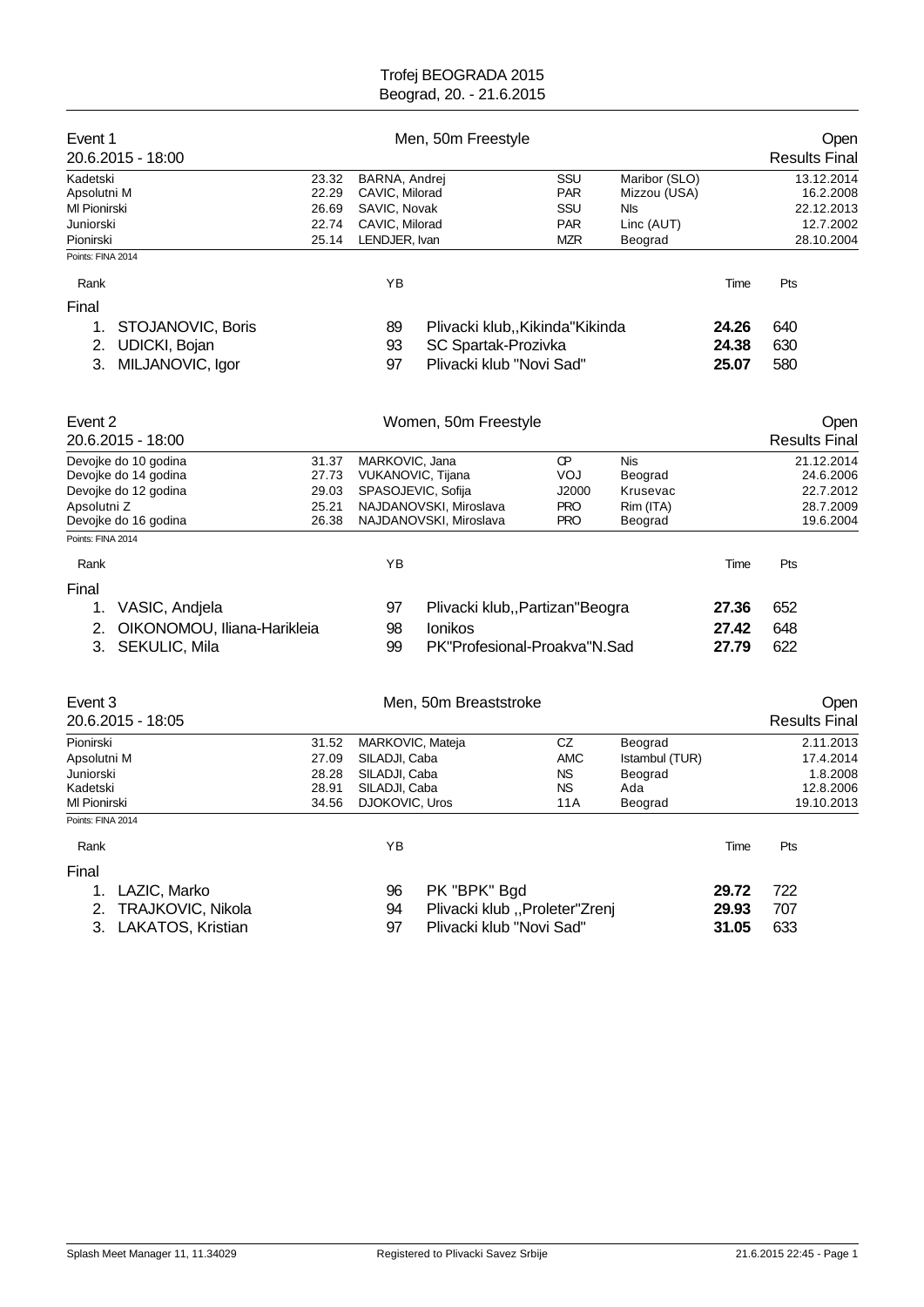| Event 4<br>20.6.2015 - 18:05                                                                                |                                                     |                                                                                         | Women, 50m Breaststroke                                                |                                                   |                                                                                |                               | Open<br><b>Results Final</b>                                    |
|-------------------------------------------------------------------------------------------------------------|-----------------------------------------------------|-----------------------------------------------------------------------------------------|------------------------------------------------------------------------|---------------------------------------------------|--------------------------------------------------------------------------------|-------------------------------|-----------------------------------------------------------------|
| Devojke do 16 godina<br>Devojke do 10 godina<br>Apsolutni Z<br>Devojke do 14 godina<br>Devojke do 12 godina | 33.45<br>39.89<br>32.10<br>33.45<br>35.42           | MEDIC, Mila<br>IVANOVIC, Dragana<br>HIGL, Nadja<br>MEDIC, Mila<br>MEDIC, Mila           |                                                                        | <b>NS</b><br>PAR<br><b>TAM</b><br>ΝS<br><b>NS</b> | Banja Luka (BIH)<br>Beograd<br>Beograd<br>Banja Luka (BIH)<br>Banja Luka (BIH) |                               | 4.5.2014<br>29.10.2005<br>8.7.2009<br>4.5.2014<br>25.4.2012     |
| Points: FINA 2014                                                                                           |                                                     |                                                                                         |                                                                        |                                                   |                                                                                |                               |                                                                 |
| Rank                                                                                                        |                                                     | YB                                                                                      |                                                                        |                                                   |                                                                                | Time                          | Pts                                                             |
| Final<br>1.<br>SARAKATSANI, Aikaterini<br>2.<br>CELIK, Tina<br>3.<br>SALMA, Doris                           |                                                     | 77<br>01<br>01                                                                          | Ionikos<br>PK Triglav Kranj<br>Plivacki klub "Proleter"Zrenj           |                                                   |                                                                                | 32.83<br>34.04<br>35.02       | 724<br>649<br>596                                               |
| Event 5<br>20.6.2015 - 18:10                                                                                |                                                     |                                                                                         | Men, 100m Backstroke                                                   |                                                   |                                                                                |                               | Open<br><b>Results Final</b>                                    |
| Kadetski<br>Apsolutni M<br>Juniorski<br>MI Pionirski<br>Pionirski                                           | 57.21<br>53.84<br>57.21<br>1:08.44<br>1:03.85       | CAVIC, Milorad<br>VJATCANIN, Arkadi<br>CAVIC, Milorad<br>SAVIC, Novak<br>MATIC, Djurdje |                                                                        | PAR<br><b>PRO</b><br>PAR<br>SSU<br><b>VRA</b>     | A.Antonio<br>Mesa (USA)<br>A.Antonio<br>Krusevac<br>Beograd                    |                               | 1.8.2000<br>15.4.2015<br>1.8.2000<br>26.10.2013<br>19.7.2014    |
| Points: FINA 2014                                                                                           |                                                     |                                                                                         |                                                                        |                                                   |                                                                                |                               |                                                                 |
| Rank                                                                                                        |                                                     | ΥB                                                                                      |                                                                        |                                                   |                                                                                | Time                          | Pts                                                             |
| Final<br>ZHELEV, Martin<br>1.<br>VLADIMIROV, Vladimir<br>2.<br>TAPIC, Nemanja<br>3.                         |                                                     | 88<br>98<br>96                                                                          | <b>Bulgaria</b><br><b>Bulgaria</b><br>Plivacki klub,, Partizan" Beogra |                                                   |                                                                                | 58.50<br>1:01.54<br>1:02.45   | 699<br>601<br>575                                               |
| Event 6<br>20.6.2015 - 18:10                                                                                |                                                     |                                                                                         | Women, 100m Backstroke                                                 |                                                   |                                                                                |                               | Open<br><b>Results Final</b>                                    |
| Devojke do 12 godina<br>Devojke do 10 godina<br>Devojke do 16 godina<br>Apsolutni Z<br>Devojke do 14 godina | 1:10.35<br>1:15.82<br>1:05.93<br>1:01.67<br>1:07.75 | TODOROVIC, Andrea<br>GROZDANIC, Maja<br>JECANSKI, Jelena<br>COSIC, Divna                | STRAZMESTER, Marica                                                    | VOJ<br>CZ<br><b>VOJ</b><br>SRB<br><b>PRO</b>      | Plymouth (GBR)<br>Beograd<br>Beograd<br>L.Palmas<br>Beograd                    |                               | 21.12.2013<br>15.6.1991<br>18.4.2015<br>24.7.2009<br>11.12.2010 |
| Points: FINA 2014                                                                                           |                                                     |                                                                                         |                                                                        |                                                   |                                                                                |                               |                                                                 |
| Rank                                                                                                        |                                                     | YB                                                                                      |                                                                        |                                                   |                                                                                | Time                          | Pts                                                             |
| Final<br>BEZAN, Ursa<br>1.<br>2.<br>TODOROVIC, Andrea<br>3.<br>VELICKOVIC, Nadja                            |                                                     | 94<br>01<br>97                                                                          | PK Triglav Kranj<br>Vojvodina N.Sad<br>Plivacki klub,, Partizan"Beogra |                                                   |                                                                                | 1:07.13<br>1:09.02<br>1:09.77 | 648<br>597<br>578                                               |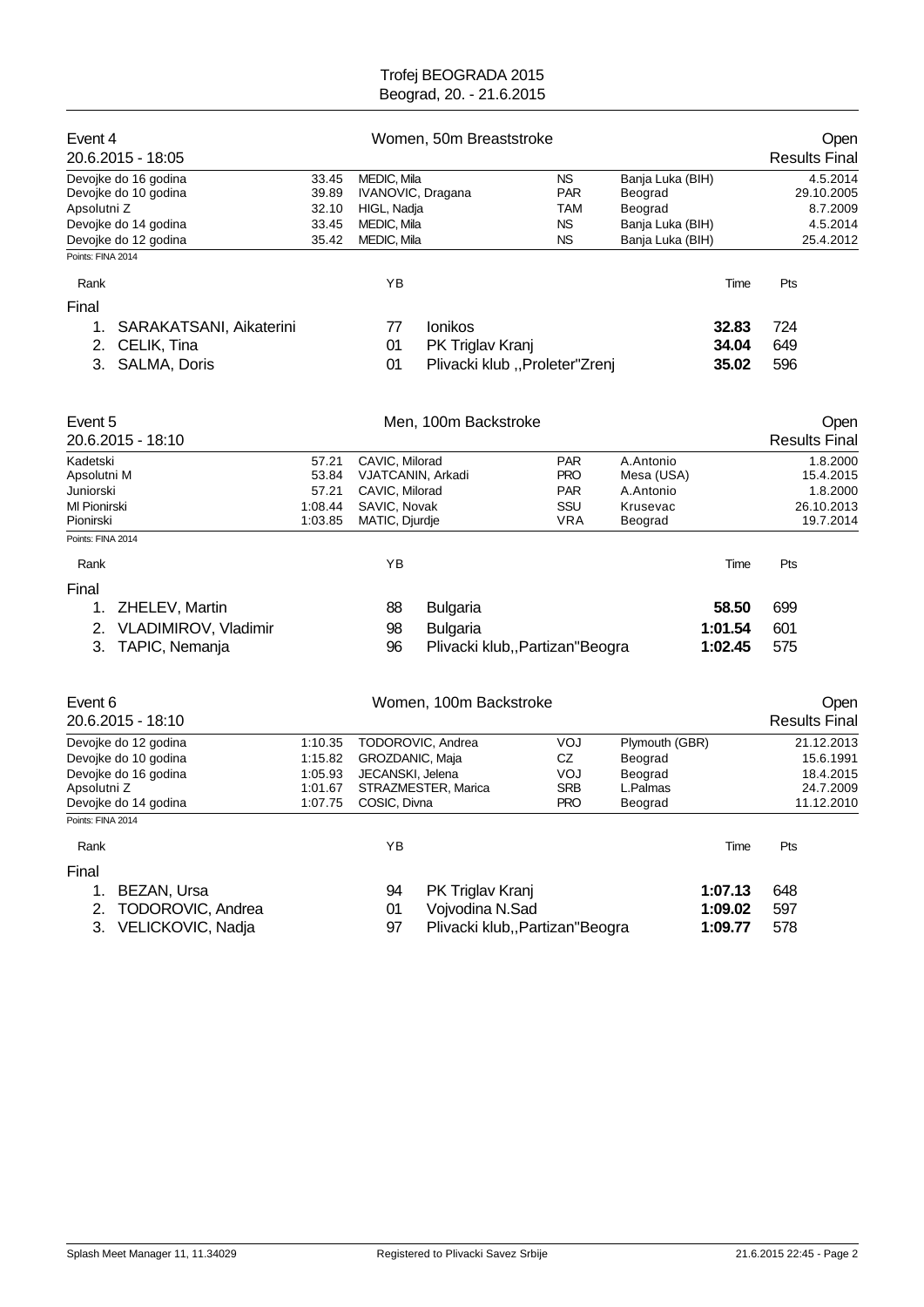| Event 7<br>20.6.2015 - 18:20                                                                                |                                                     |                                                                                          | Men, 100m Butterfly                                                                            |                                                             |                                                                    |                         | Open<br><b>Results Final</b>                                     |
|-------------------------------------------------------------------------------------------------------------|-----------------------------------------------------|------------------------------------------------------------------------------------------|------------------------------------------------------------------------------------------------|-------------------------------------------------------------|--------------------------------------------------------------------|-------------------------|------------------------------------------------------------------|
| MI Pionirski<br>Apsolutni M<br>Kadetski<br>Pionirski<br>Juniorski                                           | 1:04.76<br>49.95<br>54.08<br>58.82<br>52.53         | DJOKOVIC, Uros<br>CAVIC, Milorad<br>LENDJER, Ivan<br>LENDJER, Ivan                       | STJEPANOVIC, Veimir                                                                            | 11A<br><b>PAR</b><br><b>PAR</b><br><b>MZR</b><br><b>PRO</b> | NIs<br>Rome (ITA)<br>Tampere (FIN)<br>Vrbas<br>Beograd             |                         | 22.12.2013<br>29.7.2009<br>22.7.2009<br>23.7.2004<br>1.8.2008    |
| Points: FINA 2014<br>Rank                                                                                   |                                                     | ΥB                                                                                       |                                                                                                |                                                             |                                                                    | Time                    | Pts                                                              |
| Final                                                                                                       |                                                     |                                                                                          |                                                                                                |                                                             |                                                                    |                         |                                                                  |
| RADMANOVIC, Janko<br>1.<br>2.<br>BOBAR, Aleksa<br>3.<br>HUNJADI, Filip                                      |                                                     | 94<br>99<br>98                                                                           | Plivacki klub,, Partizan "Beogra<br>Plivacki klub "Novi Sad"<br>Plivacki klub "Spartak" Suboti |                                                             |                                                                    | 57.19<br>58.25<br>58.57 | 661<br>625<br>615                                                |
| Event 8<br>20.6.2015 - 18:20                                                                                |                                                     |                                                                                          | Women, 100m Butterfly                                                                          |                                                             |                                                                    |                         | Open<br><b>Results Final</b>                                     |
| Devojke do 10 godina<br>Devojke do 12 godina<br>Devojke do 16 godina<br>Devojke do 14 godina<br>Apsolutni Z | 1:12.49<br>1:06.95<br>1:02.61<br>1:02.61<br>1:02.45 | JEFTENIC, Ana<br>ILIC, Sara<br>VUKANOVIC, Tijana<br>VUKANOVIC, Tijana<br>MARIN, Natalija |                                                                                                | <b>SSBE</b><br><b>NIS</b><br>VOJ<br>VOJ<br><b>PAR</b>       | Novi Sad<br>Beograd<br>Solun (GRE)<br>Solun (GRE)<br>Novi Sad      |                         | 20.11.2010<br>13.6.2009<br>16.12.2006<br>16.12.2006<br>27.3.2015 |
| Points: FINA 2014                                                                                           |                                                     |                                                                                          |                                                                                                |                                                             |                                                                    |                         |                                                                  |
| Rank                                                                                                        |                                                     | YB                                                                                       |                                                                                                |                                                             |                                                                    | Time                    | Pts                                                              |
| Final                                                                                                       |                                                     |                                                                                          |                                                                                                |                                                             |                                                                    |                         |                                                                  |
| MARIN, Natalija<br>1.                                                                                       |                                                     | 98                                                                                       | Plivacki klub,, Partizan" Beogra                                                               |                                                             |                                                                    | 1:03.27                 | 692                                                              |
| MILOSEVIC, Vanja<br>2.<br>3.<br>JOVANOVIC, Ksenija                                                          |                                                     | 98<br>99                                                                                 | Plivacki klub,, Partizan"Beogra<br>Radnicki Kg                                                 |                                                             |                                                                    | 1:04.83<br>1:06.14      | 643<br>606                                                       |
| Event 9<br>20.6.2015 - 18:25                                                                                |                                                     |                                                                                          | Men, 200m Freestyle                                                                            |                                                             |                                                                    |                         | Open<br><b>Results Final</b>                                     |
| Juniorski<br>Apsolutni M<br>MI Pionirski<br>Pionirski<br>Kadetski                                           | 1:50.78<br>1:45.78<br>2:10.56<br>2:03.31<br>1:51.98 | SAVIC, Novak<br>BARNA, Andrej<br>BARNA, Andrej                                           | STJEPANOVIC, Velimir<br>STJEPANOVIC, Velimir                                                   | PAR<br><b>PAR</b><br>SSU<br>SSU<br>SSU                      | Oklend (NZL)<br>Berlin (GER)<br>Novi sad<br>Krusevac<br>Prag (CZE) |                         | 4.4.2011<br>18.8.2014<br>16.11.2013<br>21.7.2012<br>7.12.2014    |
| Points: FINA 2014                                                                                           |                                                     |                                                                                          |                                                                                                |                                                             |                                                                    |                         |                                                                  |
| Rank                                                                                                        |                                                     | YB                                                                                       |                                                                                                |                                                             |                                                                    | Time                    | Pts                                                              |
| Final<br>NIKOLIC, Uros<br>1.                                                                                |                                                     | 96                                                                                       | Vojvodina N.Sad                                                                                |                                                             |                                                                    | 1:54.90                 | 699                                                              |
| 2.<br>PETRIC, Jan Karel                                                                                     |                                                     | 91                                                                                       | PK Triglav Kranj                                                                               |                                                             |                                                                    | 1:56.76                 | 666                                                              |
| 3. STOJANOVIC, Stefan                                                                                       |                                                     | 95                                                                                       | Plivacki klub Sveti Nikola Nis                                                                 |                                                             |                                                                    | 1:57.15                 | 660                                                              |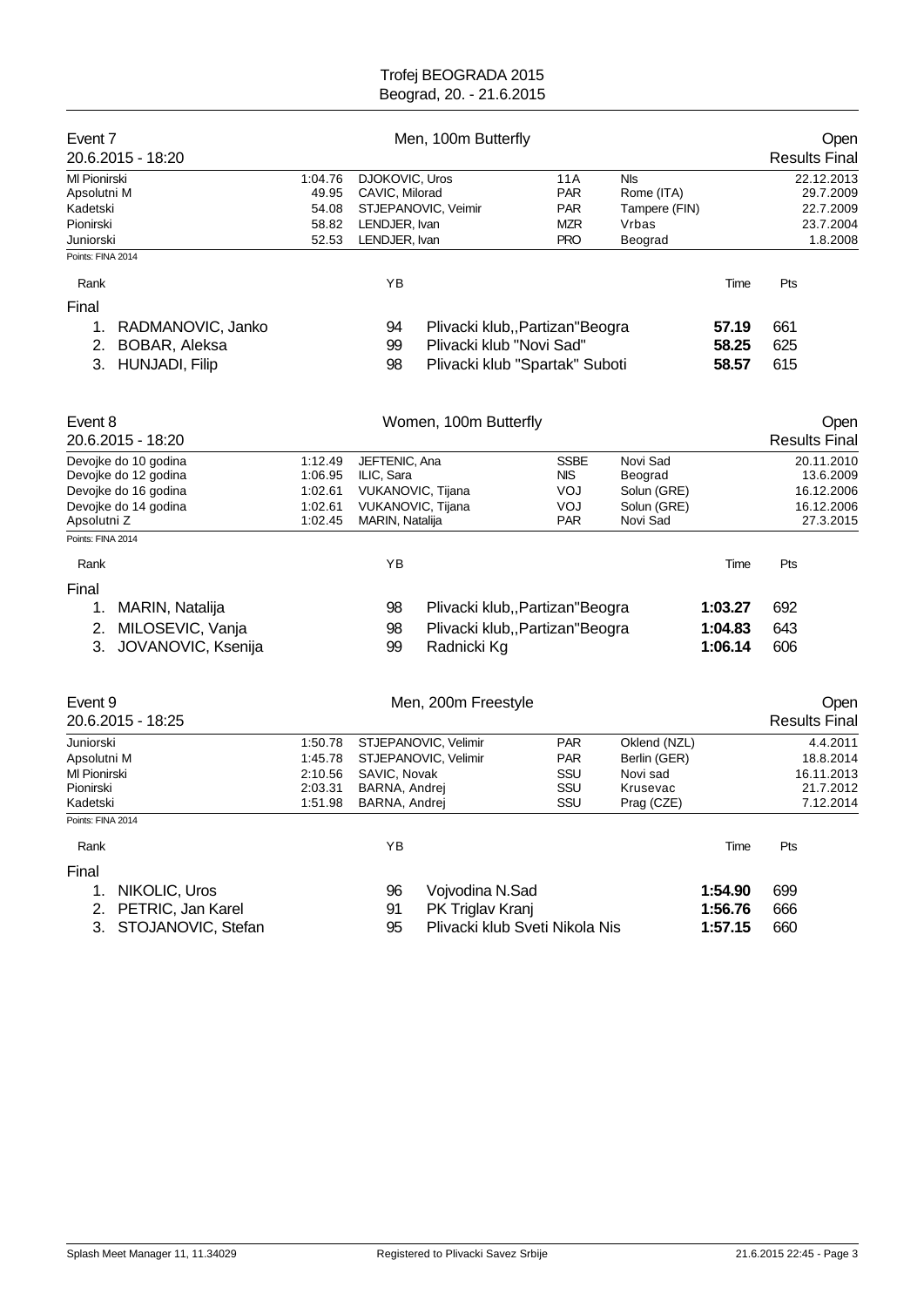| Event 10<br>20.6.2015 - 18:30                                                                               |                                                     |                                                                                        | Women, 200m Freestyle                              |                                                             |                                                                        |                               | Open<br><b>Results Final</b>                                    |
|-------------------------------------------------------------------------------------------------------------|-----------------------------------------------------|----------------------------------------------------------------------------------------|----------------------------------------------------|-------------------------------------------------------------|------------------------------------------------------------------------|-------------------------------|-----------------------------------------------------------------|
| Apsolutni Z<br>Devojke do 16 godina<br>Devojke do 14 godina<br>Devojke do 10 godina<br>Devojke do 12 godina | 2:00.77<br>2:03.43<br>2:07.10<br>2:26.36<br>2:13.00 | CREVAR, Anja<br>JEFTENIC, Ana<br>CREVAR, Anja                                          | SIMONOVIC, Katarina<br>SIMONOVIC, Katarina         | <b>PRO</b><br><b>PRO</b><br><b>SRB</b><br><b>SSBE</b><br>DP | Berlin (GER)<br>Helsinki (FIN)<br>Beograd<br>Beograd<br>Beograd        |                               | 22.8.2014<br>16.7.2010<br>5.4.2014<br>23.12.2010<br>15.7.2012   |
| Points: FINA 2014                                                                                           |                                                     |                                                                                        |                                                    |                                                             |                                                                        |                               |                                                                 |
| Rank                                                                                                        |                                                     | YB                                                                                     |                                                    |                                                             |                                                                        | Time                          | Pts                                                             |
| Final<br>1.<br>PETRIC, Nika Karlina<br>HAJDINJAK, Katja<br>2.<br>MURTIN, Vanja<br>3.                        |                                                     | 92<br>93<br>99                                                                         | PK Triglav Kranj<br>PK Olimpija<br>Vojvodina N.Sad |                                                             |                                                                        | 2:06.44<br>2:08.46<br>2:09.01 | 713<br>680<br>671                                               |
| Event 11<br>20.6.2015 - 18:35                                                                               |                                                     |                                                                                        | Men, 200m Breaststroke                             |                                                             |                                                                        |                               | Open<br><b>Results Final</b>                                    |
| Apsolutni M<br>Juniorski<br>MI Pionirski<br>Pionirski<br>Kadetski                                           | 2:16.03<br>2:17.08<br>2:43.10<br>2:31.46<br>2:21.38 | KNEZEVIC, Bogdan<br>TERZIC, Igor<br>DJOKOVIC, Uros<br>MARKOVIC, Mateja<br>TERZIC, Igor |                                                    | <b>PAR</b><br>VOJ<br>11A<br>CZ<br>VOJ                       | Berlin (GER)<br>Beograd<br>Kragujevac<br>Kragujevac<br>Beograd         |                               | 21.8.2014<br>14.7.2012<br>28.7.2013<br>26.7.2013<br>12.12.2010  |
| Points: FINA 2014                                                                                           |                                                     |                                                                                        |                                                    |                                                             |                                                                        |                               |                                                                 |
| Rank                                                                                                        |                                                     | YB                                                                                     |                                                    |                                                             |                                                                        | Time                          | Pts                                                             |
| Final                                                                                                       |                                                     |                                                                                        |                                                    |                                                             |                                                                        |                               |                                                                 |
| BLANCO BENEDICTO, Guillermo<br>1.                                                                           |                                                     | 93                                                                                     | PK Triglav Kranj                                   |                                                             |                                                                        | 2:19.31                       | 757                                                             |
| TERZIC, Igor<br>2.<br>3.<br>GEROV, Ivan                                                                     |                                                     | 94<br>97                                                                               | Plivacki klub "Novi Sad"<br><b>Bulgaria</b>        |                                                             |                                                                        | 2:23.14<br>2:23.76            | 698<br>689                                                      |
| Event 12<br>20.6.2015 - 18:40                                                                               |                                                     |                                                                                        | Women, 200m Breaststroke                           |                                                             |                                                                        |                               | Open<br><b>Results Final</b>                                    |
| Apsolutni Z<br>Devojke do 16 godina<br>Devojke do 14 godina<br>Devojke do 10 godina<br>Devojke do 12 godina | 2:21.62<br>2:35.34<br>2:37.82<br>2:59.25<br>2:44.05 | HIGL, Nadja<br>CREVAR, Anja<br>MEDIC, Mila<br>IVANOVIC, Dragana                        | TODOROVIC, Andrea                                  | <b>TAM</b><br><b>DP</b><br><b>NS</b><br><b>PAR</b><br>VOJ   | Rim (ITA)<br>Ravne (SLO)<br>Maribor (SLO)<br>Beograd<br>Plymouth (GBR) |                               | 28.7.2009<br>14.3.2015<br>14.12.2014<br>21.5.2005<br>21.12.2013 |
| Points: FINA 2014                                                                                           |                                                     |                                                                                        |                                                    |                                                             |                                                                        |                               |                                                                 |
| Rank                                                                                                        |                                                     | ΥB                                                                                     |                                                    |                                                             |                                                                        | Time                          | Pts                                                             |
| Final<br>1.<br>SMID, Tanja<br>BOGDANOVIC, Jovana<br>2.<br>TODOROVIC, Andrea<br>3.                           |                                                     | 90<br>92<br>01                                                                         | PK Ljubljana<br>PK Sparta<br>Vojvodina N.Sad       |                                                             |                                                                        | 2:28.64<br>2:34.65<br>2:42.02 | 819<br>727<br>632                                               |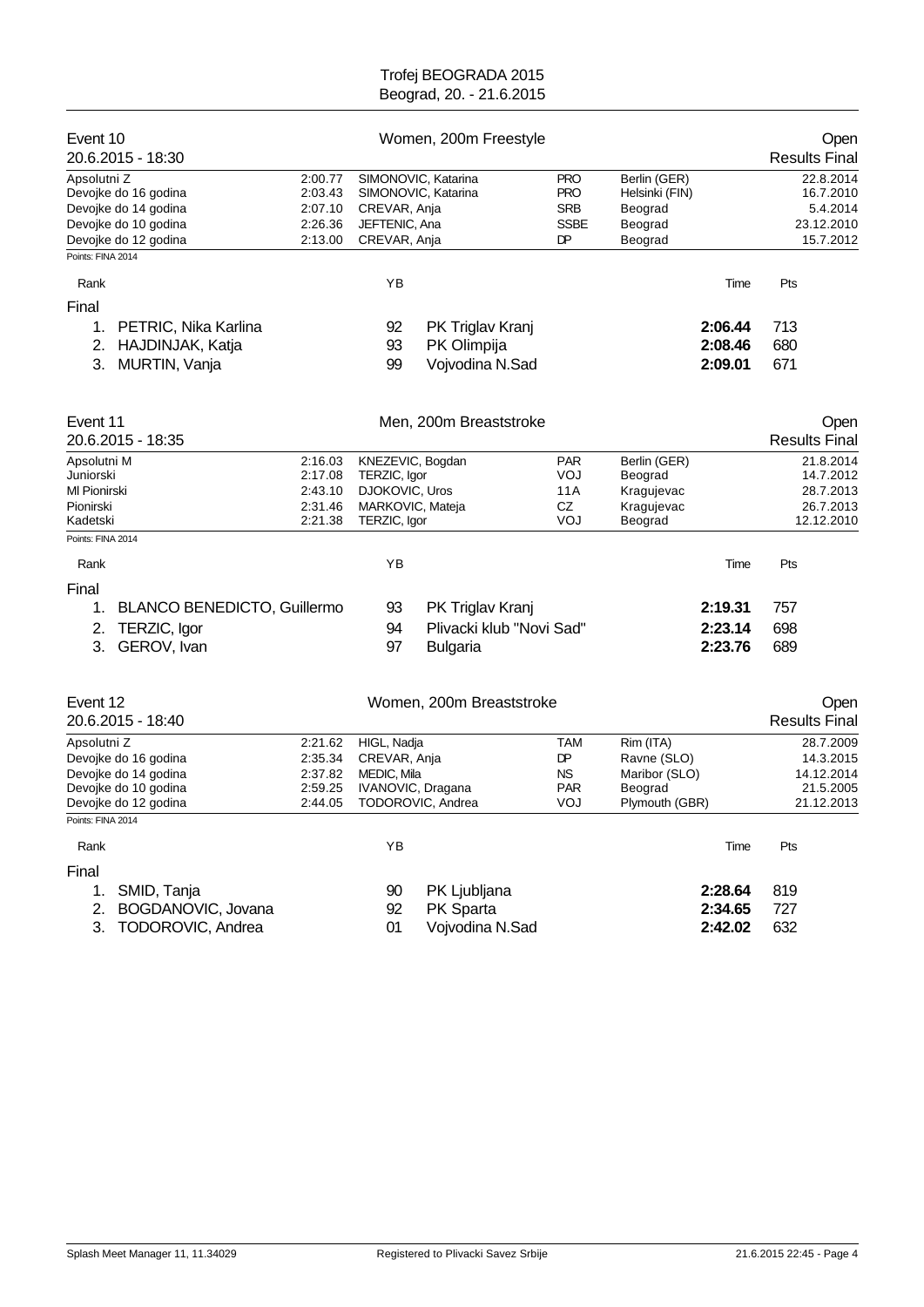| Event 13                                                                               | 20.6.2015 - 18:50                                                                            |                                                          |                                                                                                | Men, 200m Medley                                                     |                                                             |                                                                                      |                                  | Open<br><b>Results Final</b>                                  |
|----------------------------------------------------------------------------------------|----------------------------------------------------------------------------------------------|----------------------------------------------------------|------------------------------------------------------------------------------------------------|----------------------------------------------------------------------|-------------------------------------------------------------|--------------------------------------------------------------------------------------|----------------------------------|---------------------------------------------------------------|
| Apsolutni M<br>MI Pionirski<br>Pionirski<br>Kadetski<br>Juniorski<br>Points: FINA 2014 |                                                                                              | 2:03.41<br>2:25.83<br>2:18.35<br>2:10.88<br>2:07.01      | KNEZEVIC, Bogdan<br>DJOKOVIC, Uros<br>DJOKOVIC, Uros<br>TRAJKOVIC, Nikola<br>TRAJKOVIC, Nikola |                                                                      | <b>PAR</b><br>11 A<br>11A<br><b>PRO</b><br><b>PRO</b>       | Sannich (CAN)<br>Nls<br>Beograd<br>Novi Sad<br>Antwerpen                             |                                  | 6.4.2013<br>21.12.2013<br>18.4.2015<br>24.10.2009<br>5.7.2012 |
| Rank                                                                                   |                                                                                              |                                                          | YB                                                                                             |                                                                      |                                                             |                                                                                      | Time                             | Pts                                                           |
| Final                                                                                  |                                                                                              |                                                          |                                                                                                |                                                                      |                                                             |                                                                                      |                                  |                                                               |
| 1.<br>2.<br>3.                                                                         | <b>BLANCO BENEDICTO, Guillermo</b><br>TRAJKOVIC, Nikola<br><b>REZASHKI, Matey</b>            |                                                          | 93<br>94<br>97                                                                                 | PK Triglav Kranj<br>Plivacki klub "Proleter"Zrenj<br><b>Bulgaria</b> |                                                             |                                                                                      | 2:06.98<br>2:08.55<br>2:11.28    | 723<br>697<br>654                                             |
| Event 14                                                                               | 20.6.2015 - 18:50                                                                            |                                                          |                                                                                                | Women, 200m Medley                                                   |                                                             |                                                                                      |                                  | Open<br><b>Results Final</b>                                  |
| Apsolutni Z                                                                            | Devojke do 14 godina<br>Devojke do 16 godina<br>Devojke do 12 godina<br>Devojke do 10 godina | 2:18.76<br>2:17.14<br>2:27.62<br>2:45.36<br>2:17.14      | CREVAR, Anja<br>CREVAR, Anja<br>CREVAR, Anja<br>JEFTENIC, Ana<br>CREVAR, Anja                  |                                                                      | DP<br>DP<br>DP<br><b>SSBE</b><br>DP                         | Natanya (ISR)<br><b>MARSEILLE (FRA)</b><br>Nls<br>Novi Sad<br><b>MARSEILLE (FRA)</b> |                                  | 28.6.2014<br>8.3.2015<br>22.12.2012<br>20.11.2010<br>8.3.2015 |
| Points: FINA 2014                                                                      |                                                                                              |                                                          |                                                                                                |                                                                      |                                                             |                                                                                      |                                  |                                                               |
| Rank                                                                                   |                                                                                              |                                                          | YB                                                                                             |                                                                      |                                                             |                                                                                      | Time                             | Pts                                                           |
| Final<br>1.<br>2.<br>3.                                                                | CELIK, Tina<br>MIHNEVA, Venelina<br>ROZNIK, Kaja                                             |                                                          | 01<br>99<br>97                                                                                 | PK Triglav Kranj<br><b>Bulgaria</b><br>PK Olimpija                   |                                                             |                                                                                      | 2:26.80<br>2:28.95<br>2:29.12    | 634<br>607<br>605                                             |
| Event 15                                                                               | 20.6.2015 - 19:00                                                                            |                                                          |                                                                                                | Men, 1500m Freestyle                                                 |                                                             |                                                                                      |                                  | Open<br>Results                                               |
| Apsolutni M<br>Kadetski<br>Pionirski<br>Juniorski<br>MI Pionirski                      |                                                                                              | 15:26.16<br>16:19.86<br>16:52.70<br>15:40.46<br>18:24.51 | CELIC, Vuk<br>RATKOV, Nikola<br>RATKOV, Nikola<br>CELIC, VUK<br>DJOKOVIC, Uros                 |                                                                      | <b>PAR</b><br><b>SWBE</b><br><b>SSBE</b><br><b>NS</b><br>CZ | Ajndhoven (NED)<br>Natanyia (ISR)<br>Maribor (SLO)<br>Netanya (ISR)<br>Beograd       |                                  | 4.4.2015<br>28.6.2014<br>21.12.2013<br>17.5.2014<br>23.6.2012 |
| Points: FINA 2014                                                                      |                                                                                              |                                                          | YB                                                                                             |                                                                      |                                                             |                                                                                      |                                  |                                                               |
| Rank                                                                                   |                                                                                              |                                                          |                                                                                                |                                                                      |                                                             |                                                                                      | Time                             | Pts                                                           |
|                                                                                        | 15 - 16 years                                                                                |                                                          |                                                                                                |                                                                      |                                                             |                                                                                      |                                  |                                                               |
|                                                                                        | 1. BABIC S, Dusan<br>2. KOVACEVIC, Lazar<br>3. MATIC, Aleksa                                 |                                                          | 00<br>$00\,$<br>$00\,$                                                                         | Plivacki klub,, Partizan"Beogra<br>Vojvodina N.Sad<br>Crvena Zvezda  |                                                             |                                                                                      | 17:12.55<br>17:24.72<br>17:56.90 | 600<br>579<br>529                                             |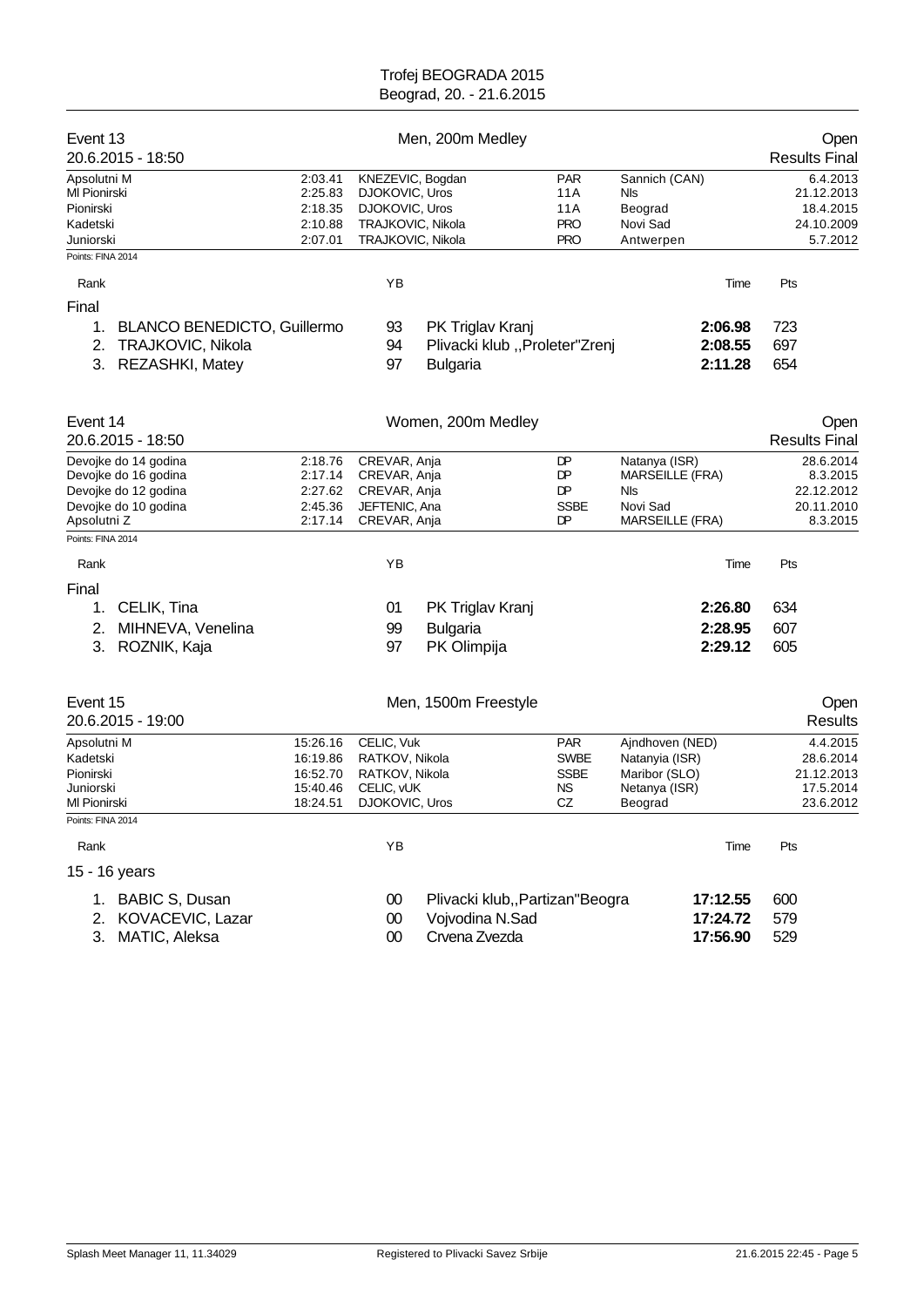| Event 16<br>20.6.2015 - 19:20                                                                                                    |                                                      |                                                                                  | Women, 800m Freestyle                                      |                                                      |                                                             |                                 | Open<br><b>Results</b>                                          |
|----------------------------------------------------------------------------------------------------------------------------------|------------------------------------------------------|----------------------------------------------------------------------------------|------------------------------------------------------------|------------------------------------------------------|-------------------------------------------------------------|---------------------------------|-----------------------------------------------------------------|
| Devojke do 14 godina<br>Devojke do 16 godina<br>Apsolutni Z<br>Devojke do 12 godina<br>Devojke do 10 godina<br>Points: FINA 2014 | 8:49.28<br>8:49.28<br>8:49.28<br>9:14.61<br>10:50.79 | CREVAR, Anja<br>CREVAR, Anja<br>CREVAR, Anja<br>CREVAR, Anja<br>LAZAREVIC, Nadja |                                                            | DP<br>DP<br>DP<br>DP<br>LAKOL                        | Beograd<br>Beograd<br>Beograd<br>Beograd<br>Nis             |                                 | 19.7.2014<br>19.7.2014<br>19.7.2014<br>14.7.2012<br>20.12.2014  |
| Rank                                                                                                                             |                                                      | YB                                                                               |                                                            |                                                      |                                                             | Time                            | Pts                                                             |
| 13 - 14 years                                                                                                                    |                                                      |                                                                                  |                                                            |                                                      |                                                             |                                 |                                                                 |
| RADULOVIC, Ana<br>1.<br>ZIVKOVIC, Emilija<br>2.<br>RABIC, Rafaela<br>3.                                                          |                                                      | 02<br>01<br>01                                                                   | Crvena Zvezda<br>Crvena Zvezda<br>PK Triglav Kranj         |                                                      |                                                             | 9:40.18<br>10:24.49<br>11:10.74 | 616<br>494<br>399                                               |
| Event 17<br>21.6.2015 - 17:00                                                                                                    |                                                      |                                                                                  | Men, 50m Backstroke                                        |                                                      |                                                             |                                 | Open<br><b>Results Final</b>                                    |
| Pionirski<br>MI Pionirski<br>Apsolutni M<br>Kadetski<br>Juniorski                                                                | 29.56<br>32.45<br>25.86<br>27.97<br>27.16            | MATIC, Djurdje<br>VJATCANIN, Arkadi<br>SEKULOVIC, Sekul                          | RADJENOVIC, Aleksa<br>STJEPANOVIC, Velimir                 | <b>VRA</b><br>som<br><b>PRO</b><br><b>PAR</b><br>VOJ | Nis<br>Beograd<br>Bratislava (SVK)<br>Beograd<br>Novi Sad   |                                 | 21.12.2014<br>27.11.2014<br>1.5.2015<br>1.8.2009<br>29.3.2015   |
| Points: FINA 2014                                                                                                                |                                                      |                                                                                  |                                                            |                                                      |                                                             |                                 |                                                                 |
| Rank                                                                                                                             |                                                      | YB                                                                               |                                                            |                                                      |                                                             | Time                            | Pts                                                             |
| Final<br>ZHELEV, Martin<br>1.<br>ACIN, Nikola<br>2.<br>MATIC, Djurdje<br>З.                                                      |                                                      | 88<br>99<br>00                                                                   | <b>Bulgaria</b><br>Plivacki klub "Proleter"Zrenj<br>Vracar |                                                      |                                                             | 27.35<br>29.38<br>29.62         | 679<br>547<br>534                                               |
| Event 18<br>21.6.2015 - 17:00                                                                                                    |                                                      |                                                                                  | Women, 50m Backstroke                                      |                                                      |                                                             |                                 | Open<br><b>Results Final</b>                                    |
| Apsolutni Z<br>Devojke do 16 godina<br>Devojke do 10 godina<br>Devojke do 14 godina<br>Devojke do 12 godina<br>Points: FINA 2014 | 28.81<br>30.79<br>36.82<br>31.46<br>33.17            | MARKOVIC, Jana<br>COSIC, Divna<br>GROZDANIC, Maja                                | STRAZMESTER, Marica<br>DRAGANOV C., Katarina               | <b>SRB</b><br><b>PRO</b><br>œ<br><b>PRO</b><br>BG    | L.Palmas<br>Banja Luka<br>Nis<br>Ljubljana (SLO)<br>Beograd |                                 | 22.7.2009<br>30.4.2011<br>21.12.2014<br>22.5.2010<br>23.10.1995 |
| Rank                                                                                                                             |                                                      | YB                                                                               |                                                            |                                                      |                                                             | Time                            | Pts                                                             |
| Final                                                                                                                            |                                                      |                                                                                  |                                                            |                                                      |                                                             |                                 |                                                                 |
| TODOROVIC, Andrea<br>1.<br>2.<br>JOVANOVIC, Ksenija<br>3. PETROVIC, Sofija                                                       |                                                      | 01<br>99<br>99                                                                   | Vojvodina N.Sad<br>Radnicki Kg<br>Plivacki klub "Novi Sad" |                                                      |                                                             | 31.57<br>31.70<br>33.07         | 629<br>622<br>547                                               |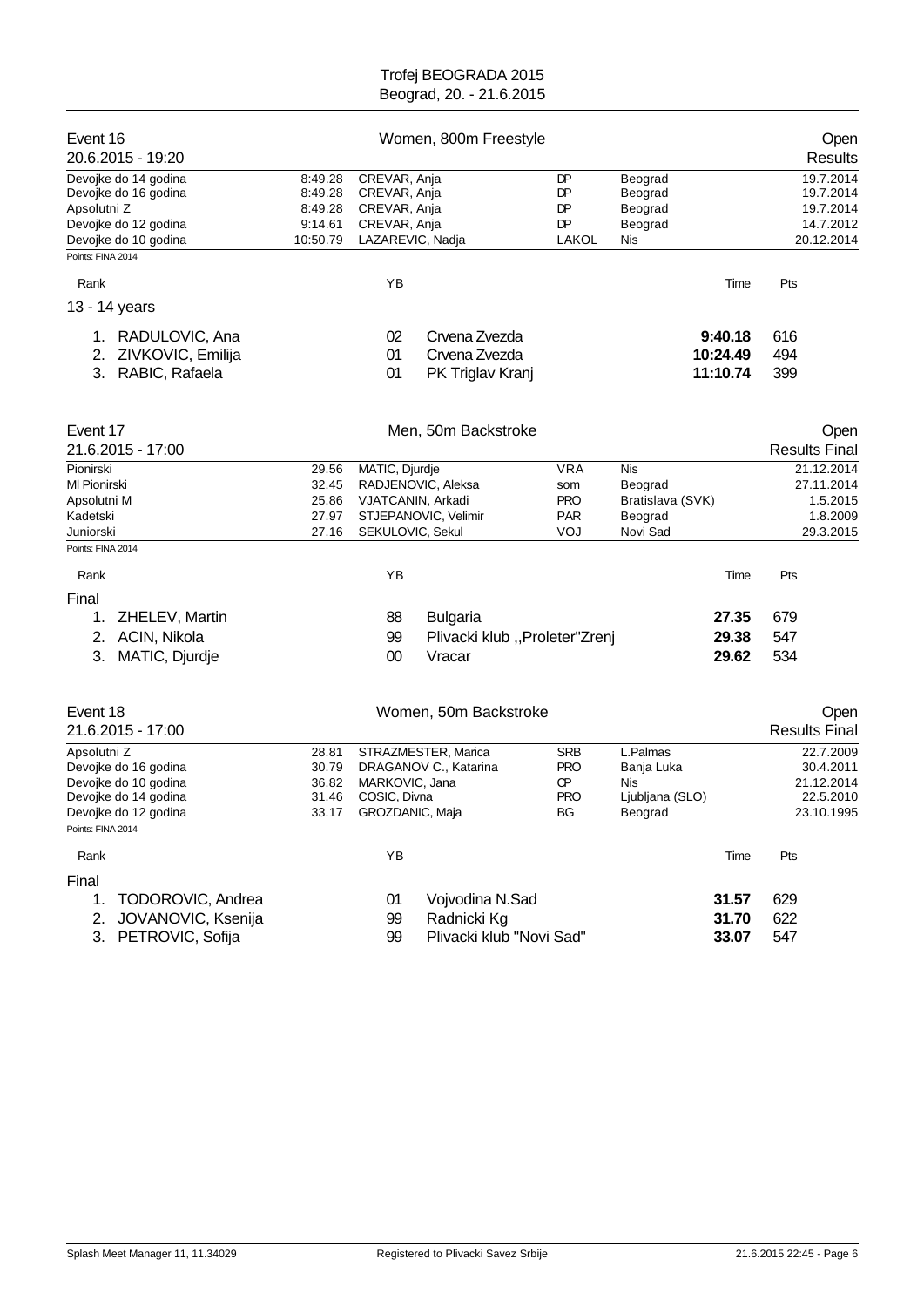| Event 19<br>21.6.2015 - 17:05                                                                               |                                           |                                                                                    | Men, 50m Butterfly                                  |                                                             |                                                                    |                         | Open<br><b>Results Final</b>                                   |
|-------------------------------------------------------------------------------------------------------------|-------------------------------------------|------------------------------------------------------------------------------------|-----------------------------------------------------|-------------------------------------------------------------|--------------------------------------------------------------------|-------------------------|----------------------------------------------------------------|
| Apsolutni M<br>Kadetski<br><b>MI Pionirski</b><br>Pionirski<br>Juniorski<br>Points: FINA 2014               | 22.67<br>24.94<br>29.23<br>26.60<br>23.97 | CAVIC, Milorad<br>CAVIC, Milorad<br>SAVIC, Novak<br>LENDJER, Ivan<br>LENDJER, Ivan |                                                     | <b>PAR</b><br><b>PAR</b><br>SSU<br><b>MZR</b><br><b>PRO</b> | Rome (ITA)<br>Beograd<br>Krusevac<br>Beograd<br>Monterry           |                         | 26.7.2009<br>14.7.2000<br>26.10.2013<br>28.10.2004<br>8.7.2008 |
|                                                                                                             |                                           |                                                                                    |                                                     |                                                             |                                                                    |                         |                                                                |
| Rank                                                                                                        |                                           | ΥB                                                                                 |                                                     |                                                             |                                                                    | Time                    | Pts                                                            |
| Final<br>LAZIC, Marko<br>1.<br><b>BLANCO BENEDICTO, Guillermo</b><br>2.<br>RADULOVIC, Bosko<br>3.           |                                           | 96<br>93<br>96                                                                     | PK "BPK" Bgd<br>PK Triglav Kranj<br>Vojvodina N.Sad |                                                             |                                                                    | 25.43<br>25.46<br>25.86 | 686<br>683<br>652                                              |
| Event 20<br>21.6.2015 - 17:05                                                                               |                                           |                                                                                    | Women, 50m Butterfly                                |                                                             |                                                                    |                         | Open<br><b>Results Final</b>                                   |
| Devojke do 12 godina<br>Devojke do 14 godina<br>Devojke do 16 godina<br>Apsolutni Z<br>Devojke do 10 godina | 30.20<br>29.09<br>28.32<br>27.92<br>33.73 | COJIC, Nina<br>VUKANOVIC, Tijana<br>MARKOVIC, Jana                                 | SIMONOVIC, Katarina<br>DJIKANOVIC, Danijela         | <b>SNN</b><br>VOJ<br><b>PRO</b><br>VOJ<br>Œ                 | Skoplje (MKD)<br>Solun (GRE)<br>Varna (BUL)<br>Beograd<br>Leskovac |                         | 5.6.2010<br>17.12.2006<br>5.6.2010<br>4.8.2007<br>11.10.2014   |
| Points: FINA 2014                                                                                           |                                           |                                                                                    |                                                     |                                                             |                                                                    |                         |                                                                |
| Rank                                                                                                        |                                           | YB                                                                                 |                                                     |                                                             |                                                                    | Time                    | Pts                                                            |
| Final                                                                                                       |                                           |                                                                                    |                                                     |                                                             |                                                                    |                         |                                                                |
| MILOSEVIC, Vanja<br>1.                                                                                      |                                           | 98                                                                                 | Plivacki klub,, Partizan "Beogra                    |                                                             |                                                                    | 29.09                   | 640                                                            |
| HAJDINJAK, Katja<br>2.<br>CELIK, Tina<br>3.                                                                 |                                           | 93<br>01                                                                           | PK Olimpija<br>PK Triglav Kranj                     |                                                             |                                                                    | 29.13<br>29.50          | 637<br>613                                                     |
| Event 21<br>21.6.2015 - 17:10                                                                               |                                           |                                                                                    | Men, 100m Freestyle                                 |                                                             |                                                                    |                         | Open<br><b>Results Final</b>                                   |
| Apsolutni M<br><b>MI Pionirski</b><br>Juniorski<br>Kadetski<br>Pionirski                                    | 48.15<br>59.63<br>49.56<br>50.58<br>55.68 | CAVIC, Milorad<br>SAVIC, Novak<br>LENDJER, Ivan                                    | STJEPANOVIC, Velimir<br>STJEPANOVIC, Velimir        | <b>PAR</b><br>SSU<br><b>PAR</b><br><b>PAR</b><br><b>MZR</b> | Beijing (CHN)<br>Kragujevac<br>Beograd<br>Tampere (FIN)<br>Beograd |                         | 10.8.2008<br>28.7.2013<br>8.7.2011<br>22.7.2009<br>28.10.2004  |
| Points: FINA 2014                                                                                           |                                           |                                                                                    |                                                     |                                                             |                                                                    |                         |                                                                |
| Rank                                                                                                        |                                           | YB                                                                                 |                                                     |                                                             |                                                                    | Time                    | Pts                                                            |
| Final                                                                                                       |                                           |                                                                                    |                                                     |                                                             |                                                                    |                         |                                                                |
| NIKOLIC, Uros<br>1.                                                                                         |                                           | 96                                                                                 | Vojvodina N.Sad                                     |                                                             |                                                                    | 51.53                   | 754                                                            |
| BOBAR, Aleksa<br>2.                                                                                         |                                           | 99                                                                                 | Plivacki klub "Novi Sad"                            |                                                             |                                                                    | 53.31                   | 681                                                            |
| 3. TAPIC, Nemanja                                                                                           |                                           | 96                                                                                 | Plivacki klub,, Partizan"Beogra                     |                                                             |                                                                    | 54.13                   | 650                                                            |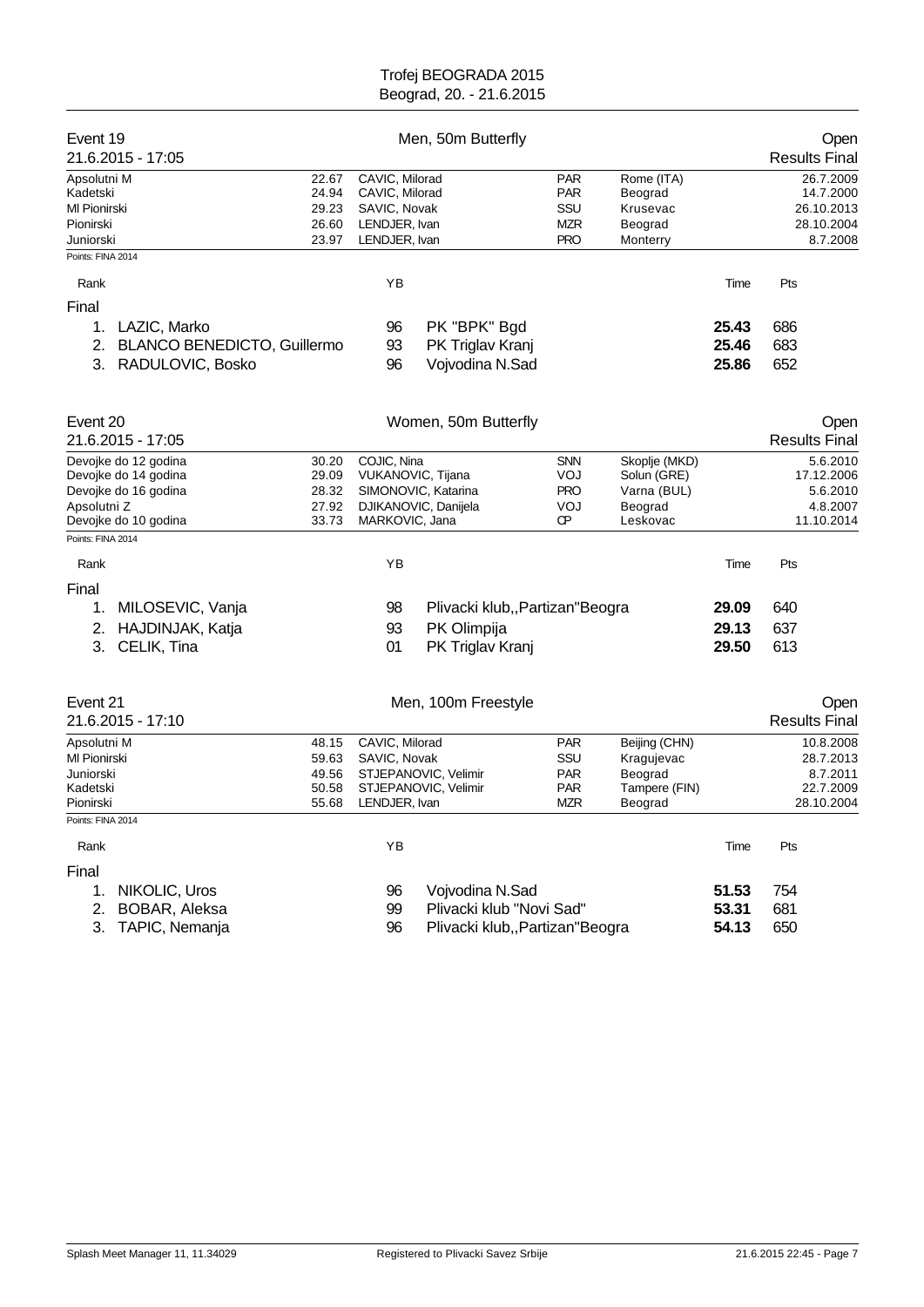| Event 22<br>21.6.2015 - 17:10                                                                                                    |                                                     |                                                                                            | Women, 100m Freestyle                                                          |                                                  |                                                                     |                               | Open<br><b>Results Final</b>                                   |
|----------------------------------------------------------------------------------------------------------------------------------|-----------------------------------------------------|--------------------------------------------------------------------------------------------|--------------------------------------------------------------------------------|--------------------------------------------------|---------------------------------------------------------------------|-------------------------------|----------------------------------------------------------------|
| Devojke do 10 godina<br>Devojke do 12 godina<br>Devojke do 16 godina<br>Apsolutni Z<br>Devojke do 14 godina<br>Points: FINA 2014 | 1:08.62<br>1:03.09<br>57.42<br>54.73<br>59.07       | MARKOVIC, Jana<br>CREVAR, Anja<br>PETROVIC, Andjelka<br>CREVAR, Anja                       | NAJDANOVSKI, Miroslava                                                         | ŒР<br><b>DP</b><br>VAL<br><b>PRO</b><br>DP       | Nis<br>Krusevac<br>Beograd<br>Beograd<br>Beograd                    |                               | 20.12.2014<br>22.7.2012<br>1.8.2008<br>10.7.2009<br>5.4.2014   |
|                                                                                                                                  |                                                     |                                                                                            |                                                                                |                                                  |                                                                     |                               |                                                                |
| Rank                                                                                                                             |                                                     | ΥB                                                                                         |                                                                                |                                                  |                                                                     | Time                          | Pts                                                            |
| Final<br>OIKONOMOU, Iliana-Harikleia<br>1.<br>2.<br>MARIN, Natalija<br>3. VASIC, Andjela                                         |                                                     | 98<br>98<br>97                                                                             | Ionikos<br>Plivacki klub,, Partizan "Beogra<br>Plivacki klub,, Partizan"Beogra |                                                  |                                                                     | 58.56<br>59.02<br>59.36       | 703<br>686<br>674                                              |
| Event 23<br>21.6.2015 - 17:20                                                                                                    |                                                     |                                                                                            | Men, 100m Breaststroke                                                         |                                                  |                                                                     |                               | Open<br><b>Results Final</b>                                   |
| Kadetski<br>MI Pionirski<br>Pionirski<br>Juniorski<br>Apsolutni M                                                                | 1:04.50<br>1:15.12<br>1:09.32<br>1:01.91<br>59.79   | TRAJKOVIC, Nikola<br>DJOKOVIC, Uros<br>MARKOVIC, Mateja<br>SILJADJI, Caba<br>SILADJI, Caba |                                                                                | <b>PRO</b><br>11 A<br>CZ<br><b>NS</b><br>TAM     | Obrenovac<br>Kragujevac<br>Kragujevac<br>Beograd<br>Ajndhoven (NED) |                               | 3.12.2009<br>28.7.2013<br>27.7.2013<br>1.8.2008<br>4.4.2015    |
| Points: FINA 2014                                                                                                                |                                                     |                                                                                            |                                                                                |                                                  |                                                                     |                               |                                                                |
| Rank                                                                                                                             |                                                     | YB                                                                                         |                                                                                |                                                  |                                                                     | Time                          | Pts                                                            |
| Final<br>TRAJKOVIC, Nikola<br>1.<br>GEROV, Ivan<br>2.<br>3.<br>LAKATOS, Kristian                                                 |                                                     | 94<br>97<br>97                                                                             | Plivacki klub "Proleter"Zrenj<br><b>Bulgaria</b><br>Plivacki klub "Novi Sad"   |                                                  |                                                                     | 1:05.79<br>1:06.76<br>1:06.97 | 701<br>671<br>665                                              |
| Event 24<br>21.6.2015 - 17:20                                                                                                    |                                                     |                                                                                            | Women, 100m Breaststroke                                                       |                                                  |                                                                     |                               | Open<br><b>Results Final</b>                                   |
| Devojke do 12 godina<br>Apsolutni Z<br>Devojke do 16 godina<br>Devojke do 14 godina<br>Devojke do 10 godina<br>Points: FINA 2014 | 1:16.04<br>1:07.80<br>1:12.47<br>1:12.53<br>1:26.42 | MEDIC, Mila<br>HIGL, Nadja<br>CREVAR, Anja<br>MEDIC, Mila<br>MEDIC, Mila                   |                                                                                | <b>NS</b><br><b>TAM</b><br>DP<br>ΝS<br><b>NS</b> | <b>NIs</b><br>Beograd<br>Novi Sad<br>Natanya (ISR)<br>Novi Sad      |                               | 23.12.2012<br>8.7.2009<br>29.3.2015<br>28.6.2014<br>20.11.2010 |
| Rank                                                                                                                             |                                                     | YB                                                                                         |                                                                                |                                                  |                                                                     | Time                          | Pts                                                            |
| Final                                                                                                                            |                                                     |                                                                                            |                                                                                |                                                  |                                                                     |                               |                                                                |
| SMID, Tanja<br>1.<br>SARAKATSANI, Aikaterini<br>2.<br>3. KOZELJ, Teja                                                            |                                                     | 90<br>77<br>90                                                                             | PK Ljubljana<br>Ionikos<br>PK Triglav Kranj                                    |                                                  |                                                                     | 1:10.17<br>1:10.95<br>1:15.90 | 771<br>746<br>609                                              |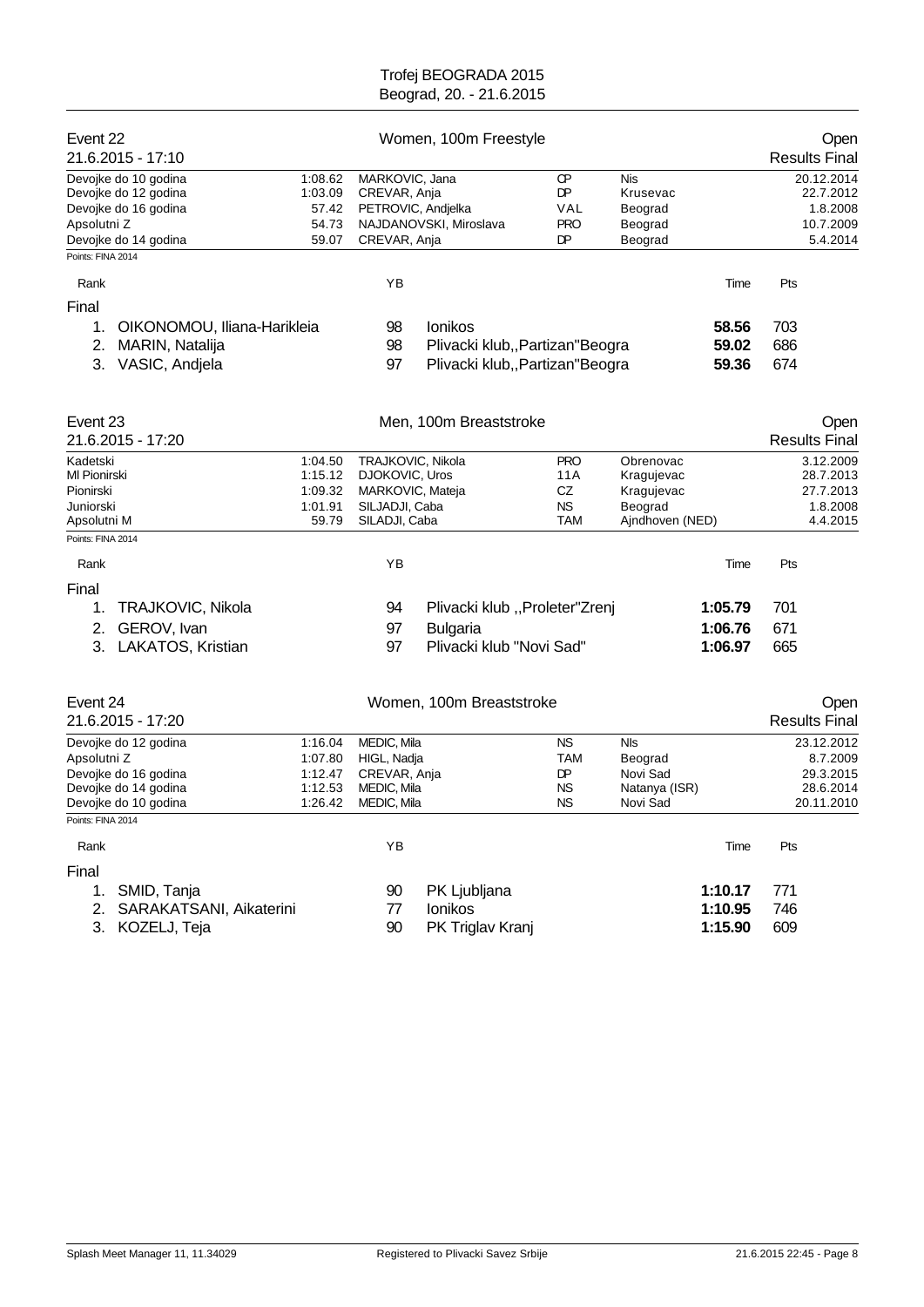| Event 25<br>21.6.2015 - 17:25                                                                               |                                                     |                                                                                  | Men, 200m Butterfly                                                             |                                                                  |                                                                              |                               | Open<br><b>Results Final</b>                                    |
|-------------------------------------------------------------------------------------------------------------|-----------------------------------------------------|----------------------------------------------------------------------------------|---------------------------------------------------------------------------------|------------------------------------------------------------------|------------------------------------------------------------------------------|-------------------------------|-----------------------------------------------------------------|
| Pionirski<br>Apsolutni M<br>MI Pionirski<br>Kadetski<br>Juniorski<br>Points: FINA 2014                      | 2:15.04<br>1:54.99<br>2:28.95<br>2:03.97<br>1:57.40 | HUNJADI, Filip<br>DJOKOVIC, Uros                                                 | STJEPANOVIC, Velimir<br>STJEPANOVIC, Velimir<br>STJEPANOVIC, Velimir            | SSU<br><b>PAR</b><br>11A<br><b>PAR</b><br><b>PAR</b>             | Banska Bistrica<br>London (GBR)<br>Beograd<br>Shefild (GBR)<br>Shangai (CHN) |                               | 3.11.2012<br>30.7.2012<br>23.6.2013<br>24.1.2009<br>6.7.2011    |
| Rank                                                                                                        |                                                     | YB                                                                               |                                                                                 |                                                                  |                                                                              | Time                          | Pts                                                             |
| Final                                                                                                       |                                                     |                                                                                  |                                                                                 |                                                                  |                                                                              |                               |                                                                 |
| <b>HUNJADI, Filip</b><br>1.<br>STOJANOVIC, Stefan<br>2.<br>MIHALIC, David<br>3.                             |                                                     | 98<br>95<br>99                                                                   | Plivacki klub "Spartak" Suboti<br>Plivacki klub Sveti Nikola Nis<br>PK Olimpija |                                                                  |                                                                              | 2:07.97<br>2:08.80<br>2:10.33 | 661<br>648<br>626                                               |
| Event 26<br>21.6.2015 - 17:30                                                                               |                                                     |                                                                                  | Women, 200m Butterfly                                                           |                                                                  |                                                                              |                               | Open<br><b>Results Final</b>                                    |
| Devojke do 14 godina<br>Devojke do 10 godina<br>Devojke do 12 godina<br>Apsolutni Z<br>Devojke do 16 godina | 2:17.64<br>2:41.85<br>2:28.82<br>2:14.91<br>2:14.91 | CREVAR, Anja<br>JEFTENIC, Ana<br>CREVAR, Anja<br>CREVAR, Anja<br>CREVAR, Anja    |                                                                                 | DP<br><b>SSBE</b><br>DP<br>DP<br>DP                              | Beograd<br>Beograd<br>Novi Sad<br>Novi Sad<br>Novi Sad                       |                               | 20.7.2014<br>23.10.2010<br>26.5.2012<br>28.3.2015<br>28.3.2015  |
| Points: FINA 2014                                                                                           |                                                     |                                                                                  |                                                                                 |                                                                  |                                                                              |                               |                                                                 |
| Rank                                                                                                        |                                                     | YB                                                                               |                                                                                 |                                                                  |                                                                              | Time                          | Pts                                                             |
| Final                                                                                                       |                                                     |                                                                                  |                                                                                 |                                                                  |                                                                              |                               |                                                                 |
| MURTIN, Vanja<br>1.                                                                                         |                                                     | 99                                                                               | Vojvodina N.Sad                                                                 |                                                                  |                                                                              | 2:23.12                       | 616                                                             |
| JESENOVEC, Julija<br>2.<br>3. ZIVIC, Teodora                                                                |                                                     | $00\,$<br>02                                                                     | PK Triglav Kranj<br>Crvena Zvezda                                               |                                                                  |                                                                              | 2:26.49<br>2:35.94            | 574<br>476                                                      |
| Event 27<br>21.6.2015 - 17:40                                                                               |                                                     |                                                                                  | Men, 200m Backstroke                                                            |                                                                  |                                                                              |                               | Open<br><b>Results Final</b>                                    |
| Juniorski<br>Apsolutni M<br>Pionirski<br><b>MI Pionirski</b><br>Kadetski                                    | 2:01.70<br>1:56.38<br>2:15.19<br>2:26.23<br>2:05.39 | CELIC, Vuk<br>VJATCANIN, Arkadi<br>MATIC, Djurdje<br>CELIC, Nikola<br>CELIC, Vuk |                                                                                 | <b>NS</b><br><b>PRO</b><br><b>VRA</b><br><b>PRO</b><br><b>NS</b> | Poznan (POL)<br>Mesa (USA)<br>Nis<br>Bekescaba<br>Zilina (SVK)               |                               | 12.7.2013<br>16.4.2015<br>21.12.2014<br>9.12.2007<br>23.11.2012 |
| Points: FINA 2014                                                                                           |                                                     |                                                                                  |                                                                                 |                                                                  |                                                                              |                               |                                                                 |
| Rank                                                                                                        |                                                     | YB                                                                               |                                                                                 |                                                                  |                                                                              | Time                          | Pts                                                             |
| Final<br>BLANCO BENEDICTO, Guillermo<br>1.<br>2. VLADIMIROV, Vladimir<br>3. POZNANOVIC, Luka                |                                                     | 93<br>98<br>99                                                                   | PK Triglav Kranj<br><b>Bulgaria</b><br>Plivacki klub "Proleter"Zrenj            |                                                                  |                                                                              | 2:09.67<br>2:15.94<br>2:24.49 | 642<br>558<br>464                                               |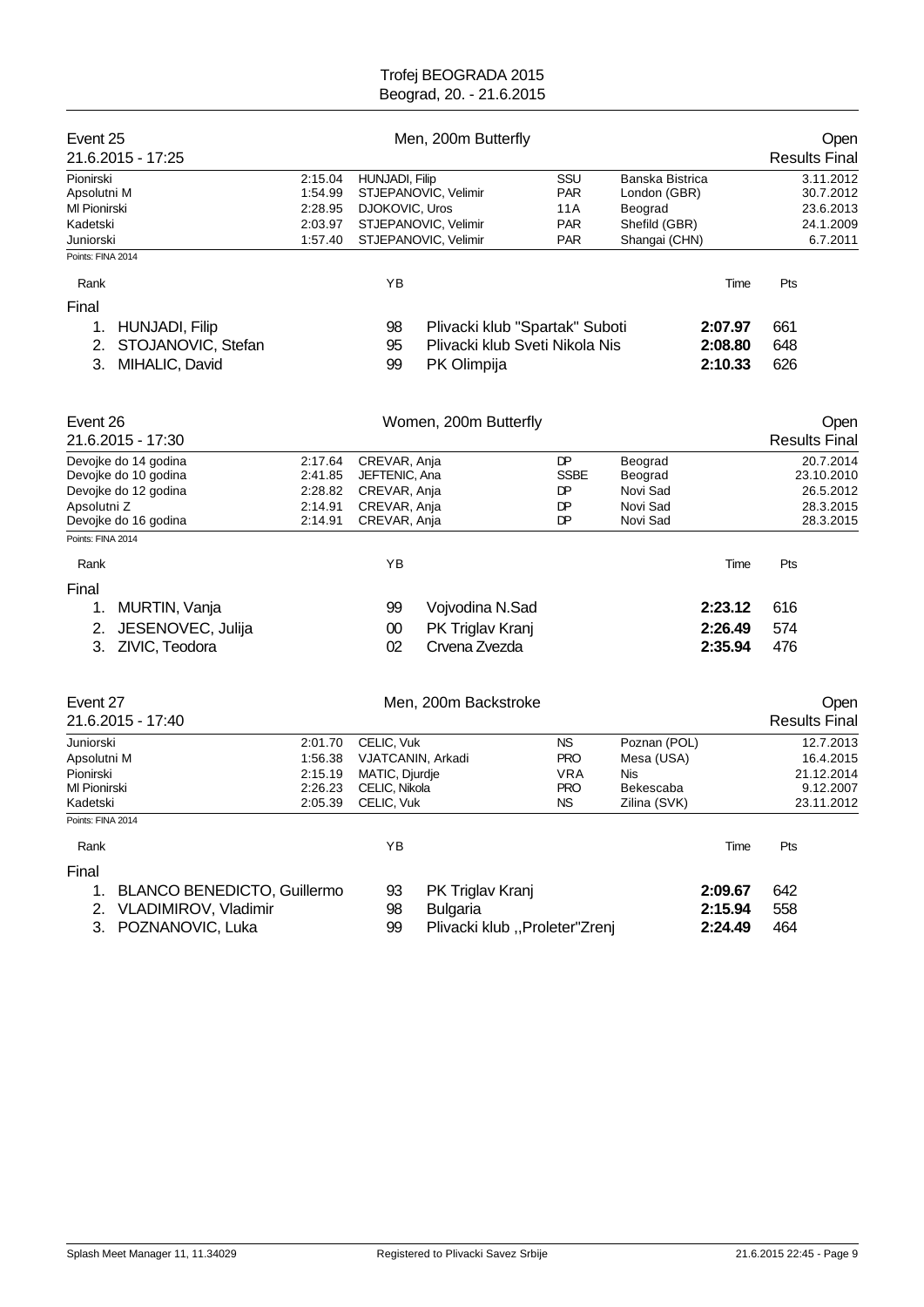| Event 28<br>21.6.2015 - 17:40                                                                                                    |                                                     |                                                                               | Women, 200m Backstroke                                                        |                                                       |                                                                    |                               | Open<br><b>Results Final</b>                                    |
|----------------------------------------------------------------------------------------------------------------------------------|-----------------------------------------------------|-------------------------------------------------------------------------------|-------------------------------------------------------------------------------|-------------------------------------------------------|--------------------------------------------------------------------|-------------------------------|-----------------------------------------------------------------|
| Devojke do 16 godina<br>Apsolutni Z<br>Devojke do 14 godina<br>Devojke do 12 godina<br>Devojke do 10 godina<br>Points: FINA 2014 | 2:16.66<br>2:16.66<br>2:23.62<br>2:29.45<br>2:44.53 | GROZDANIC, Maja                                                               | BASARABA, Andrea<br>BASARABA, Andrea<br>BASARABA, Andrea<br>TODOROVIC, Andrea | <b>PAR</b><br><b>PAR</b><br><b>PAR</b><br>VOJ<br>CZ   | Beograd<br>Beograd<br>Beograd<br>Playmoth (GBR)<br>Beograd         |                               | 1.8.2008<br>1.8.2008<br>26.7.2007<br>21.12.2013<br>15.6.1991    |
| Rank                                                                                                                             |                                                     | YB                                                                            |                                                                               |                                                       |                                                                    | Time                          | Pts                                                             |
| Final                                                                                                                            |                                                     |                                                                               |                                                                               |                                                       |                                                                    |                               |                                                                 |
| BEZAN, Ursa<br>1.<br>TODOROVIC, Andrea<br>2.<br><b>REKORD</b>                                                                    |                                                     | 94<br>01                                                                      | PK Triglav Kranj<br>Vojvodina N.Sad                                           |                                                       |                                                                    | 2:22.92<br>2:23.53            | 654<br>645                                                      |
| 3. VELICKOVIC, Nadja                                                                                                             |                                                     | 97                                                                            | Plivacki klub,, Partizan "Beogra                                              |                                                       |                                                                    | 2:26.58                       | 606                                                             |
| Event 29                                                                                                                         |                                                     |                                                                               | Men, 400m Freestyle                                                           |                                                       |                                                                    |                               | Open                                                            |
| 21.6.2015 - 17:50                                                                                                                |                                                     |                                                                               |                                                                               |                                                       |                                                                    |                               | <b>Results Final</b>                                            |
| Kadetski<br>Apsolutni M<br>MI Pionirski<br>Pionirski<br>Juniorski                                                                | 4:01.30<br>3:45.66<br>4:37.79<br>4:17.99<br>3:52.85 | BARNA, Andrej<br>SAVIC, Novak<br>RATKOV, Nikola                               | STJEPANOVIC, Velimir<br>STJEPANOVIC, Velimir                                  | SSU<br><b>PAR</b><br>SSU<br><b>SSBE</b><br><b>PAR</b> | Prag (CZE)<br>Berlin (GER)<br>Nls<br>MAribor (SLO)<br>Oklend (NZL) |                               | 6.12.2014<br>20.8.2014<br>22.12.2013<br>22.12.2013<br>3.4.2011  |
| Points: FINA 2014                                                                                                                |                                                     |                                                                               |                                                                               |                                                       |                                                                    |                               |                                                                 |
| Rank                                                                                                                             |                                                     | YB                                                                            |                                                                               |                                                       |                                                                    | Time                          | Pts                                                             |
| Final                                                                                                                            |                                                     |                                                                               |                                                                               |                                                       |                                                                    |                               |                                                                 |
| CELIC, Vuk<br>1.<br>MIHALIC, David<br>2.<br>3. ATANASOV, Dimitar                                                                 |                                                     | 96<br>99<br>97                                                                | Plivacki klub,, Partizan "Beogra<br>PK Olimpija<br><b>Bulgaria</b>            |                                                       |                                                                    | 4:01.92<br>4:11.89<br>4:12.48 | 752<br>666<br>662                                               |
| Event 30                                                                                                                         |                                                     |                                                                               | Women, 400m Freestyle                                                         |                                                       |                                                                    |                               | Open                                                            |
| 21.6.2015 - 17:55                                                                                                                |                                                     |                                                                               |                                                                               |                                                       |                                                                    |                               | <b>Results Final</b>                                            |
| Devojke do 12 godina<br>Apsolutni Z<br>Devojke do 14 godina<br>Devojke do 16 godina<br>Devojke do 10 godina                      | 4:33.09<br>4:18.06<br>4:18.18<br>4:18.06<br>5:09.62 | CREVAR, Anja<br>CREVAR, Anja<br>CREVAR, Anja<br>CREVAR, Anja<br>JEFTENIC, Ana |                                                                               | DP.<br>DP<br>DP<br>DP<br><b>SSBE</b>                  | NIs<br>Ravne (SLO)<br>Banja Luka (BIH)<br>Ravne<br>Beograd         |                               | 23.12.2012<br>15.3.2015<br>24.5.2014<br>15.3.2015<br>23.10.2010 |
| Points: FINA 2014                                                                                                                |                                                     |                                                                               |                                                                               |                                                       |                                                                    |                               |                                                                 |
| Rank                                                                                                                             |                                                     | YB                                                                            |                                                                               |                                                       |                                                                    | Time                          | Pts                                                             |
| Final<br>PETRIC, Nika Karlina<br>1.<br>KOUKOULA, Eyaggelia<br>2.<br>MURTIN, Vanja<br>3.                                          |                                                     | 92<br>99<br>99                                                                | PK Triglav Kranj<br>Ionikos<br>Vojvodina N.Sad                                |                                                       |                                                                    | 4:25.83<br>4:29.71<br>4:31.32 | 728<br>697<br>684                                               |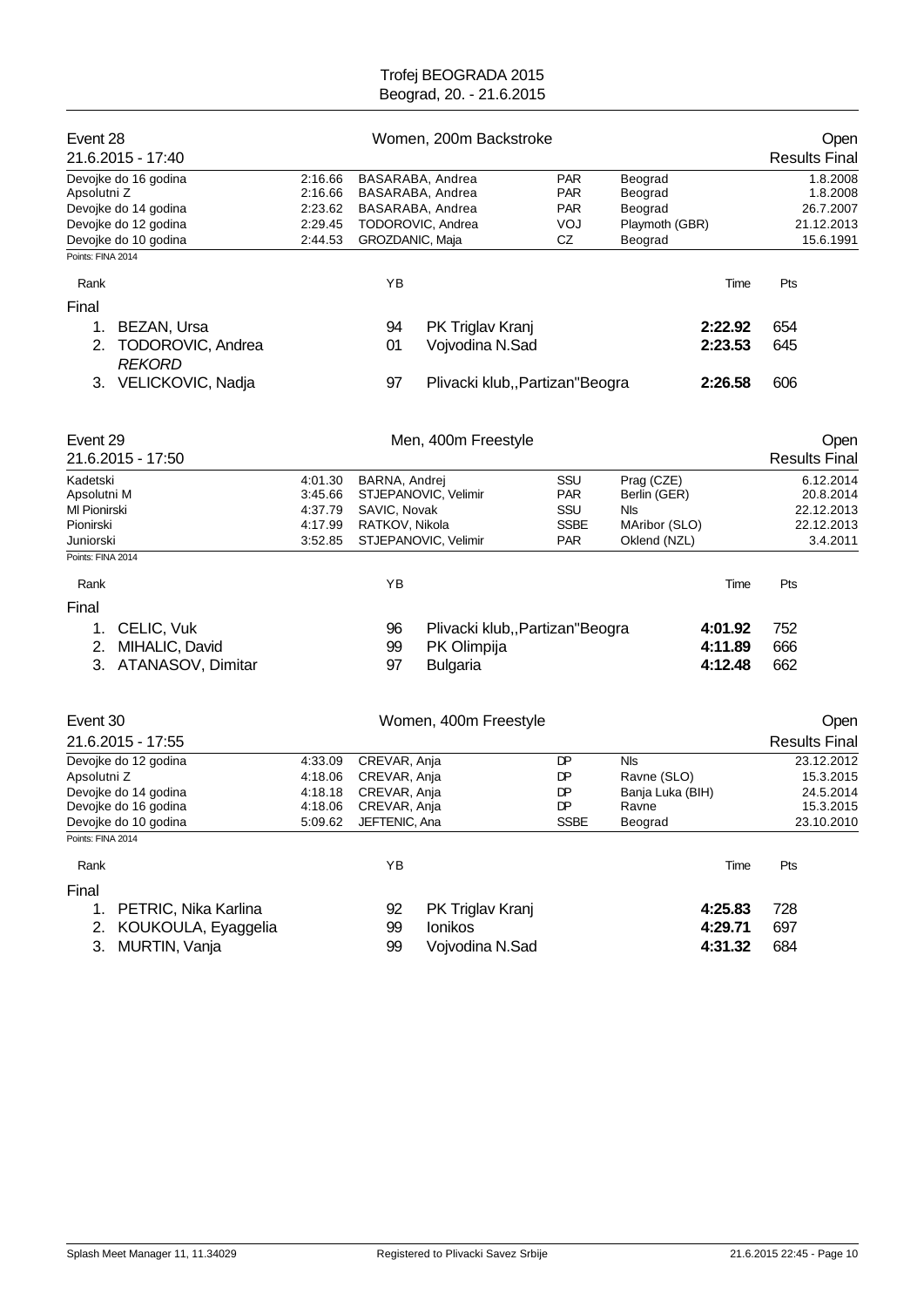| Event 31<br>21.6.2015 - 18:05       |                    |                                            | Men, 400m Medley         |                    |                         | Open<br><b>Results Final</b>        |
|-------------------------------------|--------------------|--------------------------------------------|--------------------------|--------------------|-------------------------|-------------------------------------|
| Pionirski<br>Kadetski               | 4:57.00<br>4:39.35 | <b>DJOKOVIC, Uros</b><br>TRAJKOVIC, Nikola |                          | 11A<br><b>PRO</b>  | Minhen (GER)<br>Beograd | 8.3.2015<br>10.12.2010              |
| <b>MI Pionirski</b>                 | 5:15.63            | DJOKOVIC, Uros                             |                          | 11A                | Banja Luka (BIH)        | 21.4.2013                           |
| Apsolutni M                         | 4:27.16            | KNEZEVIC, Bogdan                           |                          | <b>PAR</b>         | Sannich (CAN)           | 6.4.2013                            |
| Juniorski                           | 4:36.48            | TERZIC, Igor                               |                          | VOJ                | Antwerpen               | 8.7.2012                            |
| Points: FINA 2014                   |                    |                                            |                          |                    |                         |                                     |
| Rank                                |                    | YB                                         |                          |                    | Time                    | Pts                                 |
| Final                               |                    |                                            |                          |                    |                         |                                     |
| PETRIC, Jan Karel<br>1.             |                    | 91                                         | PK Triglav Kranj         |                    | 4:36.71                 | 684                                 |
| 2.<br>TERZIC, Igor                  |                    | 94                                         | Plivacki klub "Novi Sad" |                    | 4:41.83                 | 647                                 |
| REZASHKI, Matey<br>3.               |                    | 97                                         | <b>Bulgaria</b>          |                    | 4:42.95                 | 640                                 |
|                                     |                    |                                            |                          |                    |                         |                                     |
| Event 32<br>21.6.2015 - 18:10       |                    |                                            | Women, 400m Medley       |                    |                         | <b>Open</b><br><b>Results Final</b> |
| Apsolutni Z<br>Devojke do 10 godina | 4:47.35<br>5:49.74 | CREVAR, Anja<br>LAZAREVIC, Nadja           |                          | <b>DP</b><br>LAKOL | MArseille (FRA)<br>Nis  | 7.3.2015<br>21.12.2014              |
| Devojke do 12 godina                | 5:07.48            | CREVAR, Anja                               |                          | DP                 | <b>NIs</b>              | 23.12.2012                          |
| Devojke do 14 godina                | 4:51.38            | CREVAR, Anja                               |                          | DP                 | Banja Luka (BIH)        | 25.5.2014                           |
| Devojke do 16 godina                | 4:47.35            | CREVAR, Anja                               |                          | <b>DM</b>          | MArselli (FRA)          | 7.3.2015                            |
| Points: FINA 2014                   |                    |                                            |                          |                    |                         |                                     |
| Rank                                |                    | YB                                         |                          |                    | Time                    | Pts                                 |
| Final                               |                    |                                            |                          |                    |                         |                                     |
| PETRIC, Nika Karlina<br>1.          |                    | 92                                         | PK Triglav Kranj         |                    | 5:05.38                 | 679                                 |
| ROZNIK, Kaja<br>2.                  |                    | 97                                         | PK Olimpija              |                    | 5:13.33                 | 628                                 |
| 3.<br>MIHNEVA, Venelina             |                    | 99                                         | <b>Bulgaria</b>          |                    | 5:22.35                 | 577                                 |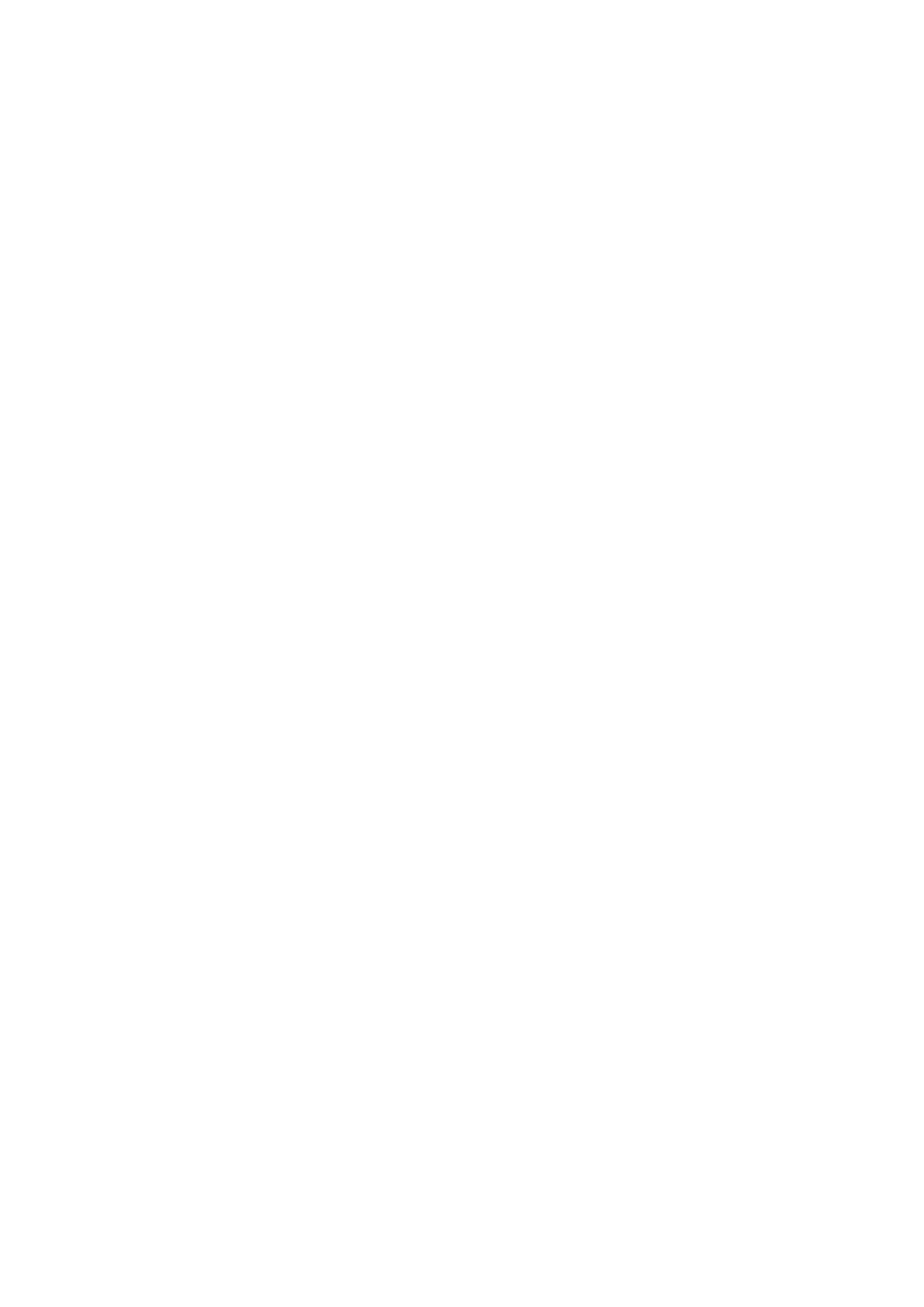| Best performance by points |    |         |                |         |     |  |
|----------------------------|----|---------|----------------|---------|-----|--|
| Points: FINA 2014          |    |         |                |         |     |  |
| 1. KOUKOULA, Eyaggelia     | 99 | lonikos | 800m Freestyle | 9:12.47 | 714 |  |